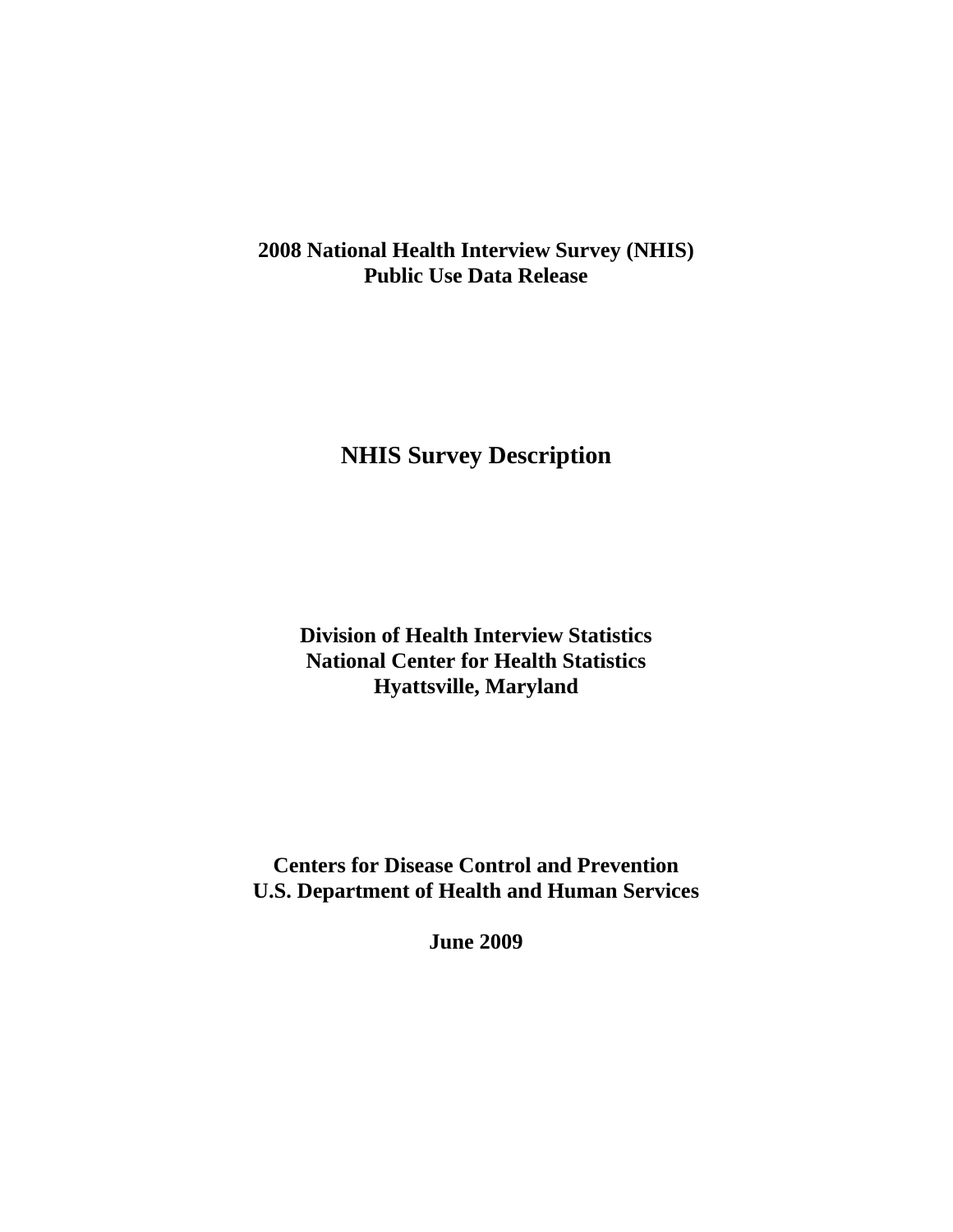# **2008 National Health Interview Survey (NHIS)**<br>Public Use Data Release

### **Table of Contents**

| Supplements, Supplement Co-sponsoring Agencies, and Question Locations  18 |  |
|----------------------------------------------------------------------------|--|
|                                                                            |  |
|                                                                            |  |
|                                                                            |  |
|                                                                            |  |
|                                                                            |  |
|                                                                            |  |
|                                                                            |  |
|                                                                            |  |
|                                                                            |  |
|                                                                            |  |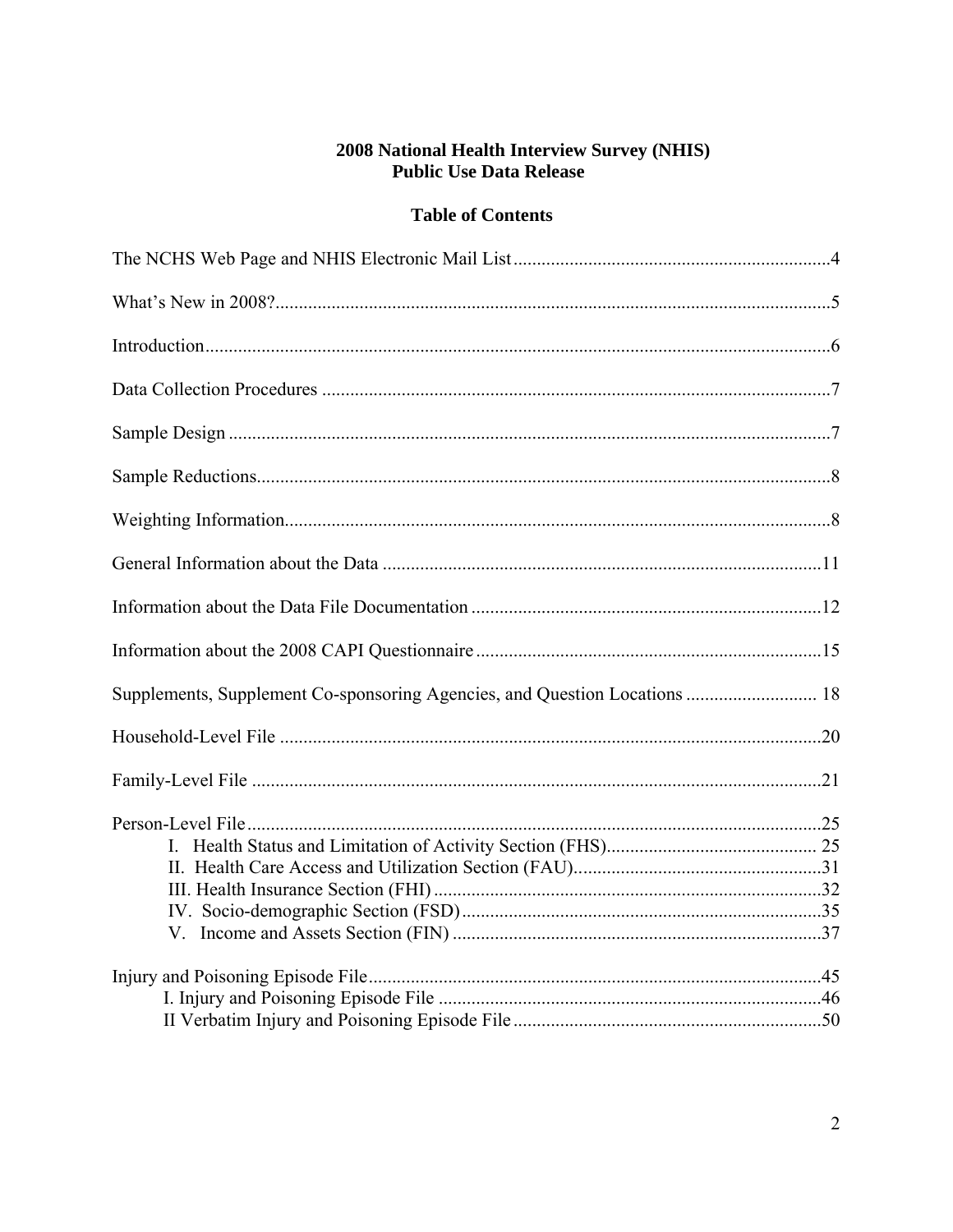| I. Child Conditions, Limitation of Activity and Health Status Section (CHS)52                                                                           |  |
|---------------------------------------------------------------------------------------------------------------------------------------------------------|--|
|                                                                                                                                                         |  |
|                                                                                                                                                         |  |
|                                                                                                                                                         |  |
|                                                                                                                                                         |  |
|                                                                                                                                                         |  |
|                                                                                                                                                         |  |
|                                                                                                                                                         |  |
|                                                                                                                                                         |  |
|                                                                                                                                                         |  |
|                                                                                                                                                         |  |
|                                                                                                                                                         |  |
|                                                                                                                                                         |  |
|                                                                                                                                                         |  |
|                                                                                                                                                         |  |
|                                                                                                                                                         |  |
|                                                                                                                                                         |  |
|                                                                                                                                                         |  |
|                                                                                                                                                         |  |
|                                                                                                                                                         |  |
| Appendix I.                                                                                                                                             |  |
|                                                                                                                                                         |  |
|                                                                                                                                                         |  |
| Appendix IV. A Preliminary Evaluation and Recommendations for use of the Mental<br>Health Indicator (MHI) in the NHIS for Children Aged 2 to 3 years112 |  |
|                                                                                                                                                         |  |
|                                                                                                                                                         |  |
|                                                                                                                                                         |  |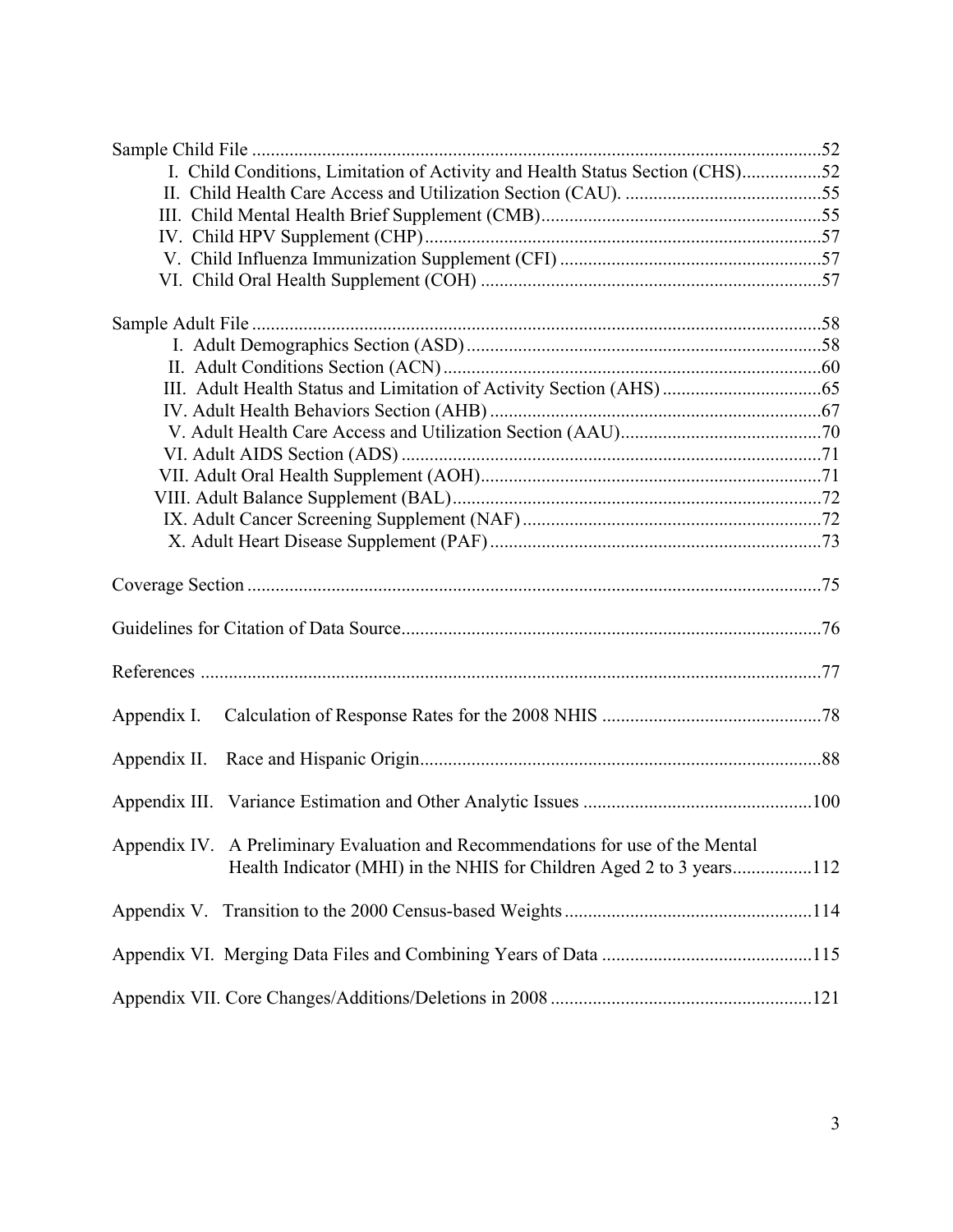#### **The NCHS Web Page and NHIS Electronic Mail List**

Data users can obtain the latest information about the National Health Interview Survey by periodically checking our website:

#### **[http://www.cdc.gov/nchs/nhis.htm.](http://www.cdc.gov/nchs/nhis.htm)**

The website features downloadable public use data and documentation for the 2008 NHIS, as well as important information about any modifications or updates to the data and/or documentation. Published reports from previous years' surveys are also available, as are updates about future surveys and datasets.

The website also features the 2008 Paradata File which contains data about the NHIS data collection process. It may be used as a stand-alone data file or linked to the NHIS 2008 health data files. The Paradata File and documentation can be found at:

 **[http://www.cdc.gov/nchs/nhis/nhis\\_2008\\_data\\_release.htm](http://www.cdc.gov/nchs/nhis/nhis_2008_data_release.htm)** 

and then click on "NHIS Listsery." Data users are encouraged to join the NHIS Listserv, an electronic mail list. The Listserv is made up of over 4,000 NHIS data users located around the world who receive e-news about NHIS surveys (e.g., new releases of data or modifications to existing data), publications, workshops, and conferences. To join, scroll down to "Related Sites" on the NHIS Web page,

The Division of Health Interview Statistics also provides information to data users. Users may contact us at 301-458-4901, or send e-mail to us at [nhislist@cdc.gov.](mailto:nhislist@cdc.gov)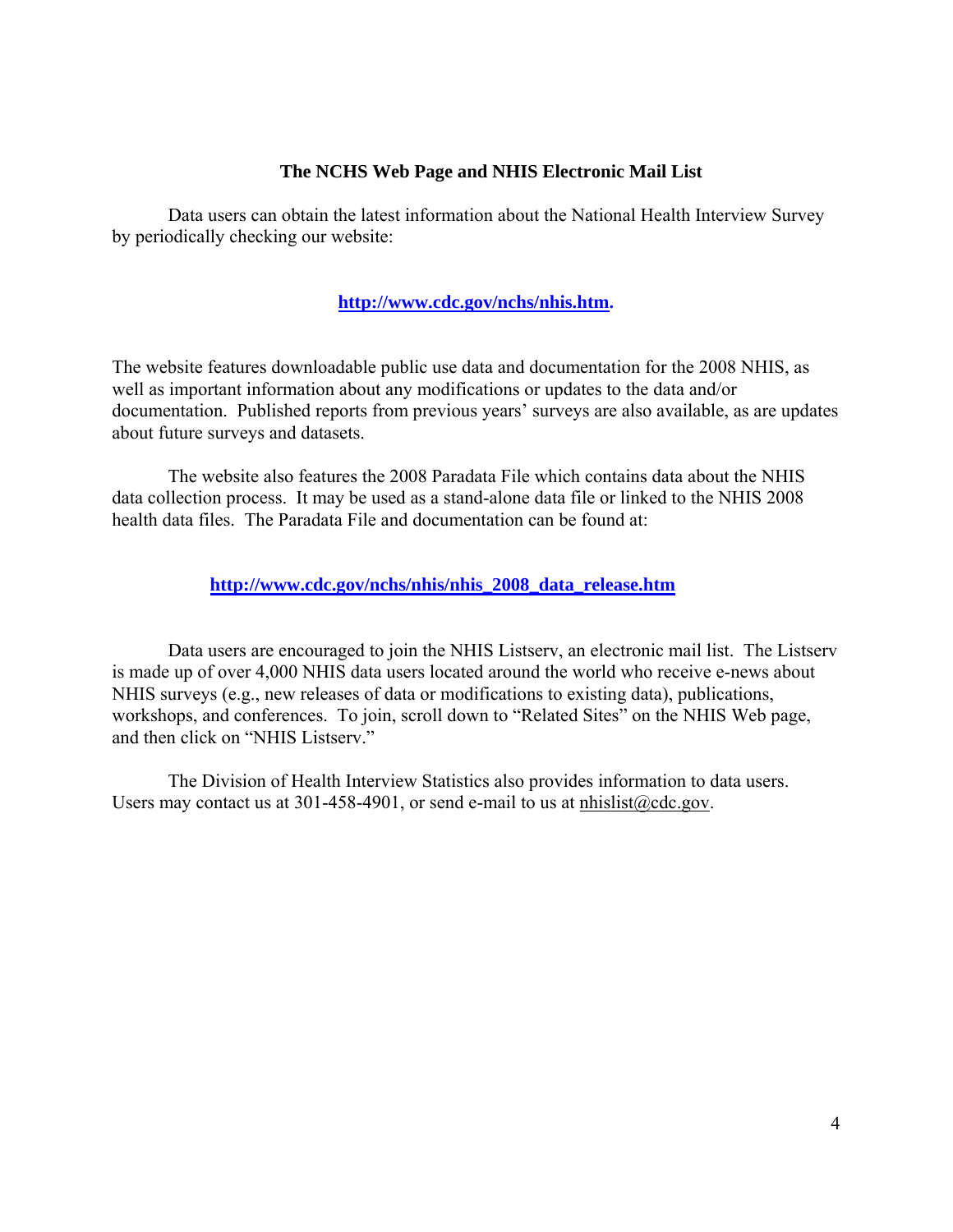#### **What's New in 2008?**

- In order to achieve cost savings, the NHIS sample was reduced by approximately 50% during October-December 2008. The 2008 sample reduction was implemented in the same way as the 2006 and 2007 sample reductions. However, the timing of the 2008 reduction was different; the 2006 and 2007 reductions occurred during July-September. Overall, about 13% of the households in the 2008 NHIS sample were deleted from interviewers' assignments. This cutback was in addition to the ongoing 13% reduction due to the new sample design that was implemented in 2006.
- Adult Oral Health, Asthma, Balance, Cancer Screening, Heart Disease, HPV, Immunization, and Vision Supplements for sample adults were fielded in 2008.
- Child Oral Health, Asthma, Indoor Tanning, HPV, Immunization, Mental Health, and Vision Supplements for sample children were fielded in 2008.
- The NHIS has added current reported height, current reported weight, and BMI (Body Mass Index) variables for sample children 12-17 years of age to the Sample Child File for the first time.
- A new question about whether a comprehensive private health insurance plan covered any costs associated with dental care was added in the NHIS Health Insurance section.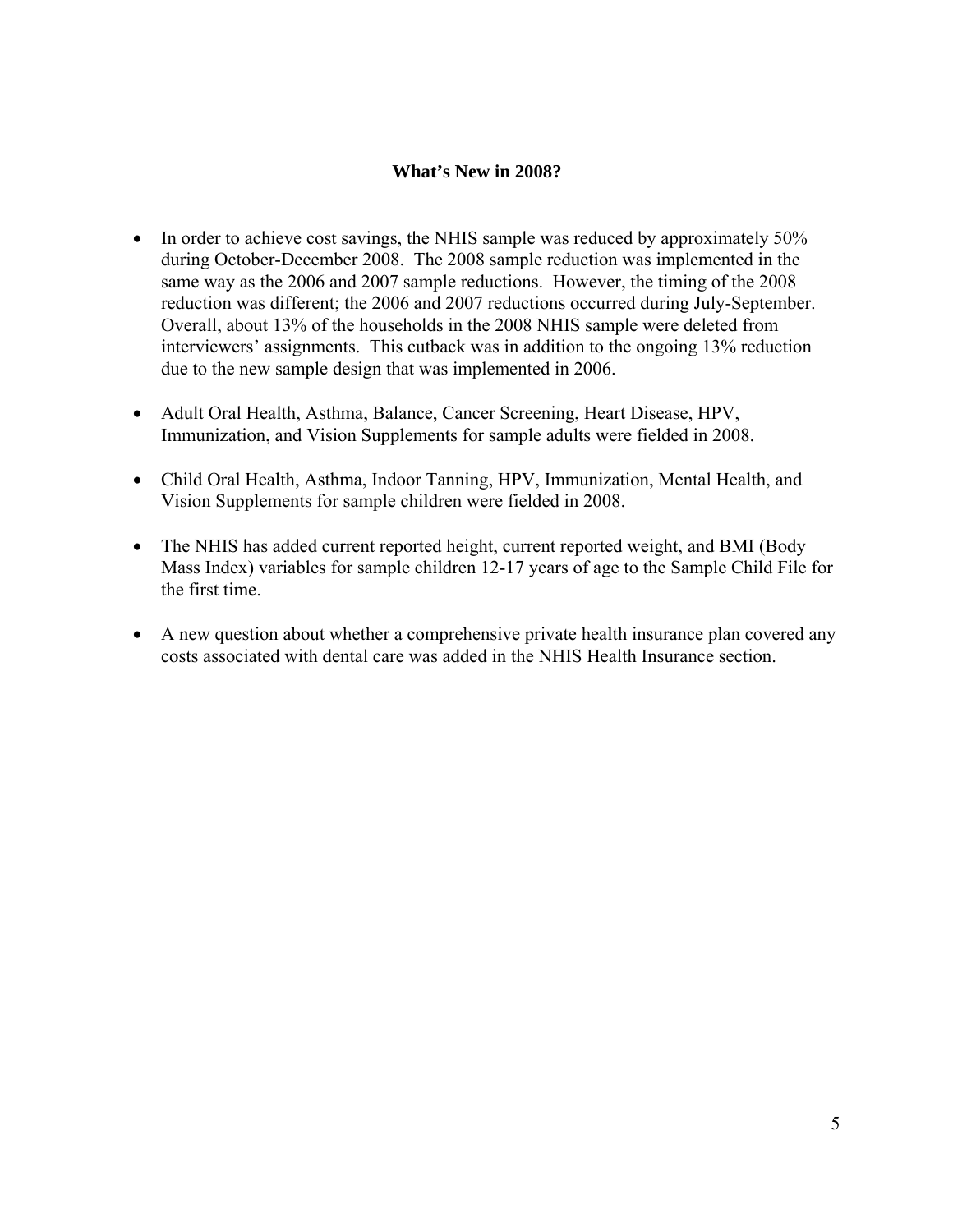#### **2008 National Health Interview Survey (NHIS) Public Use Data Release**

#### **Introduction**

The National Health Interview Survey (NHIS) is a multi-purpose health survey conducted by the National Center for Health Statistics (NCHS), Centers for Disease Control and Prevention (CDC), and is the principal source of information on the health of the civilian, noninstitutionalized, household population of the United States. The NHIS has been conducted continuously since its beginning in 1957. Public use microdata files are released on an annual basis.

The NHIS Core questionnaire items were revised every 10-15 years, with the last major revisions occurring in 1982 and in 1997. The NHIS that was fielded from 1982-1996 consisted of two parts: (1) a set of basic health and demographic items (known as the Core questionnaire) that remained stable from one survey year to the next, and (2) one or more sets of questions on current health topics that varied with each survey, referred to as Supplements. Despite periodic revisions to the Core questionnaire, Supplements played an increasingly important role in the survey as a means of enhancing topic coverage in the Core. Eventually, certain Supplements, such as "Family Resources" and "Health Insurance," were incorporated in the NHIS Core on an annual basis.

The redesigned NHIS introduced in 1997 consists of a Basic Module or Core as well as variable Supplements. The Basic Module, which remains largely unchanged from year to year, consists of three components: the Family Core, the Sample Child Core, and the Sample Adult Core. The Family Core component collects information on everyone in the family, and its sample also serves as a sampling frame for additional integrated surveys, as needed. Information collected for all family members includes: household composition and socio-demographic characteristics, tracking information, information for matches to administrative data bases, and basic indicators of health status, activity limitations, injuries, health insurance coverage, and access to and utilization of health care services.

From each family in the NHIS, one sample child (if any children under age 18 are present) and one sample adult are randomly selected, and information on each is collected with the Sample Child Core and the Sample Adult Core questionnaires. Because some health issues are different for children and adults, these two questionnaires differ in some items, but both collect basic information on health status, health care services, and behavior. These sections of the survey yield the Sample Child and Sample Adult data files.

The Family Core yields several data files, including the Household-Level file, the Family-Level file, the Person-Level file, and two data files pertaining to injuries and poisonings. Because these files contain the same or comparable variables from one survey year to the next, they are suitable for trend analysis; moreover, multiple years of these data may be easily pooled to increase the sample size for analytic purposes.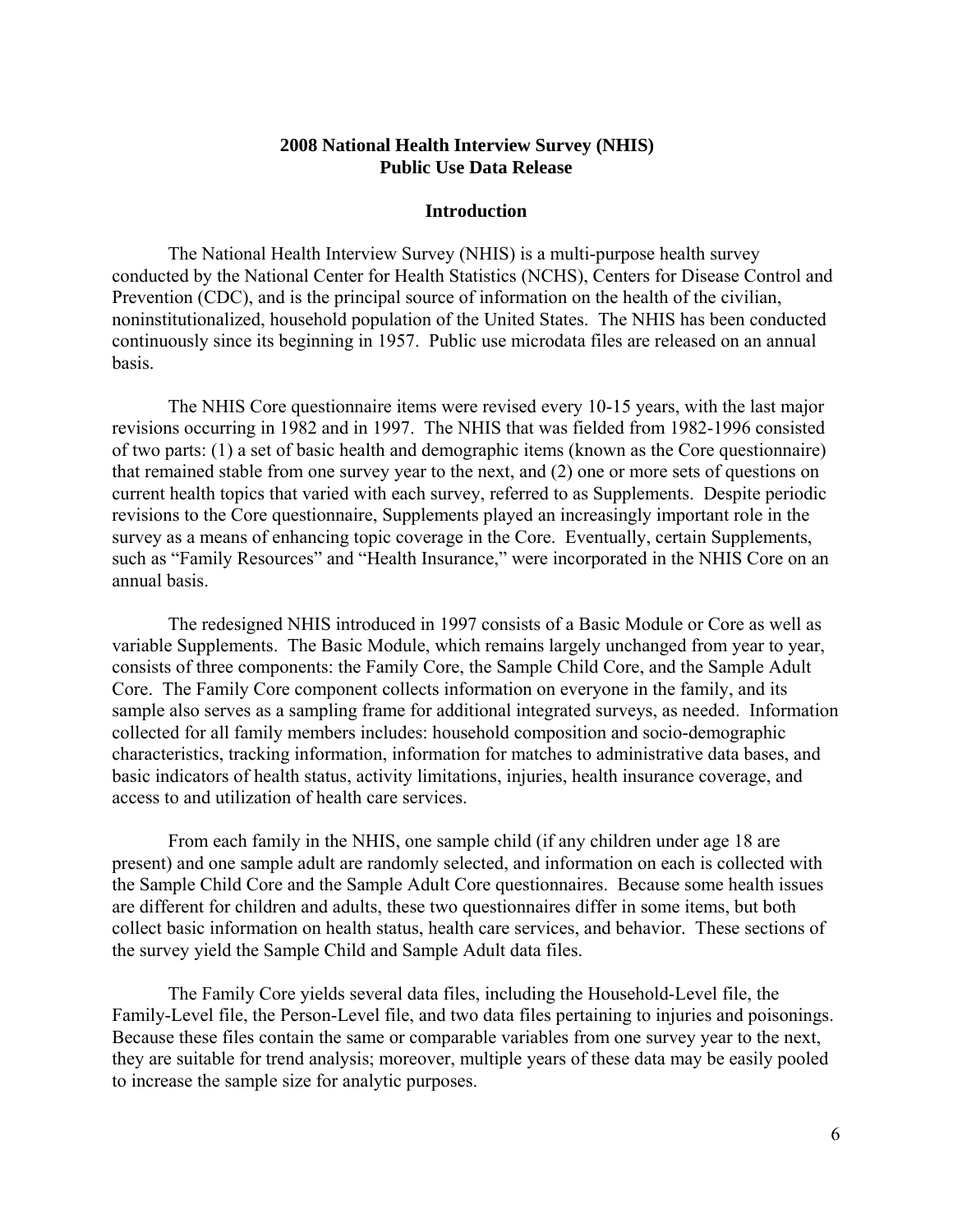#### **Data Collection Procedures**

The U.S. Census Bureau, under a contractual agreement, is the data collection agent for the National Health Interview Survey. NHIS data are collected through a personal household interview by Census interviewers. Nationally, the NHIS uses about 600 interviewers, trained and directed by health survey supervisors in the 12 U.S. Census Bureau Regional Offices. The supervisors responsible for the NHIS are career Civil Service employees who are selected through an examination and testing process. Interviewers (also referred to as Field Representatives, or "FRs") receive thorough training on an annual basis in basic interviewing procedures and in the concepts and procedures unique to the NHIS.

For the Family Core component of the Basic Module, all members of the household 18 years of age and over who are at home at the time of the interview are invited to participate and to respond for themselves. For children and those adults not at home during the interview, information is provided by a knowledgeable adult family member (18 years of age or over) residing in the household. Information for the Sample Child questionnaire is obtained from a knowledgeable adult residing in the household. For the Sample Adult questionnaire, one adult per family is randomly selected; this individual responds for him/herself to the questions in that section unless he/she is physically or mentally unable to do so, in which case (200-300 cases per year) a knowledgeable proxy is allowed to answer for the sample adult.

The NHIS is conducted using computer-assisted personal interviewing (CAPI). The CAPI data collection method employs computer software that presents the questionnaire on computer screens to each interviewer. The computer program guides the interviewer through the questionnaire, automatically routing the interviewer to appropriate questions based on answers to previous questions. Interviewers enter survey responses directly into the computer, and the CAPI program determines if the selected response is within an allowable range, checks it for consistency against other data collected during the interview, and saves the responses into a survey data file. On-line help facilities are available to aid interviewers in administering the CAPI questionnaire. This data collection technology reduces the time required for transferring, processing, and releasing data, and it ensures the accurate flow of the questionnaire.

#### **Sample Design**

Traditionally, the sample for the NHIS is redesigned and redrawn about every ten years to better measure the changing U.S. population and to meet new survey objectives. A new sample design for the NHIS was implemented in 2006 and will be in effect for several years. The fundamental structure of the new 2006 NHIS sample design is very similar to the previous 1995-2005 NHIS sample design. State-level stratification is retained in the new NHIS sample design, which allows use of the NHIS for producing state estimates and for possible *future* dualframe surveys at the state level. (Users should note that the current NHIS sample size is not sufficient to provide reliable state-level estimates for most states; however, for those states with larger populations, reliable state-level estimates can be produced. Since state identifiers are not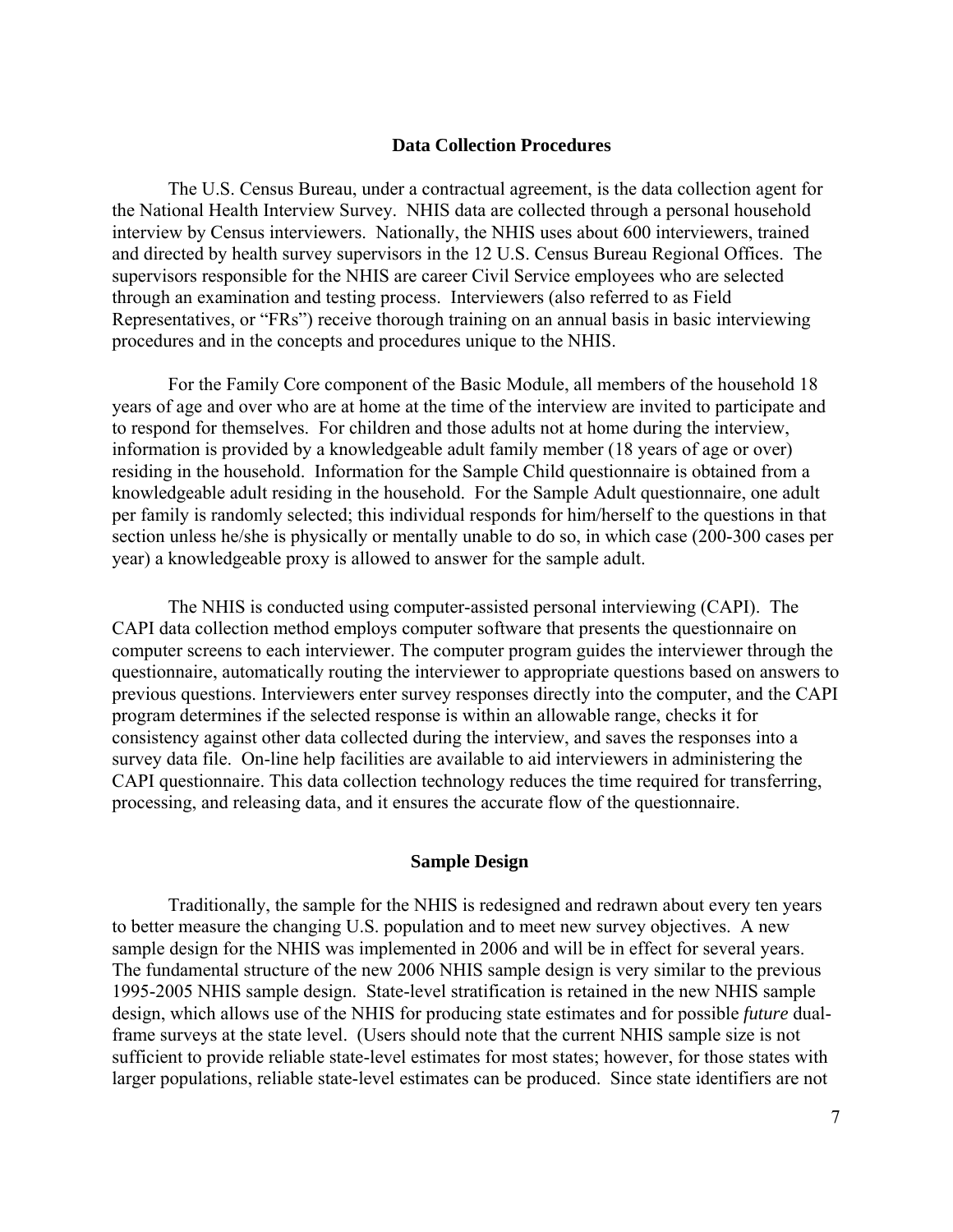publicly released, use of that information can be made through the NCHS Research Data Centers. Contact the NCHS Research Data Centers for more information, or visit their Web page: **<http://www.cdc.gov/nchs/r&d/rdc.htm>** ) The new sample design reduced the NHIS sample size by about 13%.

Oversampling of the black and Hispanic populations was retained in the 2006 redesign to allow for more precise estimation of health characteristics in these growing minority populations. The new sample design also oversamples the Asian population. In addition, the sample adult selection process has been revised so that when black, Hispanic, or Asian persons aged 65 years or older are present, they have an increased chance of being selected as the sample adult. See Appendix III for more details.

NCHS survey integration and follow-back surveys continue to be facilitated by an area frame with independent address lists; while the area frame is based on Census 2000, the address lists are obtained in a separate listing activity, explicitly for the NHIS. Also, the NHIS sample continues to be divided into four individually representative panels to further facilitate integration with other NCHS surveys and to allow for sample size reductions while retaining representativeness. The NCHS report describing the 1995-2005 design, Series 2 - Number 130, provides much information that still applies to the new sample design. This publication is available on-line at: **[http://www.cdc.gov/nchs/products/series.htm .](http://www.cdc.gov/nchs/products/series.htm)** A new report providing a complete description of the 2006 NHIS sample design is being developed.

#### **Sample Reductions in the 2008 National Health Interview Survey**

As in 2002, 2003, 2004, 2006, and 2007, the 2008 National Health Interview Survey (NHIS) was faced with a budget shortfall. As a result, NCHS and the Division of Health Interview Statistics (DHIS) decided to reduce the size of the 2008 NHIS sample. The goal of the 2008 sample cuts was strictly monetary savings. The NHIS sample was reduced by approximately 50% during October-December 2008. The 2008 sample reduction was implemented in the same way as the 2006 and 2007 sample reductions. The timing of the reduction was different in 2008 than in 2006 and 2007; the 2006 and 2007 reductions occurred during July-September. Overall, about 13% of the households in the 2008 NHIS sample were deleted from interviewers' assignments. This cutback was in addition to the ongoing 13% reduction due to the new sample design that was implemented in 2006.

#### **Weighting Information**

The sample is chosen in such a way that each person in the covered population has a known non-zero probability of selection. These probabilities of selection, along with adjustments for non-response and post-stratification, are reflected in the sample weights that are provided in the accompanying data files.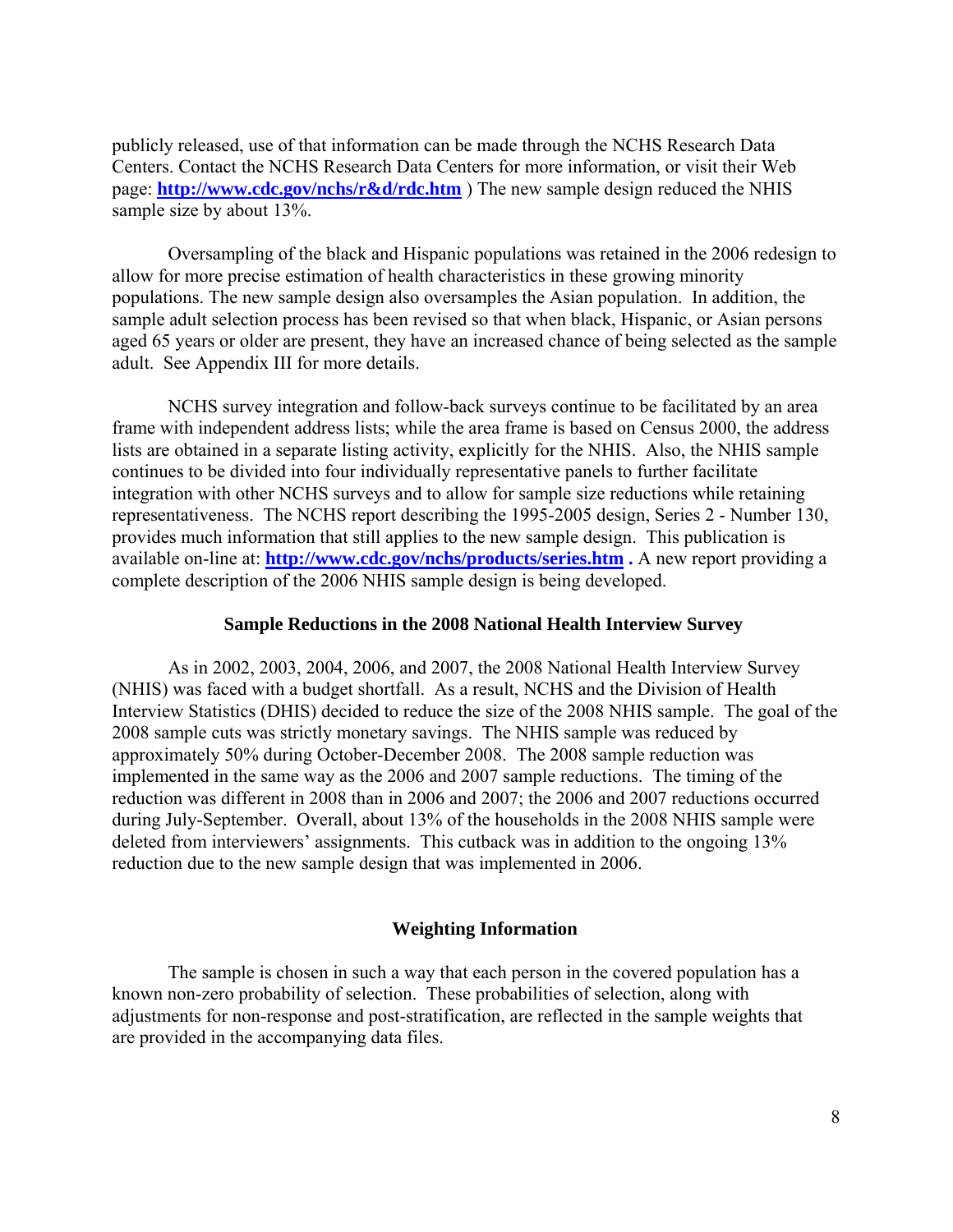Since the NHIS uses a multistage sample designed to represent the civilian noninstitutionalized population of the United States, it is necessary to utilize the person's basic weight for proper analysis of person record data. In addition to the design and ratio adjustments included in the calculation of the Person-Level file's basic weights, the person weights are further modified by adjusting them to Census control totals for sex, age, and race/ethnicity populations (post-stratification). Beginning in 2003, NCHS made the transition to weights derived from the 2000 census-based population estimates. See Appendix V for more detailed information.

Each file has one or more sets of weights based on the unit of analysis. Two sets of weights are provided on the Person-Level file:

Weight - Final Annual (WTFA) is based on design, ratio, non-response and poststratification adjustments. This should be used in most analyses of the Family/Person data. National estimates of all person-level variables can be made using these weights.

Weight - Interim Annual (WTIA) does not include the post-stratification adjustment (age-sex-race/ethnicity adjustment to Census population control totals). It is required by some software packages for variance estimation for surveys with complex sample designs.

Two sets of weights are also included on the Sample Child data file:

Sample Child Weight - Final Annual (WTFA\_SC) includes design, ratio, non-response and post-stratification adjustments for sample children. National estimates of all sample child variables can be made using these weights.

Sample Child Weight - Interim Annual (WTIA\_SC) does not include the poststratification adjustment (age-sex-race/ethnicity adjustment to Census population control totals). It is required by some software packages for variance estimation for surveys with complex sample designs.

The Sample Adult data file contains two sets of weights:

Sample Adult Weight - Final Annual (WTFA\_SA) includes design, ratio, nonresponse and post-stratification adjustments for sample adults. National estimates of all adult sample variables can be made using these weights.

Sample Adult Weight - Interim Annual (WTIA\_SA) does not include the poststratification adjustment (age-sex-race/ethnicity adjustment to Census population control totals). It is required by some software packages for variance estimation for surveys with complex sample designs.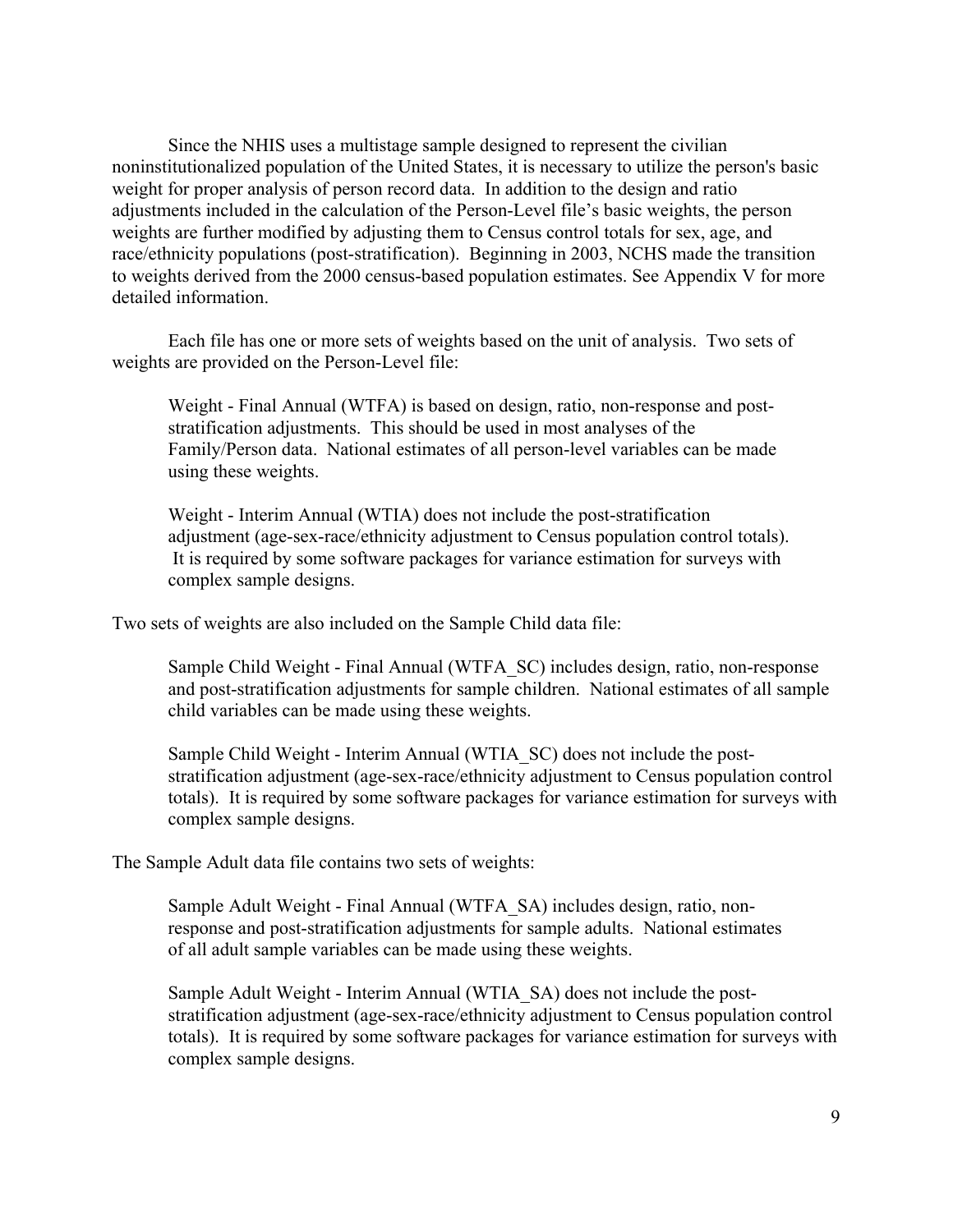In addition, two sets of weights are provided on the Household file:

Weight - Final Annual Household (WTFA\_HH) includes the probability of selection and nonresponse adjustments. This weight does not include a post-stratification adjustment to Census control totals for the number of civilian, non-institutionalized households in the U.S. because suitable control totals do not exist. Non-responding households have a zero weight in this field. WTFA\_HH is the appropriate weight to use when analyzing only responding households.

Weight - Interim Annual Household (WTIA\_HH) reflects the probability of household selection. It does not include non-response or post-stratification adjustments. WTIA HH is the appropriate weight to use when analyzing all households in the file, responding or non-responding.

From 1997-2007, WTIA HH was nonzero for all households, responding or non-responding. However, some non-responding households were assigned incorrect values for WTIA\_HH during that period. This had no effect on WTFA\_HH, which is assigned nonzero values only for responding households.

Beginning in 2008, changes were made to assign correct values for WTIA\_HH to all nonresponding households. Additionally, some non-responding households now have a zero weight in the WTIA\_HH field because they would have been ineligible if the interview had reached the decision point for the household to be "screened out." See Appendix III for information about the NHIS "screening" process.

Lastly, the Family-Level weight is discussed in greater detail in the section of this document pertaining to the Family file.

**NOTE**: Analysts should be aware that 263 persons who were active duty members of the Armed Forces at time of interview are on the Person-Level file and will appear in the unweighted frequencies, despite the fact that NHIS covers only the civilian noninstitutionalized household population. These active duty members of the Armed Forces are included in that file because at least one other family member is a civilian eligible for the survey. The value of the final annual person weight (WTFA) for these military persons is zero, so they will not be counted when making national (i.e., weighted) estimates. Data for these Armed Forces members are included in all relevant files in order to aid any analyses pertaining to family structure or relationships. No active duty Armed Forces members were selected as sample adults.

#### Recall Period and Weights

Some questions for particular events have recall periods referring to, for example, the "last 2 weeks" or the "last 3 months." In general, annual estimates of events can be made using these types of variables. For example, for a variable that counts events experienced by a person within a two-week recall period, (variable) (26) (WTFA) = annual estimate; for a variable with a three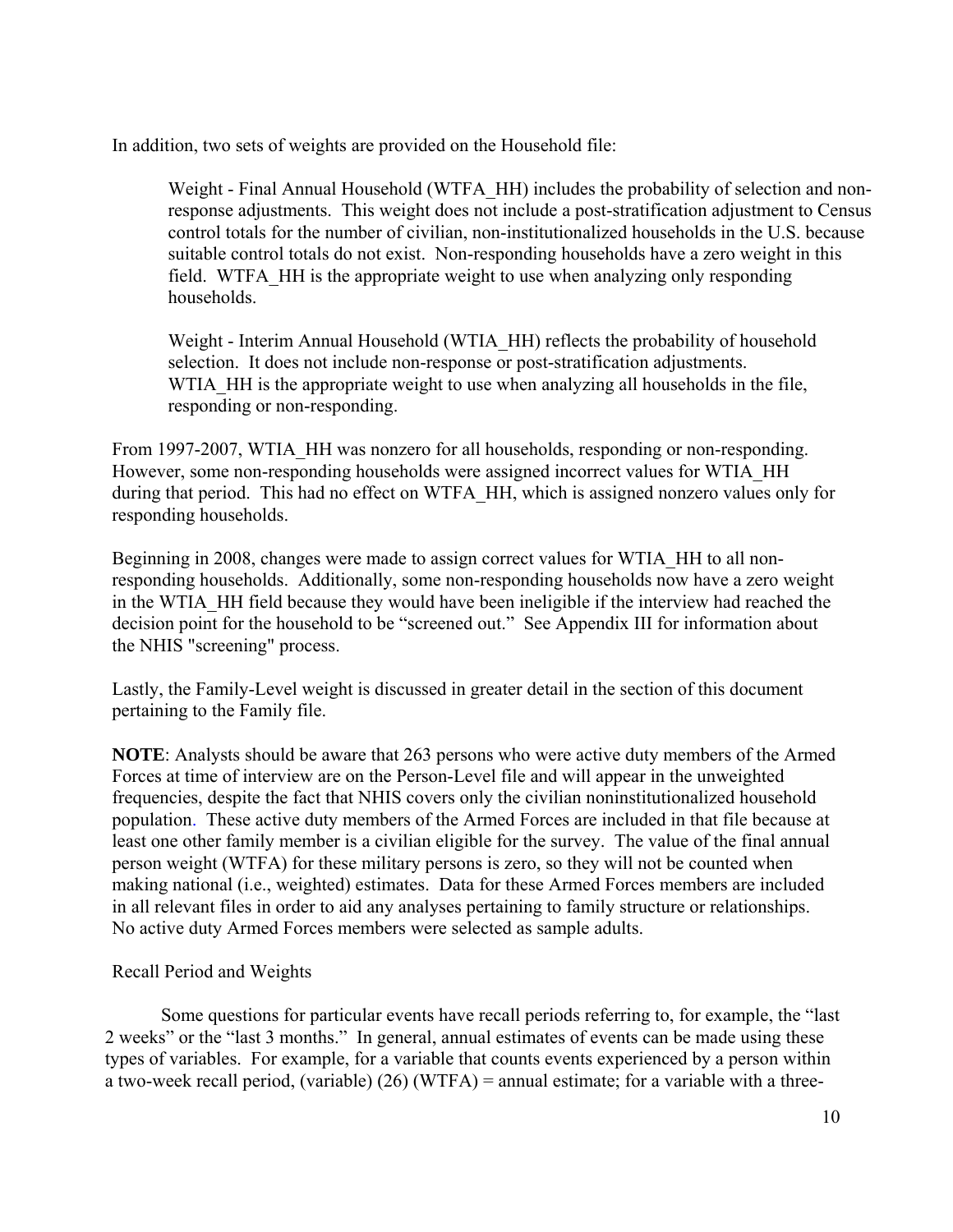month recall period, (variable) (4) (WTFA) = annual estimate. This assumes that the average rate of occurrence is the same over the last year as over the last two weeks (or three months). Analysts are cautioned to check the accompanying file documentation and the questionnaire in order to ensure that annual estimates for these kinds of event variables are possible and have intrinsic meaning. Annual estimates of **events** should not be interpreted as annualized **person**  experiences.

#### Variance Estimation

The data collected in the NHIS are obtained through a complex sample design involving stratification, clustering, and multistage sampling. Because of this complex design and adjusted sampling weights, the direct application of standard statistical analysis methods for estimation and hypothesis testing to unweighted data may yield misleading results. If data are not weighted, severely biased estimates may result. For this reason, as indicated previously, it is necessary to use the weights that are included in the accompanying data file for analyses.

Weighted data used in standard software packages may provide unbiased point estimates for commonly computed first-order statistics like means or regression coefficients, but the computed standard errors of the estimates may be too small. Also, standard packages may produce hypothesis test results (such as p values) that are incorrect. Hence, it is recommended that users of NHIS data utilize computer software that provides the capability of variance estimation and hypothesis testing for complex sample designs. NCHS uses SUDAAN software (Research Triangle Institute 2008) with Taylor series linearization methods for NHIS variance estimation. Appendix III provides SUDAAN code and a description of its use to compute standard errors of means, percentages and totals with the NHIS database. Appendix III also provides example code for SPSS, Stata, R, SAS survey procedures, and VPLX.

Analyses of large NHIS domains usually produce reliable estimates, but analyses of small domains may yield unreliable estimates, as indicated by their large variances. The analyst should pay particular attention to the coefficient of variation (relative standard error) for estimates of means, proportions and totals. In addition, small sample sizes, or small numbers of primary sampling units containing targeted data, may be an indication of estimates lacking precision.

#### **General Information about the 2008 Data**

The interviewed sample for 2008 consisted of 28,790 households, which yielded 74,236 persons in 29,421 families. The interviewed sample for the Sample Child component, by proxy response from a knowledgeable adult in the family, was 8,815 children under 18 years of age. Data were not collected on any infant who was born during the assignment week of the interview. The interviewed sample for the Sample Adult component, which required self-response to all questions unless the sample adult was physically or mentally unable to do so, was 21,781 persons 18 years of age and older. There were 257 cases where a knowledgeable proxy answered for the sample adult.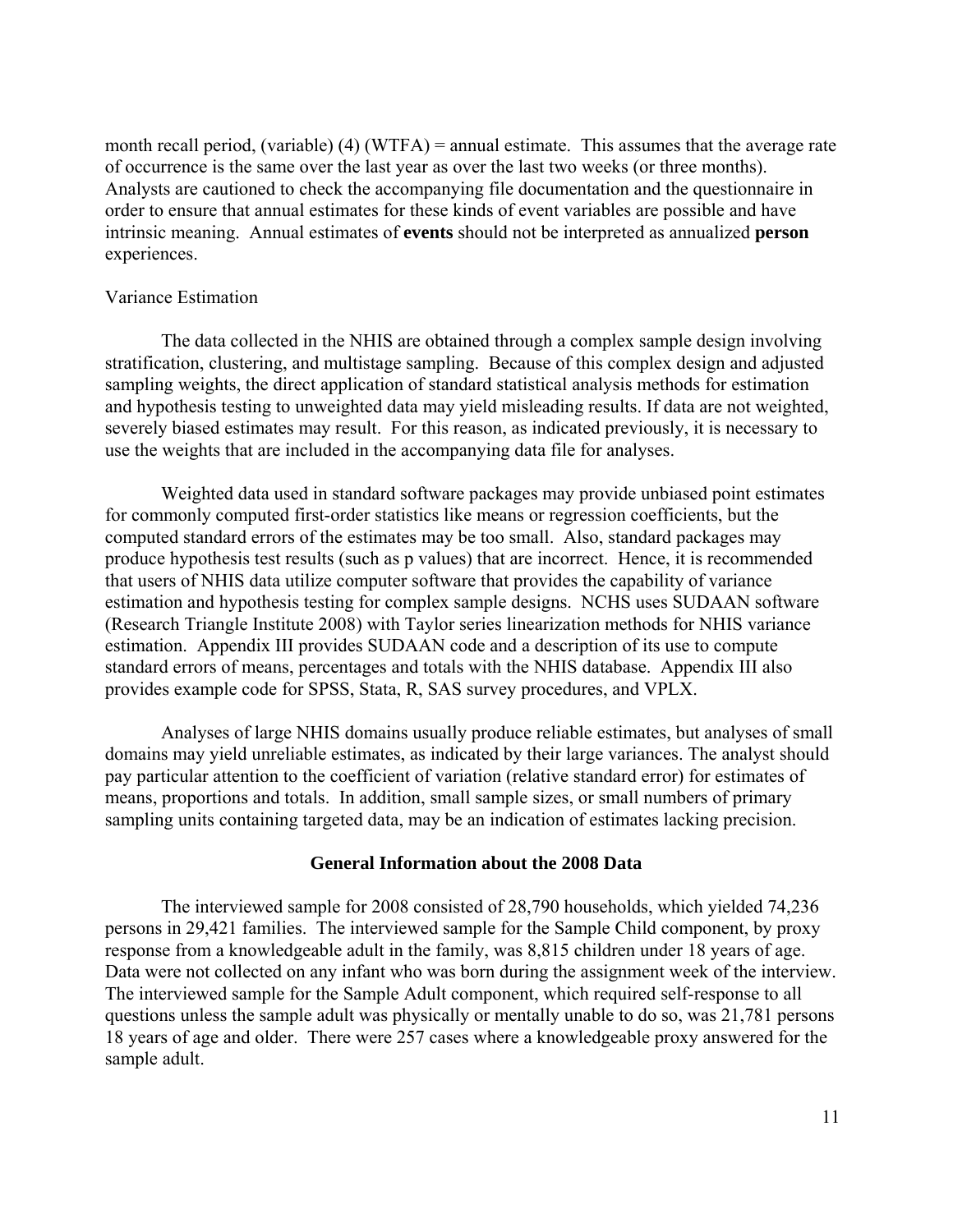The total household response rate was approximately 84.9%: 9.3 percentage points of the noninterview rate (15.1%) were the result of respondent refusal and unacceptable partial interviews. The remaining 5.8 percentage points were primarily the result of failure to locate an eligible respondent at home after repeated contact attempts.

The conditional response rate for the Sample Child component was 85.6%, which was calculated by dividing the number of completed Sample Child interviews (8,815) by the total number of eligible sample children (10,303). The unconditional or final response rate for the Sample Child component was calculated by multiplying the conditional rate by the final family response rate of 84.5%, yielding a rate of 72.3%.

The conditional response rate for the Sample Adult component was 74.2% of persons identified as sample adults. The final response rate for the Adult Sample Person component was calculated as (Final Family Response Rate) (Sample Adult Response Rate), or  $(84.5\%)$   $(74.2\%)$  = 62.6%.

Additional information about NHIS response rates can be found in Appendix I.

#### **Information about the 2008 Data File Documentation**

As with previous data years, questionnaires, datasets, and related documentation for each data file are available on the NHIS website, **<http://www.cdc.gov/nchs/nhis.htm>**. The website provides the Survey Description Document; a Readme File containing a summary of data access instructions; notices for data users; a log of release history and, if necessary, new notices about data problems or changes; survey questionnaires, flashcards, the Field Representative Manual, and survey flowchart; information on co-sponsors and supplements; race/ethnicity information; the data release with links to a page that contains the Family, Household, Person, Injury/Poisoning Episode, Injury/Poisoning Verbatim Episode, Sample Child, and Sample Adult Files; Imputed Income Files; and Summary Health Statistics reports (when available).

Each of the 2008 data release categories for Household, Family, Person, Injury/Poisoning Episode, Injury/Poisoning Verbatim Episode, Sample Child, and Sample Adult Files will include the following documents. A description of each type of document follows:

- Variable Summary Report
- Variable Layout Report
- Variable Frequency Report
- ASCII data
- Sample SAS statements
- Sample SPSS statements
- Sample Stata statements

The Variable Summary Report lists each variable, a brief description of the variable, the question number on which it was based, and variable location in the released ASCII file. For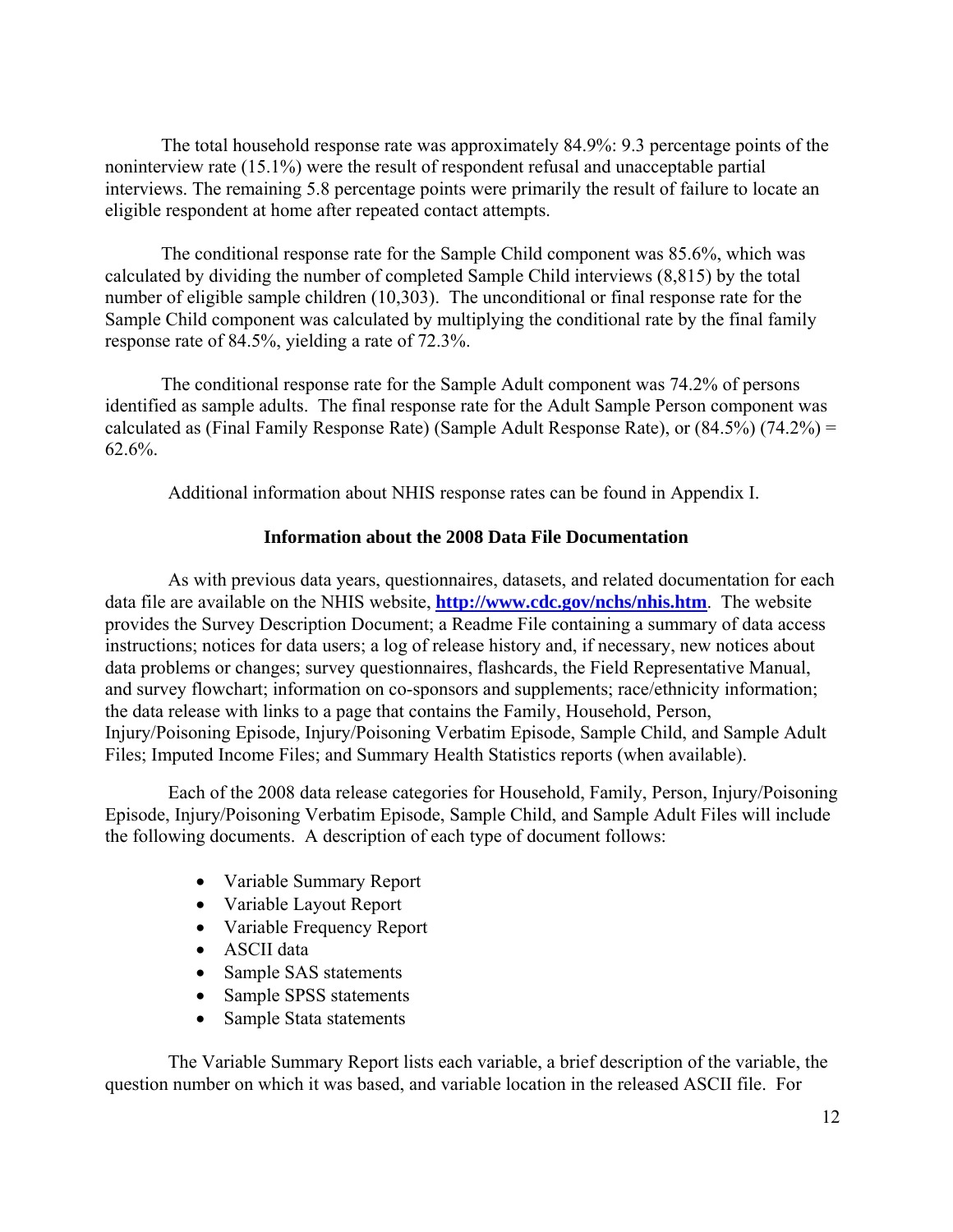most variables, the Variable Layout Report provides the actual question that generated the data, questionnaire location information, instrument variable name, universe, response values, and response value labels. Additional specific information is provided under "Sources," "Recodes," "Keywords," and "Notes." These terms are defined below:

Sources - If the variable in question is a recode, then all variables that were used to make this recode are listed.

Recodes - A *recode* is a variable derived from the reordering, collapsing, or verbatim coding of another variable, such as the family income recode (INCGRP) found in the Family File. Alternatively, a recode may be constructed from two or more variables, as is the body mass index (BMI) variable included in the Sample Adult file. If a particular variable was used in making recode variables, then those recode variables are listed as a cross reference. Users will note that a number of standardized variables appear in the dataset. A *standardized variable* is a particular type of recode based on time unit information obtained during the course of the interview. When respondents are asked any questions pertaining to time - for example, how long the respondent has worked at his/her job - the answer is typically obtained in two parts. The respondent provides the number of time units, followed by the type of time unit. During the course of data editing, this information is standardized into a single appropriate time unit. Some of the standardized time unit recodes may also be top-coded for confidentiality reasons.

Keywords - *Keywords* are descriptive words or phrases relevant to the topic of the variable; these can be used for word searches.

Notes - *Notes* provide information that analysts need to know about a particular variable, such as assumptions, limitations, caveats, differences between instrument versions, or other important information. Analysts are encouraged to read the notes for variables of interest. Currently, there are two generic notes that can appear in addition to specific information:

1) If the original questionnaire item was asked at the family level but resulted, after the editing process, in a person-level variable, this note is added: Family/person variable conversion

2) If other questions in the instrument ask about the same topic, or if similar questions appear in other sections of the instrument, this note is added: Refer to {variable name and section number} for a {family/person/child} level question on the same topic.

The universe refers to those respondents deemed eligible to answer a given question. For example, the universes for most Sample Adult variables are specified as ASTATFLG = 1 and (AGE GE '018' and AGE not IN ('997', '999')), followed by any other universe descriptors specific to the variable. ASTATFLG = 1 refers to a variable on the Person file and indicates that the respondent was selected as a sample adult and answered at least the first three sections of the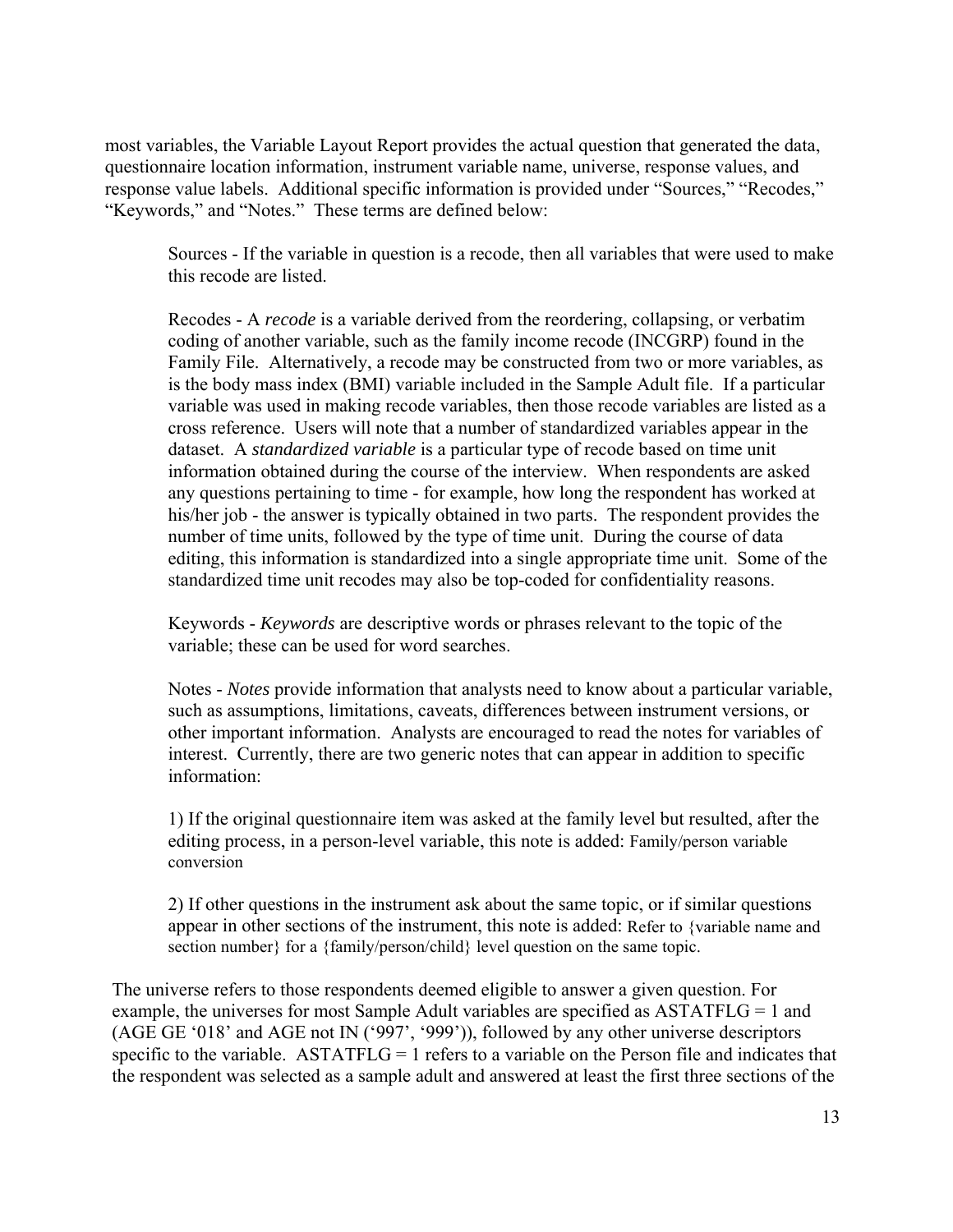Sample Adult questionnaire (constituting a completed interview or an acceptable partial interview). Sample adults who are not eligible to answer a given question are considered to be not-in-universe. For example, a sample adult who reported that he did not have surgery in the past 12 months (ASRGYR=2) would not be eligible for a follow-up question (ASRGNOYR) about the number of times that he had surgery in the past 12 months**. It is important to note that for all data files, persons who are not-in-universe are no longer listed in the Variable Layout Report response categories as "Blank- Not-in-universe."** If a respondent discontinued the interview anytime after completing the first three sections of the Sample Adult component, his or her responses will appear as 8's (not ascertained) for the remaining variables in the Sample Adult file where the universes are applicable. **In addition, each year, there may be a few records (less than 10) where age is corrected due to data entry error. For the records where age is corrected, neither the universes nor the variables affected will be changed; however, a new variable, AGE\_CHG, will indicate that a correction has been made on the record. Occasionally universe inconsistencies between variables may exist due to collection or processing errors.** 

The universes for most Sample Child file variables are specified as CSTATFLG = 1 and (AGE LE '017' and AGE NE ' '), followed by any other universe descriptors specific to the variable. CSTATFLG = 1 refers to a variable on the Person file that indicates a selected sample child with a completed interview or an acceptable partial interview (completion of the CHS section, or about half the questions of the Sample Child Core). Again, responses from acceptable partial interviews have a code of 8, meaning "not ascertained," throughout the remaining, unanswered Sample Child sections where the universes are applicable.

The Variable Frequency Report provides the frequencies, percents, and the frequency missing (not-in-universe) for each variable. **For the 2005 data year and beyond, all response categories are shown in the Variable Frequency Report, including those response categories with a zero count in the data files. This allows users to see a complete list of response categories with frequencies for each variable without referring to additional documentation. In addition, the "frequency missing" label will be shown if a variable has not-in-universe cases or cases whose values fall out of range.** For example, if all sample adults are asked about a usual place for medical care when sick (AUSUALPL), then the "frequency missing" label is not shown.

Within the NHIS, the same codes are used across all files to designate "Refused" and "Don't know" responses: refusals are coded as "7" (with leading 9's to the length of the field, as in 7, 97, 997, etc.), while "don't know" responses are "9" (again, with leading 9's to the length of the field, such as 9, 99, 999, etc.). A code of "8" is used to indicate "Not ascertained" responses, which typically occur when an in-the-universe respondent had a blank field or the field contained an impossible code. Lastly, in some limited situations (primarily recodes), the "Refused," "Don't know," and "Not ascertained" categories are collapsed into a single category called "Unknown," which is typically designated with a "9" (with leading 9's to fill out the field, if necessary).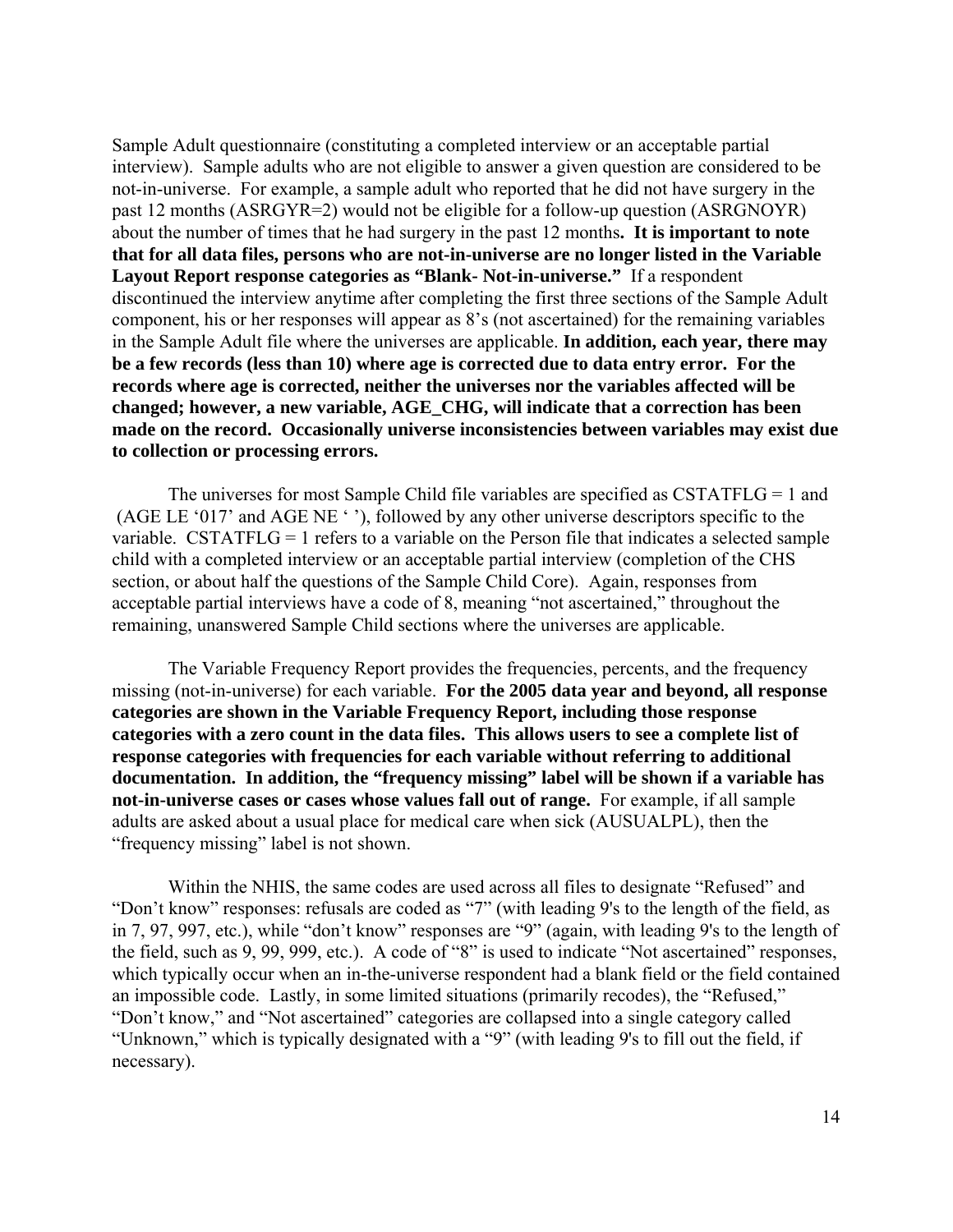In addition, statistical noise at both the variable level and record level may have been added to allow for the protection of respondent confidentiality, and, at the same time, allow for release of files with as many variables as possible.

**It is also important to note that for the 2005 data year and beyond, some frequently used variables are repeated on various data files; therefore, merging of files may be required less often than for the 2004 data year files. However, each data file contains household, family, and person numbers that make merging the files possible, if needed. Appendix VI provides sample code for merging the files.** 

#### **Information about the 2008 CAPI Questionnaire**

The NHIS CAPI questionnaire, also referred to as the CAPI Reference Questionnaire or CRQ, is an integral part of the data documentation and should be consulted when analyzing data. Users desiring greater detail should also consult the 2008 NHIS Field Representative's (FR) Manual (both the questionnaire and FR Manual are available on the NHIS website, **<http://www.cdc.gov/nchs/nhis.htm>**). Every effort was made to insure that the variable names in the data are consistent with the question items in the instrument. In a few cases, this was not possible. Users should match the question number in the instrument to the variable number in the File Layout Report to resolve any discrepancies.

Because the questionnaire for the NHIS is administered by computer, the questionnaire exists as a long and complex computer program. While stringent quality control measures were applied, a few errors are known to have occurred in the program. Instrument problems were identified over the course of the year, and efforts were made to correct these errors. Some of these problems were resolved through correction of skip patterns, question wording changes, addition of questions, or other internal instrument corrections.

When errors were detected and diagnosed, and time permitted, the instrument was changed to correct for the errors. In 2008, instrument changes were kept to a minimum, so that there was basically one version of the NHIS in the field across all four quarters of the survey year. Analysts are encouraged to read the notes in the Variable Layout Report for important information pertaining to specific variables that may have changed across quarters.

#### Questionnaire Sections

The 2008 NHIS contained the annual Basic Module, which is broken into various sections that group questions into broad and specific categories. Each section is designated by a section title and corresponding three-digit acronym (or section code); questionnaire items are numbered sequentially (but not consecutively) within their respective sections, with the section acronym making up part of the item number. Multiple-part questions have an extension added to their three-digit acronym. For example, the first item in the FHS section is identified as FHS.010\_00.000; note that FHS.010\_00.000 also has an associated variable name, PLAPLYLM. The following table lists the various questionnaire sections, their acronyms and description titles.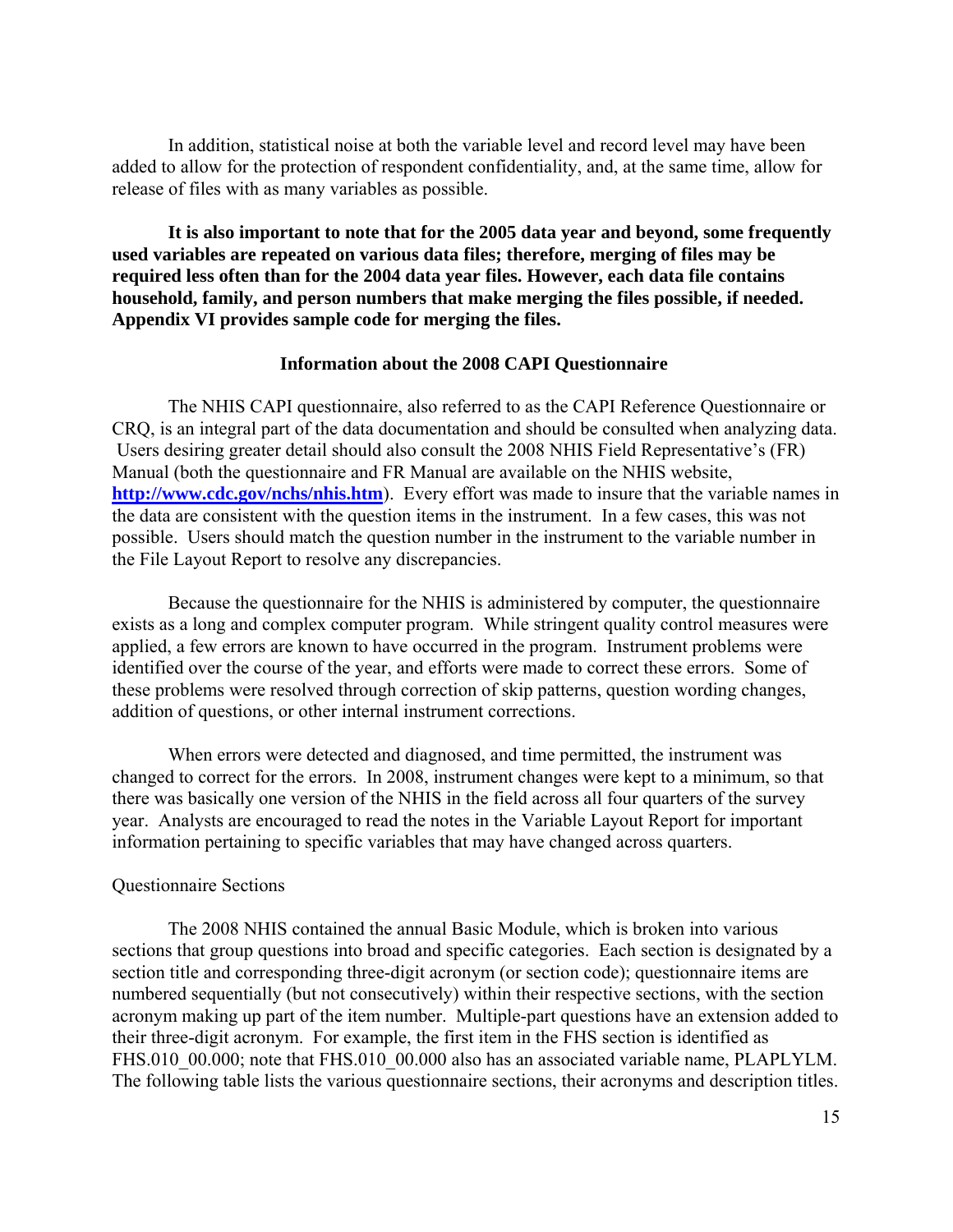## **Table 1. 2008 NHIS Core Questionnaire Sections and Topics**

## **A. Household**

| <b>Section No.   Section Code</b> | <b>Description</b>    |  |
|-----------------------------------|-----------------------|--|
| <b>HHC</b>                        | Household Composition |  |

## **B. Family Core**

| <b>Section No.</b> | <b>Section Code</b> | <b>Description</b>                       |  |  |
|--------------------|---------------------|------------------------------------------|--|--|
|                    | <b>FID</b>          | Family Identification and Verification   |  |  |
| $\mathbf H$        | <b>FHS</b>          | Health Status and Limitation of Activity |  |  |
| Ш                  | FIJ                 | Injury/Poisoning                         |  |  |
| $\bf{IV}$          | <b>FAU</b>          | Health Care Access and Utilization       |  |  |
| v                  | <b>FHI</b>          | <b>Health Insurance</b>                  |  |  |
| VI                 | <b>FSD</b>          | Socio-demographic                        |  |  |
| VII                | <b>FIN</b>          | Income and Assets                        |  |  |

## **C. Sample Child Core**

| <b>Section No.</b> | <b>Section Code</b> | <b>Description</b>                                   |  |
|--------------------|---------------------|------------------------------------------------------|--|
|                    | CID                 | Child Identification and Verification                |  |
|                    | <b>CHS</b>          | Conditions, Limitation of Activity and Health Status |  |
|                    | CAU                 | Health Care Access and Utilization                   |  |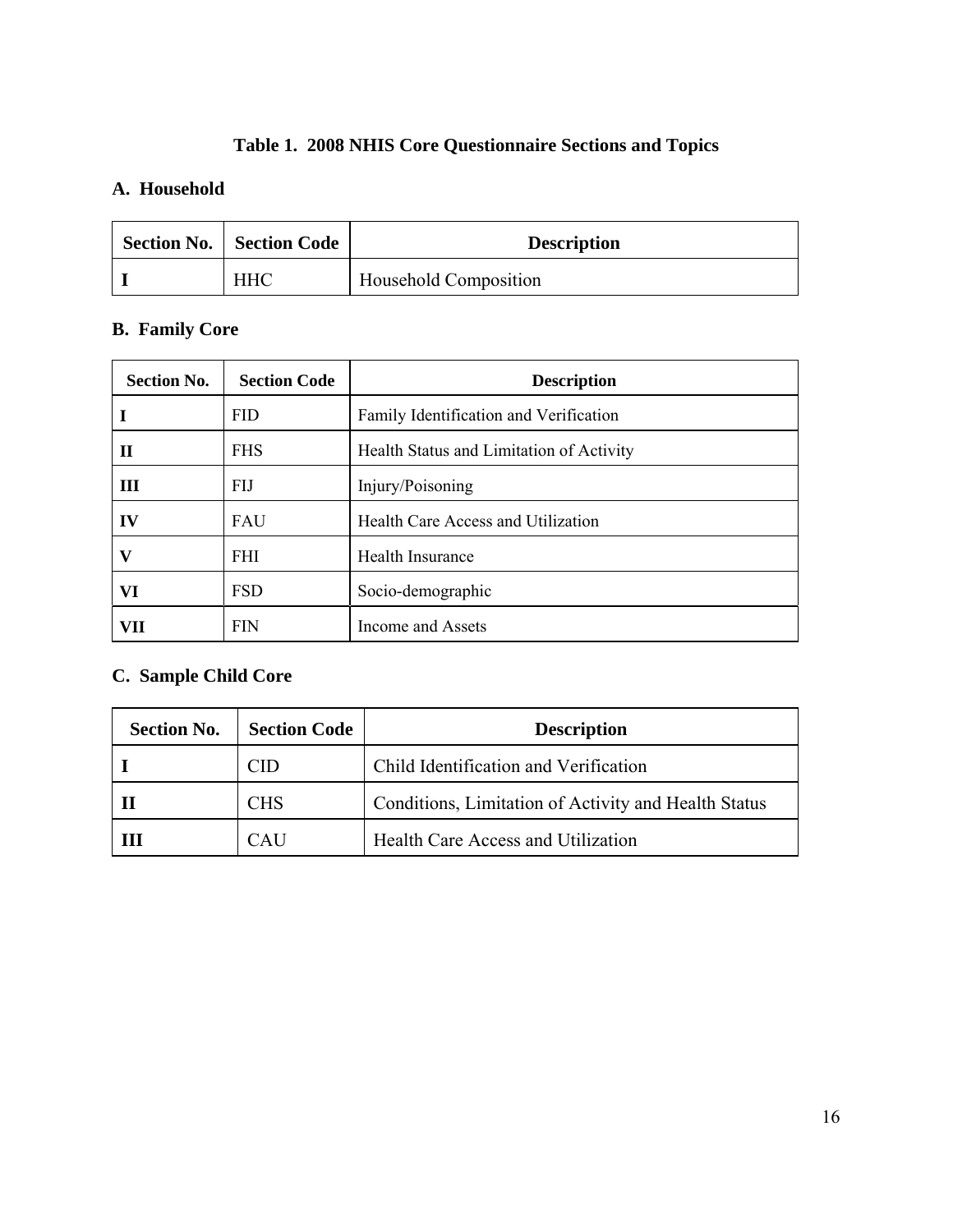#### **D. Sample Adult Core**

| <b>Section No.</b> | <b>Section Code</b> | <b>Description</b>                       |  |  |
|--------------------|---------------------|------------------------------------------|--|--|
|                    | <b>AID</b>          | Adult Identification and Verification    |  |  |
| $\mathbf H$        | <b>ASD</b>          | Demographics                             |  |  |
| Ш                  | <b>ACN</b>          | Conditions                               |  |  |
| IV                 | <b>AHS</b>          | Health Status and Limitation of Activity |  |  |
| v                  | AHB                 | <b>Health Behaviors</b>                  |  |  |
| VI                 | AAU                 | Health Care Access and Utilization       |  |  |
| VH                 | <b>ADS</b>          | <b>AIDS</b>                              |  |  |

#### **E. Recontact**

| <b>Section No.</b> | Section Code | <b>Description</b>                  |
|--------------------|--------------|-------------------------------------|
|                    | <b>REC</b>   | Recontact Information and Follow-up |

 In addition to the three Core sections comprising the Basic Module, the 2008 NHIS contains several other data files: the Household- and Family-level files, the Injury/Poisoning Episode file, and the Injury/Poisoning Verbatim Episode file. The Household file is derived largely from the Household composition section of the Basic Module and describes characteristics of each household. The variables contained in the Family-level file are reconstructions of the person-level data from the Basic Module sections at the family level. The Injury/Poisoning files are derived from information obtained from the injury/poisoning questions in the Family Core section.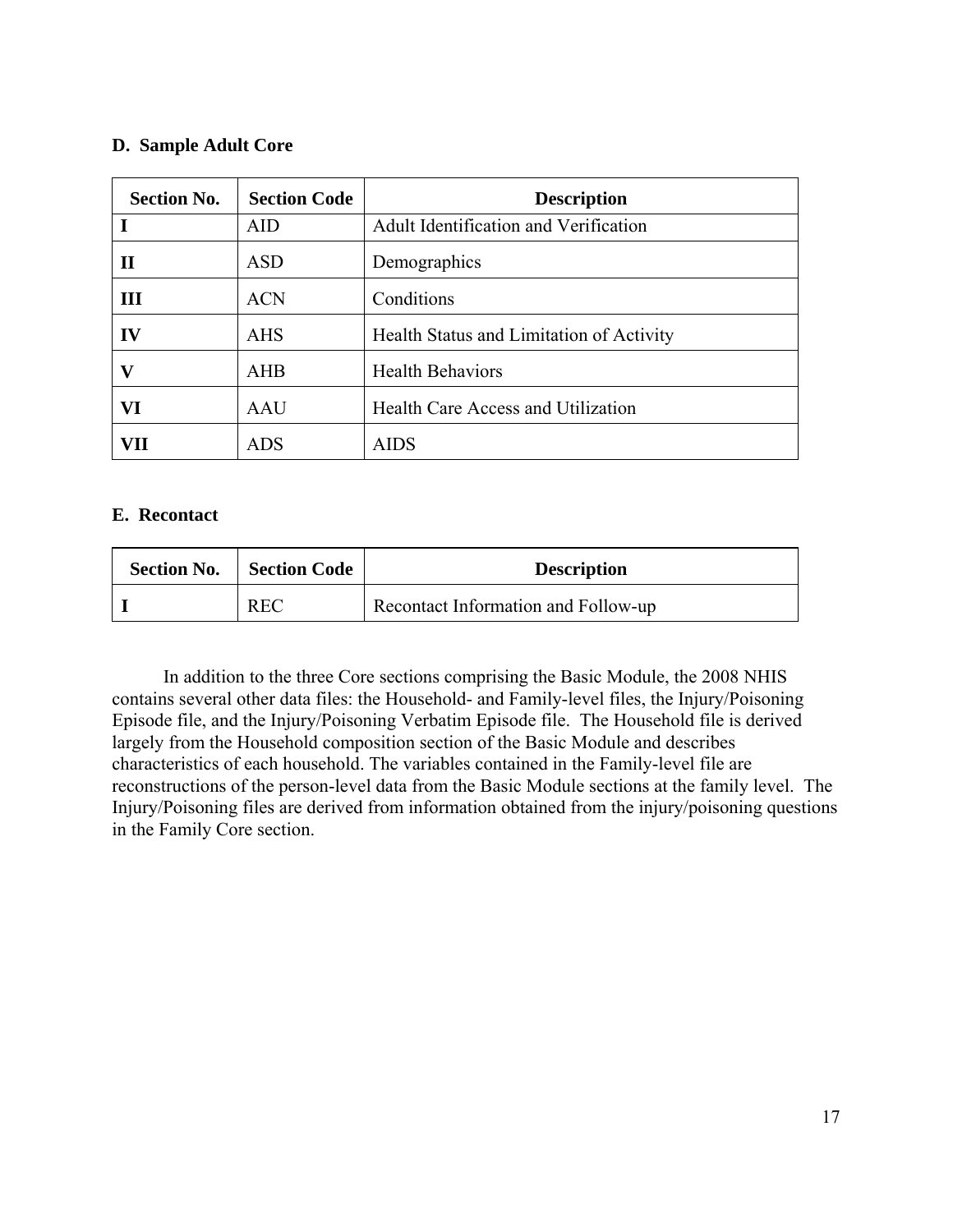#### **Supplements, Supplement Co-Sponsoring Agencies, and Question Locations, 2008 NHIS**

<span id="page-17-0"></span>The terms "supplement" and/or "supplementary questions" refer to any co-sponsored questions that are in the NHIS for a year (or more) at a time. Beginning in 1997, co-sponsored questions were referred to as a "topical module" or "periodic module," but these terms proved to be neither mutually exclusive nor exhaustive of the possible types of supplements. Therefore, effective 2001, we use the terms "supplement" or "supplementary questions" to describe co-sponsored questions.

In 2008 NHIS supplementary questions about asthma, balance, cancer screening, heart disease, immunization, and vision for adults, and about asthma, immunization, indoor tanning devices, mental health, and vision for children are found in the Core questionnaires. A supplement or one or more supplementary questions may be interwoven among core questions, or may be placed at the end of a core section. The existence of three extra digits (.xxx) at the end of the question number helps to identify supplementary questions in the Core questionnaires.

In addition to the supplementary questions within the Core sections, there are five supplements that are found in separate sections in the 2008 questionnaire: Adult Oral Health (AOH), Adult Balance (BAL), Adult Cancer Screening (NAF), Adult Heart Disease (PAF), and Child Oral Health (COH). Data from all supplements and all supplementary questions are released in the Core data files in 2008.

 2007 on our website: **[http://www.cdc.gov/nchs/nhis/co-sponsors.htm .](http://www.cdc.gov/nchs/nhis/co-sponsors.htm)**  A chart of all 2008 co-sponsored supplements and their question numbers is below. In addition, users can obtain information about co-sponsored supplements from 1997-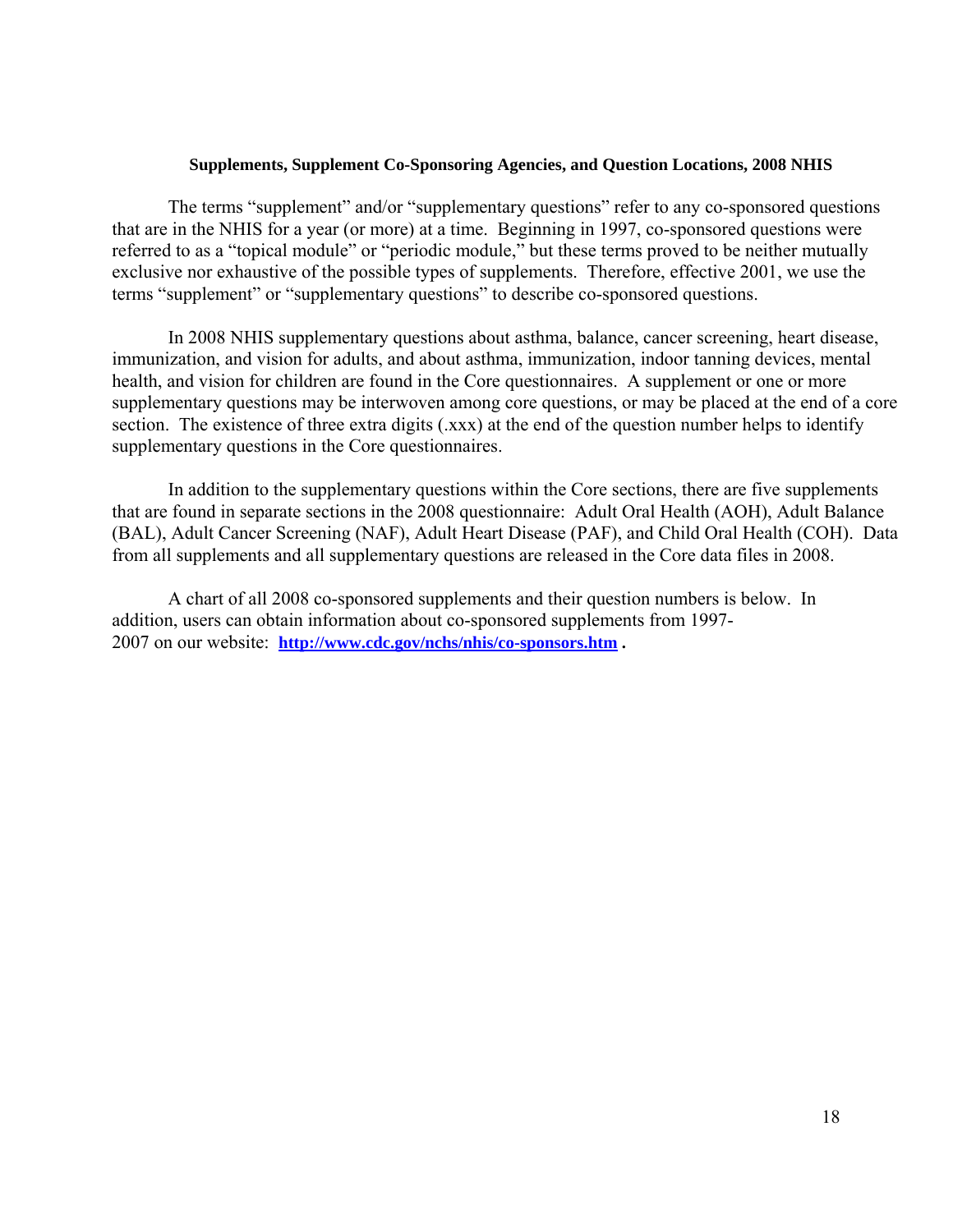### **Supplement Co-Sponsoring Agencies and Question Location, 2008 NHIS**

| <b>Topic</b>                        | <b>Co-sponsoring Agency</b>                                                                                                                                                              |                                                      | <b>Title</b>                                        | <b>Survey Section/Question Number</b>                                                                                                                          |  |  |
|-------------------------------------|------------------------------------------------------------------------------------------------------------------------------------------------------------------------------------------|------------------------------------------------------|-----------------------------------------------------|----------------------------------------------------------------------------------------------------------------------------------------------------------------|--|--|
| Healthy<br>People 2010              | National Heart, Lung, and Blood<br>Institute (NHLBI) <sup><math>1</math></sup> & the National<br>Center for Chronic Disease<br>Prevention and Health Promotion<br>(NCCDPHP) <sup>2</sup> | Adult Heart<br>Disease                               |                                                     | ACN.021 01.010 - ACN.024 00.010;<br>ACN.032_01.010 - ACN.035_00.010<br>PAF.010 00.000 - PAF.160 00.000                                                         |  |  |
| Healthy<br>People 2010              | National Center for Environmental<br>Health <sup>2</sup>                                                                                                                                 | Child and<br>Adult Asthma                            |                                                     | CHS.100_00.010 - CHS.100 03.120<br>ACN.100 00.000 - ACN.107 00.020                                                                                             |  |  |
| Healthy<br>People 2010              | National Eye Institute (NEI) <sup>1</sup>                                                                                                                                                | Child and<br><b>Adult Vision</b>                     |                                                     | CHS.270 00.010 - CHS.270 00.050<br>$ACN.440\_00.010 - ACN.442\_00.030$                                                                                         |  |  |
| Healthy<br>People 2010              | National Cancer Institute (NCI) <sup>1</sup>                                                                                                                                             | Cancer<br>Screening<br>and Sun<br>Protection         |                                                     | CAU.350 00.010 - CAU.350 00.020<br>NAF.020 00.000 - NAF.220 00.000;<br>NAF.230 00.000 - NAF.700 00.000                                                         |  |  |
| Human<br>Papillomavirus             | National Cancer Institute (NCI) <sup>1</sup><br>& the National Center for<br>Immunization and Respiratory<br>Diseases (NCIRD) <sup>2</sup>                                               | Child and<br><b>Adult HPV</b>                        |                                                     | CHP.010 00.000 - CHP.070 00.000<br>NAF.221 00.000 - NAF.229 00.020                                                                                             |  |  |
| Child Dental<br><b>Adult Dental</b> | National Institute for Dental and<br>Craniofacial Research (NIDCR) <sup>1</sup>                                                                                                          | The Child<br>and Adult<br>Oral Health<br>Supplements |                                                     | COH.010 00.000 - COH.090 06.000<br>AOH.010 00.000 - AOH.150 00.000<br>FHI.249 05.000 - FHI.249 05.000                                                          |  |  |
| <b>Balance</b>                      | National Institute on Deafness and<br>Other Communication Disorders<br>$(NIDCD)^1$                                                                                                       | <b>Balance</b><br>Supplement                         |                                                     | ACN.020 00.010; ACN.108 01.010 -<br>ACN.108 12.120; ACN.422 00.010 -<br>ACN.425 00.060; ACN.535 01.010 -<br>ACN.535_03.030; BAL.010_01.000 -<br>BAL.460 22.000 |  |  |
| Mental Health                       | National Institute of Mental Health<br>$(NIMH)^1$                                                                                                                                        | Child Mental<br>Health                               |                                                     | FHS.065 00.000; CAU.265 00.000;<br>CMB.030 00.000                                                                                                              |  |  |
| Immunization                        | National Center for Immunization<br>and Respiratory Diseases (NCIRD) <sup>2</sup>                                                                                                        | Child and<br>Adult<br>Immunization                   |                                                     | AAU.310 00.000 - AAU.460 00.010;<br>CFI.010 00.000 - CFI.025 02.000                                                                                            |  |  |
|                                     | <b>Agencies Providing General Support</b>                                                                                                                                                |                                                      |                                                     |                                                                                                                                                                |  |  |
| n/a                                 | Center for Mental Health Services (CMHS) <sup>3</sup><br><b>NHIS</b>                                                                                                                     |                                                      | Collection and Analysis of Mental Health Data using |                                                                                                                                                                |  |  |
| n/a                                 | Agency for Healthcare Research and Quality<br>(AHRQ)                                                                                                                                     |                                                      |                                                     | Use of 2 NHIS sample panels to support the Medical<br><b>Expenditure Panel Survey (MEPS)</b>                                                                   |  |  |
| n/a                                 | National Center for Health Statistics <sup>2</sup>                                                                                                                                       |                                                      |                                                     | Cell phone usage                                                                                                                                               |  |  |

<sup>1</sup> National Institutes of Health (NIH)

<sup>2</sup> Centers for Disease Control and Prevention (CDC)<br><sup>3</sup> Substance Abuse & Mental Health Services Administration (SAMHSA)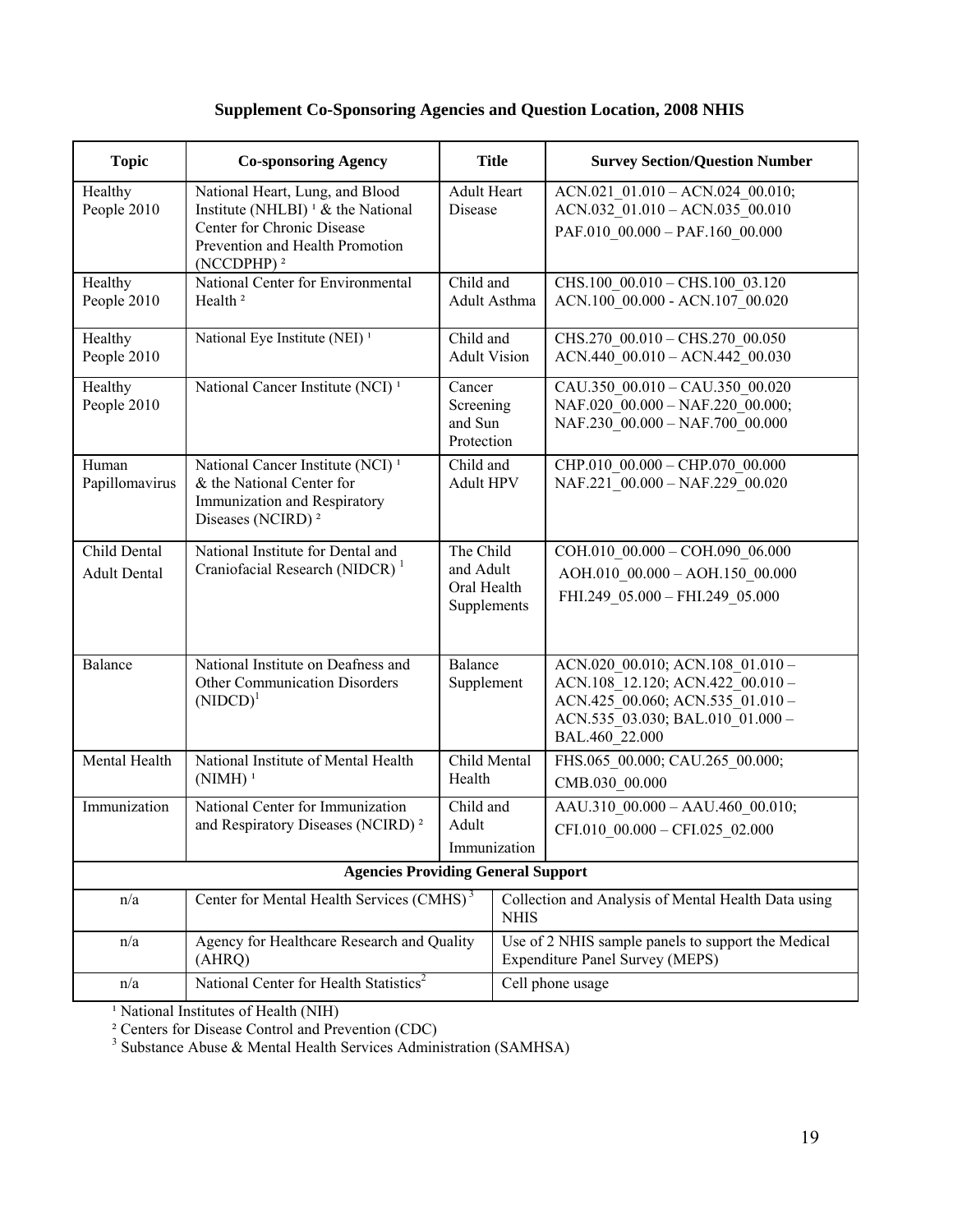#### **2008 National Health Interview Survey Household-Level File**

The Household file is considered as the base file from which all other files are built. That is, the main sampling unit in the NHIS is the household, and each record on the Household file represents either a responding household or a "Type A" nonresponding household. Each record on the Household file represents a unique household included in the NHIS sample or sampling frame. Each household has a unique unit number (HHX). This unique unit number is needed for merging data files.

Some of the variables found only in this file include: the nature/reason for "Type A" non-responses and number of responding and non-responding families and persons. (For information about Type A non-response, see Appendix I.) Variables in other NHIS data files that may be appropriately analyzed at the household level can be merged with this file for analysis.

The universe for the Household file is all responding households and nonresponding (Type A) households. The Household file contains information on 33,911 households: 28,790 households were interviewed, while 5,121 were not interviewed. The nature of non-interviews for Type A households, such as refusal or failure to locate an eligible respondent, is detailed in the variable NON\_INTV.

The total non-interview rate for the Household file was 15.1% of households. The response rate for the Household file is calculated as the number of responding households divided by the total number of eligible households (responding + nonresponding households), or 84.9%.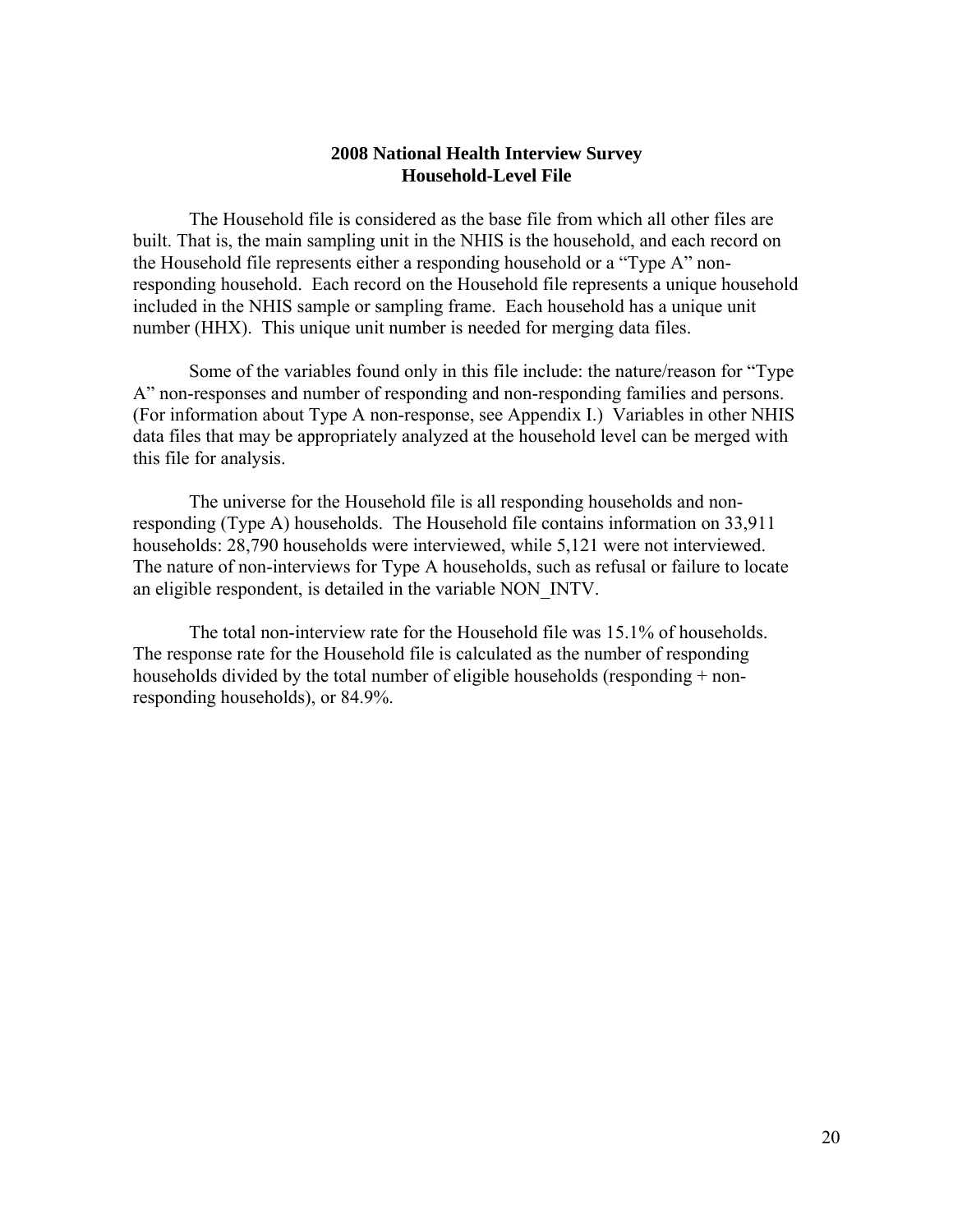#### **2008 National Health Interview Survey Family-Level File**

The Family-Level file contains variables that describe characteristics of the 29,421 families living in households that participated in the 2008 NHIS. A family is defined as an individual or a group of two or more related persons who are living together in the same occupied housing unit (i.e., household) in the sample. In some instances, unrelated persons sharing the same household may also be considered as one family, such as unmarried couples who are living together. Each record in the file represents a unique family. The universe for all variables in this file is limited to all responding families in those households participating in the 2008 survey; this is specified as FM = ALL in the Family-Level file Variable Layout. Note that multiple families may share one household. Users wishing to determine the number of responding and non-responding families in each household are referred to ACPT\_FAM and REJ FAM in the Household file or HHX and FMX in the Family file.

As Table 2 indicates, 98% of NHIS households consist of one family. All relationships in the household are recorded relative to a household reference person, who is generally the person who owns or rents the housing unit. Note that when there is only one family per household, all household and family relationships (as indicated by the Person file variables RRP and FRRP, respectively) will be identical.

| <b>Families per</b><br>household | <b>Frequency</b> | <b>Percent</b> |
|----------------------------------|------------------|----------------|
|                                  | 28,307           | 98.3           |
| 2                                | 382              | 1.3            |
| 3                                | 74               | 0.3            |
|                                  | 18               | 0.1            |
| 5                                | 4                | 0.0            |
| 6                                | $\overline{2}$   | 0.0            |
|                                  |                  | 0.0            |
|                                  |                  | 0.0            |
|                                  |                  | 0.0            |

#### **Table 2. Number of Families per Household, 2008 NHIS (unweighted counts)**

In the small number of instances where there is more than one unrelated family living in a single household, the various NHIS questionnaires (e.g., Family Core, Sample Adult Core, etc.) will then be administered separately to *each* family within the sampled household. Moreover, one household reference person is chosen for the housing unit *and* one family reference person is designated for each distinct family within the household. Each family in the household will thus have the same household reference person but a *different* family reference person, and all relationships in both the household and the family will be described relative to these two persons. Examples of multi-family households include several unrelated roommates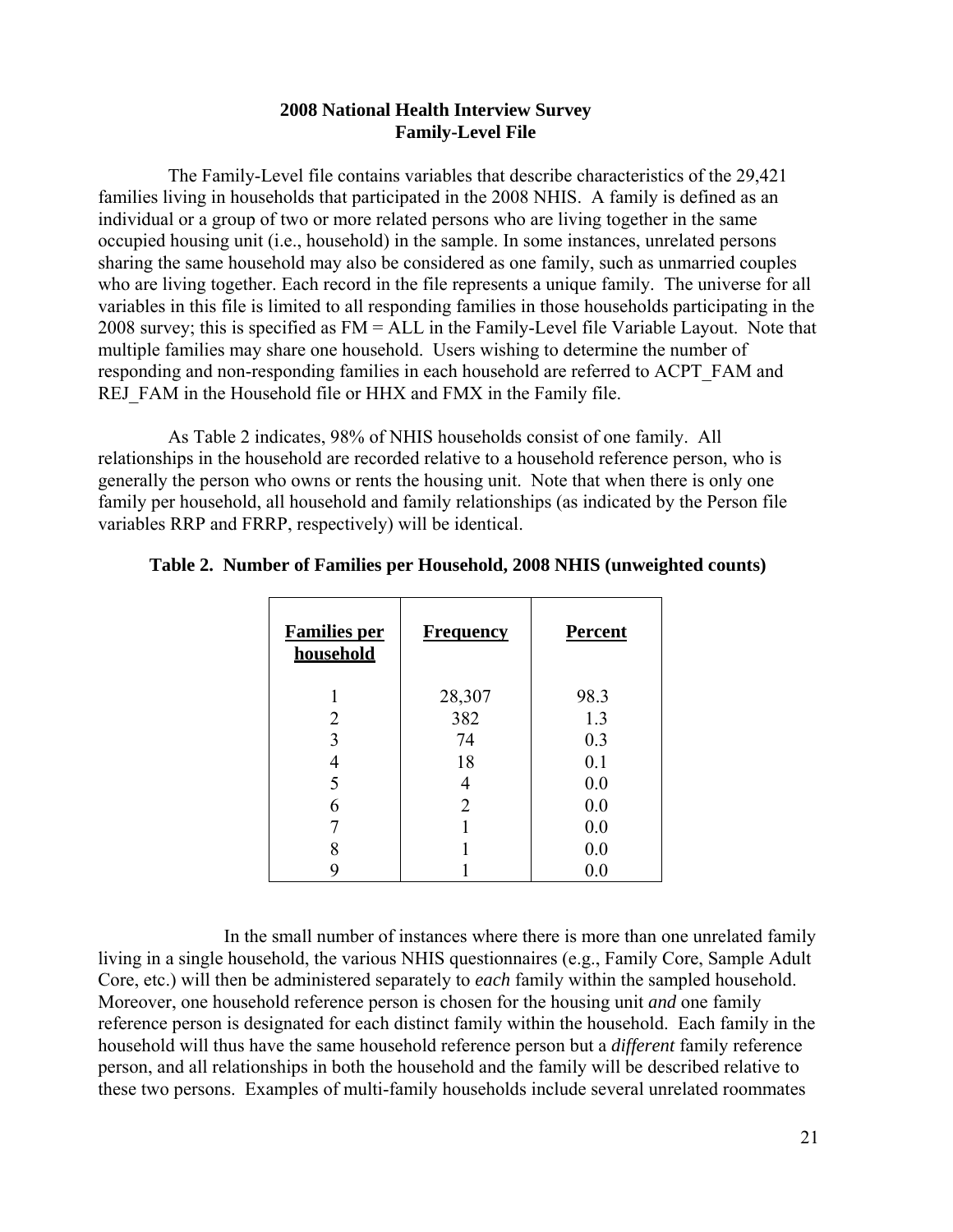sharing a house or apartment; a family with an unrelated lodger and his/her child; a family with a live-in housekeeper and his/her spouse; etc.

Family size may vary considerably. Table 3 shows a breakdown of the 29,421 families by number of family members.

| Number of<br><b>Members</b> | <b>Frequency</b> | <b>Percent</b> |
|-----------------------------|------------------|----------------|
| 1                           | 8,646            | 29.4           |
| 2                           | 9,084            | 30.9           |
| 3                           | 4,519            | 15.4           |
| 4                           | 4,020            | 13.7           |
| 5                           | 1,946            | 6.6            |
| 6                           | 741              | 2.5            |
| 7                           | 270              | 0.9            |
| 8                           | 109              | 0.4            |
| 9                           | 46               | 0.2            |
| 10                          | 22               | 0.1            |
| 11                          | 10               | 0.0            |
| 12                          | 4                | 0.0            |
| 13                          | 1                | 0.0            |
| 14                          | 3                | 0.0            |
|                             |                  |                |

**Table 3. Size of Family, 2008 NHIS (unweighted counts)** 

The first part of the Family file contains the technical variables that identify or describe the record type (all observations in this file have a record type value of "60"), the survey year, the household and family numbers, the interview month and year, characteristics of the family's housing unit, geographic information associated with the housing unit, variables used for variance estimation, and a family-level weight variable.

The second part of the file consists of a series of recodes derived from five Family Core sections of the NHIS that collapse the individual level observations into information about their respective families.

Generally, the Family file consists of two types of recodes. The first is a simple "yesno" measure that indicates whether *any* family member falls into a particular category or exhibits a particular characteristic. Every yes-no measure also has a corresponding counter that indicates the number of family members in that category or with that characteristic. Note that counters always consist of values from zero to 25; in addition, no frequencies will be shown if a family is not contained in the universe for a specific question. For example, FSALYN and FSALCT, two recodes from the Income and Assets section of the Family Core, are limited to families with at least one member aged 18 or older; families consisting solely of emancipated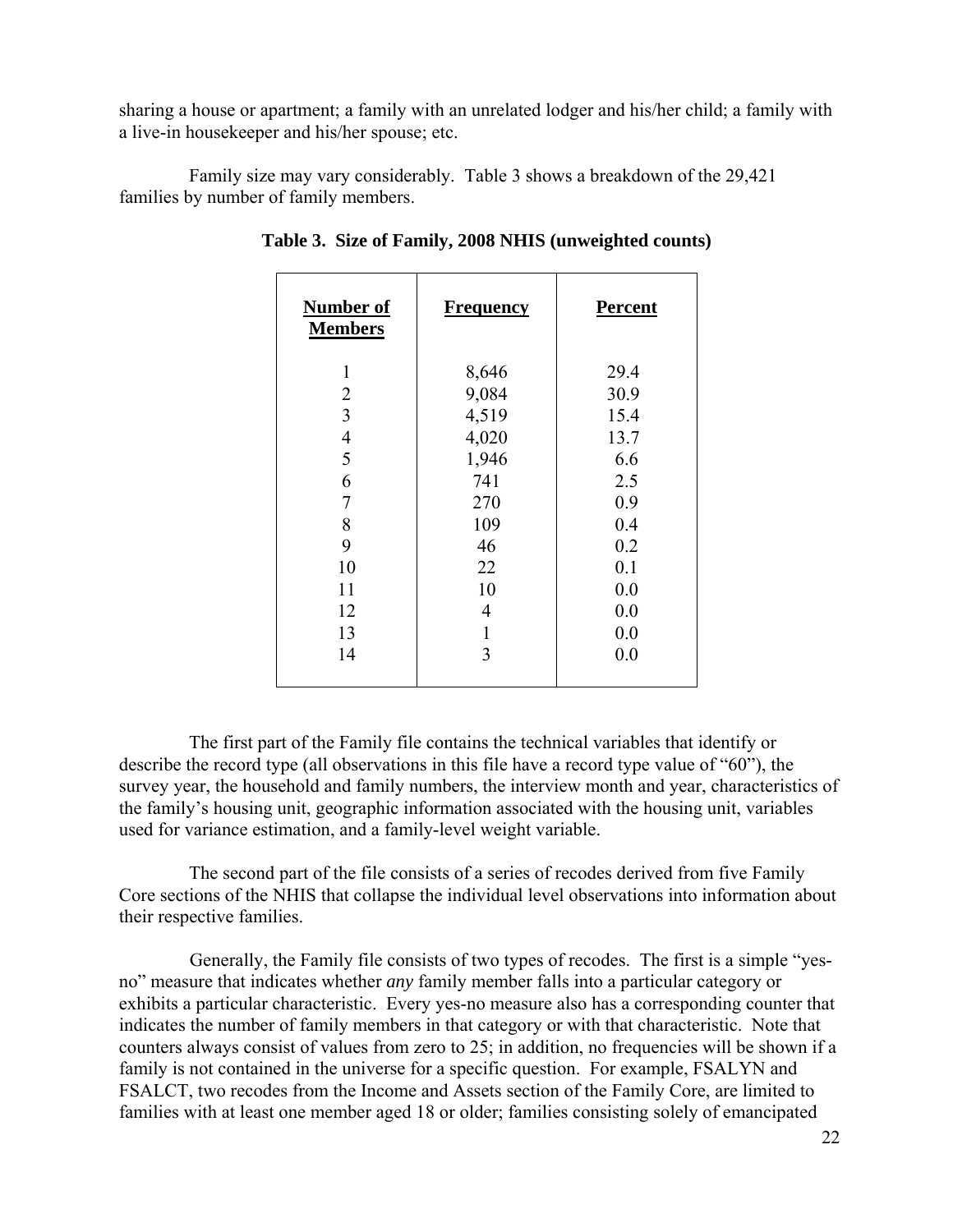minor(s) are coded as blanks to indicate that they are out of the universe, and thus, are not shown. The Family file also contains some counters that lack corresponding yes-no indicators. For example, FHSTATEX, FHSTATVG, FHSTATG, FHSTATFR, and FHSTATPR (all derived from PHSTAT, FHS.500) provide counts of the number of family members in excellent, very good, good, fair, and poor health, respectively. Counters were also constructed to indicate the number of working adults in the family, the number of adults in the family looking for work, the number of adults working full time, the number of children (under age 18) in the family, and the number of family members aged 65 and older.

Because most of the variables in the Family file are recodes of the person-level variables in the family core, the sum of the number of persons across all families in each familylevel counter should be equal to the number of "yes" responses in its person-level source. Returning to our previous example, consider FSALCT: 11,686 families have one member receiving income from wages/salary, 8,342 families have two members (or 2(8,342)=16,684 persons) with wage/salary income, 1,377 families have three members (or 3(1,377)=4,131 persons), 347 families have four members (or 4(347)=1,388 persons), 67 families have five members (or 5(67)=335 persons), 14 families have six members (84 persons), and 4 families have seven members (28 persons) with wage/salary income in 2008. Thus, the sum of persons across the 21,837 families answering "yes" to FSALYN, the associated yes-no indicator, is 21,837 (11,686+ 8,342 + 1,377 + 347 + 67 + 14 + 4), which is equal to the 34,336 "yes" responses to the person-level source variable, PSAL. Users are advised to check the Variable Layout Report for each Family file recode in order to determine its person-level source variable.

#### Family Structure Variables

The 2008 NHIS Family file contains two variables describing family type and structure in both general and detailed terms. FM\_TYPE consists of just four categories, and represents an initial classification of families according to the numbers of adults and children that are present. In addition, FM\_STRP and FM\_STRCP categorize families according to familial relationships and, when children are present, parental marital status. FM\_STRP and FM\_STRCP differ in how they categorize unmarried parents with children. FM\_STRP includes all cohabiting couple families in the same category (FM\_STRP = 42), regardless of the adults' relationships to the child(ren) in the family. FM\_STRCP is identical to FMSTRCT2, a recode on the 1998, 2001-2003 NHIS Family files, and distinguishes between families consisting of unmarried parents who are related biologically or by adoption to all children in the family (FM\_STRCP = 41), and families consisting of a parent, his or her child(ren), and his or her partner, who is unrelated to the child(ren) present in the family (FM\_STRCP = 43). In both recodes, families that could not be classified are coded "99." Emancipated minors are treated as adults with respect to FM\_TYPE, FM\_STRP, and FM\_STRCP, despite the fact that they may be under 18 years of age.

#### The Family File Weight

The ideal situation for creating weights for the Family file would be to use independent estimates of the number of families from a reliable source, such as the U.S. Census Bureau, to perform post-stratification adjustments in a manner similar to what is done for the NHIS Person file weight. Unfortunately, no suitable independent estimates exist.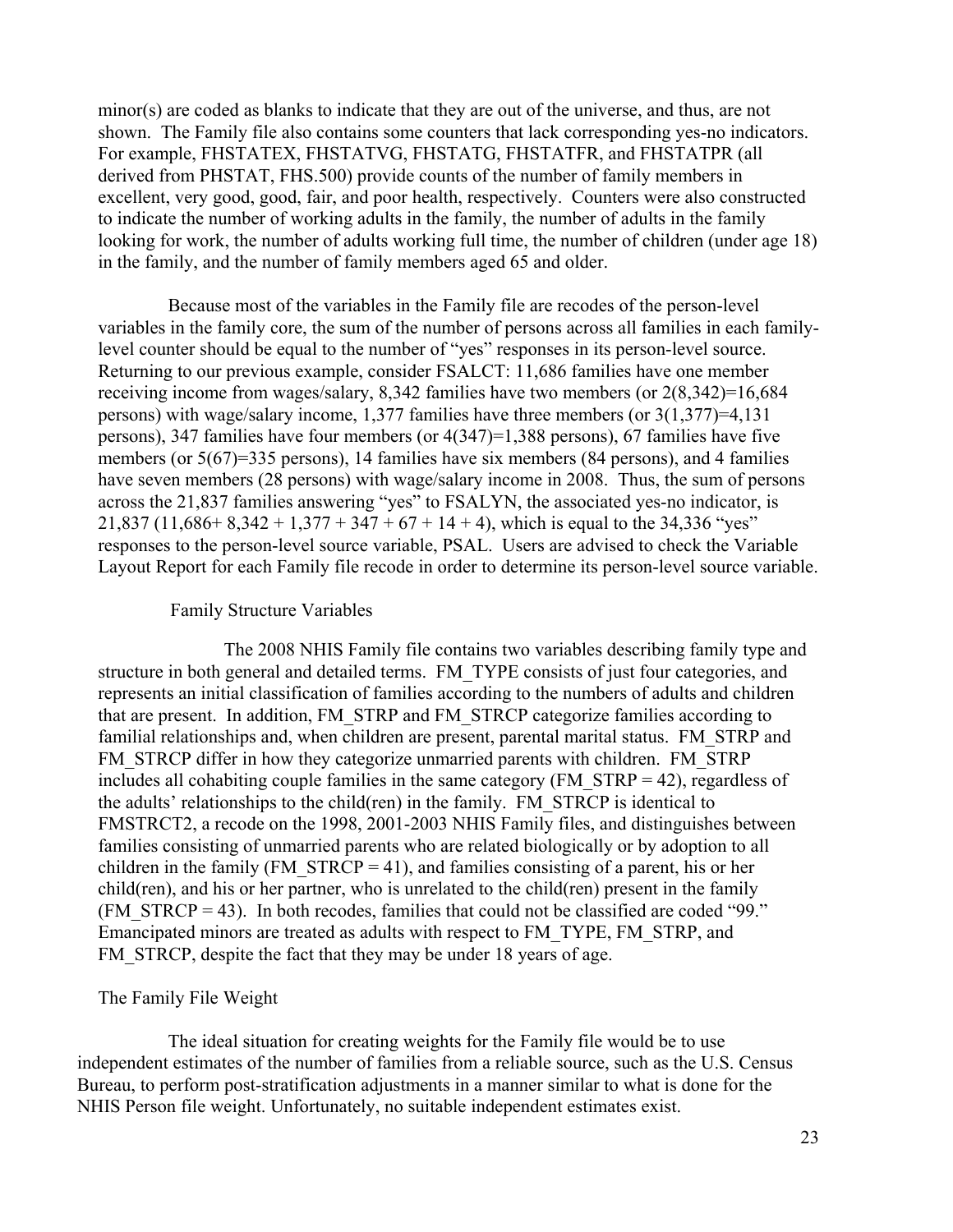Due to the lack of appropriate independent estimates, a variation of the "principal person" method is used to create the 2008 NHIS Family file weight (WTFA\_FAM). Our method is similar to that used in the Current Population Survey to create their household- and family-level weights. Briefly, a person-level ratio adjustment is used as a proxy for the NHIS family-level ratio adjustment. Use of the person weight with the *smallest* ratio adjustment within each family (that is, the smallest post-stratification factor between the interim and final person weights within the family) is believed to provide a more accurate estimate of the total number of U.S. families than either the use of other person weights in the family or the use of no ratio adjustments whatsoever.

 Accordingly, the weight provided with the 2008 NHIS Family file, WTFA\_FAM, corresponds to the 2008 NHIS person weight for one of the persons in the family. As a result, the Family weight contains factors for selection probabilities at the household level, household non-response adjustment, and several ratio adjustment factors that are applied to all person weights.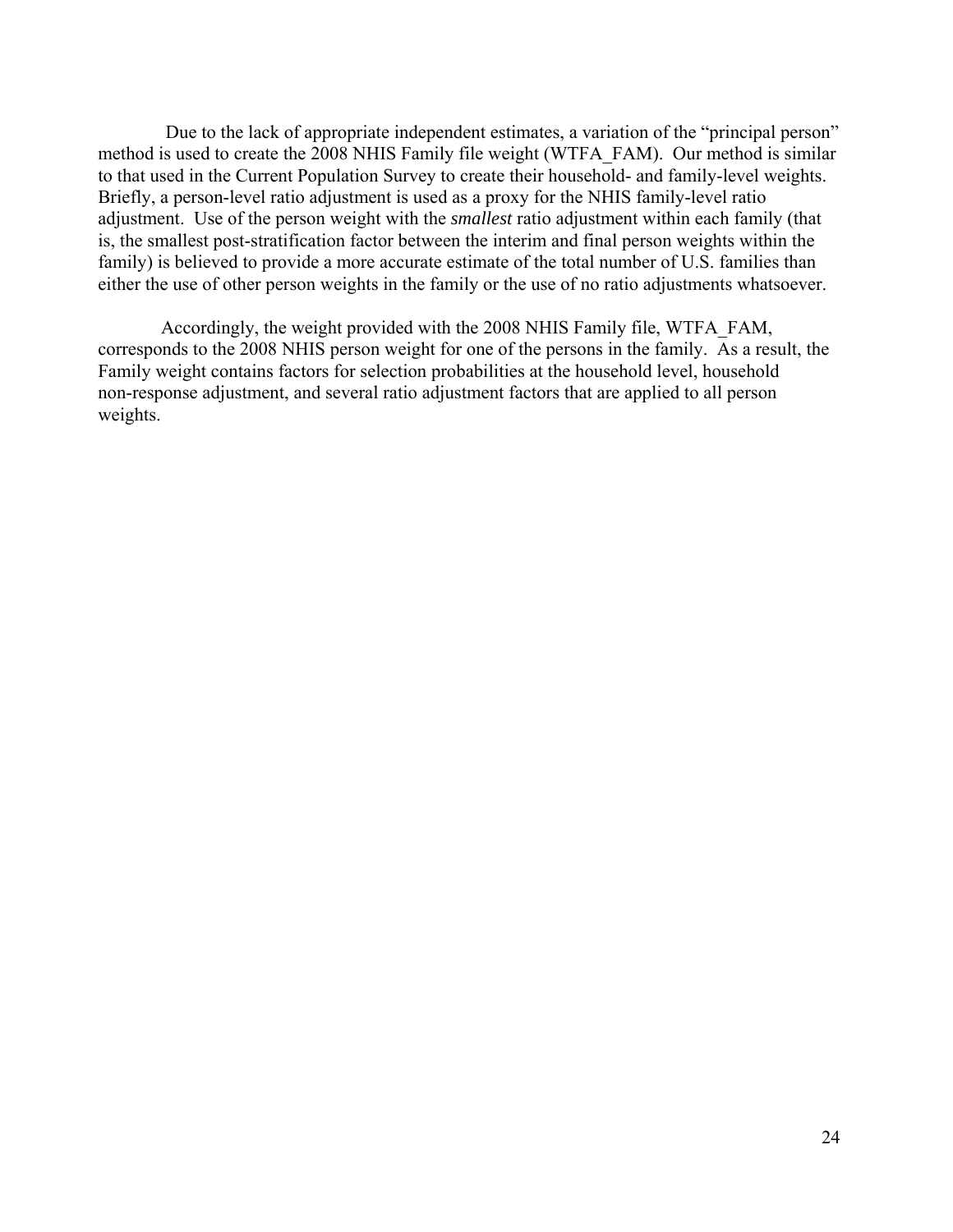#### **2008 National Health Interview Survey Person-Level File**

The Person-level variables are derived from the six substantive sections making up the Family Core of the 2008 NHIS. The information in the Family Core questionnaire is collected for all household members. Any adult household members who are present at the time of the interview may take part; information regarding adults not participating in the interview, as well as about all household members under age 18, is provided by a knowledgeable adult member of the household. (If there is more than one family in the household, then these procedures are followed for each family in the household. See the Family-Level File for more information.) The six sections comprising the Family Core are discussed in greater detail below.

#### **I. Health Status and Limitation of Activity Section (FHS)**

The 2008 Health Status and Limitation of Activity (FHS) section of the Family Core contains information addressing respondent-assessed disabilities, disability-associated conditions, and overall health status for all family members. Users should note that additional information on health status and disability is also included in other sections of the Sample Adult file, as well as in the Sample Child file.

#### Limitation of Activity at the Person Level

Information on activity limitations, including questions about work limitations; the need for personal assistance with personal care needs such as eating, bathing, dressing, and getting around inside the home; and the need for personal assistance with handling routine needs such as everyday household chores, doing necessary business, and shopping or running errands, is collected for each family member (with some exclusions for children and youth). If any limitations are identified, the respondent is asked to specify the health condition(s) causing the limitation(s) and indicate how long he or she has had each such condition.

Since cognitive impairment is increasingly recognized as a source of activity limitations among older adults, the FHS section includes an indicator that identifies family members who are limited because of difficulty remembering or periods of confusion. Other indicators in this section identify family members who have difficulty walking without any special equipment or limitations related to specific personal care needs. In addition, the section contains information about children who receive special education or early intervention services. Information regarding limitations in play activities is also collected for young children.

The 2008 FHS time variables and recodes, which indicate how long respondents have had the condition(s) causing their limitation(s), were processed using procedures similar to those used in 2002-2007. Substantively, the 2002-2008 variables and recodes are similar to those from previous years (1997-2001), but the detailed unknown categories that were included in the earlier data were collapsed into broader categories starting in 2002.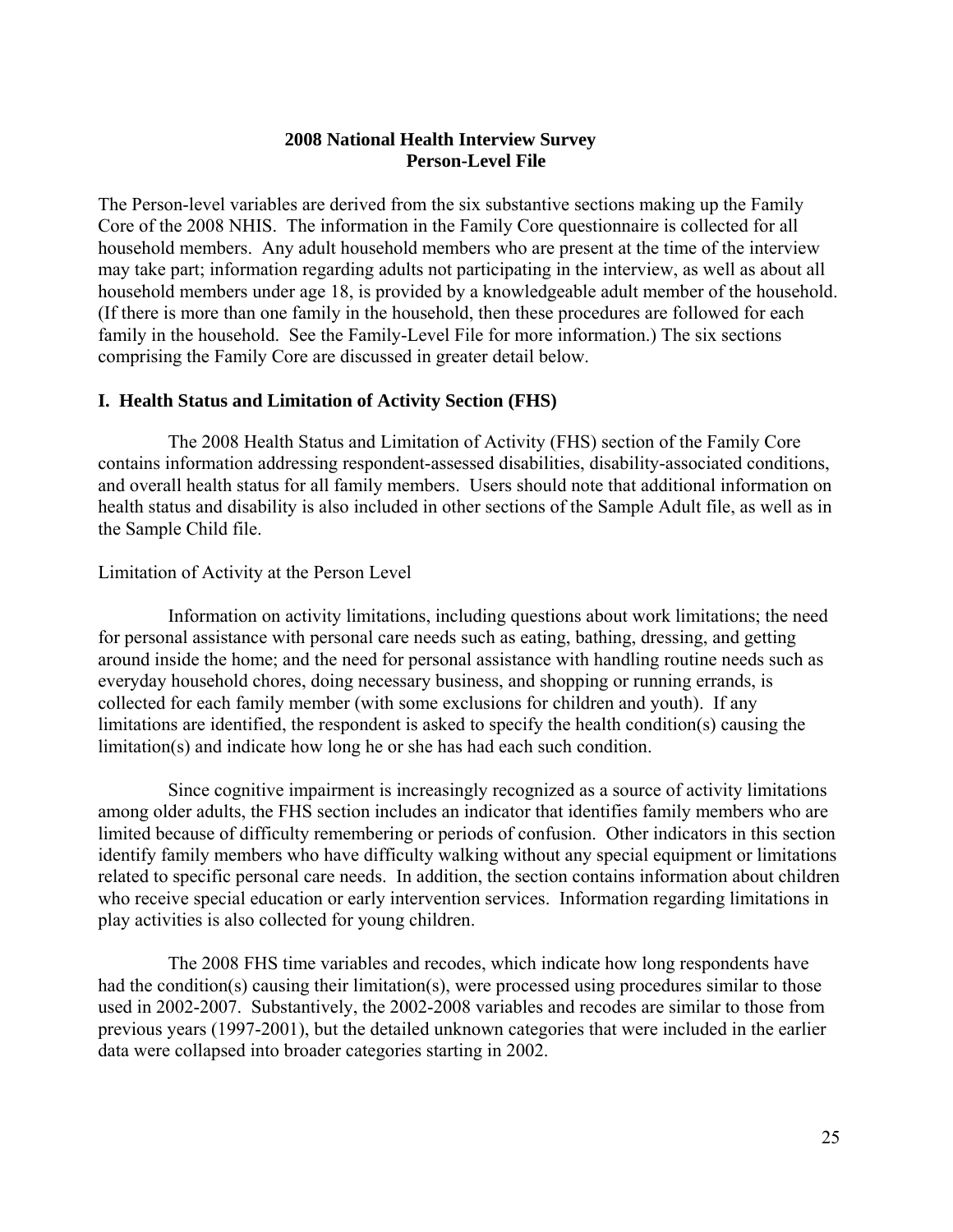#### **Conditions**

For each family member with a previously mentioned limitation, the respondent was asked about the condition or health problem associated with that limitation, as well as the length of time he/she has had the condition. Respondents were then handed one of two flash cards listing various condition categories. These categories are broad in scope, and vary according to age. Information about family members under age 18 was solicited for the following fixed condition categories listed on the first flash card: "vision/problem seeing," "hearing problem," "speech problem," "asthma/breathing problem," "birth defect," "injury," "mental retardation," "other developmental problem (e.g., cerebral palsy)," "other mental, emotional, or behavioral problem," "bone, joint, or muscle problem," "epilepsy or seizures," "learning disability," "attention deficit/hyperactivity disorder," and two instances of "other impairment problem" (if the family member was limited by a condition not listed in one of the fixed categories). Respondents could supply a verbatim response of up to 50 characters for one or both of the "other impairment problem" categories.

The fixed response categories in the instrument for adults age 18 or older were equally broad, and comprised the conditions listed on the second flash card: "vision/problem seeing," "hearing problem," "arthritis/rheumatism," "back or neck problem," "fractures, bone/joint injury," "other injury," "heart problem," "stroke problem," "hypertension/high blood pressure," "diabetes," "lung/breathing problem," "cancer," "birth defect," "mental retardation," "other developmental problem (e.g., cerebral palsy)," "senility," "depression/anxiety/emotional problem," and "weight problem." Starting in 2001 and continuing in 2008, if an adult family member was limited by a condition not listed in one of these 18 fixed categories, the interviewer accessed a second screen containing 17 additional condition categories and two "other impairment problem" categories. These conditions were not read aloud to respondents, but if the respondent said a family member's condition was limited by one of these 17 conditions, the interviewer recorded this information. If the family member was limited by a condition not included in one of the 18 fixed categories or on the interviewer's computer screen, then the interviewer entered a verbatim response of up to 50 characters for one or both of the "other impairment problem" categories. Respondents could list any number of applicable conditions.

During data processing, the verbatim responses recorded by interviewers were reviewed to determine if any responses could be back-coded to one of the 13 fixed categories for respondents under age 18, or to one of the 18 fixed categories for adult respondents. If so, these "other" responses were assigned to the appropriate response categories (the first 13 for children, and the first 18 for adults). For adults, an additional 16 *ad hoc* categories were created during data processing to categorize responses that fell outside the fixed 18 condition categories included in the instrument: these *ad hoc*  categories were assigned numbers 19\_ through 34\_. (Note: Due to a naming convention error in 2002 and 2003 these same *ad hoc* categories were assigned numbers 19 through 34 without an underscore.) In addition, responses in the 17 "second screen" categories seen only by the interviewer were also back-coded and categorized into 8 of the *ad hoc* categories; Table 4 shows how the 17 additional adult condition categories on the second screen were coded. The resulting 34 output categories for adults and 13 output categories for children were based on the International Classification of Diseases, Ninth Revision, Clinical Modification. Table 5 shows the final FHS categories with approximate ICD-9-CM ranges; note that the ICD-9-CM codes shown in this table are *not* included on the data file.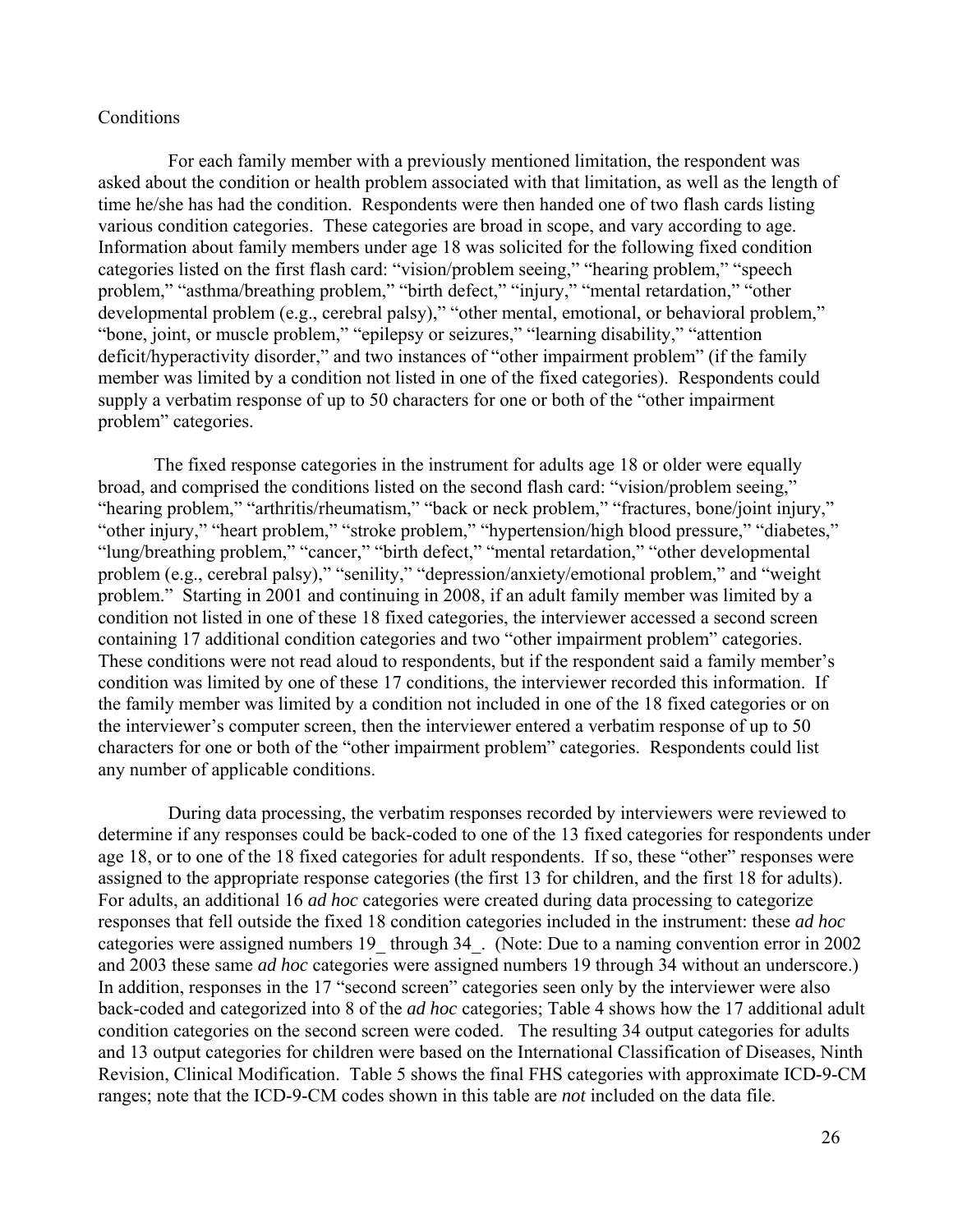Any verbatim conditions that could not be back-coded to one of the original categories or recoded to one of the *ad hoc* categories (for adult respondents) remained in the "other impairment problem" categories, and were renumbered "90" and, if necessary, "91" for both children and adults. The specific condition categories as well as the "other impairment problem" categories were subsequently transformed into variables indicating whether or not the condition was responsible for the respondent's difficulty with any activity (a mention/not-mention format). Note that the verbatim responses associated with the "other impairment problem" categories are not included as a separate field on the public use file. In addition, because the 16 adult *ad hoc*  categories were not included on the flash cards given to respondents during the course of the interview, it is possible that frequencies obtained for these conditions causing limitations will be underestimates. Therefore, these variables should be analyzed with care. Moreover, none of the FHS condition variables (the 13 child variables, LAHCC1 through LAHCC13, and the 34 adult variables, LAHCA1 through LAHCA34 ) should be used to estimate prevalence for the conditions they represent, because only those persons with a previously reported limitation were eligible for the condition questions that followed. Analysts who are interested in estimating the prevalence of particular conditions are referred to the Sample Adult and Child Cores.

| Screen item:    |                                                                 | Is assigned to: |                                                                    |
|-----------------|-----------------------------------------------------------------|-----------------|--------------------------------------------------------------------|
| <b>LAHCA 19</b> | Missing limbs (fingers, toes or<br>digits), amputee             | LAHCA19         | Missing limbs (fingers, toes or<br>digits), amputee                |
| <b>LAHCA 20</b> | Kidney, bladder or renal problems                               | LAHCA25         | Genitourinary system conditions                                    |
| LAHCA 21        | Circulation problems (including<br>blood clots)                 | LAHCA21         | Other circulatory system conditions                                |
| LAHCA 22        | Benign tumors, cysts                                            | LAHCA28_        | Tumors and cysts, benign and<br>unspecified                        |
| LAHCA 23        | Fibromyalgia, lupus                                             | <b>LAHCA20</b>  | Other musculoskeletal system and<br>connective tissue conditions   |
| LAHCA 24        | Osteoporosis, tendinitis                                        | <b>LAHCA20</b>  | Other musculoskeletal system and<br>connective tissue conditions   |
| LAHCA 25        | Epilepsy, seizures                                              | LAHCA23         | Other nervous system conditions                                    |
| LAHCA 26        | Multiple Sclerosis (MS), Muscular<br>Dystrophy (MD)             | <b>LAHCA23</b>  | Other nervous system conditions                                    |
| LAHCA 27        | Polio(myelitis), paralysis,<br>para/quadriplegia                | LAHCA23         | Other nervous system conditions                                    |
| <b>LAHCA 28</b> | Parkinson's disease, other tremors                              | LAHCA23         | Other nervous system conditions                                    |
| LAHCA 29        | Other nerve damage, including<br>carpal tunnel syndrome         | LAHCA23         | Other nervous system conditions                                    |
| LAHCA 30        | Hernia                                                          | LAHCA24         | Digestive system conditions                                        |
| <b>LAHCA 31</b> | Ulcer                                                           | LAHCA24         | Digestive system conditions                                        |
| LAHCA 32        | Varicose veins, hemorrhoids                                     | LAHCA21         | Other circulatory system conditions                                |
| LAHCA 33        | Thyroid problems, Grave's disease,<br>gout                      | <b>LAHCA22</b>  | Other endocrine, nutritional,<br>metabolic and immunity conditions |
| LAHCA 34        | Knee problems (not arthritis (03),<br>not joint injury $(05)$ ) | LAHCA20_        | Other musculoskeletal system and<br>connective tissue conditions   |
| LAHCA 35        | Migraine headaches (not just<br>headaches)                      | <b>LAHCA23</b>  | Other nervous system conditions                                    |

|  | Table 4. Reassignment of "Second Screen" Adult Condition Categories |  |  |  |  |  |
|--|---------------------------------------------------------------------|--|--|--|--|--|
|--|---------------------------------------------------------------------|--|--|--|--|--|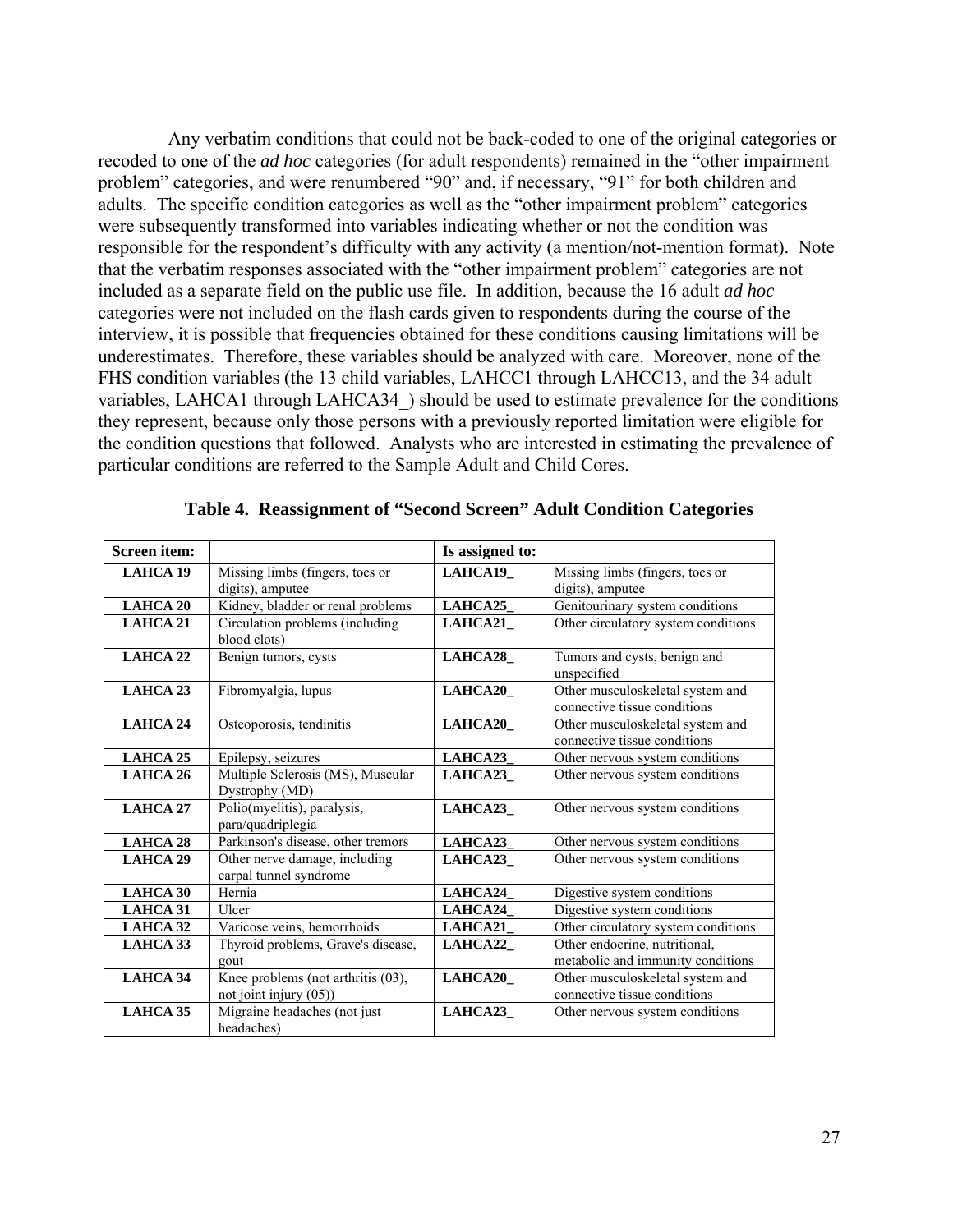#### Recodes

The recode LA1AR is a summary measure that indicates household members reporting *any* limitation regarding one or more of the activities discussed during the course of the FHS section of the interview. In other words, respondents who answered "yes" to PLAPLYLM, PSPEDEIS, PLAADL, PLAIADL, PLAWKNOW, PLAWKLIM, PLAWALK, PLAREMEM, *or*  PLIMANY are coded "1" for LA1AR. LA1AR includes three response levels: "1" for limited, "2" for not limited, and "3" for unknown if limited. (For comparability with previous years, level 3 may be collapsed into level 2.) LACHRONR is based on LA1AR but adds the additional criterion of whether at least one of the reported causal conditions is a chronic condition. Users can utilize the information contained in LA1AR to control for "unknown if limited" cases with respect to LACHRONR (that is, when LACHRONR =  $0$ ).

conditions limiting activity and duration of limiting conditions have been created. Because the Also, a series of age-group-specific recodes (e.g., under 18 *versus* 18 and over) regarding questions about limitation of activity in the redesigned NHIS are asked differently for different age groups, and because the questions are more general (in some cases) or more specific (in other cases) than in pre-1997 years, the degree to which a respondent is limited cannot be determined.

#### Chronic Conditions

estimates of prevalence rates of chronic conditions. Each condition reported as a cause of an individual's activity limitation has been classified as "chronic," "not chronic," or "unknown if chronic," based on the nature of the condition and/or the duration of the condition. Conditions that are generally not cured once acquired (such as heart disease, diabetes, and birth defects in the original response categories, and amputee and "old age" in the *ad hoc* categories) are considered chronic, while conditions related to pregnancy are always considered not chronic. Additionally, other conditions must have been present for three months or longer to be considered chronic. Conditions are considered chronic for children less than one year of age who have had a condition "since birth." **Because the presence of a limitation determined whether persons were eligible for the condition questions and the chronicity recodes, we caution data users that these variables should** *not* **be used to produce** 

#### **Table 5. FHS Categories with Approximate ICD-9-CM Ranges**

| A. Codes for Adults (ages 18 or more years) |                                               |
|---------------------------------------------|-----------------------------------------------|
| <b>NHIS Category</b>                        | <b>ICD-9-CM Codes</b>                         |
| 1 - Vision or seeing problem                | 360-379.99                                    |
| 2 - Hearing problem                         | 387-389.9                                     |
| 3 - Arthritis / rheumatism                  | 711-712.9, 714-716.9, 720.0, 721-721.9, 729.0 |
| 4 - Back or neck problem                    | 722-724.9, 732.0, 737-737.9                   |

*A. Codes for Adults (ages 18 or more years)*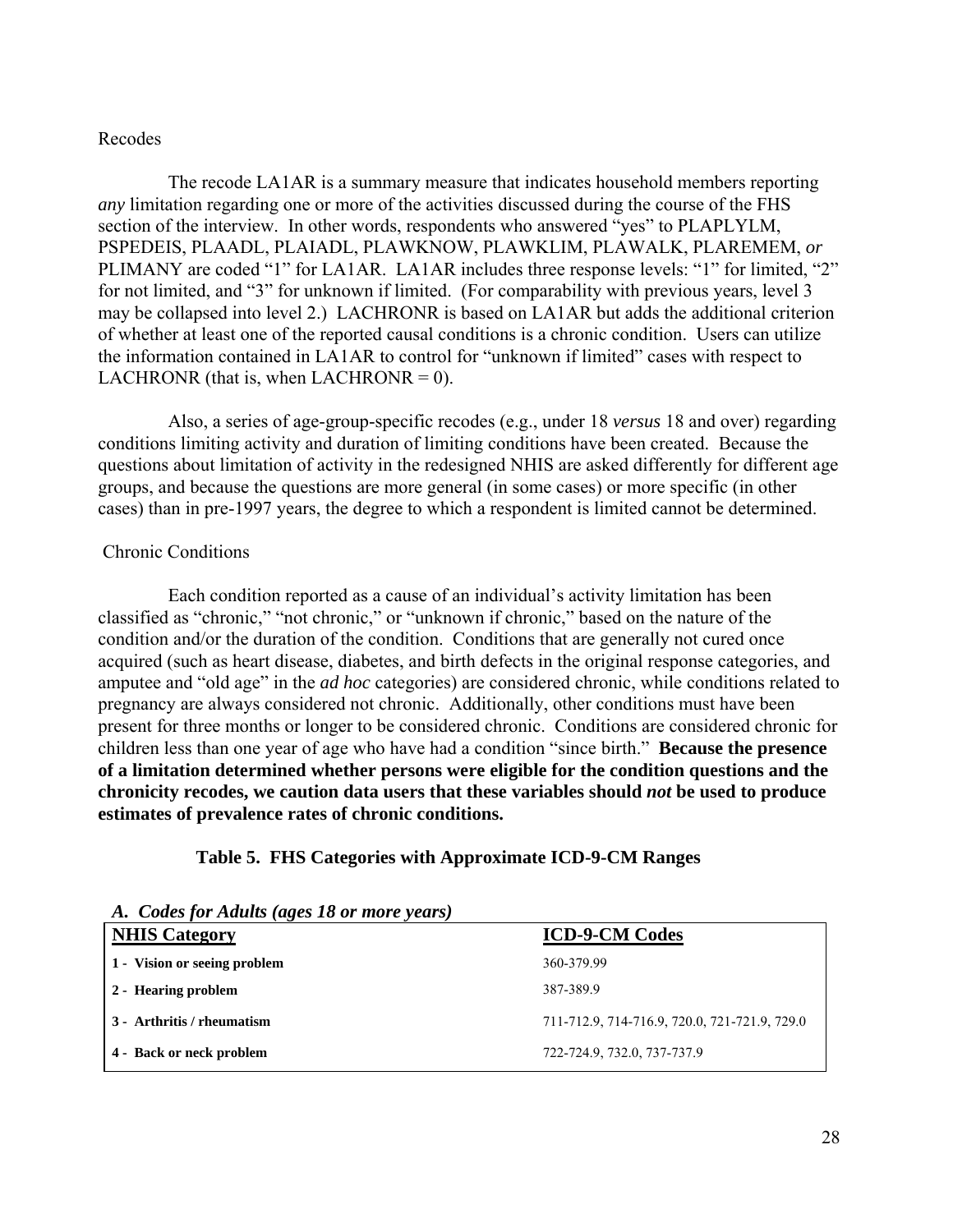*-A. Codes for Adults (ages 18 or more years), continued* 

| $\sim$<br><b>NHIS Category</b>                                                                                                                                                                                             | <b>ICD-9-CM Codes</b>                                                                                                          |
|----------------------------------------------------------------------------------------------------------------------------------------------------------------------------------------------------------------------------|--------------------------------------------------------------------------------------------------------------------------------|
| 5 - Fractures, bone or joint injury<br>Injury with specific mention of bone or joints                                                                                                                                      | 800-848.9 or 850-999.9 with mention of<br>bone/joint                                                                           |
| 6 - Other injury<br>Injury without specific mention of bone or joints                                                                                                                                                      | 850-999.9 without mention of bone or joint                                                                                     |
| 7 - Heart problem                                                                                                                                                                                                          | 410-417.9, 420-429.9, 745-746.9, 785.0-785.3                                                                                   |
| 8 - Stroke problem                                                                                                                                                                                                         | 430-438.9                                                                                                                      |
| 9 - Hypertension or high blood pressure                                                                                                                                                                                    | 401-405.9                                                                                                                      |
| 10 - Diabetes                                                                                                                                                                                                              | 250-250.9                                                                                                                      |
| 11 - Lung or breathing problem<br>12 – Cancer                                                                                                                                                                              | 460, 461-461.9, 465-465.9, 466-466.19, 470,<br>471-477.9, 480-487.8, 490-496, 500-508.9, 510-<br>519.9<br>140-208.9, 230-234.9 |
| 13 - Birth defect                                                                                                                                                                                                          | 740-759.9                                                                                                                      |
| Excludes Down's syndrome and microcephalus                                                                                                                                                                                 |                                                                                                                                |
| 14 - Mental retardation<br>Includes Down's syndrome and microcephalus                                                                                                                                                      | 317-319, 742.1, 758.0                                                                                                          |
| 15 - Other developmental problem<br>Includes learning disabilities                                                                                                                                                         | 315.0-315.9, 343-343.9, 783.4                                                                                                  |
| 16 - Senility (and other cognitive problems)                                                                                                                                                                               | 290.0-290.9                                                                                                                    |
| 17 - Depression, anxiety or emotional problem<br>Includes neurotic disorders, personality disorders, and<br>other nonpsychotic mental disorders, excluding alcohol<br>and drug related problems and developmental problems | 300.0-302.9, 306-313.9                                                                                                         |
| 18 - Weight problem<br>Indicates a problem with being overweight or obese                                                                                                                                                  |                                                                                                                                |
| 19 - Missing limbs (any part) / amputee<br>Indicates loss of a limb or digit                                                                                                                                               |                                                                                                                                |
| 20 - Other musculoskeletal system conditions<br>Diseases of the musculoskeletal system and connective<br>tissue not coded to $3, 4, 5$                                                                                     | 710-739.9                                                                                                                      |
| 21 - Other circulatory system conditions<br>Any diseases of the circulatory system not coded to 7, 8, 9                                                                                                                    | 390-459.9                                                                                                                      |
| 22 - Other endocrine system, etc. conditions<br>Any Endocrine, Nutritional and Metabolic Diseases and<br>Immunity Disorders not coded to 10 or 18                                                                          | 240-279.9                                                                                                                      |
| 23 - Other Nervous system conditions<br>Diseases of the nervous system and sense organs not coded<br>to 1, 2, 15, 16                                                                                                       | 320-389.9                                                                                                                      |
| 24 - Digestive system conditions                                                                                                                                                                                           | 520-579.9                                                                                                                      |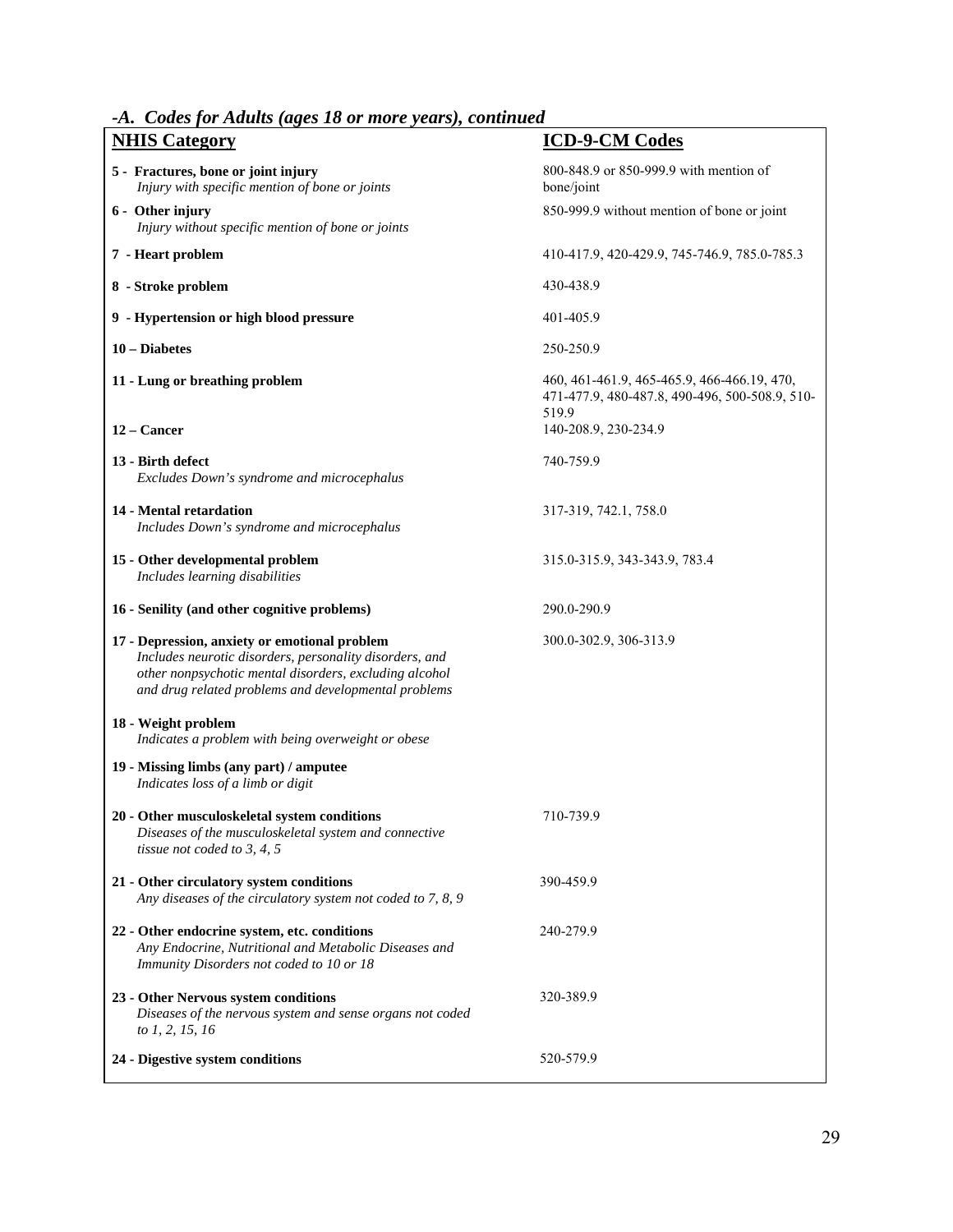#### *A. Codes for Adults (ages 18 or more years), continued*

| $\mu$ , Coucs for Trans (ages to 01 more                                                                                                                                                                                                                                                                     |                                      |
|--------------------------------------------------------------------------------------------------------------------------------------------------------------------------------------------------------------------------------------------------------------------------------------------------------------|--------------------------------------|
| <b>NHIS Category</b>                                                                                                                                                                                                                                                                                         | <b>ICD-9-CM Codes</b>                |
| 25 - Genitourinary system conditions                                                                                                                                                                                                                                                                         | 580-629.9                            |
| 26 - Skin & subcutaneous system conditions                                                                                                                                                                                                                                                                   | 680-709.9                            |
| 27 - Blood & blood-forming organ conditions                                                                                                                                                                                                                                                                  | 280-289.9                            |
| 28 - Tumors & cysts, benign & unspecified<br>Any mention of "tumor" without cancer, malignancy, etc.                                                                                                                                                                                                         | 210-229.9, 235-239.9                 |
| 29 - Alcohol & drug related problems<br>Any mention of "alcohol," "drugs" (or specific drug<br>types), or substance abuse                                                                                                                                                                                    | 291-292.9, 303-305.9                 |
| 30 - Other mental conditions<br>Any mental disorders not coded to 14 or 15 or 17                                                                                                                                                                                                                             | 290-290.9, 293-299.9, 314.00, 314.01 |
| 31 - After effects of surgery or other medical treatment<br>Any mention of "surgery" or "operation" or other<br>treatment as the causal condition; includes ongoing or<br>recent treatment (1 year or less) or specific and sole<br>mention of surgery/medical procedure as specific<br>cause of limitation. |                                      |
| 32 - Old age<br>Any mention of age as the only specified cause                                                                                                                                                                                                                                               |                                      |
| 33 - Fatigue/Tiredness<br>Any mention of tiredness, stiffness, or weakness without<br>referring to any specific part of the body                                                                                                                                                                             |                                      |
| 34 - Pregnancy related conditions<br>Any mention of "pregnancy" or "childbirth"                                                                                                                                                                                                                              |                                      |
| 90 - Others Not Elsewhere Classified<br>1st other-specify verbatim, not elsewhere classified                                                                                                                                                                                                                 |                                      |
| 91 - Others Not Elsewhere Classified<br>2nd other-specify verbatim, not elsewhere classified                                                                                                                                                                                                                 |                                      |

## *B. Codes for Children (ages under 18 years*)

| <b>NHIS Category</b>                                                 | <b>ICD-9-CM Codes</b>                                                                   |
|----------------------------------------------------------------------|-----------------------------------------------------------------------------------------|
| 1 - Vision or seeing problem                                         | 360-379.99                                                                              |
| 2 - Hearing problem                                                  | 387-389.9                                                                               |
| 3 - Speech problem                                                   | 307.0, 307.9, 315.3, 784.3, 784.5                                                       |
| 4 - Asthma or breathing problem                                      | 460-461.9, 465-466.1, 470-471.9, 473, 477, 480-<br>487.8, 490-496, 500-508.9, 510-519.9 |
| 5 - Birth defect<br>Excludes Down's syndrome and microcephalus       | 740-742.0, 742.2-757.9, 758.1-759.9                                                     |
| $6 -$ Injury                                                         | 800-999.9                                                                               |
| 7 - Mental retardation<br>Includes Down's syndrome and microcephalus | 317-319, 742.1, 758.0                                                                   |
| 8 - Other developmental problem                                      | 343, 783.4                                                                              |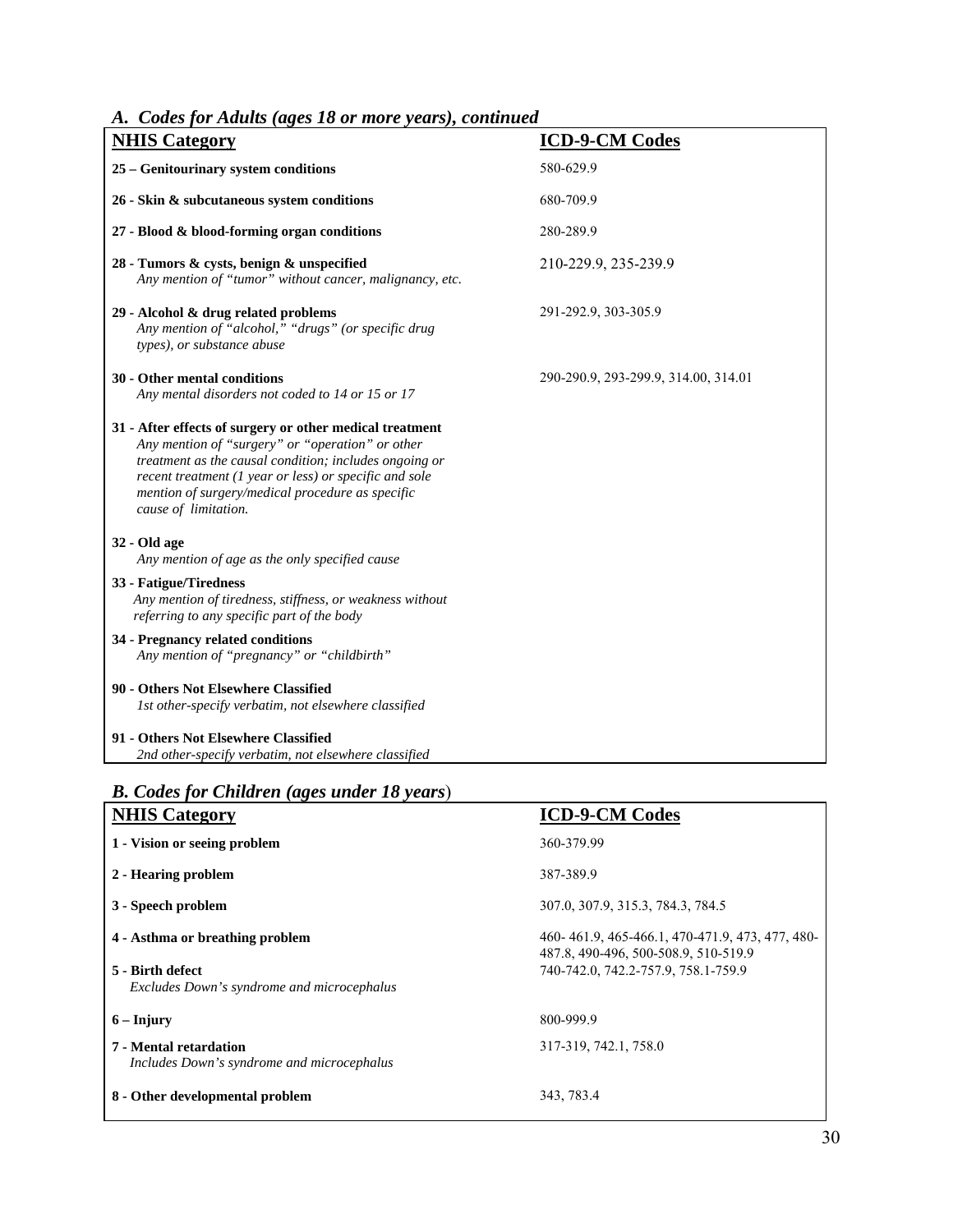| <b>NHIS Category</b>                                                                                          | <b>ICD-9-CM Codes</b>   |
|---------------------------------------------------------------------------------------------------------------|-------------------------|
| 9 - Other mental, emotional, or behavioral problem                                                            | 290-313.9, 799.2, V15.4 |
| 10 - Bone, joint or muscle problem                                                                            | 710-739.9               |
| 11 - Epilepsy and seizures                                                                                    | 345, 779.0, 780.3       |
| 12 - Learning disability                                                                                      | 315                     |
| 13 - Attention Deficit/Hyperactive Disorder (ADD/ADHD)                                                        | 314                     |
| 90 - Others Not Elsewhere Classified<br>Ist other-specify verbatim that does not fit in any other<br>Category |                         |
| 91 - Others Not Elsewhere Classified<br>2nd other-specify verbatim that does not fit in any other<br>Category |                         |

*B. Codes for Children (ages under 18 years), continued* 

#### Technical Notes

The condition variable LAHCA31 includes any causal condition that specifically mentioned "surgery" or "operation," or otherwise indicates a medical treatment as the causal condition (either ongoing or occurring within the last year). The condition variable LAHCA33\_ includes any causal condition that specifically and solely mentioned "fatigue," "weakness," "lack of strength," "tiredness," "exhaustion," etc. without reference to any particular part of the body. Lastly, the condition variable LAHCA34 includes any causal condition that specifically and solely mentioned "pregnancy," "pregnant," or "childbirth."

#### **II. Health Care Access and Utilization Section (FAU)**

The Health Care Access and Utilization (FAU) section of the Family Core of the 2008 NHIS has remained largely unchanged since 1997. The FAU section contains information addressing access to health care, utilization services, and health care contacts.

Since 1997, questions that ask about delay of health care because of worry about the cost, overnight hospital stays, home care, calls to health professionals, and office visits have been included in the survey; there is also an expanded list of health care professionals, and respondents were instructed to consider "care from ALL types of medical doctors, such as dermatologists, psychiatrists, ophthalmologists, and general practitioners," as well as nurses, physical therapists, and chiropractors. Lastly, a question asking about 10 or more visits to doctors or other health care professionals in the last 12 months has been included.

#### Technical Notes

A few large values were found for hospitalizations (HOSPNO) and hospital nights (HPNITE). In addition large numbers may exist for home care visits (PHCHMN2W), doctor visits (PHCDVN2W), and calls to health professionals (PHCPHN2W). Analysts should be aware that the above mentioned variables have not been edited for reasonableness.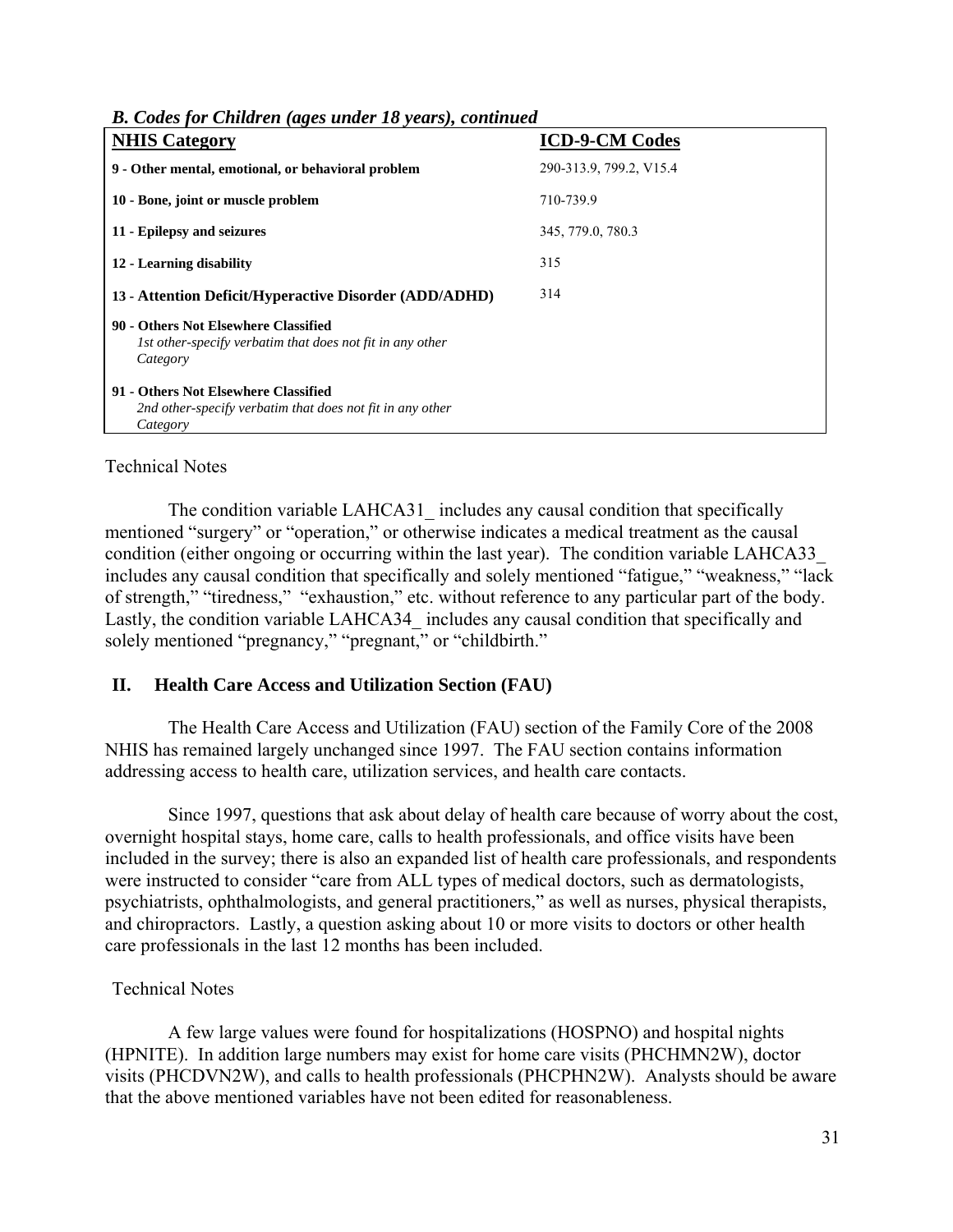Analysts are advised to read the notes in the Dataset Documentation for further information pertaining to any changes that may have occurred and to compare the 2008 documentation to documentation from the 2007 (and earlier) NHIS for any other changes that may have occurred over time to the variables in this section.

#### **III. Health Insurance Section (FHI)**

The Health Insurance section of the 2008 NHIS Family Core has a full range of data items addressing health insurance. The flow of the questions pertaining to health insurance programs covered by this section is similar to the 1993-96 NHIS Health Insurance Supplements and the 1997-2007 NHIS Family Cores.

In 2008 an additional question concerning dental care was added to the section. For each private health insurance plan, a question of whether that plan covered any of the costs associated with dental care was asked. Two new variables, HITYPEN1 and HITYPEN2, were added to the public use file to ascertain if a private health insurance plan is an HMO. The previous variables, HITYPE1 and HITYPE2, which provide information on HMO model types, point of service (POS) model types, fee for service plans (FFS), and preferred provider organization (PPO) plans can still be accessed through the NCHS Research Data Centers.

#### **Important Note**

**The HIKINDA-HIKINDK variable names from 2004-2007 were renamed in 2008 to HIKINDNA-HIKINDNK, respectively. The OTHERPUB, OTHERGOV, and MILITARY variables from 2004-2007 were renamed in 2008 to OTHPUB, OTHGOV, and MILCARE, respectively. Although the variables are the same as in 2004-2007, these 2008 name changes were made because answer categories or the order of answer categories changed between 2003 and 2004 but were not appropriately renamed in 2004.** 

In 2007 three additional questions were added to the section. For persons with private health insurance, a new question regarding the annual deductible (HDHP) of each private health insurance plan was added. For 2008, a high deductible plan was defined as a health plan with an annual deductible of not less than \$1,100 for self-only coverage or \$2,200 for family coverage. For those plans considered to be high deductible health plans, a follow-up question (whether a health savings account or a health reimbursement account (HSAHRA) was used to pay for medical expenses) was asked. Lastly, a new question was added that asked if anyone in the family had a flexible spending account (FSA) for medical expenses.

The health insurance section (FHI) covers several different topic areas:

Type of health care coverage (Medicare, Medicaid, State Children's Health Insurance Program (SCHIP), MILCARE (TRICARE, VA, CHAMP-VA), State-sponsored health plan, Indian Health Service, other government programs, private insurance and single service plans);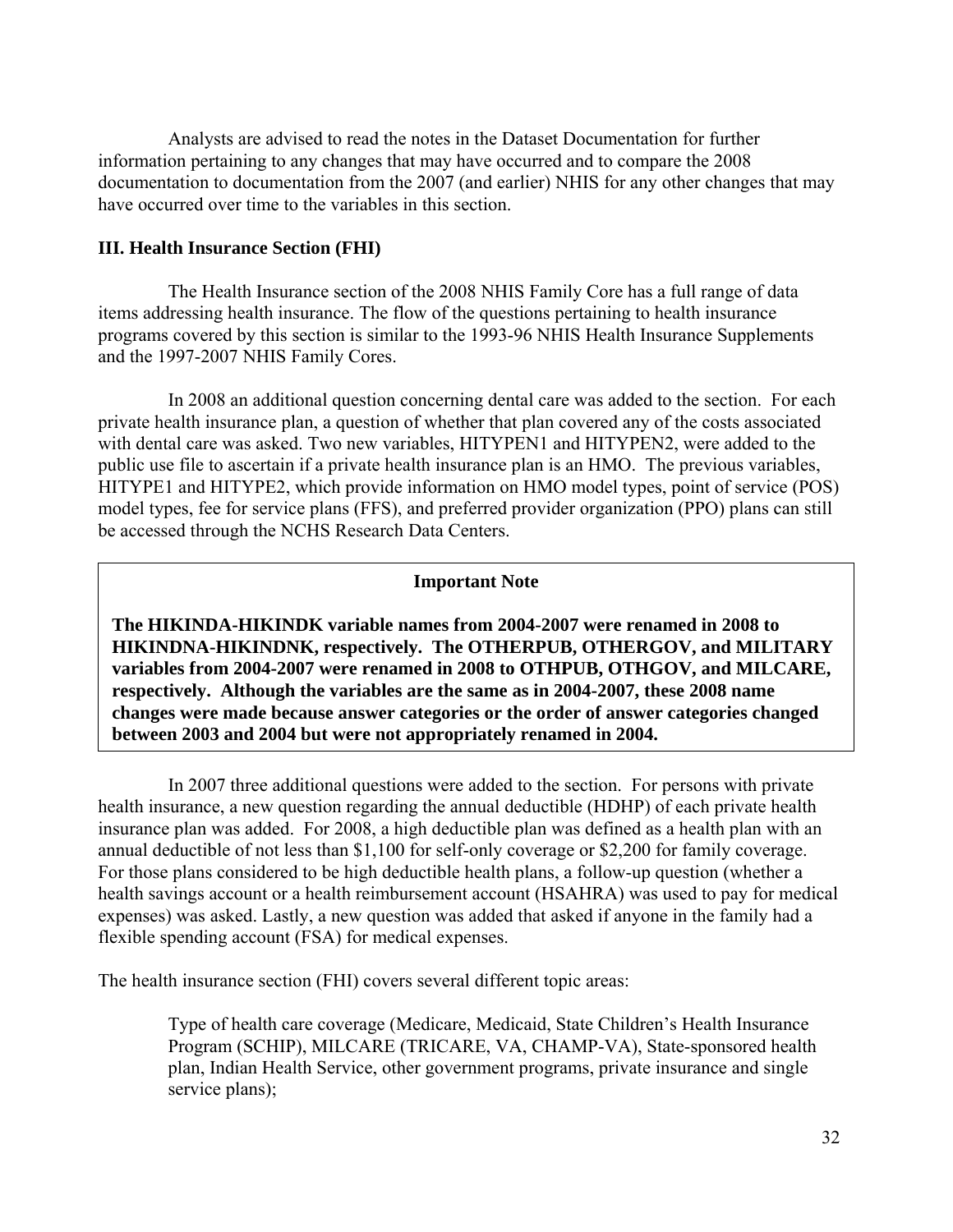Managed care arrangement and the need for referrals for those covered by Medicare, Medicaid, SCHIP, other State-sponsored health plans and other government programs;

Medicare managed care model types;

Enrollment in the Medicare Part D program;

Private insurance characteristics reported by the family respondent, including HMO, PPO, and POS status, high deductible health plan, health savings account or health reimbursement agreement for high deductible plans, source of coverage, existence of employer subsidies for premiums, amount paid by individual/family, managed care detail information, need for a referral, prescription drug benefit, dental coverage;

Private insurance plan is an HMO model coded from private plan names (more detailed information available through the Research Data Centers);

Types of single service plans;

Type of TRICARE coverage;

Periods of time without health insurance and reasons for no health insurance;

Out-of-pocket costs in the past year for medical expenses (excluding health insurance premiums);

Enrollment in a flexible spending account (FSA) for medical expenses.

Beginning in 2004, FHI data contain several modifications, as well as some new variables. The HIKIND list was shortened from 14 categories to 11. Private health insurance was combined into one category, HIKINDNA, and military health coverage was combined into one category, HIKINDNF. To increase the counts of single service coverage, SINCOV was added following the HIKIND question for persons who had not indicated earlier that they have a single service plan. A person who responded to either HIKINDNJ or SINCOV received the single service detail questions. Response categories were changed in the PLNWRK question to get better precision as to how a private health plan was obtained. This detail is contained in PLNWRKN1 and PLNWRKN2. An additional question was added to the private plan detail to monitor the impact of the Medicare prescription drug benefit on private plan drug benefits. This information is contained in PRRXCOV1 and PRRXCOV2. Detailed information concerning the third and fourth plans for a respondent is no longer available on the public use data file. Persons with three or more plans have a "yes" response to the PRPLPLUS variable. Detailed information on the third and fourth plan for a respondent is still available through the NCHS Research Data Centers.

Since 2004 details on type of military coverage are now contained in the variables MILSPC1, MILSPC2, MILSPC3, MILSPC4, and MILMAN. The wording on the MCCHOICE question was changed to address the new name for Medicare Plus Choice, which is Medicare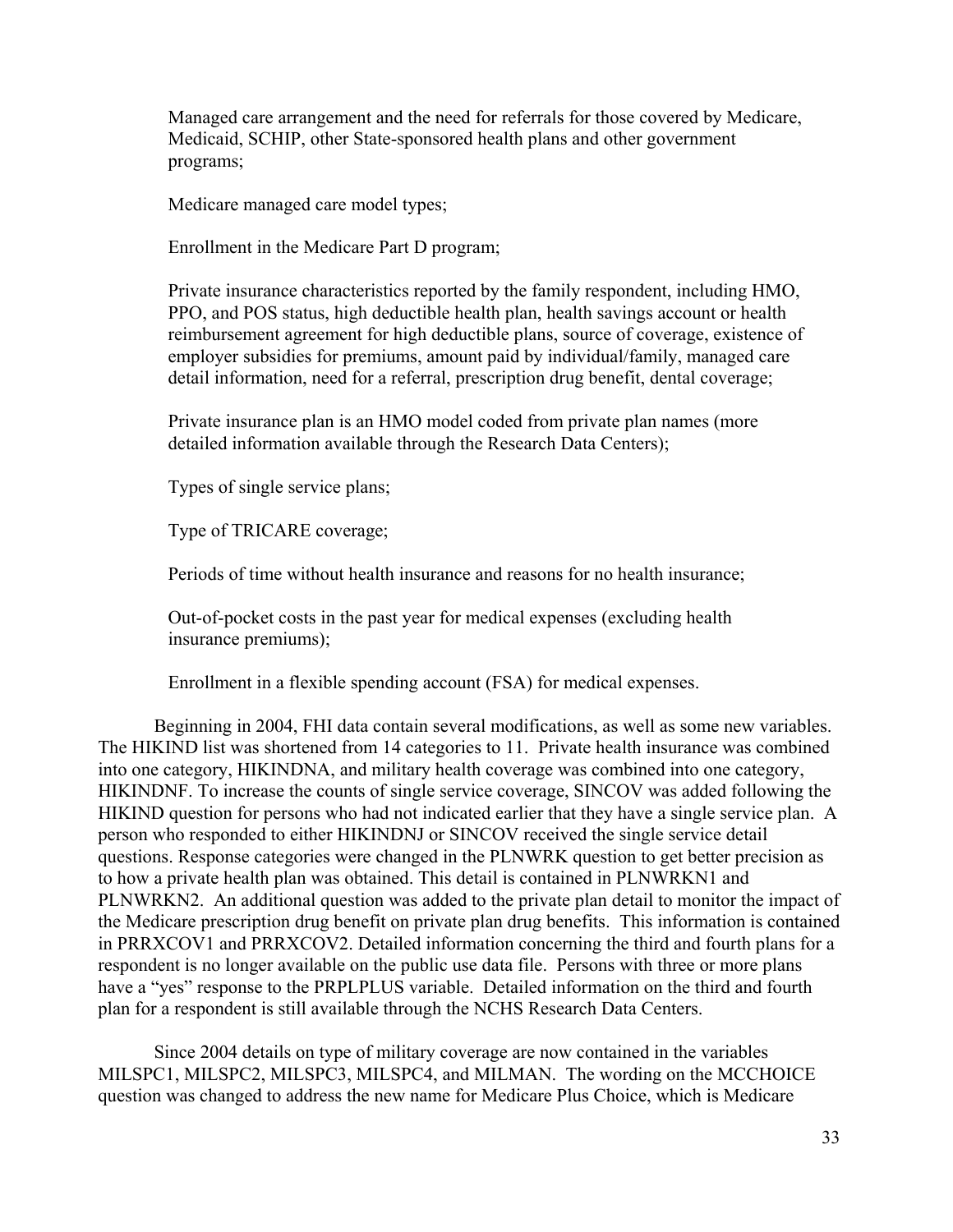Advantage. Follow-up questions were added regarding the State Children's Health Insurance Program (SCHIP), State-sponsored and other public programs (OTHPUB), and other government programs (OTHGOV) to obtain managed care information for all types of public coverage.

Beginning with quarter 3, 2004, two new questions were added to reduce potential errors in reporting Medicare and Medicaid status. Persons 65 years and over not reporting Medicare coverage were asked explicitly about Medicare coverage in MCAREPRB. Persons under 65 with no reported coverage were asked explicitly about Medicaid coverage in MCAIDPRB. Respondents who were reclassified as covered by either of these additional questions received the appropriate follow-up questions.

#### Technical Notes

Analysts are strongly advised to use the recodes MEDICARE, MEDICAID, PRIVATE, SCHIP, IHS, MILCARE, OTHPUB, OTHGOV, and SINGLE for types of health care coverage because these recodes take into account the complicated editing process that takes place in the FHI section. The variables HILAST and HINOTYR, which reflect periods of noncoverage, cannot be used to estimate the rate of uninsurance. Users should derive such estimates from NOTCOV (if they do not count IHS as coverage) or, alternatively, the health insurance recodes (MEDICARE, MEDICAID, PRIVATE, SCHIP, IHS, MILCARE, OTHPUB, and OTHGOV). Using the most conservative estimate of the uninsured (which would exclude persons with IHS coverage only), a total of 472 persons did not receive the HILAST question during the course of the interview because they indicated that they had health care coverage. It was subsequently established during the course of editing that they lacked coverage (given the information that they provided about their insurance plan(s)). NHIS staff elected not to edit these people out of the universe for HINOTYR. In addition, a total of 704 respondents were not asked either the HILAST or the HINOTYR questions.

It was determined that some respondents indicated plans (in response to the questions HIPNAM1, HIPNAM2, HIPNAM3, and HIPNAM4) that were not private health insurance plans, or were single service plans that were excluded from the private health insurance coverage category. These respondents were reassigned to the appropriate response category with the enrollment recodes for MEDICARE, MEDICAID, SCHIP, IHS, MILCARE, OTHPUB, OTHGOV, and SINGLE. Similarly, in looking at the verbatim responses to the questions STNAME1, STNAME2 or STNAME3 that asks respondents for the name of their SCHIP, state sponsored or other government coverage respectively, it was found that some respondents indicated plans and names of programs that were clearly private health insurance, Medicare, Medicaid, military coverage, Indian Health Service, single service plans, or no coverage at all. Persons with these forms of coverage were reassigned to the appropriate enrollment recodes for MEDICARE, MEDICAID, PRIVATE, IHS, MILCARE, and SINGLE. Respondents who answered "other state sponsored" or "other government coverage" who were subsequently determined through the STNAME2 or STNAME3 fields to be covered by the State Children's Health Insurance Program were assigned to the SCHIP recode. In looking at the verbatim responses to the question MCHMO\_NA that asks respondents for the name of their Medicare managed care plan, it was found that some respondents indicated plans or programs that were clearly private health insurance, Medicaid, military coverage, Indian Health Service, single service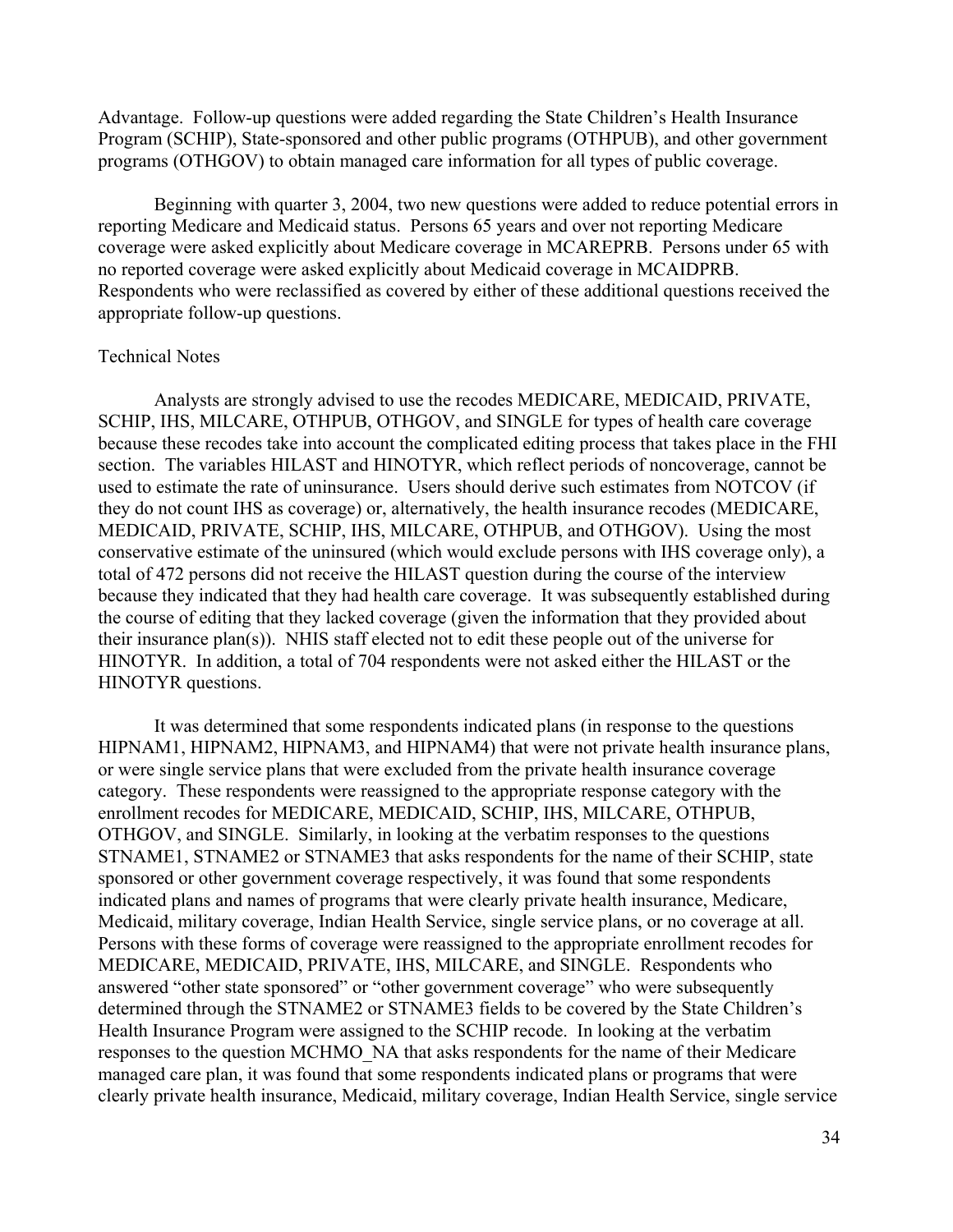plans, or no coverage at all. Persons with these forms of coverage were reassigned to the appropriate enrollment recodes for MEDICAID, PRIVATE, IHS, MILCARE, and SINGLE. Likewise, in looking at the verbatim responses to the questions MACHMD 1 and MACHMD 2 that ask respondents for the name of their Medicaid managed care plan, it was found that some of these respondents indicated plans or programs that were clearly private health insurance, Medicare, SCHIP, military coverage, Indian Health Service, single service plans, or no coverage at all. These respondents were also reassigned to the appropriate enrollment recodes for MEDICARE, SCHIP, PRIVATE, IHS, MILCARE, and SINGLE.

In addition, some respondents offering an "other" response to the survey item (HISTOPOT) that inquired about the reason(s) their coverage stopped subsequently indicated in their verbatim responses that they did in fact have health insurance. These persons were reassigned to the appropriate response category with the enrollment recodes for MEDICARE, MEDICAID, SCHIP, PRIVATE, IHS, MILCARE, OTHPUB, and OTHGOV. Analysts are therefore strongly advised to use the recodes MEDICARE, MEDICAID, PRIVATE, SCHIP, IHS, MILCARE, OTHPUB, OTHGOV, and SINGLE for types of health care coverage, because these take into account the above-mentioned back edits. In contrast, the data contained in HIKINDNA-HIKINDNK and MCAREPRB, MCAIDPRB, and SINCOV were not back-edited and reflect the respondents' original replies. In addition, a recode (NOTCOV) is included in the data file that reflects the definition of noncoverage as used in *Health, United States, 2008* (in which persons with *only* Indian Health Service coverage are considered uninsured).

#### **IV. Socio-demographic Section (FSD)**

The Socio-demographic (FSD) section of the Family Core in the 2008 NHIS collects information on place of birth, citizenship status, and educational attainment for all family members, regardless of age. In addition, family members 18 years of age or older are asked if they were working last week, and if not, their main reason for not working. Additional questions inquired about the number of hours they worked during the previous week, whether their employer provided health insurance, and, if they worked during the previous calendar year, how many months they worked and an estimate of their earnings from wages. Analysts may also refer to the Adult Core Socio-demographic section (ASD) for additional occupational and employment data regarding those individuals selected as sample adults.

DOINGLWP and WHYNOWKP are the FSD equivalents of DOINGLWA and WHYNOWKA in the ASD section of the Sample Adult data file. For the majority of respondents, DOINGLWP and DOINGLWA will have identical values (and, likewise, WHYNOWKP and WHYNOWKA). However, it is nevertheless possible that DOINGLWP and DOINGLWA (and WHYNOWKP and WHYNOWKA) may have inconsistent values across the Person and Sample Adult data files. Users wishing to reconcile any discrepant values are advised to use the values of DOINGLWA and WHYNOWKA (rather than DOINGLWP and WHYNOWKP, respectively), since the information obtained from the family respondent during the FSD portion of the interview (and reflected in DOINGLWP and WHYNOWKP) was subsequently confirmed or corrected by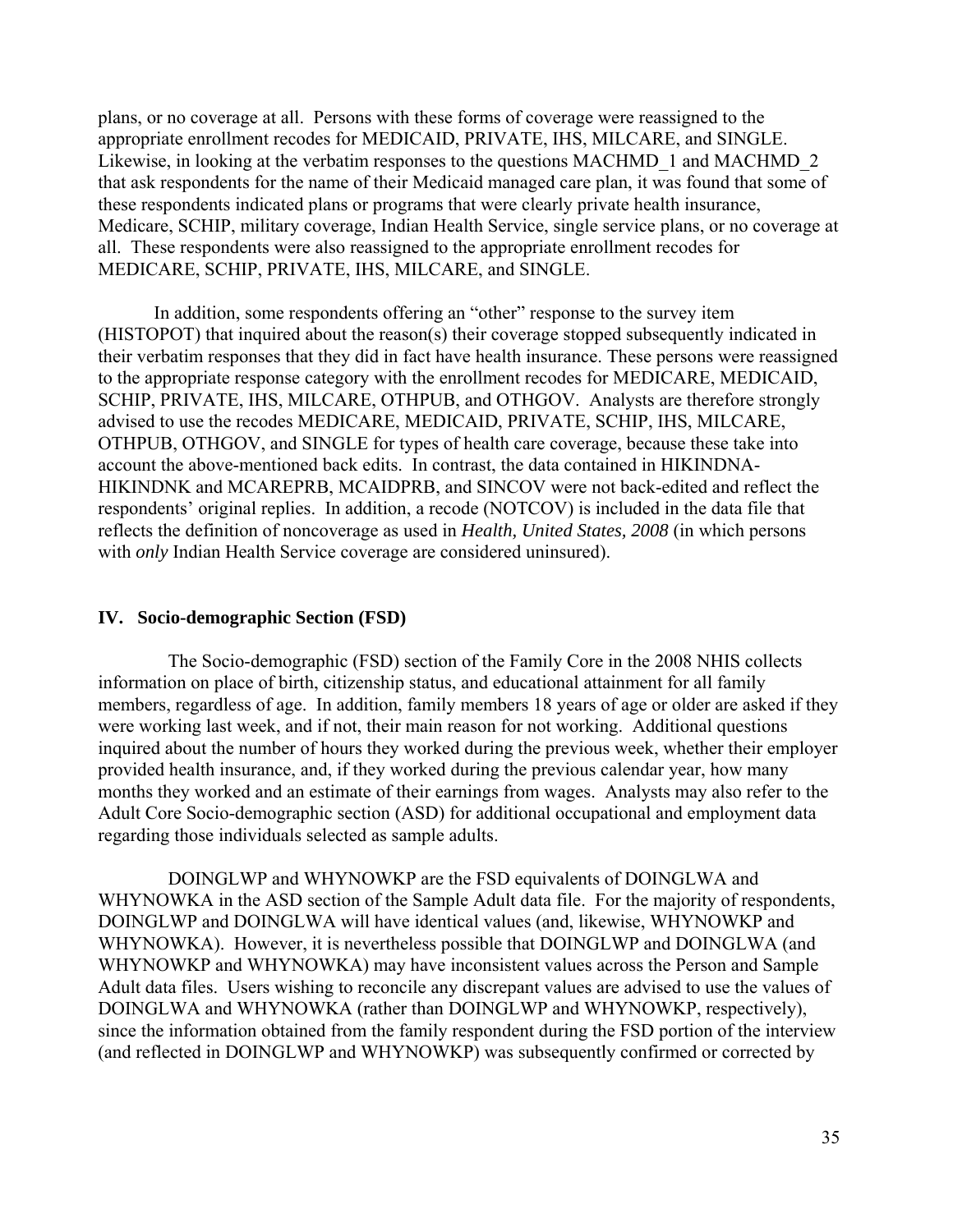the sample adult during his or her interview (as reflected in DOINGLWA and WHYNOWKA). Additionally, both DOINGLWP and WHYNOWKP are substantively equivalent to previous years' versions of these variables (i.e., DOINGLW1 and WHYNOWK1).

The 2008 FSD section contains a variable called PLBORN, which is based on a question in the instrument that asked whether the respondent was born in the United States. If respondents replied affirmatively, they were asked the state in which they were born (PLBORN1). If respondents said they were not born in the U.S., they were asked the country in which they were born (PLBORN2). PLBORN1 and PLBORN2 are not included on the public use file for confidentiality reasons. However, the 2008 NHIS includes two public use recodes, GEOBRTH and REGIONBR, that are based on this restricted birthplace information (as well as the variable, PLBORN). GEOBRTH indicates geographic place of birth, and has three categories: born in one of the 50 United States or the District of Columbia; born in a U.S. territory; or not born in the U.S. or a U.S. territory. In order to make GEOBRTH comparable to previous recodes (for carrying out analyses on multiple years of NHIS data), users should collapse those respondents in the last two categories of GEOBRTH into a single category. This will result in a recode that is comparable to USBRTH\_P from the 2000-2001 NHIS or USBORN\_P from the 1997-1999 NHIS. The second recode, REGIONBR, categorizes all respondents into one of 12 categories depending on their country of origin. The CIA on-line World Factbook was used to place countries into the regional categories shown below (for more information about the Factbook, users should refer to **http://www.cia.gov/cia/publications/factbook/index.html**). Note that respondents born in Canada were included in the "Elsewhere" category of REGIONBR in order to satisfy NCHS confidentiality requirements. Users are cautioned that neither GEOBRTH nor REGIONBR indicate legal status or citizenship.

| Category                                      | <b>Countries/regions included</b>                                                                                                                                                                                                                                                                                                                                                                                                                          |
|-----------------------------------------------|------------------------------------------------------------------------------------------------------------------------------------------------------------------------------------------------------------------------------------------------------------------------------------------------------------------------------------------------------------------------------------------------------------------------------------------------------------|
| <b>United States</b>                          | The 50 United States and the District of Columbia                                                                                                                                                                                                                                                                                                                                                                                                          |
| Mexico, Central America,<br>Caribbean Islands | Mexico, all countries in Central America and the Caribbean<br>Island area, including Puerto Rico                                                                                                                                                                                                                                                                                                                                                           |
| South America                                 | All countries on the South American continent                                                                                                                                                                                                                                                                                                                                                                                                              |
| Europe                                        | Albania, Austria, Azores Islands, Belgium, Bosnia, Bulgaria,<br>Corsica, Crete, Croatia, Czechoslovakia, Denmark, Finland,<br>France, Germany, Great Britain, Greece, Herzegovina,<br>Holland, Hungary, Iceland, Ireland, Italy, Liechtenstein,<br>Luxembourg, Macedonia, Majorca, Malta, Monaco,<br>Montenegro, Netherlands, Norway, Poland, Portugal, Prussia,<br>Romania, Scotland, Serbia, Sicily, Slovakia, Spain, Sweden,<br>Switzerland, Yugoslavia |
|                                               | Russia (and former USSR areas) Russia, Lithuania, Latvia, Ukraine, and all places formerly a<br>part of the USSR                                                                                                                                                                                                                                                                                                                                           |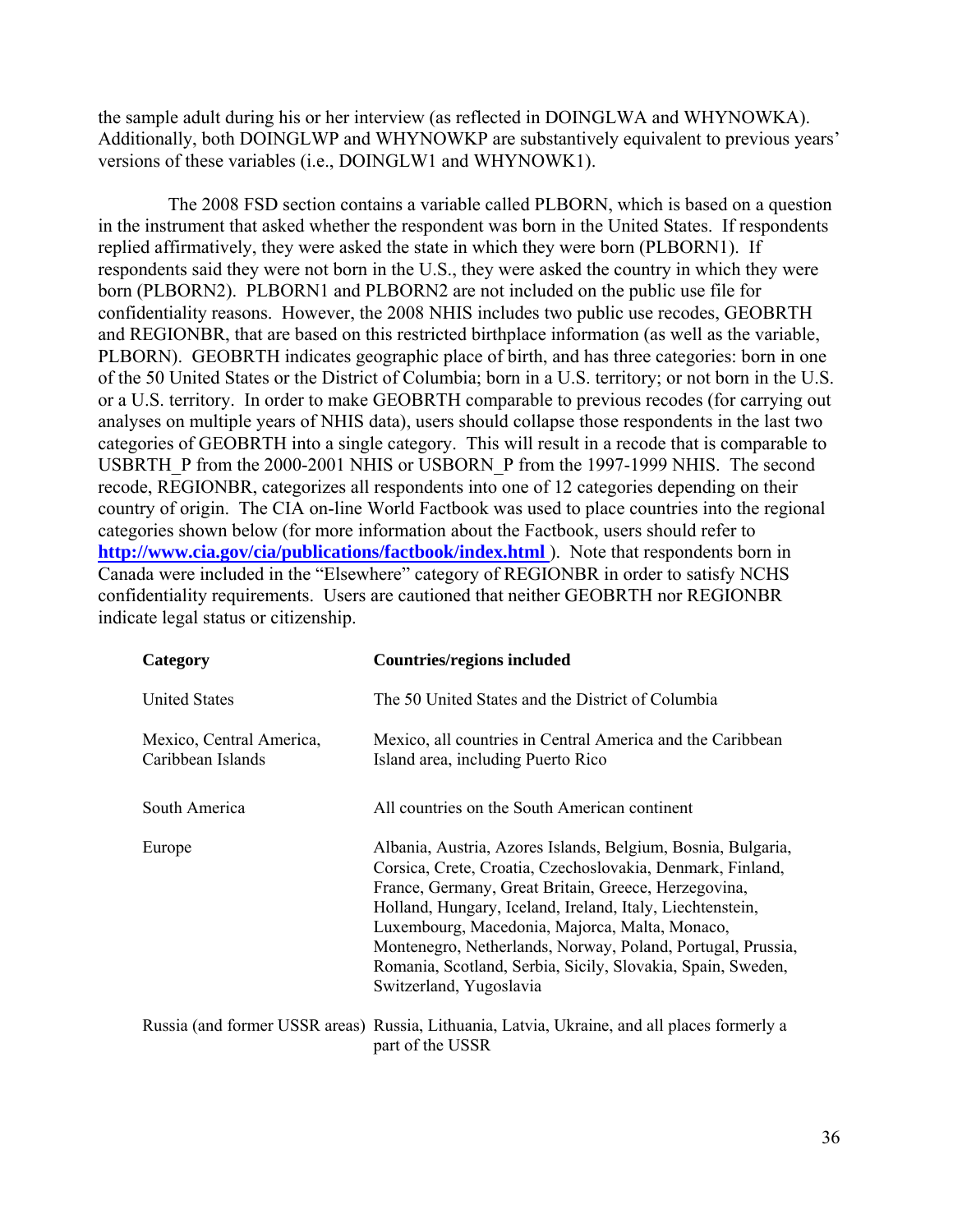| Africa              | All countries on the African continent, plus the Canary<br>Islands, Comoros, Madagascar, Madeira Islands                                                                                                                                            |
|---------------------|-----------------------------------------------------------------------------------------------------------------------------------------------------------------------------------------------------------------------------------------------------|
| Middle East         | Aden, Arab Palestine, Arabia, Armenia, Bahrain, Cyprus,<br>Gaza Strip, Iran, Iraq, Israel, Jordan, Kuwait, Syria, Lebanon,<br>"Middle East," Oman, Palestine, Persia, Qatar, Saudi Arabia,<br>Syria, Turkey, United Arab Emirates, West Bank, Yemen |
| Indian Subcontinent | Afghanistan, Bangladesh, Bhutan, British Indian Ocean<br>Territory, Ceylon, East Pakistan, India, Maldives, Nepal,<br>Pakistan, Sri Lanka, Tibet, West Pakistan                                                                                     |
| Asia                | Asia, Asia Minor, China, Japan, Mongolia, North Korea,<br>South Korea                                                                                                                                                                               |
| SE Asia             | Borneo, Brunei, Burma, Cambodia, Christmas Island, Hong<br>Kong, Indonesia, Laos, Malaysia, Myanmar, Philippines,<br>Singapore, Taiwan, Thailand, Vietnam                                                                                           |
| Elsewhere           | Guam, Bermuda, Canada, Greenland, Oceania, as well as "At<br>sea," "High seas," "International waters," "North America"                                                                                                                             |
| Unknown             | Places that could not be classified in the above categories.                                                                                                                                                                                        |

Users seeking more detailed information on respondents' place of birth may gain limited, supervised access through the NCHS Research Data Centers. For more information, refer to the Research Data Centers Web page: **[http://www.cdc.gov/nchs/r&d/rdc.htm .](http://www.cdc.gov/nchs/r&d/rdc.htm)** 

Respondents who were not born in one of the 50 United States or the District of Columbia were asked the year in which they came to the United States to stay. Respondents who could not recall or refused to answer were subsequently asked to estimate the number of years they had been in the United States since they came to stay. This information was combined to create a recode that indicates how long these respondents have been living in the United States (YRSINUS). The 2008 data also contain a citizenship recode (CITIZENP) that distinguishes between U.S. citizens and non-citizens.

# **V. Income and Assets Section (FIN)**

The Income and Assets (FIN) section of the Family Core contains information regarding a variety of income sources, as well as estimates of total combined family income and home tenure status. Respondents are asked whether anyone in the family received income from a variety of sources; if so, the respondent is then asked to name the member(s) receiving income from that source. The section also includes questions about the family's total income from all sources in 2007, and their home tenure status. The basic universe for most questions is "all families;" however, note that universes for several questions (most importantly, PSAL, PSEINC, and PWIC) are further limited with respect to age (of family members).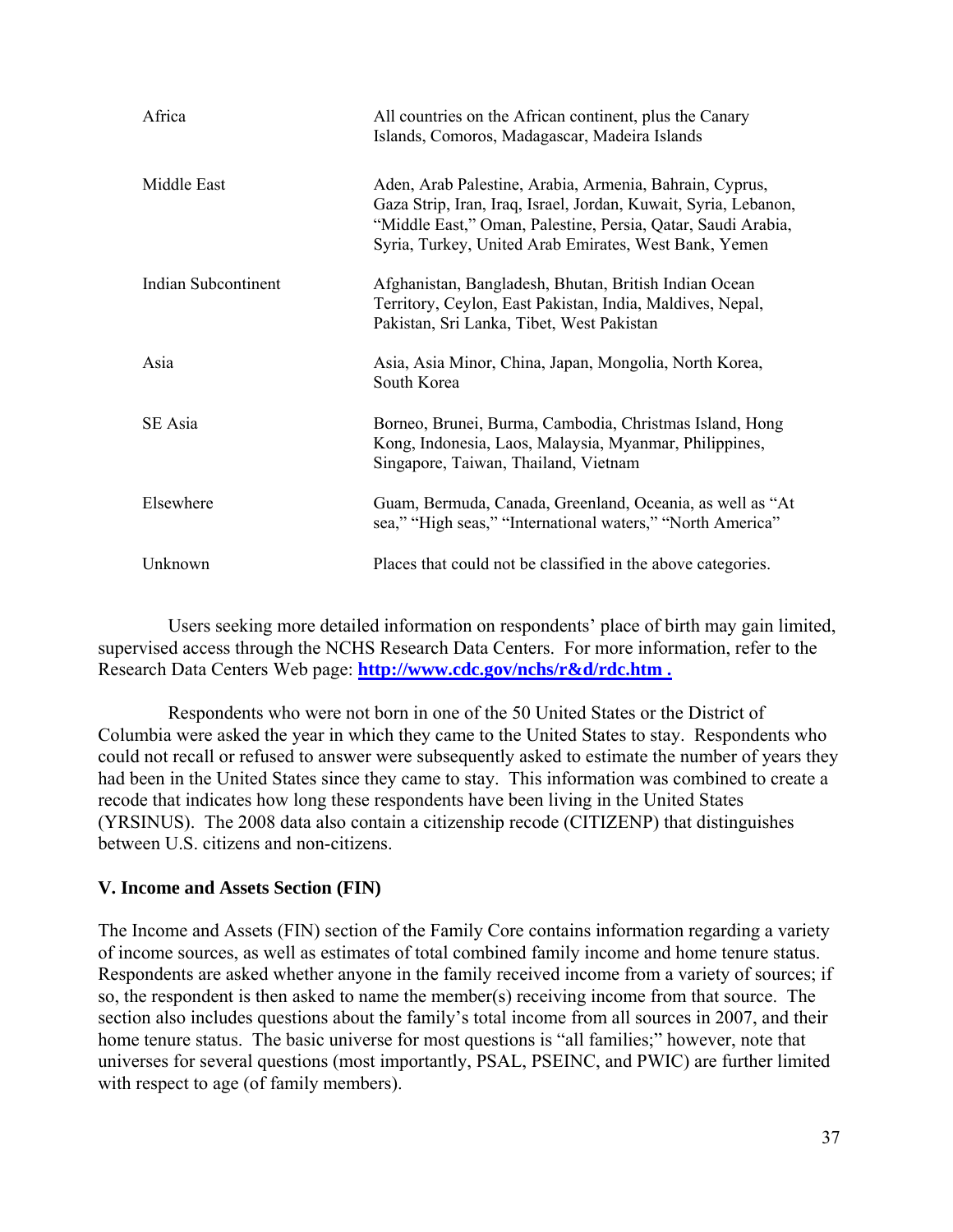## Sources of Income

The first two questions in the section ask about income from wages and salary, and from self-employment (business or farm) for family members 18 years of age and older. Subsequent questions are not limited to adult family members. Respondents were asked about income from Social Security or Railroad Retirement (including that which was received as a disability benefit); other pensions; Supplemental Security Income (SSI); Welfare/Temporary Assistance for Needy Families (TANF); other kinds of government assistance (e.g., job training or placement; transportation assistance; child care); interest from checking or savings accounts, Individual Retirement Accounts (IRAs) or certificates of deposit, money market funds, treasury notes, bonds, or any other accounts; dividends from stocks, mutual funds, and/or net rental income from property, royalties, estates or trusts; child support payments; and other income sources (the question specifically mentions alimony, contributions from family or friends, Veteran's Administration (VA) payments, Worker's Compensation, and Unemployment Compensation as possible sources of "other" income). Respondents are told at the start of the Income and Assets section that all questions are seeking information about possible income sources in the previous calendar year (2007).

#### Income Amounts (1997-2006 NHIS)

In survey years prior to 1997, the NHIS obtained information about the amount of income received from each financial source, but that was dropped in the redesigned NHIS (1997 and beyond) in favor of a single overall estimate of combined family income. Unlike previous NHIS instruments, the 1997-2006 instrument contained three questions to identify the family's combined income from all sources during the previous calendar year, including a question (FIN.250) that allowed the respondent to supply a specific dollar amount (up to \$999,995). Any family income responses greater than \$999,995 were entered as \$999,996. Respondents who did not know or refused to give a dollar amount to this question were then asked if their total combined family income for the previous year was \$20,000 or more, OR less than \$20,000 (FIN.260). If the respondent answered this question, he/she was then given one of two flash cards and asked to indicate which income group listed on the card best represented the family's combined income during the previous calendar year (FIN.270). One flash card listed incomes that were \$20,000 or more, and the other flash card listed incomes that were less than \$20,000.

In the 2004 Survey Description Document, data analysts were made aware of an unanticipated issue in 2004 related to the collection of exact amount income data (FIN.250). Specifically, a much larger than expected proportion of respondents reported a family income in the last calendar year of "\$2." In 2004, 2,133 persons (2.25%) had a response of "\$2" to the exact amount of family income question (FIN.250). By comparison, in 2002 (the most recent data year without sample cuts), 136 persons (0.15%) had a response of "\$2" to the exact amount of family income question (FIN.250). In an attempt to reduce the amount of these types of responses, an edit, which would trigger on very high or very low income amounts, was added to the survey instrument. This edit asked the interviewer to verify if the entered information was correct; the interviewer was instructed not to ask the respondent to verify the amount. This change was implemented in the 2005 NHIS starting in Quarter 2. The number of "\$2" responses decreased from 214 in Quarter 1 of 2005 to 59 in Quarter 2, 44 in Quarter 3, and 41 in Quarter 4. In 2004, all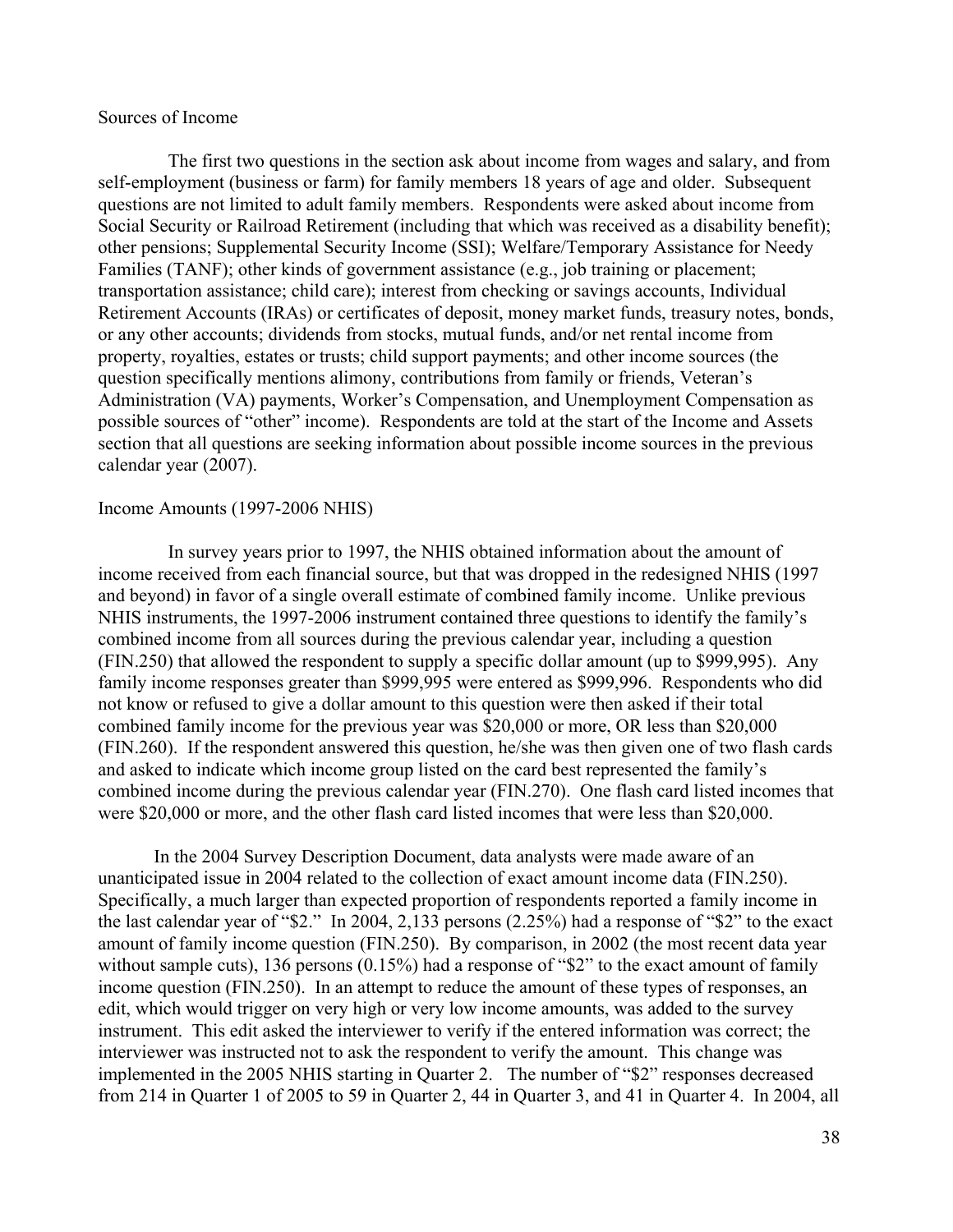of the "\$2" responses to the exact amount of family income (FIN.250) were assigned the value of "not ascertained" and were subject to income imputation. The same procedure was applied to "\$2" responses for 2005: they were assigned the value of "not ascertained" and were subject to income imputation. However, in 2006, any "\$2" responses to total family income were retained and thus not subject to income imputation. This action was chosen since the edit which checks for very high and very low income amounts was in place for the entire time period covered by the 2006 NHIS.

Additionally, a more detailed indicator of poverty status was created by utilizing published information from the U.S. Census Bureau regarding poverty thresholds (see *Income, Poverty, and Health Insurance Coverage in the United States: 2006*). A ratio of the previous calendar year's income value reported by respondents to the poverty threshold for the same year was constructed, given information on the family's overall size as well as the number of children (aged 17 and under) present in the family. The resulting ratio was subsequently ordered into a poverty gradient consisting of 14 categories (RAT\_CAT). Users should note that the universe for this variable is considered to be all families, because the initial income question was asked of all families. However, the income-to-poverty ratios and resulting RAT\_CAT values could not be calculated in two situations: for families who simply did not supply adequate income information (e.g., those who would only indicate that their income was above or below \$20,000, as well as those who declined to give any income information), and for families where the number of children aged 17 or under *equaled* the overall number of family members (these observations are coded "99" and "96," respectively, for RAT\_CAT). Analysts should also note that the distribution of incomerelated recodes INCGRP and RAT\_CAT may differ slightly from 2005 to 2006 because of the different treatment of the "\$2" family income responses.

Starting in 2004, INCGRP, RAT\_CAT, and HOUSEOWN were moved from the Person file to the Family file, replacing the 1997-2003 Family file variables FINCGRP, FRAT\_CAT, and FHOUSE, respectively. Analysts should also note that a second income recode (AB\_BL20K), which was included on the 1997-2003 Person file, was deleted from the NHIS public use files starting in 2004 because it could be created from INCGRP and was redundant. In addition, prior to 2004, FGAH was found on the Person file but has since been moved to the Family file.

## Income Amounts (2007-2008)

Starting with the 2007 NHIS, the income amount follow-up questions in place since 1997 were replaced with a series of unfolding bracket questions. This decision was based on a) the relatively poor performance of the 1997-2006 versions of the follow-up income amount questions, and, b) the results of a 2006 pilot test that compared unfolding bracket follow-up questions to the income amount follow-up questions used since 1997.

As mentioned previously, a detailed indicator of poverty status (RAT\_CAT) was available on NHIS data files from 1997-2006. This variable required that income be reported in at least interval form. But the income amount follow-up question FIN.270, which collected income information in interval form, was plagued by very low response rates; only 15-20% of respondents to this question historically provided a useable response. Because of the relatively low response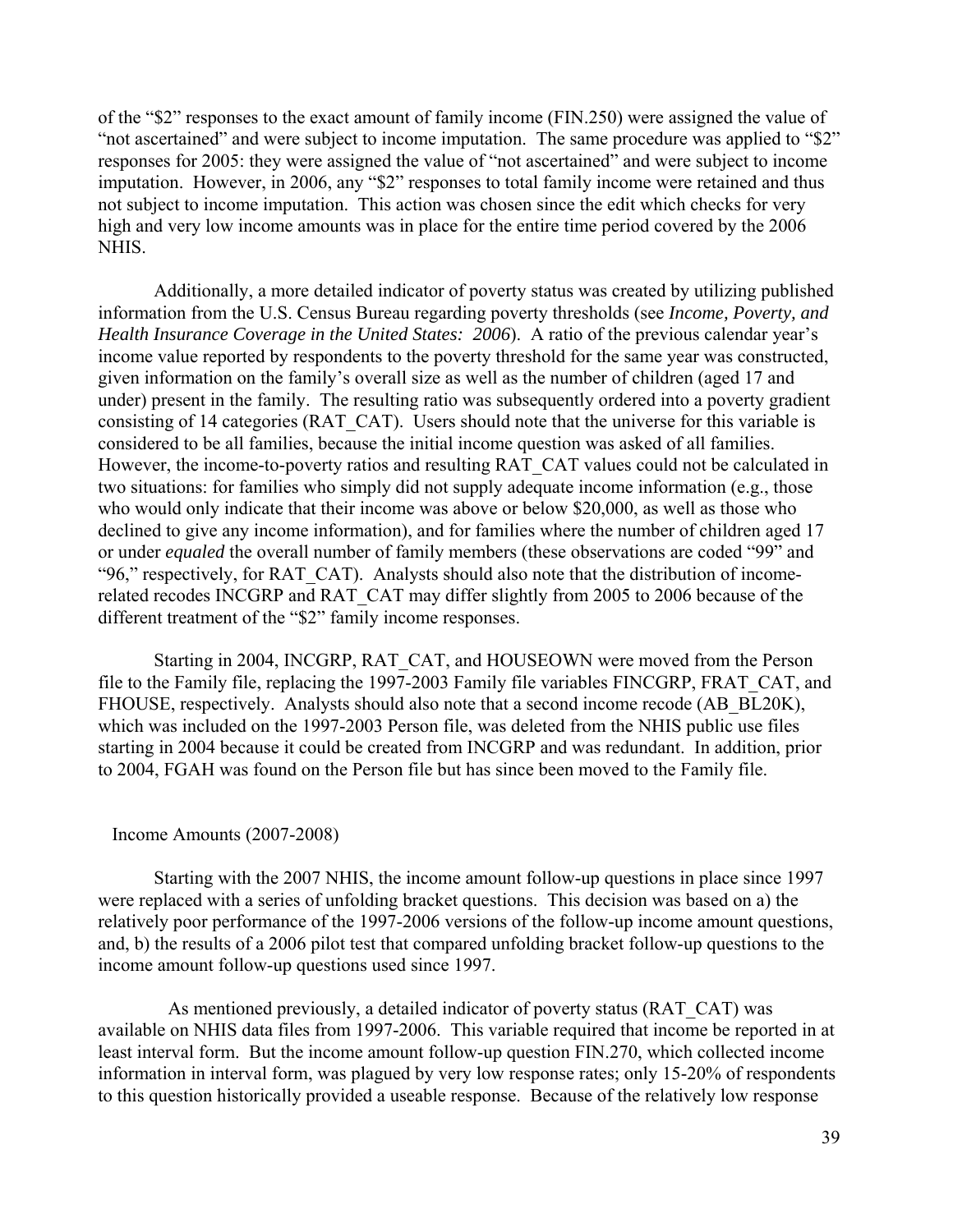rate for the income interval follow-up question, new income follow-up questions utilizing an unfolding bracket methodology were field-tested during the second quarter of the 2006 NHIS. The unfolding bracket method asked a series of closed-ended income range questions (e.g., "is it less than \$50,000?") if the respondent did not provide an answer to the exact income amount question. The closed-ended income range questions were constructed so that each successive question established a smaller range for the amount of the family's income. A figure demonstrating the flow of the tested income follow-up questions is shown below:

# **FLOW DIAGRAM OF FIELD-TESTED INCOME FOLLOW-UP QUESTIONS (UNFOLDING BRACKETS), NHIS 2006, 2nd QUARTER**

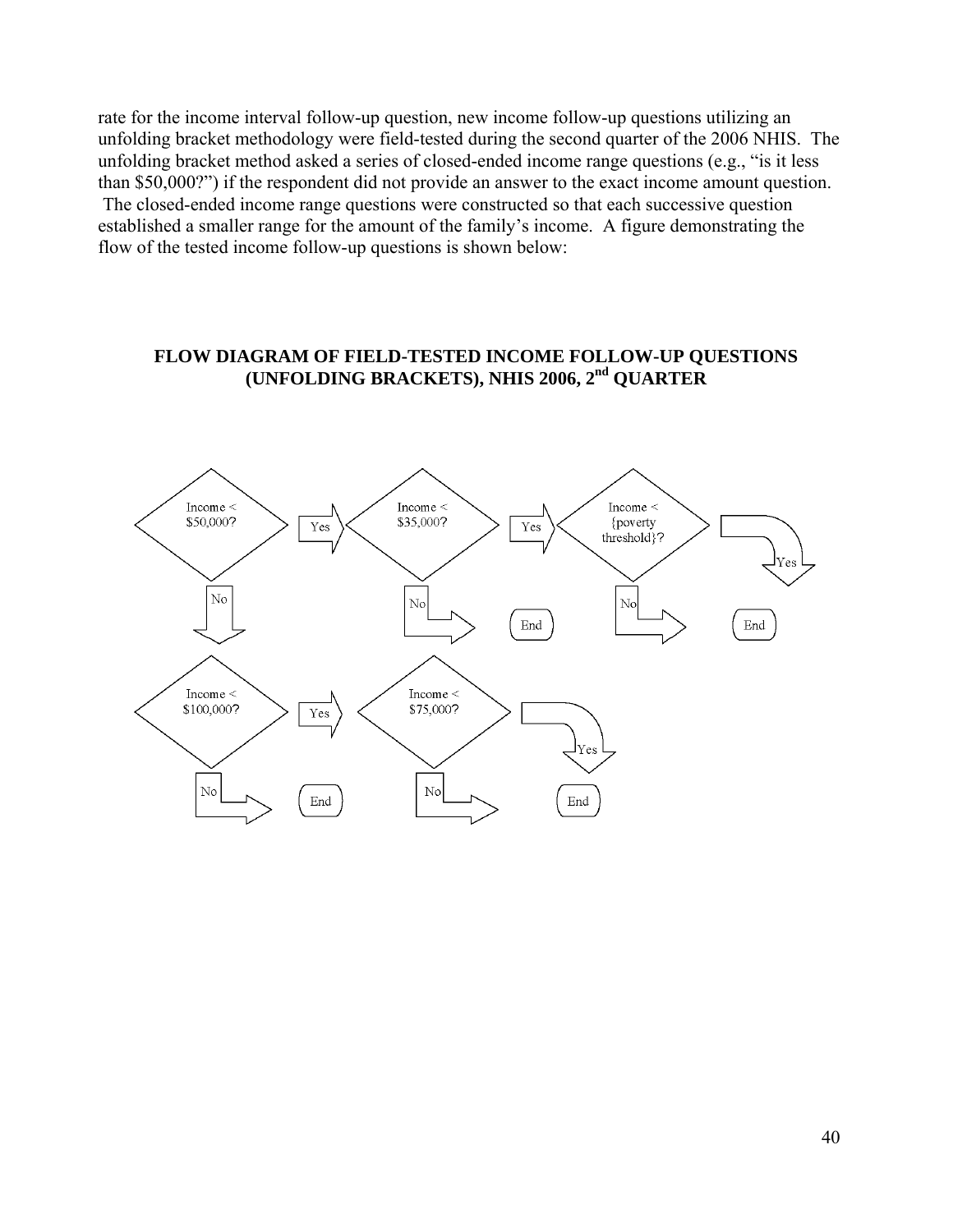The unfolding bracket income follow-up questions used in the 2006 pilot test had much higher response rates than the income follow-up questions which were used since 1997 (FIN.260, FIN.270). As a result, the poverty measure RAT\_CAT from the 2006 pilot test had fewer responses with unknown values. The percentage of unknowns for RAT\_CAT during the second quarter of the 2006 NHIS was 17.3% (unweighted) compared with 30.6% (unweighted) based on the original FIN.260 and FIN.270 income follow-up questions. Because of these positive results, the unfolding bracket income follow-up questions were implemented in the 2007 NHIS, and questions FIN.260 and FIN.270 were removed.

Because of these new income follow-up questions, new income variables were added to the NHIS starting in 2007. First, grouped income recodes INCGRP2 and INCGRP3 have replaced the 1997-2006 income recode INCGRP. INCGRP3 provides a bridge to the 1997-2006 variable INCGRP. The new income recodes INCGRP2 and INCGRP3 have a higher income top-code than in prior years; the income top-code was increased to \$100,000 and over, starting in the 2007 NHIS. In addition to the new grouped income recodes, two poverty status recodes have been added to the NHIS, starting in 2007. Poverty ratio recodes RAT\_CAT2 and RAT\_CAT3 have replaced the 1997-2006 poverty ratio recode RAT\_CAT. While the poverty ratio recodes in the 2007-2008 NHIS are somewhat similar to the 1997-2006 version, they differ in the aspect that the 2007-2008 versions have additional categories reflecting added poverty ratio detail. The additional categories for RAT\_CAT2 allow for data users to construct a three-category poverty ratio variable, and RAT\_CAT3's additional categories allow data users to construct a fourcategory poverty ratio variable, using the additional information provided by the income followup questions introduced in the 2007 NHIS.

#### Poverty Thresholds Used in FIN.265

As part of the new income amount questions that were introduced in 2007, a follow-up income amount question (FIN.265) was incorporated that asked a respondent about the family's income in relation to NHIS poverty thresholds defined by NHIS based on federal poverty thresholds. For families with income of less than \$35,000, a follow-up question was asked that used information on family size collected earlier in the interview, and pre-defined NHIS poverty thresholds. At the time of the follow-up question, the appropriate poverty threshold (an income amount) was displayed on the interviewer's screen, specific to that family's size, so that the respondent was asked if their family's income was less than the applicable NHIS poverty threshold OR if their family's income was greater than or equal to the applicable NHIS poverty threshold.

The NHIS poverty threshold used in FIN.265 is a weighted poverty threshold derived from federal poverty thresholds. It is a weighted average of poverty thresholds for each *family size/number of children* combination for a given family size and is calculated by the U.S. Census Bureau. An example of the different federal poverty thresholds according to family size used in deriving the 2008 NHIS poverty thresholds is shown below: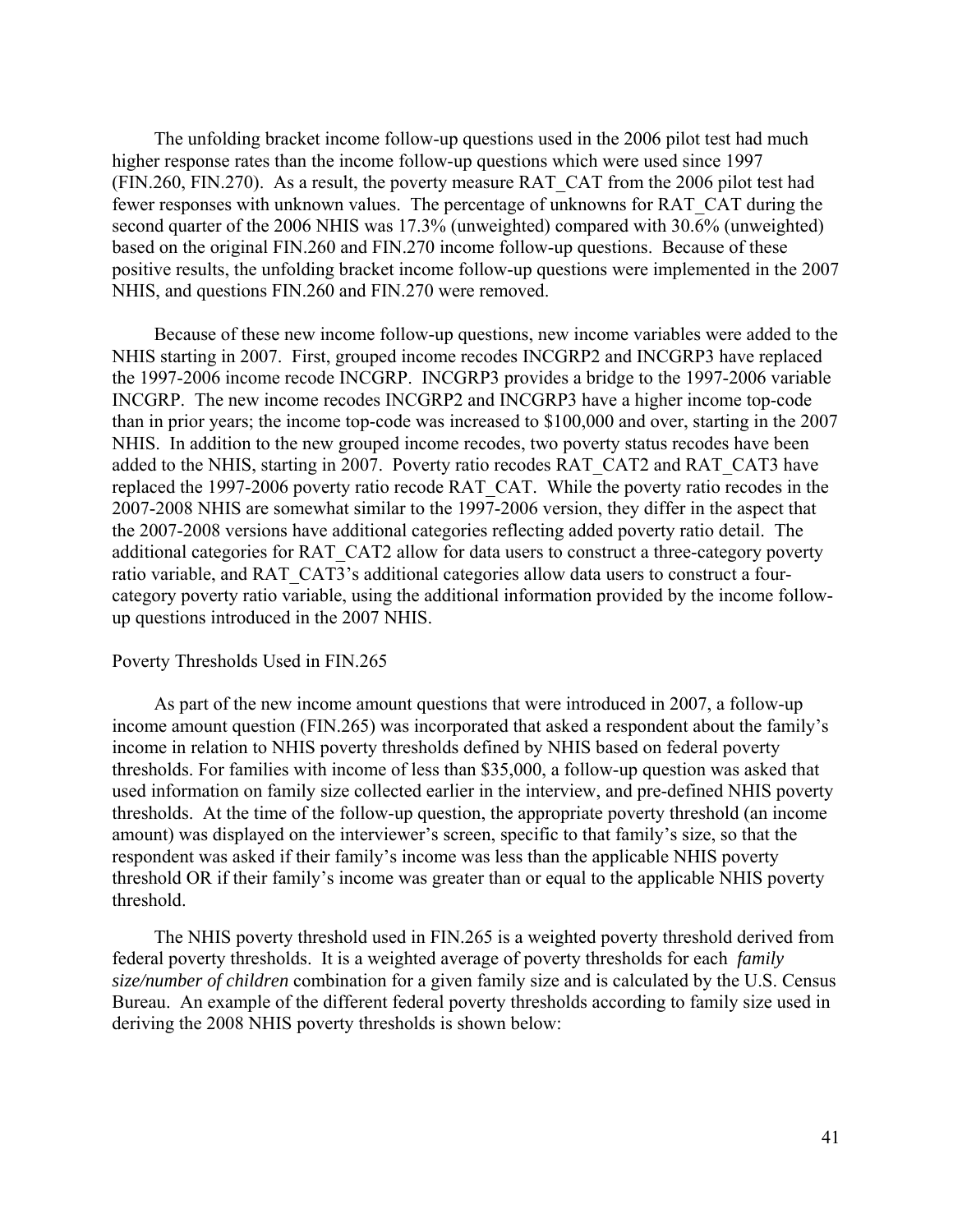- Family size  $= 3$ :
	- o Federal poverty thresholds by the number of children in the family:
		- No children:  $$16,218$
		- $\blacksquare$  One child:  $$16,689$
		- Two children: \$16,705
	- o Weighted federal poverty threshold =  $$16,530$

The poverty thresholds used in the NHIS survey instrument for families with three or more members were generally constructed as follows. First, the weighted federal poverty threshold was rounded to the nearest multiple of \$500. Next, if the rounded weighted federal poverty threshold was less than the original weighted federal poverty threshold, the rounded weighted federal poverty threshold was used in the NHIS survey instrument. However, if the rounded weighted poverty threshold was greater than the original weighted federal poverty threshold, the federal poverty threshold used in the NHIS survey instrument was the greatest multiple of \$500 that was less than the original weighted federal poverty threshold. As an example for the poverty thresholds illustrated above for a family of three members, the original weighted federal poverty threshold was \$16,530 and the rounded weighted average federal poverty threshold was \$16,500. Therefore, because \$16,500 is less than \$16,530, the poverty threshold used in the NHIS survey instrument for a family with three members was \$16,500.

For families of one or two members, the method was slightly modified. For these families, there are two separate weighted federal poverty thresholds based on age (less than 65 years, at least 65 years) for a given family size. For families of one or two members, the weighted federal poverty threshold subject to the rules mentioned previously was the value that was the smallest for a given family size. Before the calculated federal poverty threshold was implemented in the NHIS survey instrument for families with one or two members, a further evaluation was performed. A check was performed to determine if the chosen poverty threshold for the NHIS survey instrument was sufficiently close (within 10%) to the two original weighted poverty thresholds for families with one or two members. If not, the chosen poverty threshold was increased by \$500 before being incorporated into the NHIS survey instrument.

Analysts should keep in mind that the reference period for income questions in the NHIS is the previous calendar year. Therefore, all income amounts in the 2008 NHIS are for calendar year 2007. Table 6 shows the calendar year 2007 weighted federal poverty thresholds and the NHIS poverty thresholds that were used in the follow-up income question (FIN.265) that asked about the family's income in relation to the federal poverty threshold in the 2008 NHIS. Data users should note that neither FIN.265 nor the NHIS poverty thresholds are available on the public-use data file.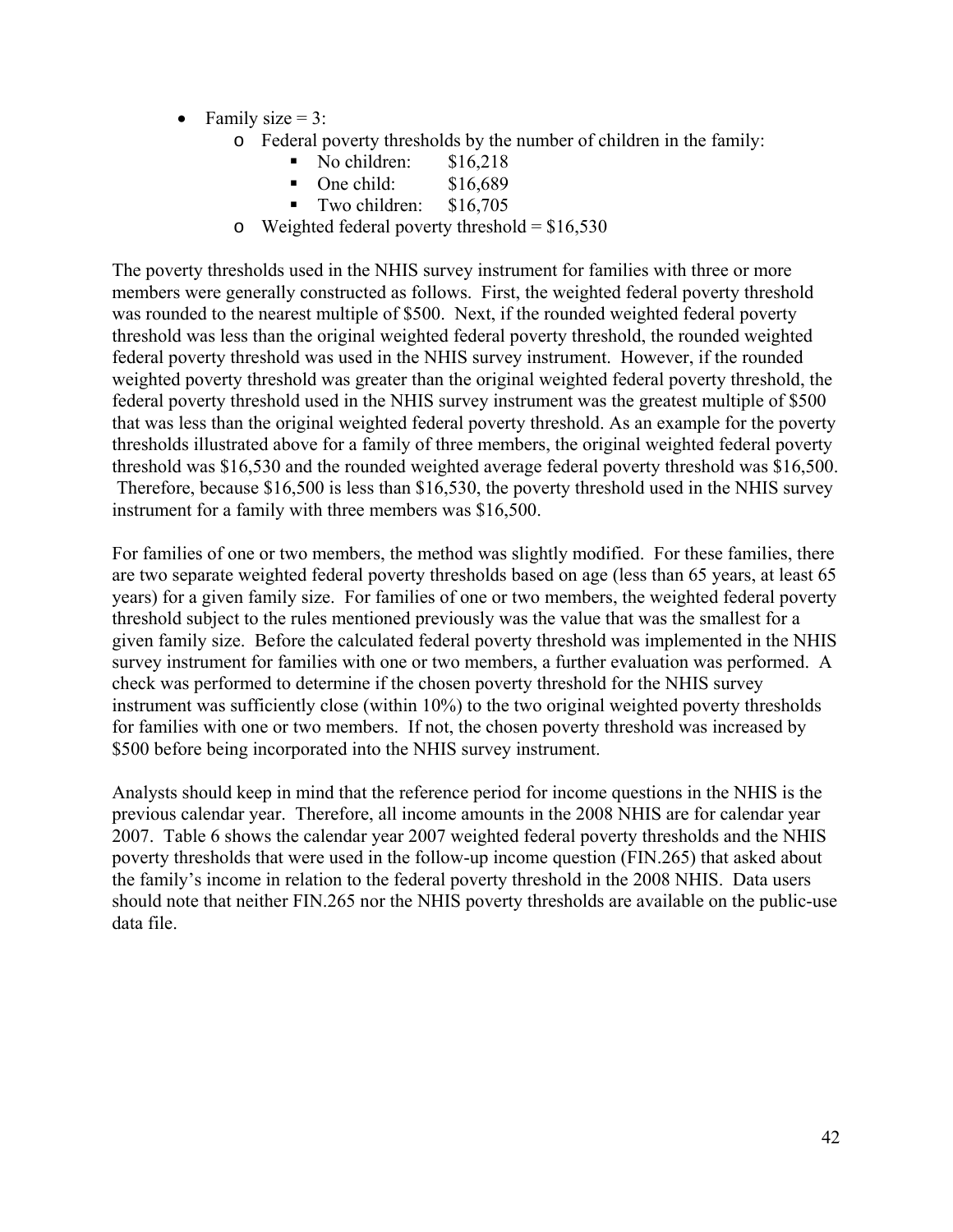# **Table 6. Weighted Federal Poverty Thresholds (calendar year 2007) and the NHIS Poverty Thresholds Used in FIN.265 (family income in relation to the federal poverty threshold)**

| <b>Family Size</b>    | <b>Weighted Federal Poverty Threshold</b><br>(Source: U.S. Census Bureau) | <b>2008 NHIS Poverty</b><br>Threshold (used in<br>FIN.265) |  |  |
|-----------------------|---------------------------------------------------------------------------|------------------------------------------------------------|--|--|
|                       | \$9,944 ( $\geq 65$ years of age)                                         | \$10,000                                                   |  |  |
|                       | $$10,787 \,(& 65 \,\text{years of age})$                                  |                                                            |  |  |
| 2 <sup>1</sup>        | \$12,550 (at least one member aged $\geq$ 65 years)                       | \$12,500                                                   |  |  |
|                       | \$13,954 (both members aged $< 65$ years)                                 |                                                            |  |  |
| 3                     | \$16,530                                                                  | \$16,500                                                   |  |  |
| $\overline{4}$        | \$21,203                                                                  | \$21,000                                                   |  |  |
| 5                     | \$25,080                                                                  | \$25,000                                                   |  |  |
| 6                     | \$28,323                                                                  | \$28,000                                                   |  |  |
|                       | \$32,233 (7 members)                                                      |                                                            |  |  |
| $7 \text{ or more}^2$ | \$35,816 (8 members)                                                      | \$32,000                                                   |  |  |
|                       | $$42,739$ (9+ members)                                                    |                                                            |  |  |

Construction of Poverty Ratio Recodes RAT\_CAT2 and RAT\_CAT3

 $\overline{a}$ 

In general, poverty thresholds are used to construct the poverty ratio, which is a family's income in the last calendar year divided by the applicable poverty threshold. For the poverty ratio variables RAT\_CAT2 and RAT\_CAT3, two different types of poverty thresholds are used to create the poverty ratio. For example, the RAT\_CAT2 poverty ratio categories "01", "02", "03", "04", "05", "06", "07", "08", "09", "10", "11", "12", "13", and "14" are based on the U.S. Census Bureau federal poverty thresholds for each *family size/number of children* combination for a given family size. However, the RAT\_CAT2 poverty ratio categories "15", "16", and "17" are based on the poverty thresholds used in the NHIS survey instrument (NHIS Poverty Threshold in Table 6). Similarly, the RAT\_CAT3 poverty ratio categories "01", "02", "03", "04", "05", "06", "07", "08", "09", "10", "11", "12", "13", and "14" are based on the U.S. Census Bureau federal poverty thresholds for each *family size/number of children* combination for a given family size. However, the RAT\_CAT3 poverty ratio categories "15", "16", "17", and "18" are based on the poverty thresholds used in the NHIS survey instrument (NHIS Poverty Threshold in Table 6). Because two different types of poverty thresholds were used in the creation of RAT\_CAT2 and RAT\_CAT3, there may be inconsistencies in the poverty ratio assignments for RAT\_CAT2 categories "15", "16", and "17" as well as for RAT\_CAT3 categories "15", "16", "17", and "18" for some families. The discrepancy rates for RAT\_CAT2 and RAT\_CAT3 from the 2007 NHIS are very low (less than 0.5%) and should not severely impact most analyses. However, each analyst will need to make that determination individually

<sup>1</sup> For families of either one or two members, separate weighted average poverty thresholds based on age are calculated by the U.S. Census Bureau. For the purposes of the poverty threshold used in NHIS question FIN.265, the lowest weighted average poverty threshold is used.

<sup>2</sup> Because less than 0.05% (unweighted) of 2008 NHIS families have 8 or more members, the same 2008 NHIS poverty threshold was used for families with 7, 8, or 9+ members.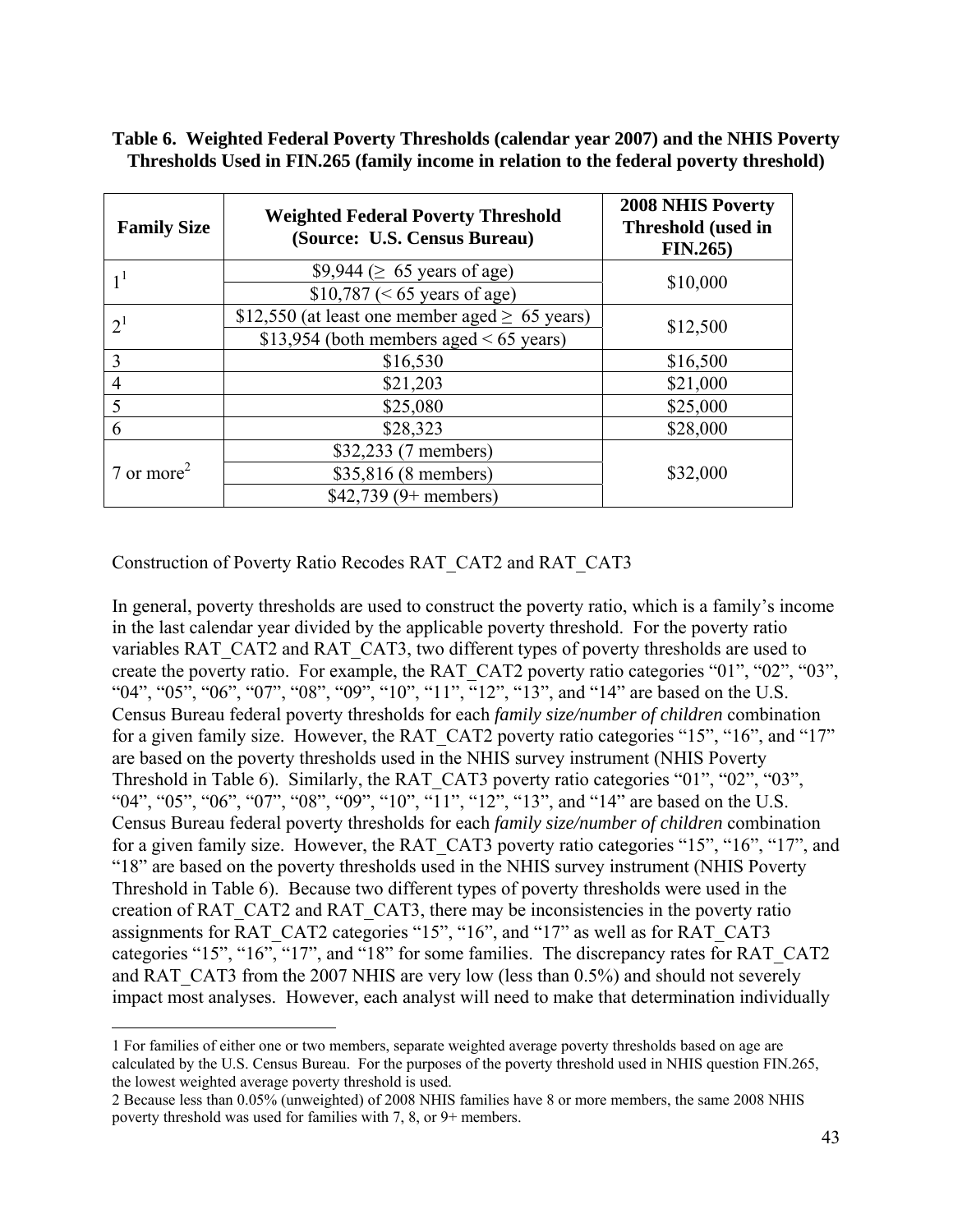and take these considerations into account when analyzing data from RAT\_CAT2 and RAT\_CAT3.

## Home Ownership

Respondents were also asked whether the family's house or apartment was owned or being bought, rented, or occupied by some other arrangement (FIN.280). If the family was renting the current residence, a follow-up question (FGAH or FIN.282) asked if the family was paying lower rent due to governmental rental assistance.

## Program Participation

Respondents were asked in the final part of the FIN section if any family members were authorized to receive food stamps in 2007, and if so, which members. In addition, respondents were asked whether any family member(s) had *ever* applied for Supplemental Security (SSI) or Social Security disability benefits (even if the claim(s) had been denied). Lastly, if one or more family members had received food stamps or Temporary Assistance for Needy Families (TANF), the respondent was asked, in two separate questions, for how many months during the last calendar year food stamps and/or TANF were provided.

Finally, the NHIS contains three person-level variables relating to the Women, Infants, and Children (WIC) program. The first of these variables, ELIGPWIC, indicates if the person was in a family with at least one WIC age-eligible person (children 0-5 years of age or females 12-55 years of age). If there is at least one WIC age-eligible person in the family, the family respondent is asked if anyone in the family received WIC benefits in the previous calendar year (PWIC). An additional variable, WIC\_FLAG, is also included in the Person file. WIC\_FLAG indicates if persons who received WIC benefits were age-eligible for the WIC program.

## Technical Notes

As previously mentioned, the majority of the questions in the FIN section are structured to ask first whether any family member received the applicable income source and, if yes, then to determine which family members received the income source. This format also applies to other items in the section such as TANF, food stamps, and WIC benefits. As mentioned in the 2003 Survey Description Document, the 1997–2003 NHIS only allowed six persons per family to be indicated as receiving the income and/or program source. However, this problem was corrected for 2004 (and beyond). Analysts interested in using these program participation variables for 1997–2003 should refer to the 2003 Survey Description Document for guidance. Further, since qualification for these programs is usually based on a family's economic circumstances, these program participation variables may have limited analytic value at the person level. Therefore, analysts may find more utility in using the corresponding variables from the Family file.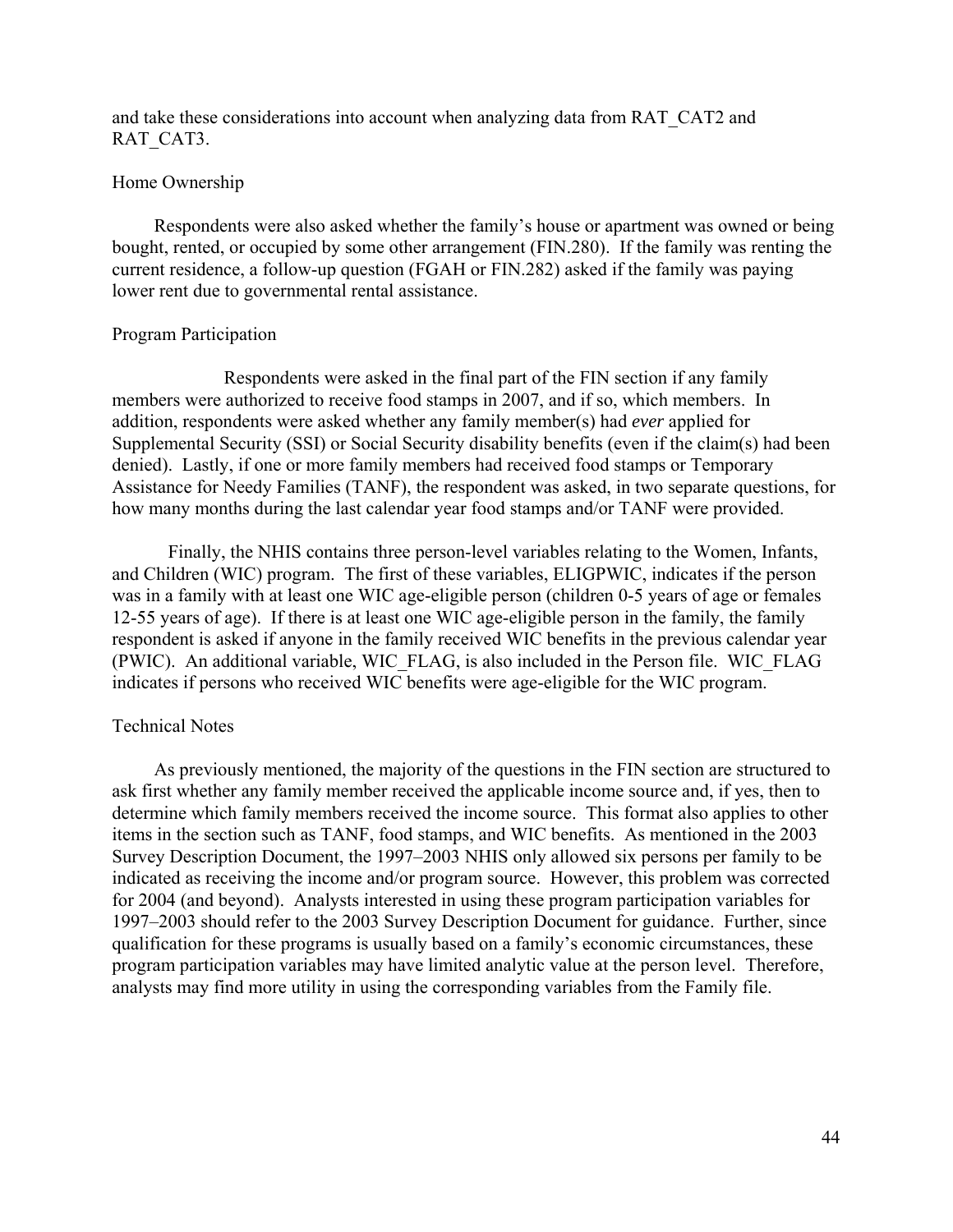# **2008 National Health Interview Survey Injury and Poisoning Episode Files**

The Family Core portion of the 2008 survey included questions about medically consulted injuries and poisonings that occurred for any member of the family within a threemonth reference period. All injury and poisoning information was provided by the family respondent. Two data files containing injury and poisoning information were created from these data: the Injury/Poisoning Episode file and the Verbatim Injury/Poisoning Episode file.

The inclusion criteria used beginning in 2004 were also used in 2008. In 1997-2003, the Injury/Poisoning Episode file and the Verbatim Injury/Poisoning Episode file contained episodes that were reported to occur within 104 days or four months of the interview and episodes where the date of the injury or poisoning was not reported. Beginning in 2004, the decision was made to retain all injury/poisoning episodes that reportedly occurred during the three months (91 days) prior to the date the injury/poisoning questions were asked based on responses to family level questions FIJ.010 01.000 to FIJ.028 00.000 (listed below), regardless of whether or not the date of the injury or poisoning episode subsequently reported by the family respondent in the family level questions was outside the 91 day reference period. Flags have been created to indicate which episodes may thus have occurred outside the 91 day reference period (ETFLG and BEIFLG).

Family level injury/poisoning questions FIJ.010 01.000 to FIJ.028 00.000:

"DURING THE PAST THREE MONTHS, that is since [fill 1: date (91 days before today's date)], [fill 2: did you/did you or anyone in your family] have an injury where any part of [fill 3: your/the] body was hurt, for example, with a [fill 4: (random set of examples) cut or wound, broken bone, sprain or burn?]";

"DURING THE PAST THREE MONTHS, how many different times [fill 1: were you/was ALIAS] injured?";

"Did [fill 1: you /ALIAS] talk to or see a medical professional about [fill 2: any of these injuries/this injury/your injury or injuries/his injury or injuries/her injury or injuries]?";

"Of [fill 1: the ^TFINJ3M/all the] times that [fill 2: you were/ALIAS was] injured, how many of those times was the injury serious enough that a medical professional was consulted?";

"DURING THE PAST THREE MONTHS, that is since [fill 1: date (91 days before today's date)], [fill 2: were you/ were you or anyone in your family] poisoned by swallowing or breathing in a harmful substance such as bleach, carbon monoxide, or too many pills or drugs? Do not include food poisoning, sun poisoning, or poison ivy rashes.";

"DURING THE PAST THREE MONTHS, how many different times [fill 1: were you/was ALIAS] poisoned? Do not include food poisoning, sun poisoning, or poison ivy rashes.";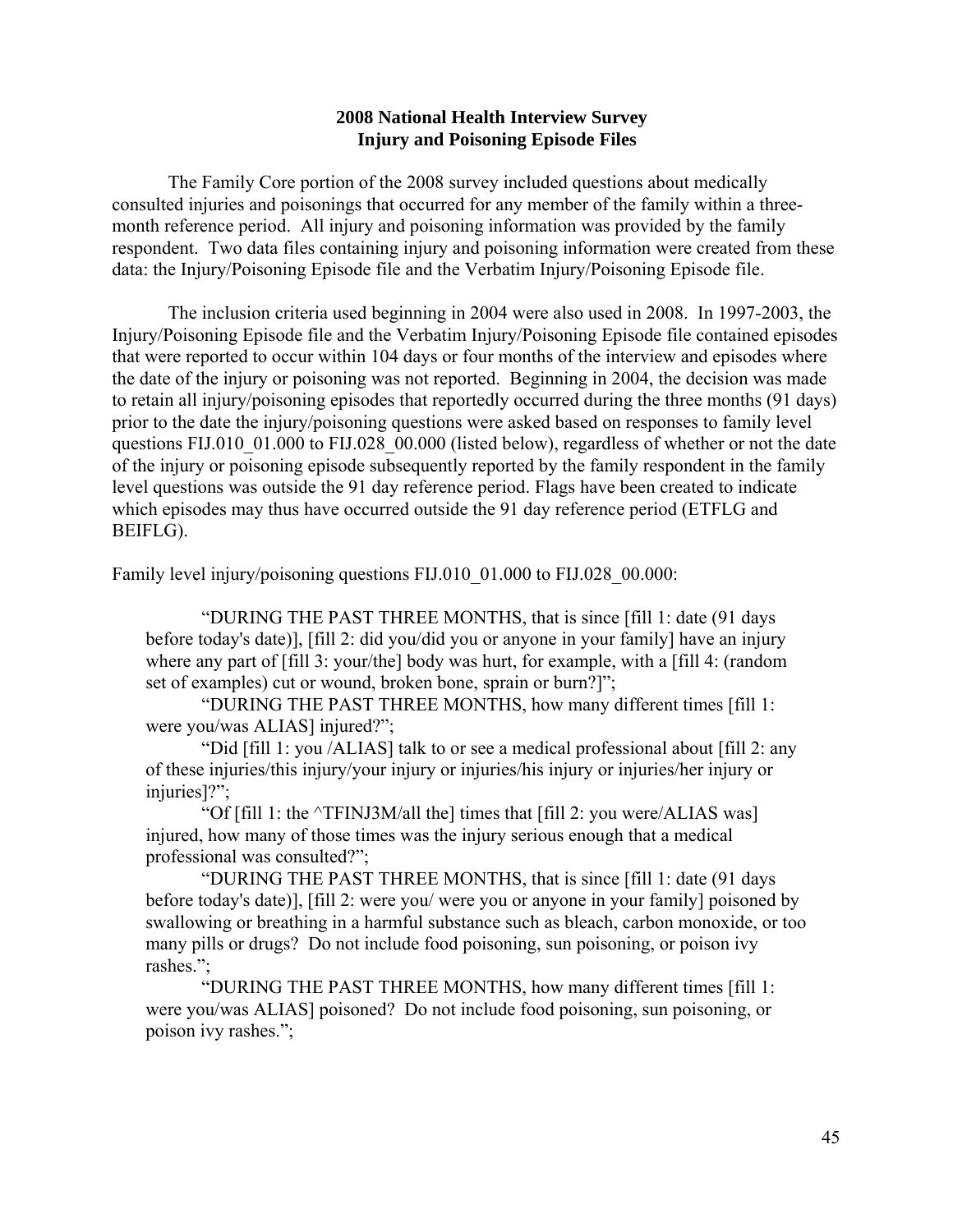"Did [fill 1: you /ALIAS] talk to or see a medical professional about [fill 2: any of these poisonings/this poisoning/your poisoning or poisonings/his poisoning or poisonings/her poisoning or poisonings]?";

"Of [fill 1: the ^TFPOI3M/all the] times that [fill 2: you were/ALIAS was] poisoned, how many of those times was the poisoning serious enough that a medical professional was consulted?"

## **I. Injury/Poisoning Episode File**

The Injury/Poisoning Episode file is an episode-based file: each medically consulted (e.g., call to a poison control center; use of an emergency vehicle or emergency room; visit to a doctor's office or other health clinic; phone call to a doctor, nurse, or other health care professional) injury and poisoning episode reportedly occurred during the three months prior to the date the injury/poisoning questions were asked based on responses to family level questions FIJ.010 01.000 to FIJ.028 00.000, and resulted in one or more conditions. An injury episode refers to the traumatic event in which the person was injured one or more times from an external cause (e.g., a fall, a motor vehicle traffic accident). An injury condition is the acute condition or the physical harm caused by the traumatic event. Likewise, a poisoning episode refers to the event resulting from ingestion of or contact with harmful substances, as well as overdoses or wrong use of any drug or medication, while a poisoning condition is the acute condition or the physical harm caused by the event. A person may record up to a total of ten injury and/or poisoning episodes and will be represented in this file as many times as he/she had unique injury and/or poisoning episodes. Each episode must have at least one injury condition or poisoning classified according to the nature-of-injury codes 800-909.2, 909.4, 909.9, 910-994.9, 995.5 995.59, and 995.80-995.85 in the Ninth Revision of the International Classification of Diseases (ICD-9-CM) and one external cause of injury code of E800-E848, E850-E869.9, E880-E929.9, or E950-E999. Other health conditions that were reported as occurring with the injury or poisoning, even if they are not classified according to the above mentioned nature-of-injury codes (e.g., mononeuritis of unspecified site (355.9), other symptoms referable to back (724.8)), are also included in the Injury/Poisoning Episode file.

The Injury/Poisoning Episode file contains information about the external cause and nature of the injury or poisoning episode, what the person was doing at the time of the injury or poisoning episode, the date and place of occurrence, the elapsed time between the date of the injury or poisoning episode and the date the injury/poisoning questions were asked, where the person received medical advice, treatment, or follow-up care, whether the person was hospitalized, whether the person missed any days from work or school due to the injury or poisoning, ICD-9-CM diagnostic codes, and ICD-9-CM external cause codes. ICD-9-CM diagnostic and external cause codes were assigned for all injury and poisoning episodes based on information about how the injury or poisoning happened, the body part injured or poisoned, and the type of injury or poisoning, along with responses to questions about specific types of injury or poisoning episodes, and activity.

During the 2008 data editing process, 101 injury and poisoning episodes were removed out of an initial total of 1,847. These included episodes with no information regarding cause, date and place of occurrence, duplicate episodes, etc. In addition, episodes were removed if they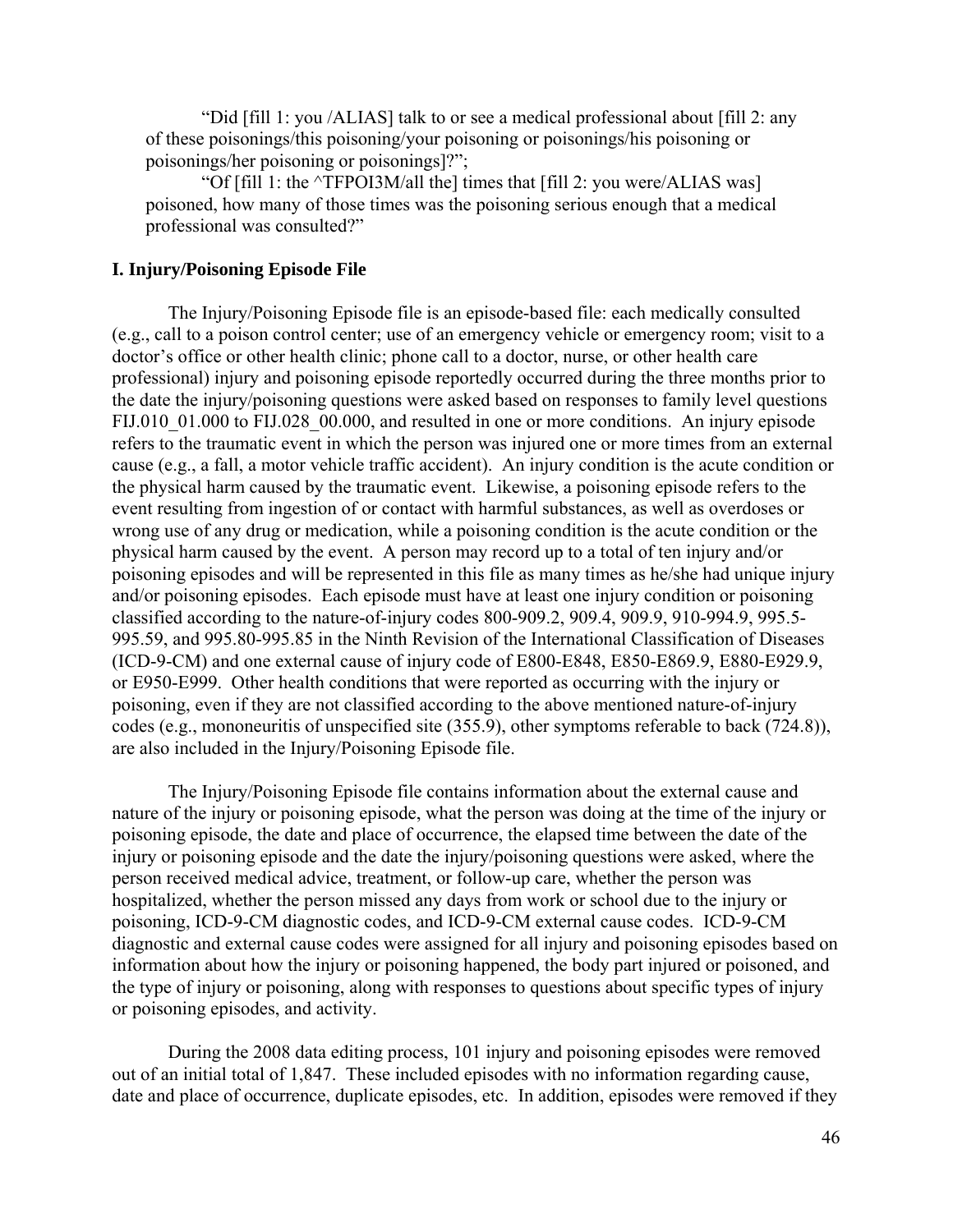consisted *solely* of health conditions that could not be classified according to the nature-of-injury codes and external cause of injury codes listed above.

As in previous years, respondents reported episodes that they considered poisonings (e.g., food poisoning and allergic reactions) but that are not considered poisonings based on the ICD-9-CM. These types of episodes were included in the 1997-2003 data files. Beginning in 2004 and continuing in 2008, episodes that are not considered poisonings based on ICD-9-CM are no longer included in the Injury/Poisoning data files.

This file only contains information about injury and poisoning episodes. Other personlevel information can be obtained by linking the Injury/Poisoning Episode file to other 2008 NHIS data files (Person, Sample Adult, and Sample Child) using the household serial number (HHX), family serial number (FMX), and person number (FPX). When using a linked Injury/Poisoning Episode file and Sample Adult file, analysis should be limited to those episodes for persons included in the Sample Adult file, and the Sample Adult weight should be applied. When using a linked Injury/Poisoning Episode file and Sample Child file, analysis should be limited to those episodes for persons included in the Sample Child file, and the Sample Child weight should be applied. See Appendix VI for additional information about merging data files.

#### Recall Period and Weights

Questions in the Injury/Poisoning section of the 2008 NHIS have a recall period of the "last 3 months." However, as the time between the injury/poisoning episode and the date the injury/poisoning questions were asked increases, the annualized number of injuries/poisonings reported decreases. For most analyses of the injury/poisoning data (e.g., estimates for all types of injury/poisoning episodes and estimates for less severe injuries/poisonings), limiting data to episodes with a reported five weeks or fewer between the injury/poisoning episode and the date the injury/poisoning questions were asked is recommended because analyses showed that respondents tend to forget less serious injuries (Warner, et al., 2005). For analysis of injury/poisoning episodes resulting in more serious outcomes (e.g., estimates for fractures and hospitalizations) that are unlikely to be forgotten, the data should not be limited to the five-week period. The longer period of time between the injury/poisoning episode and the date the injury/poisoning questions were asked will increase the number of episodes reported and therefore increase the size of the sample and provide richer detail and greater stability in the estimate. We do not suggest calculating two estimates, one for serious and one for non-serious injuries/poisonings and combining the two estimates.

Analysts may wish to use the recommended five-week reference period to maintain consistency with other studies using the five-week reference period with NHIS injury/poisoning data. However, because the number of days since the injury/poisoning occurred is now provided for each episode on the public use data file, analysts can choose the time period that is the most appropriate for their analysis.

To calculate an annual estimate of the number of injuries and poisonings, the weighted number of episodes reported during a time period is multiplied by the number of time periods in a year. For instance, to estimate the number of injury or poisoning episodes occurring annually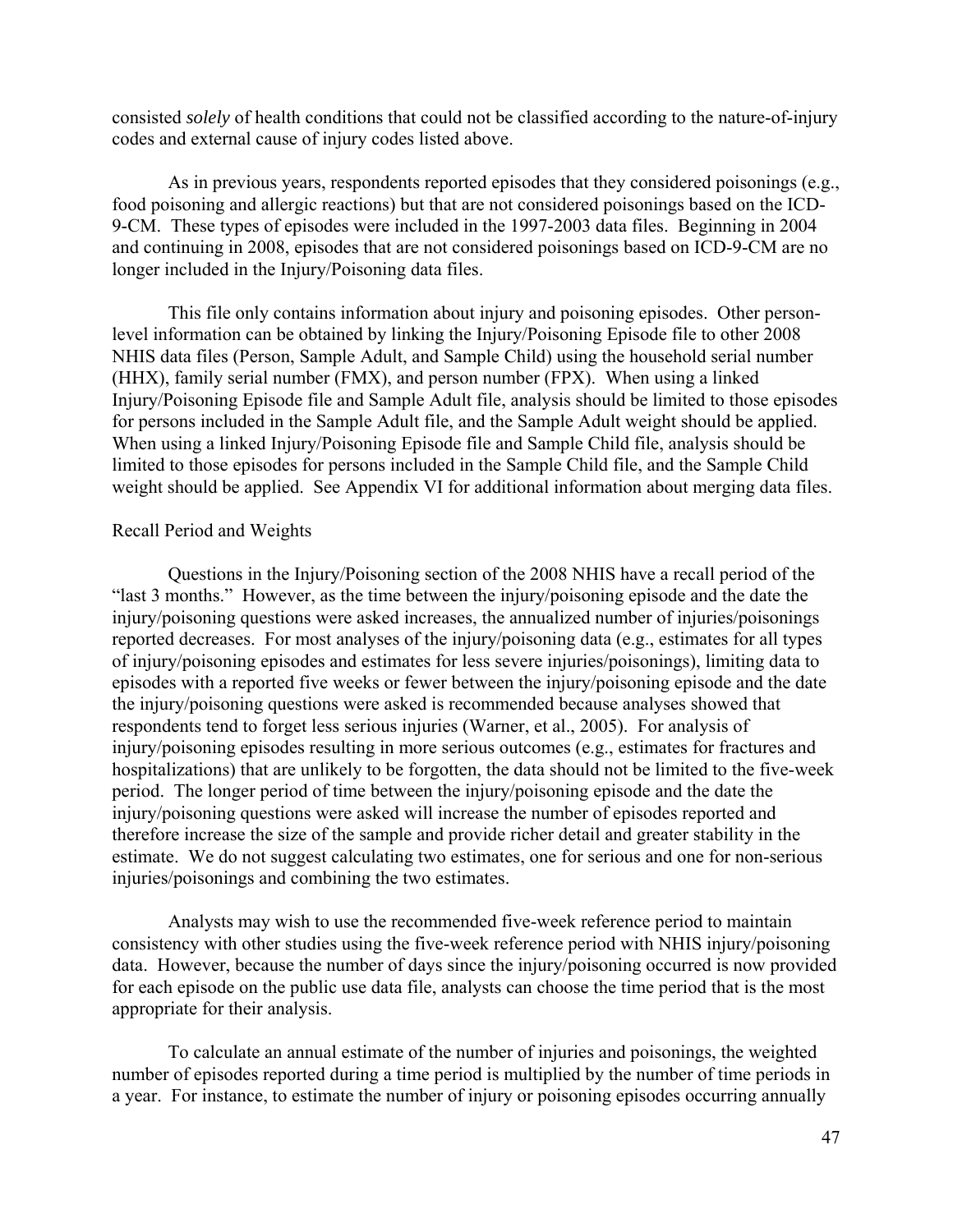using episodes with three months or less elapsing between the injury/poisoning and the date the injury/poisoning questions were asked, each three-month weighted count should be multiplied by 4 (i.e., by 12/3=4). If data are limited to episodes with five weeks or less between the injury/poisoning and the date the injury/poisoning questions were asked, each five-week weighted count should be multiplied by 10.4 (i.e., by 52/5=10.4).

Analysts are cautioned against estimating the number of different *people* injured or poisoned annually using the current NHIS questions. Estimating the number of persons injured using the annualizing method described in the above paragraph (i.e., multiplying the estimate by the number of time periods in a year) assumes that the same individuals experienced injuries at the same rate over the year. Analysts are cautioned to check the Dataset Documentation and the specific item in the questionnaire in order to insure that annual estimates for these kinds of injury or poisoning episodes have intrinsic meaning.

## Variance Estimation

This file does not contain the design variables used in variance estimation. To obtain the design information, the Injury/Poisoning Episode file must be linked to the Person file, the Sample Adult file or the Sample Child file.

## Technical Notes and Imputation Information

Two variables on the Injury/Poisoning Episode file, ICAUS and ECAUS, describe the external cause of the episode. ICAUS is the actual item found in the questionnaire. For each unique episode, the interviewer selected the category of ICAUS that he/she felt best described the episode based on the respondent's description of how the injury or poisoning happened (IPHOW). ECAUS is a recoded variable that describes the cause of the episode using categories based on ICD-9-CM external cause codes. The category into which an episode was placed was based entirely on the first ICD-9-CM external cause code listed for that episode. Appendix I in the Injury/Poisoning Episode Dataset Documentation contains a list of the ICD-9-CM external cause codes found in each category.

In 2006, the variable IPDATENO was changed from a two digit field to a three digit field. This change stemmed from revisions made to the error messages attached to the date fields in the CAPI instrument. The goal was to use consistent criteria for triggering soft and hard edits and consistent messages attached to those edits, regardless of which date path you took in the CAPI instrument. In 2008, the variable IPDATENO remained a three digit field.

Analysts are cautioned regarding their use of the variable RPCKDMR, which indicates the elapsed time between the date of the injury or poisoning episode and the date the injury/poisoning questions were asked. This variable is based on only the month, day, and year of the injury or poisoning episode provided by the respondent and the actual day the respondent was asked the injury/poisoning questions. No information from additional date questions that are currently in the survey were used in the creation of this variable. When possible, the elapsed time between the date of the injury or poisoning episode and the date the injury/poisoning questions were asked is given in days. The time between the date of the injury or poisoning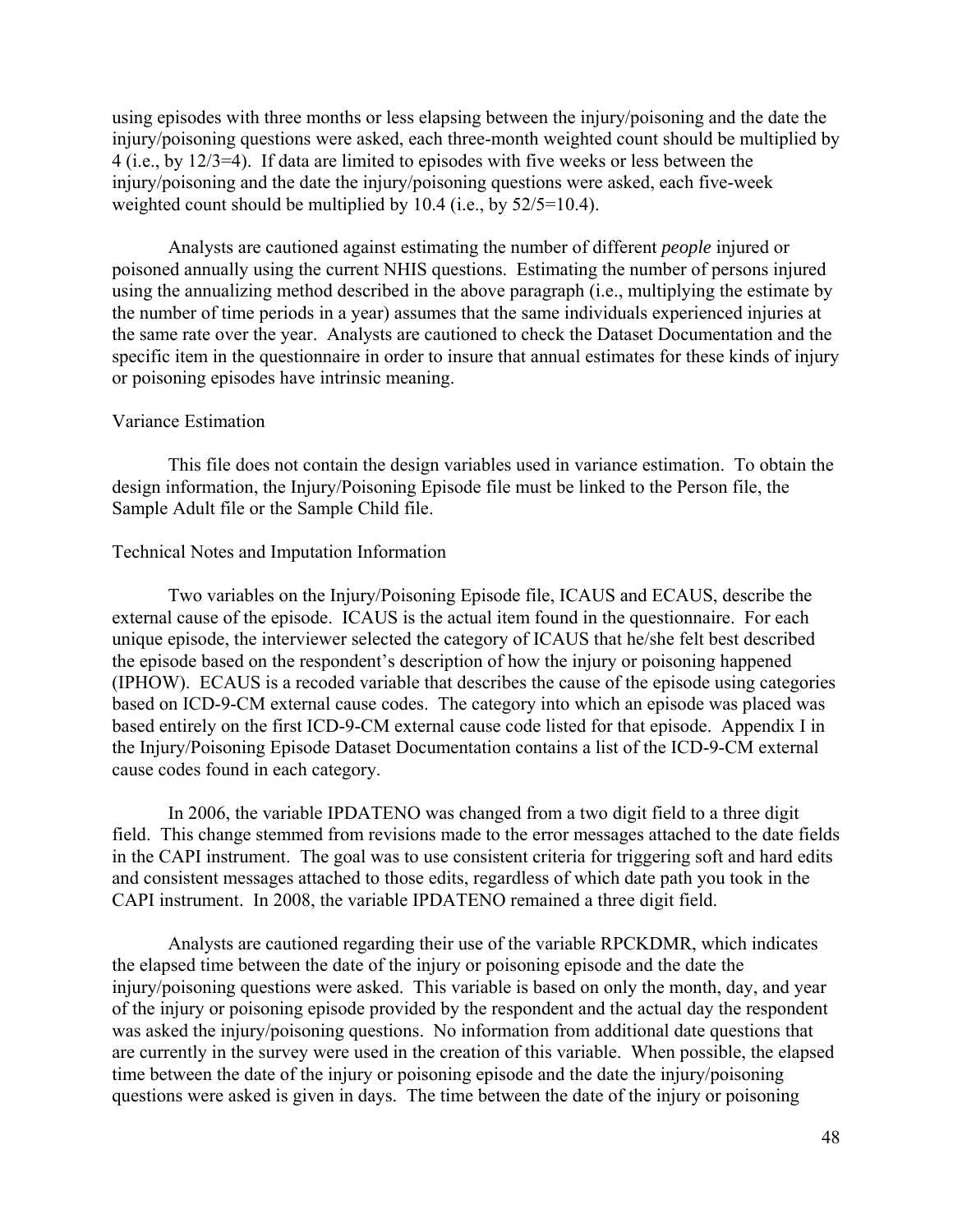episode and the date the injury/poisoning questions were asked is only given in months when the day of the injury or poisoning episode was not reported. In previous years, the calculation of this variable was based on the last date when the interview was opened for examination or input of data, not necessarily on the date when the injury/poisoning questions were asked, which could be different. This could happen if the interviewer was unable to complete the interview in one visit and had to return at a later date, so the injury and poisoning questions may have been completed earlier than indicated by the date of the interview recorded by the CAPI instrument. If this occurred, the actual time between the date of the injury or poisoning episode and the date the injury/poisoning questions were asked would be less than the elapsed time indicated by the variable RPCKDMR. Beginning in 2004, the actual date when the injury and poisoning questions were completed was recorded and used in the calculation of this variable.

Beginning in 2004 and continuing in 2008, imputation was implemented for episodes that did not have a valid month, day, and year of occurrence. Imputation was done so that it would be possible to calculate a specific elapsed time in days between the date of the injury/poisoning episode and the date the injury/poisoning questions were asked for all episodes in the Injury/Poisoning Episode file and the Verbatim Injury/Poisoning Episode file. Since all episodes in the files now have a specific elapsed time (RPD) between the date of the injury/poisoning episode and the date the injury/poisoning questions were asked, analysts will be able to calculate estimates based on the time period of their choice.

The variable RPD indicates the elapsed time in days between the date of the injury or poisoning episode and the date the injury/poisoning questions were asked. This variable is based on all date information that was given by the respondent, and when date information was missing, imputed information was used in the creation of this variable. For some injury and poisoning episodes, the respondent was only able to provide the month and year of occurrence; or a time period within the month (beginning, middle, or end) and year of occurrence; or the number of days, weeks, or months ago. For cases in which a month but no time period during the month was provided, a day was imputed between 1 and the last day of the month. For cases in which the month of the injury/poisoning episode and the time period within the month was provided, the day of the month within that time period was imputed. If the episode was reported as occurring during the beginning of the month, a day of 1-10 was imputed; for cases in the middle of the month, a day of 11-20 was imputed; and for cases at the end of the month, a day of 21 to either 28, 29, 30, or 31, depending on the month, was imputed. In other instances, the respondent was only able to provide a time period (i.e., number of days, weeks, or months) between the date the injury/poisoning occurred and the date the injury/poisoning questions were asked. For responses given in days ago, the corresponding value of RPD was calculated. For responses given in weeks ago or months ago, RPD was imputed from within, respectively, the interval 7(# weeks ago)  $\pm$  3 or the interval 30(# months ago)  $\pm$  15.

An elapsed time interval, with lower and upper bounds BIETD and EIETD, respectively, indicates the amount of uncertainty in the injury/poisoning episode date information that was provided by the respondent. If the specific day, month, and year of the episode were provided or could be deduced from information provided by the respondent, then BIETD = EIETD = RPD. Otherwise, BIETD and EIETD indicate the lowest and highest values of the elapsed time between the episode and the date the injury/poisoning questions were asked that were consistent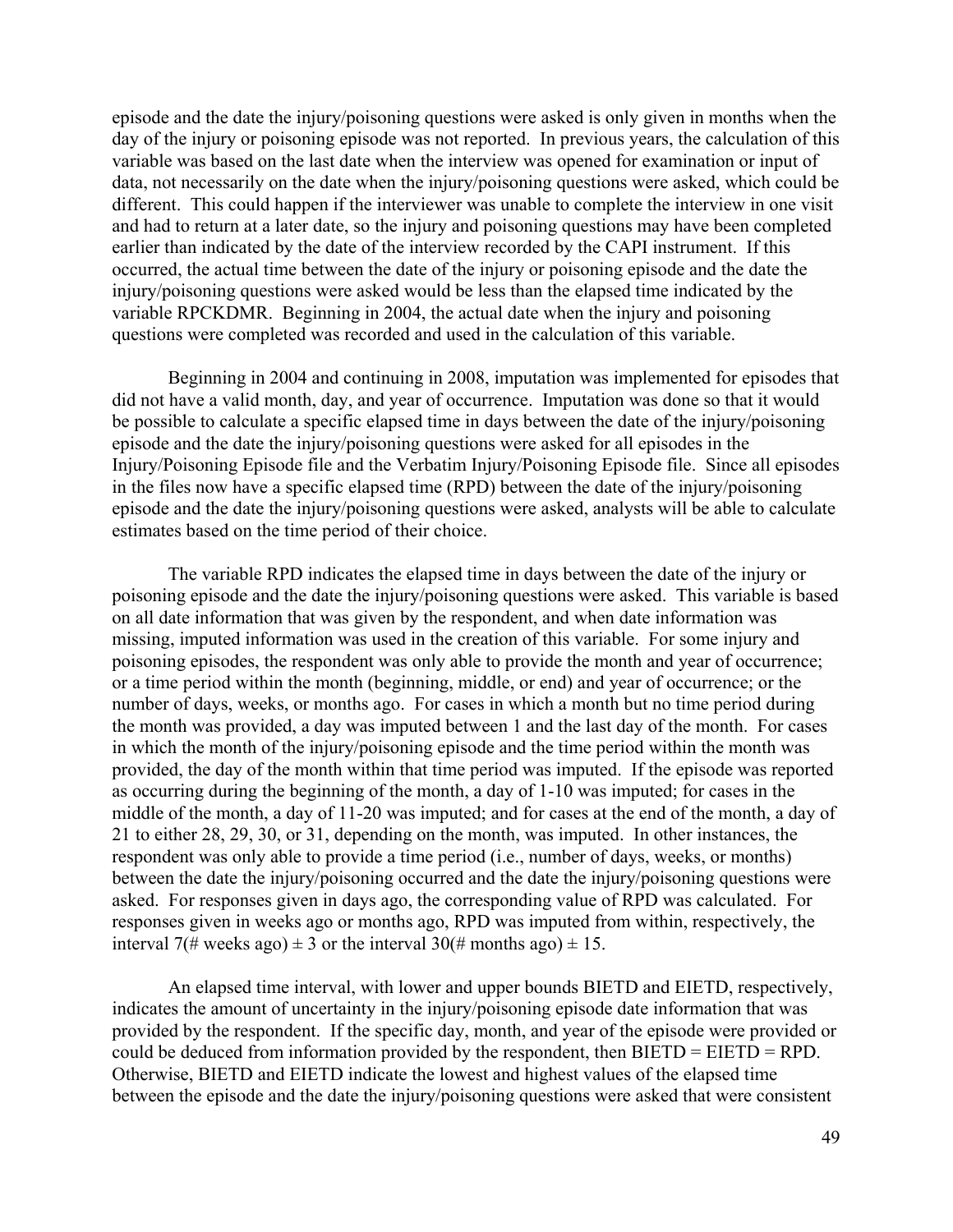with the reported episode date information, and RPD was imputed to be within that interval. In a few cases where insufficient information was provided to determine an elapsed time interval, values of BIETD, EIETD, and RPD were obtained from a random "donor" (another reported episode) using hot deck imputation.

There are several variables in the 2008 Injury/Poisoning Episode file that supply information about the imputed data and about the consistency of the episode date information provided by respondents. The variable IMPMETH indicates which episodes have a value for RPD that is based on a specific day, month, and year of the episode that was provided or was deduced from information provided by the respondent (i.e., no imputation was needed) and which episodes have a value for RPD that was imputed. Flag variables have been added to the file to indicate whether the elapsed time (RPD) or the elapsed time interval boundaries (BIETD and EIETD) fall within the 91-day reference period mentioned in family level questions FIJ.010 01.000 and FIJ.020 00.000. This was done because it is possible that the respondent provided inconsistent information (i.e., reported that the injury or poisoning occurred during the 91-day reference period mentioned in the family level questions, and then, in follow-up questions about the episode date, reported that the injury or poisoning occurred beyond the 91 day reference period mentioned in the family level questions). Also, the elapsed time interval boundaries and imputed values of the elapsed time were not constrained to be  $\leq 91$ ; they were only constrained to be consistent with the date information reported by the respondent. Variable ETFLG indicates whether the elapsed time (RPD) is  $\leq$  91 days. Variable BEIFLG indicates whether the boundaries (BIETD and EIETD) of the elapsed time interval are  $\leq$  91 days. These flags were created for convenience so that analysts can decide which version of inconsistentlyreported date information to use. Analysts may also choose to re-impute values of RPD that are greater than 91, constraining them to be within the 91-day limit as well as within the elapsed time interval.

#### **II. Verbatim Injury/Poisoning Episode File**

The Verbatim Injury/Poisoning Episode file contains edited narrative text descriptions of the injury or poisoning provided by the respondent and includes a description of how the injury or poisoning happened and "other specified" responses for the body part injured, the kind of injury, the place the person received medical care, the cause of the poisoning, and the activity at the time of the injury/poisoning. (The pre-edited responses are "verbatim" only insofar as the interviewer could type the information and condense it to fit the 300 character field.) Editing was done only to protect the injured or poisoned person's confidentiality. Text descriptions used to replace original text that could have resulted in a breach of confidentiality are surrounded by arrows  $(\leq)$ . Grammatical and/or spelling errors were not corrected. The codes of "R," which represents "Refused;" "D" or "DK," which represent "Don't know;" and "N," which represents "No more information," have also been left in the file. The following types of changes were made to the file in order to protect the injured or poisoned person's confidentiality: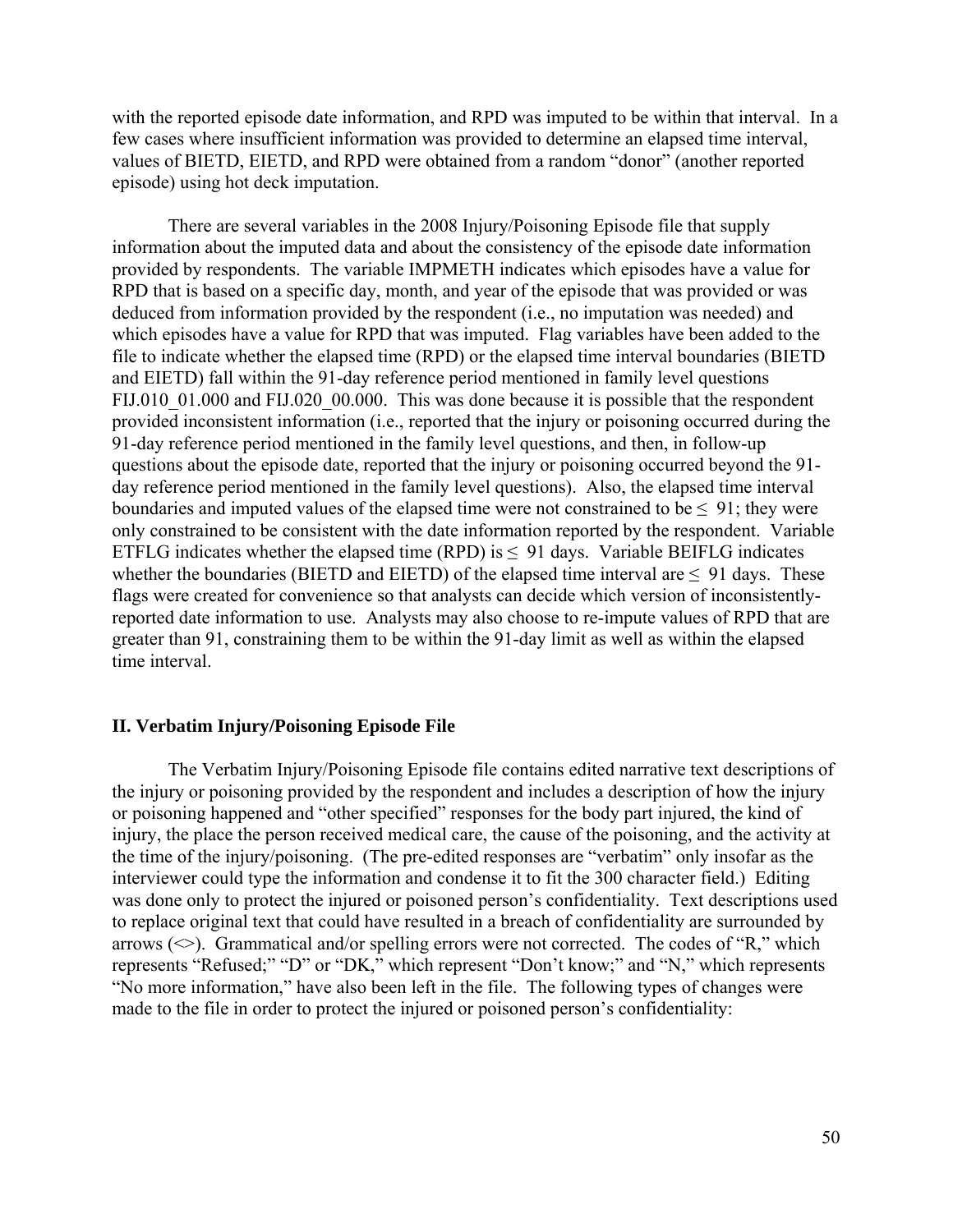- Person names (first, middle, and/or surnames or initials) were replaced with  $\leq$ He $\geq$  or  $\langle$ She $\rangle$ ;
- Names of commercial operations were replaced with a general category (e.g., the name of a restaurant that serves fast food would be replaced with <fast food restaurant>);
- All place names including cities, counties, states, and street addresses were removed;
- The detailed description of an occupation was replaced with a more general category using the North American Industrial Classification System (NAICS) as a guide;
- Brand names were replaced with a generic term for the product (e.g., the brand name of a car would be replaced with <motor vehicle>);
- Text that indicated unusual personal behavior or events was modified to make it less remarkable;
- Any group or organization that was known to have a register of its members was replaced with a generic term.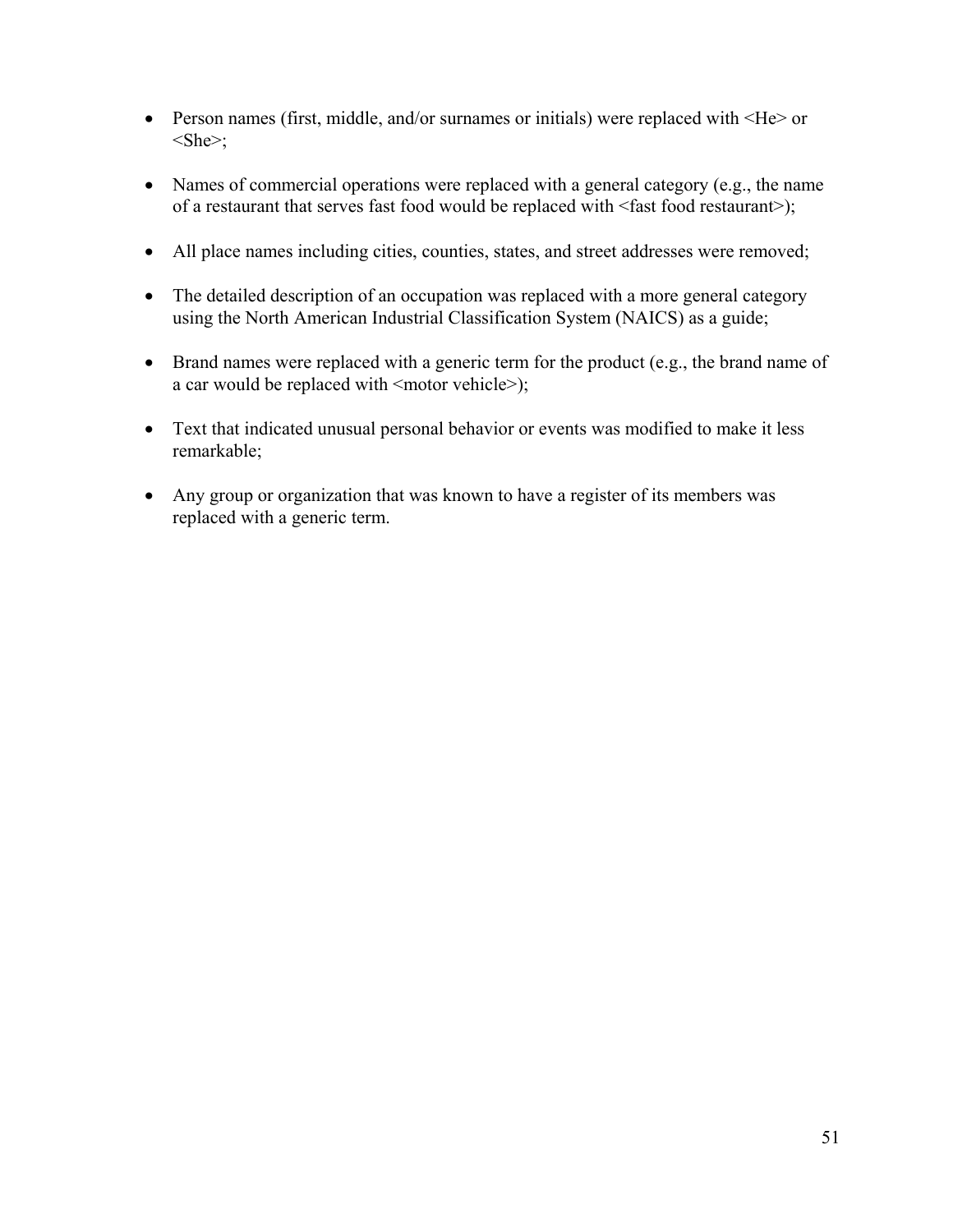# **2008 National Health Interview Survey Sample Child File**

The Sample Child section of the 2008 NHIS covers additional subject areas not included in the Family Core. Moreover, the questions in the Sample Child section are more specific and are intended to gather more detailed information than those in the Family Core. Sample children do not self-report; instead a knowledgeable adult (typically a parent or guardian) answers questions on the sample child's behalf. A new flag, QCCHILD, has been added to the Person File to denote records where Sample Child data were removed for quality reasons. More detail about the sections comprising the Sample Child File is discussed below.

## **I. Child Conditions, Limitation of Activity and Health Status Section (CHS)**

The Child Conditions, Limitation of Activity, and Health Status Section (CHS) of the 2008 NHIS contains information on conditions, limitations of activity, health status, and mental health. The CHS includes questions on the following health conditions: mental retardation, developmental delays, Attention Deficit Hyperactivity Disorder (ADHD) or Attention Deficit Disorder (ADD), Down's syndrome, cerebral palsy, muscular dystrophy, cystic fibrosis, sickle cell anemia, autism, diabetes, arthritis, congenital and other heart disease, asthma, allergies, colitis, anemia, ear infections, seizures, headaches, stuttering, and stammering. A question about whether the sample child still has asthma is included. This section also contains a question used to determine the number of school-loss days reported during the 12 months prior to the interview. In addition, respondents were asked about hearing and vision loss; if a health problem requires the sample child to use special equipment such as a brace, wheelchair, or hearing aid; whether the sample child's health is better, worse, or the same compared with 12 months ago; and whether the sample child currently has a problem that has required prescription medication for at least three months. Lastly, there are questions about the sample child's height and weight.

In the NHIS, Sample Child respondents (usually a parent) were asked to report the sample child's birth weight, current height, and current weight. Respondents have the option of reporting the child's height and weight in either U.S. Customary (lbs/oz; ft/in) or metric (kg; m/cm) format. Less than 1% of respondents reported in metric format. Metric responses on height and weight were converted into U.S. Customary format for inclusion on the micro data files. **No physical measurements were taken.** National estimates based on physical measurements, such as those available from NCHS' National Health and Nutrition Examination Survey (NHANES), may differ from those available from the NHIS, which are respondent-reported.

In 2008, questions about children's current height and weight were limited to children aged 12-17 years. This limitation was introduced because of serious concerns about the reporting accuracy of height and weight information for younger children due to the rapid growth of children at younger ages. At the same time, an internal consistency check for the height and weight variables was added to the survey instrument to improve data quality. Extreme values for these height and weight triggered a request for interviewer verification of data entry and re-asking height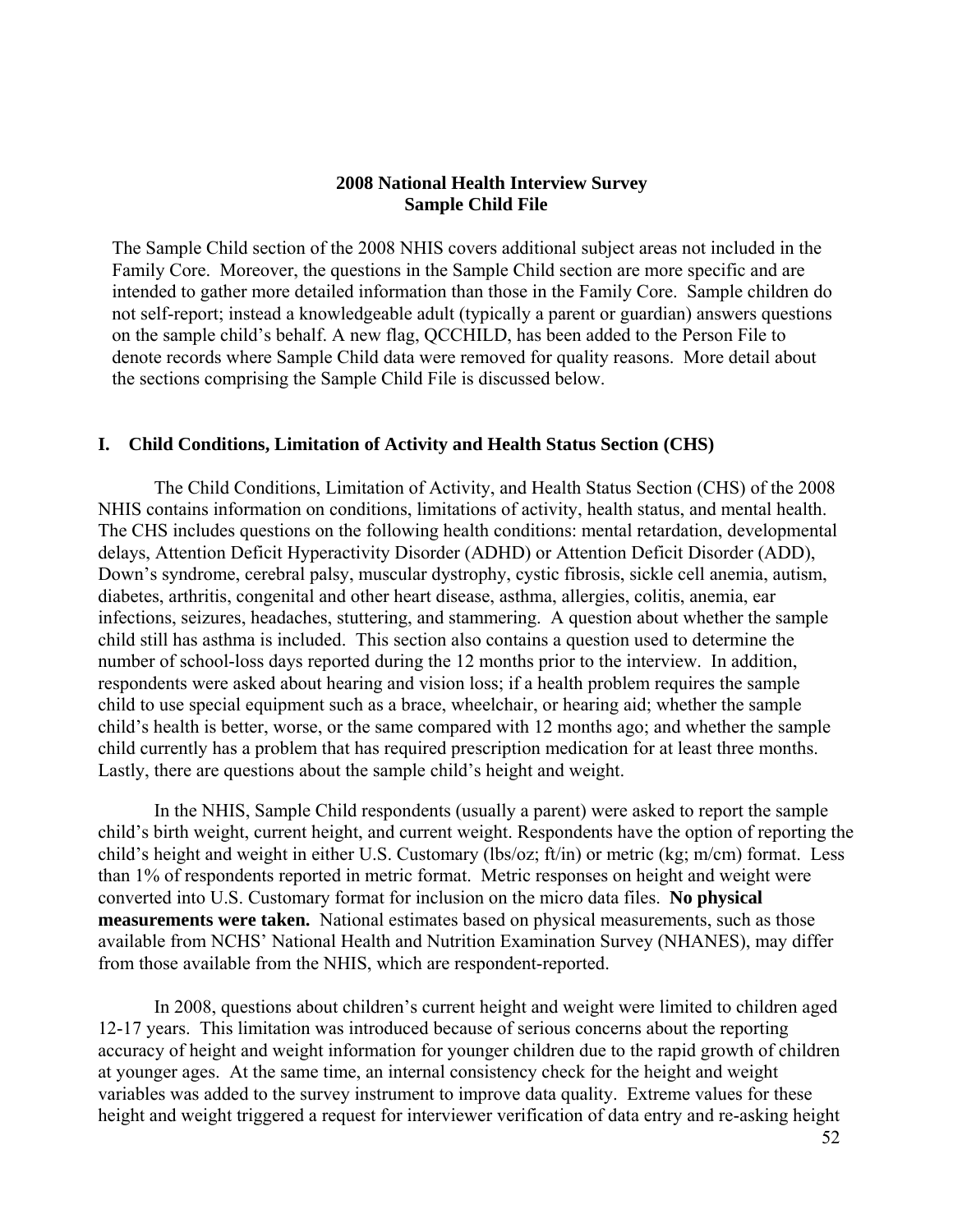and weight questions, if appropriate. In addition, body mass index (BMI) was calculated within the instrument, with extreme BMI values also triggering interviewer verification of height and weight. These consistency checks were solely within the survey instrument and are not reflected in the published questionnaire, documentation, or data file.

New variables with individual values for current height and weight for sample children aged 12-17 years have been included in the public use Sample Child File. The current height and weight variables, CHGHT\_TC and CWGHT\_TC, protect the confidentiality of sample children who might be identifiable by their unusual physical characteristics. Based on values from the  $2004 - 2008$  NHIS, the sex-specific height-for-age and weight-for-age values of the highest  $1\frac{1}{2}$ percent of records and the lowest 1½ percent of records were changed to "96" or "996" ("Not available"). For example, a 12 year old girl who weighed 60 lbs. or less (lowest 1½ percent of records) or 188 lbs. or more (highest 1½ percent of records) was coded "996". In cases where extreme values were reported for either current height or current weight, the data for both variables were changed to "96" or "996" ("Not available") on the public use data file.

25.87 BMI. Body Mass Index (BMI), a measure of body weight relative to height, was also added to the Sample Child file. BMI was calculated using the formula: BMI = kilograms /meters². Kilograms and meters were derived from (U.S. Customary) pounds and inches using the following factors: 1 kilogram=2.20462 pounds; 1 meter=39.37008 inches. BMI was calculated for all sample children aged 12-17 years with a reported current height and weight, including those for whom specific height and weight values were changed to "96" and "996" (not available) on the public use file for reasons of confidentiality**.** BMI variable values are released as 4 digit numbers with two decimal places implied. For example, a value of 2587 for the BMI variable indicates a

Child mental health questions derived from the Child Behavior Checklist for children ages 2-3 years remain in the CHS section for 2008. The items in the checklist were chosen for their ability to discriminate between children who have not received mental health services in the preceding 12 months and those who have, by using demographically-matched normative and clinical samples for boys and girls. Each set of items can be viewed as comprising a scale with each item scored as either "0," "1," or "2." More information on the scale derived from the Child Behavior Checklist is included in Appendix IV of this document.

In 2007, several supplementary condition questions were embedded in the CHS section, in conjunction with the Child Complementary and Alternative Health supplement (CAL). These questions have been dropped in 2008.

In 2008, the CHS section incorporated a set of supplementary asthma questions that had been originally fielded in 2003. Questions included: asthma-related overnight hospital stay; discussion of long term asthma management with health professional; asthma-related number of days missed from school or work; use of prescription inhaler; health professional demonstration of inhaler use; use of quick relief prescription inhaler; use of more than three canisters of quick relief prescription inhaler; ever used daily preventive asthma medication; current use of daily preventive asthma medication; doctor ever give asthma action plan; ever take asthma management class; doctor ever advise changes to home environment to improve asthma; amount of advice followed;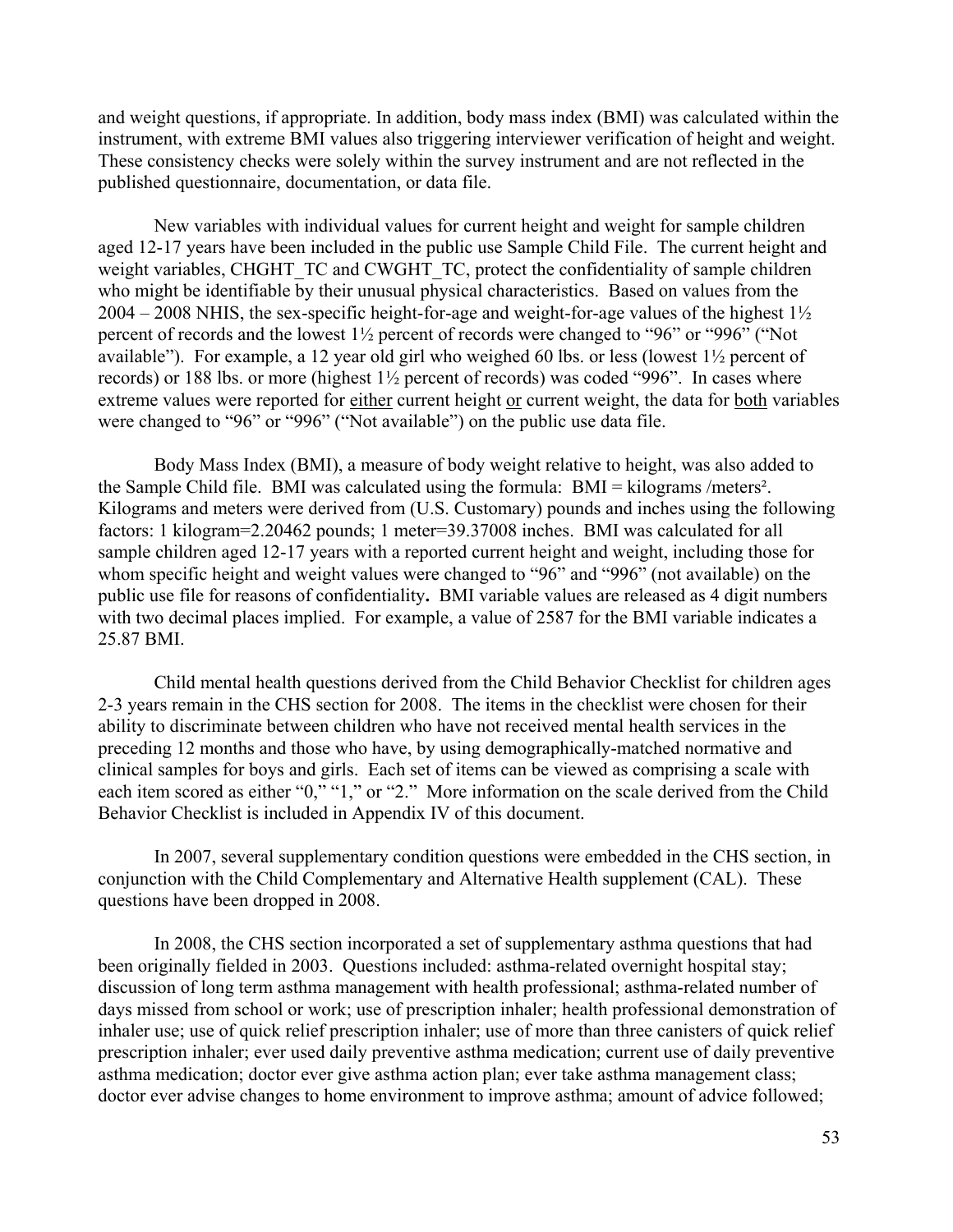doctor ever teach parent to recognize early signs of asthma episode; doctor ever teach parent how to respond to asthma episode; and doctor ever teach parent to monitor peak flow for daily therapy.

Supplementary vision questions were asked for sample children who were not blind. Some questions were repeated from the 2003 Vision Supplement: ever had vision tested, most recent vision test, participation in activities that can cause eye injury, and use of eye protection for these activities. Other vision questions were new in 2008: use of eyeglasses or contact lenses, use of eyeglasses or contact lenses for distance vision, and use of eyeglasses or contact lenses for close vision.

In 2008, the hearing status question, CHEARST1 (CHS.250), replaced the old core question, CHEARST. The 4 response categories in CHEARST (good, little trouble, lot of trouble, deaf) were expanded to 6 categories (excellent, good, a little trouble hearing, moderate trouble, a lot of trouble, deaf) in CHEARST1.

In order to improve data collection about children with cerebral palsy (see Technical Notes below) the old core condition question, CONDL (CHS.060), was redesigned. In 2008, the question was divided into two separate questions, CONDL (CHS.060) and CONDL1 (CHS.061), in order to clarify the appropriate response codes. The child condition variables based on these questions were renamed CCONDL01-CCONDL10, replacing the variables, CONDL1-CONDL10, used in previous years. As a result, in 2008 there were 20 cerebral palsy cases reported for sample children.

## Technical Notes

Beginning in 2004 there has been a 10-fold increase in the number of sample children who were reported to have cerebral palsy (34 cases reported in 2003; 311-353 cases reported each year from 2004-2006). This increase is believed to be due to interviewer error arising from operational differences in the NHIS CASES instrument used prior to 2004 and the NHIS Blaise instrument used beginning in 2004. Beginning in Quarter 3 of 2007 an interviewer note was added to the Blaise instrument to address this difference, and the number of cerebral palsy cases decreased from 148 cases in the first 2 quarters of 2007 to 11 cases in the last 2 quarters of the year. Although this variable is included in the file for 2004-2007, we suggest that it **not** be used for analysis from 2004-2007 Quarter 2.

In 1999, there was an incorrect skip pattern in the Sample Child questionnaire for question CHS.111 for children 2 years of age. As a result there are no data for 2 year olds for: HAYF1 (hay fever), RALLG1 (respiratory allergy), DALLG1 (food allergy), SALLG1 (skin allergy), DAIRH1 (frequent diarrhea), ANEMIA1 (anemia), EARINF1 (ear infection), and SEIZE1 (seizures).

Several questions pertaining to child behavior are used to create recodes; only the recodes are included in the Public Use file. The background and usage of the mental health indicators can be found in Appendix IV.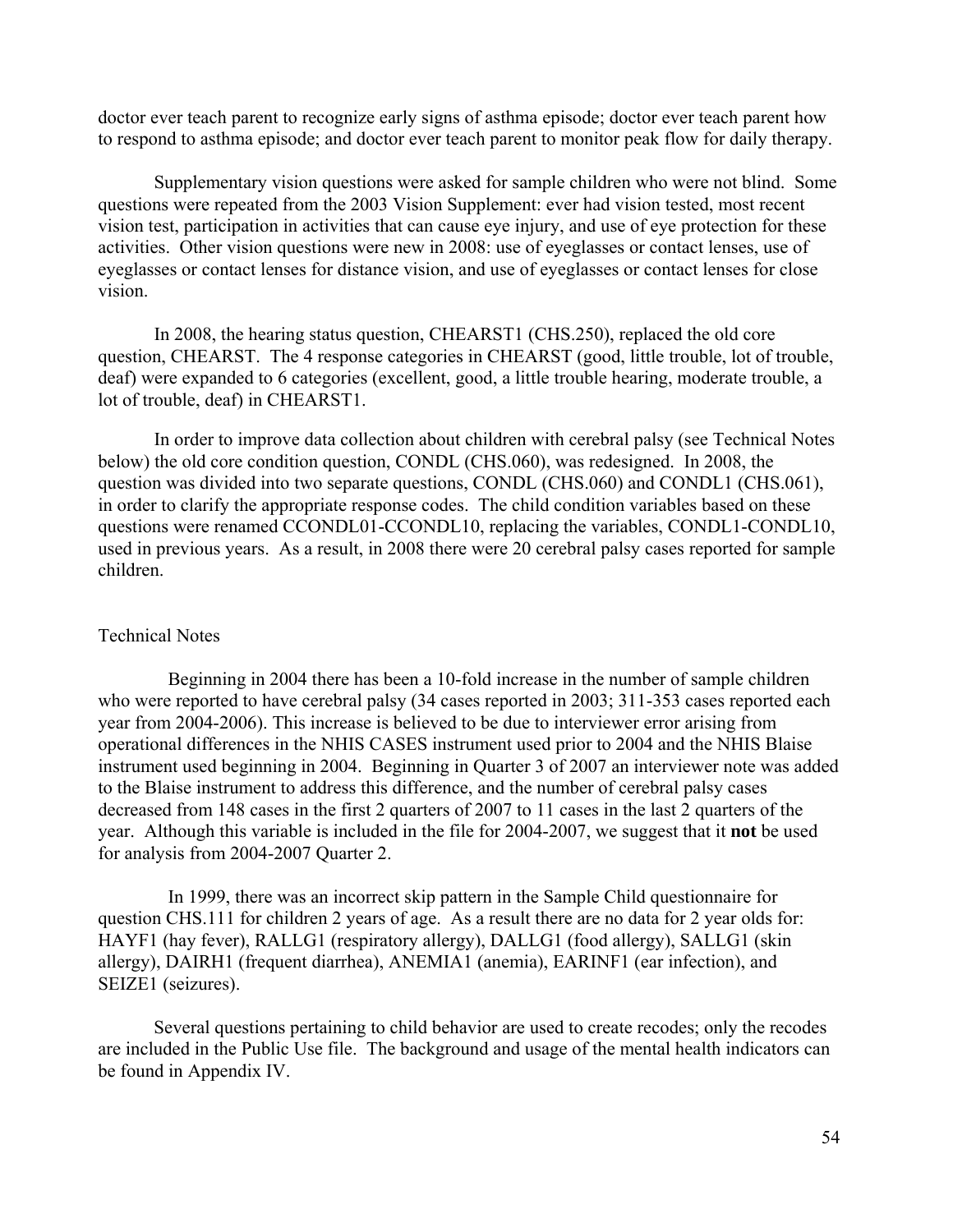Regarding the CHS data on colds and intestinal illnesses, analysts should keep in mind that the questions are measuring fairly broad symptoms and illnesses. Furthermore, these may be a result of either acute or chronic conditions (e.g., irritable bowel syndrome or respiratory allergies). These data are best used to measure trends over time.

#### **II. Child Health Care Access and Utilization Section (CAU)**

The Child Health Care Access and Utilization Section (CAU) of the 2008 NHIS contains information on access to health care, dental care, and health care provider contacts. The questions pertaining to access to health care include: having a usual place for sick care; having a usual place for routine/preventive care; change in place of care; reasons for a delay in getting medical care; and the inability to afford medical care. A question on dental care asked about the length of time since last dental visit.

Questions regarding health care provider contacts include visits and telephone contacts to or from medical doctors and other health care professionals (such as chiropractors) in the past 12 months. As with the FAU section discussed previously, the category of "health care professional" has been expanded to include chiropractors, various types of therapists, psychiatrists, psychologists, and social workers; moreover, contacts or visits are not restricted to medical doctors or professionals working with/for a medical doctor. Note that questions about home care are asked independently of other types of health care visits. In addition, the reference period for all health care contacts is the past 12 months. Lastly, a separate question is asked about the number of visits to a hospital emergency room in the past 12 months.

 In 2008, two questions from the Cancer Screening Supplement (CSNLAMP, CSNNUM) were added to the CAU section. These questions about the use of indoor tanning devices including a sunlamp, sunbed or tanning booth by sample children 14-17 years of age were previously fielded in 2005.

## **III. Child Mental Health Brief Supplement (CMB)**

As part of a collaborative agreement with the National Institute of Mental Health (NIMH), the Strengths and Difficulties Questionnaire (SDQ) was first used in 2001 in a Child Mental Health Supplement in the CAU section. The SDQ is a behavioral screening questionnaire for children ages 4 to 17 years with extended questions that provide information on the duration of a child's problem and the impact that the problem has on the child and his/her family. It is copyrighted by Dr. Robert Goodman, London, England and is used with his permission. More detailed information on the SDQ is provided in Appendix V of the Dataset Documentation for the 2004 NHIS and/or the SDQ website at **<http://www.sdqinfo.com>**.

In 2002 the long version of the SDQ was deleted from the CAU section, and a short version of the SDQ was added to the CHS section. In 2003 the short version of the SDQ was dropped from the CHS section, and the long SDQ was reinserted into the CAU section. The six items from the short SDQ in 2002 reverted to their original names and question numbers in the long SDQ in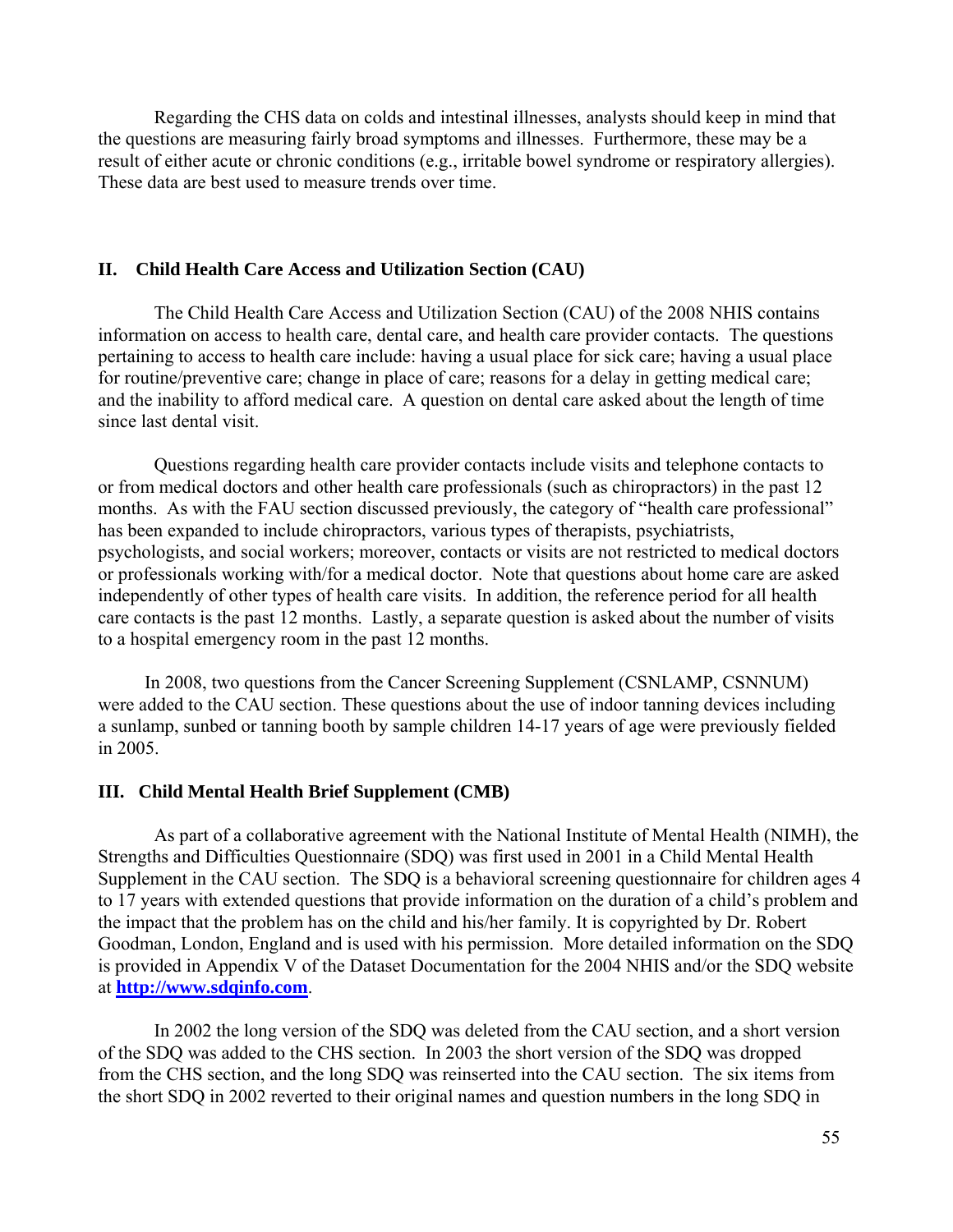2003 as follows: CSCL2\_C2 in 2003 (CMHMF12 in 2002), CSCL2\_E2 in 2003 (CMHMF13 in 2002), CSCL3\_E3 in 2003 (CMHMF14 in 2002), CSCL5\_P5 in 2003 (CMHMF15 in 2002), CSCL5\_H5 in 2003 (CMHMF16 in 2002), and CSCL6 in 2003 (CMHDIFF in 2002).

In 2004, the long SDQ was transferred from the CAU section to a newly created section, the Child Mental Health Supplement (CMH). The question/answer wording and the question order remained the same as in 2003. Variable names (except CSCL7) have been changed to accommodate the new editing system. The question numbers have also been changed to reflect the new question numbering system and the new section name.

In 2005, the long SDQ (CMH Supplement) was dropped. The short SDQ, a subset of the long SDQ which was originally fielded in 2002, was reinserted in the NHIS, as the Child Mental Health Brief Supplement or CMB. For the short SDQ items, the question/answer wording did not change and variable names remained the same as in 2004. However, question numbers were changed to reflect placement in a new section. In 2006 and 2007, the CMB Supplement remained the same as in 2005.

Because of the lack of funding in 2008, most questions were dropped from the CMB Supplement. The question concerning the sample child's overall difficulties with emotions, concentration, behavior, or being able to get along with other people (CMB.030\_00.000) was retained in the survey. In addition, the entire CMS Supplement about mental health services for sample children 4-17 years of age who have those difficulties has been dropped from the survey.

Child mental health questions derived from the Child Behavior Checklist for children ages 2-3 years remain in the CHS section.

## **Important Note**

**The original numbering system of the response categories in the instrument has been modified in the Variable Layout Report for all variables in the CMB section. In order to correspond with the SDQ scoring system detailed in Appendix V, all variables with original answer codes of 1, 2, 3 in the instrument were changed to 0, 1, 2 in the data file, Variable Layout Report, and Variable Frequency Report; all variables with original answer codes of 1, 2, 3, 4 in the instrument were changed to 0, 1, 2, 3 in the data file, Variable Layout Report, and Variable Frequency Report.**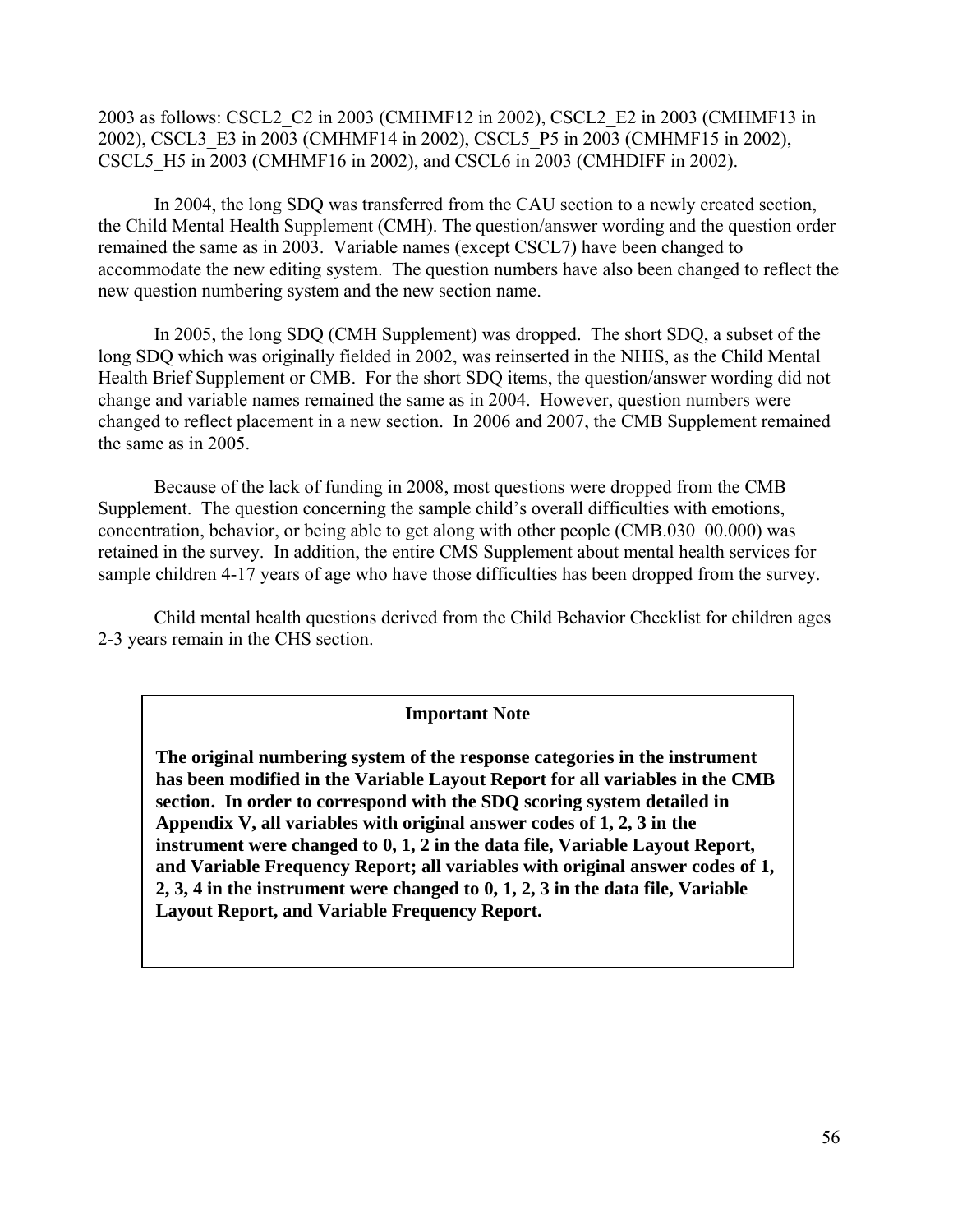## **IV. Child HPV Supplement (CHP)**

In 2008 NHIS added a series of 7 questions to collect information about the HPV vaccine to prevent human papillomavirus which is now recommended by the Centers for Disease Control and Prevention. Questions were asked for all female sample children 8-17 years of age. The CHP Supplement includes information about the respondent's awareness of the HPV vaccine, whether the child received the vaccine, the number of shots received, reliance on doctor's recommendation for HPV shot, reason child did not receive vaccine, and concerns about cost of vaccine.

## **V. Child Influenza Immunization Supplement (CFI)**

The Child Influenza Immunization Supplement (CFI) was included for the first time in the 2005 NHIS. This supplement contains information on receipt of a flu vaccination in the past 12 months; month and year of the most recent flu vaccination; receipt of nasal flu spray vaccination in the past 12 months; and month and year of most recent nasal flu spray vaccination. These questions were also administered to all sample adults (see the AAU section). No changes were made to the CFI in 2008.

## **VI. Child Oral Health Supplement (COH)**

The Child Oral Health Supplement (COH), included in the 2008 NHIS, is the first large scale dental supplement in the survey since 1989. The COH Supplement contains information on the condition of the child's mouth and teeth; child's embarrassment because of condition of mouth or teeth (for ages 5-17 years); hours missed from school for emergency dental care (for ages 5-17 years), routine dental or orthodontic care (for ages 5-17 years), tooth whitening or other cosmetic procedures (for ages 5-17 years), and taking someone else to a dental appointment (for 16-17 years) in the past 6 months; problems with toothache or sensitive teeth (for ages 1-17 years), jaw joint, sores in mouth, bleeding gums, crooked teeth, broken or missing teeth, stained or discolored teeth, loose teeth not due to an injury or losing baby teeth, decayed teeth or cavities, broken or missing fillings, bad breath, and dry mouth; dental visit for any mentioned problem; type of provider seen for problem visit (dentist or medical doctor); reasons for not seeing dentist for problems with mouth or teeth including: dental problem went away, couldn't afford care/no dental insurance, no transportation, afraid to see dentist, waiting for dental appointment, and didn't think dentist could fix the problem; limitation of activity caused by dental problems including: school (for ages 5-17 years), work (for ages 14-17 years), eating, sleeping, social life, and home life.

A companion Adult Oral Health Supplement (AOH) is available on the Sample Adult File. Information about dental insurance is found on the Family Health Insurance (FHI) section of the Family File.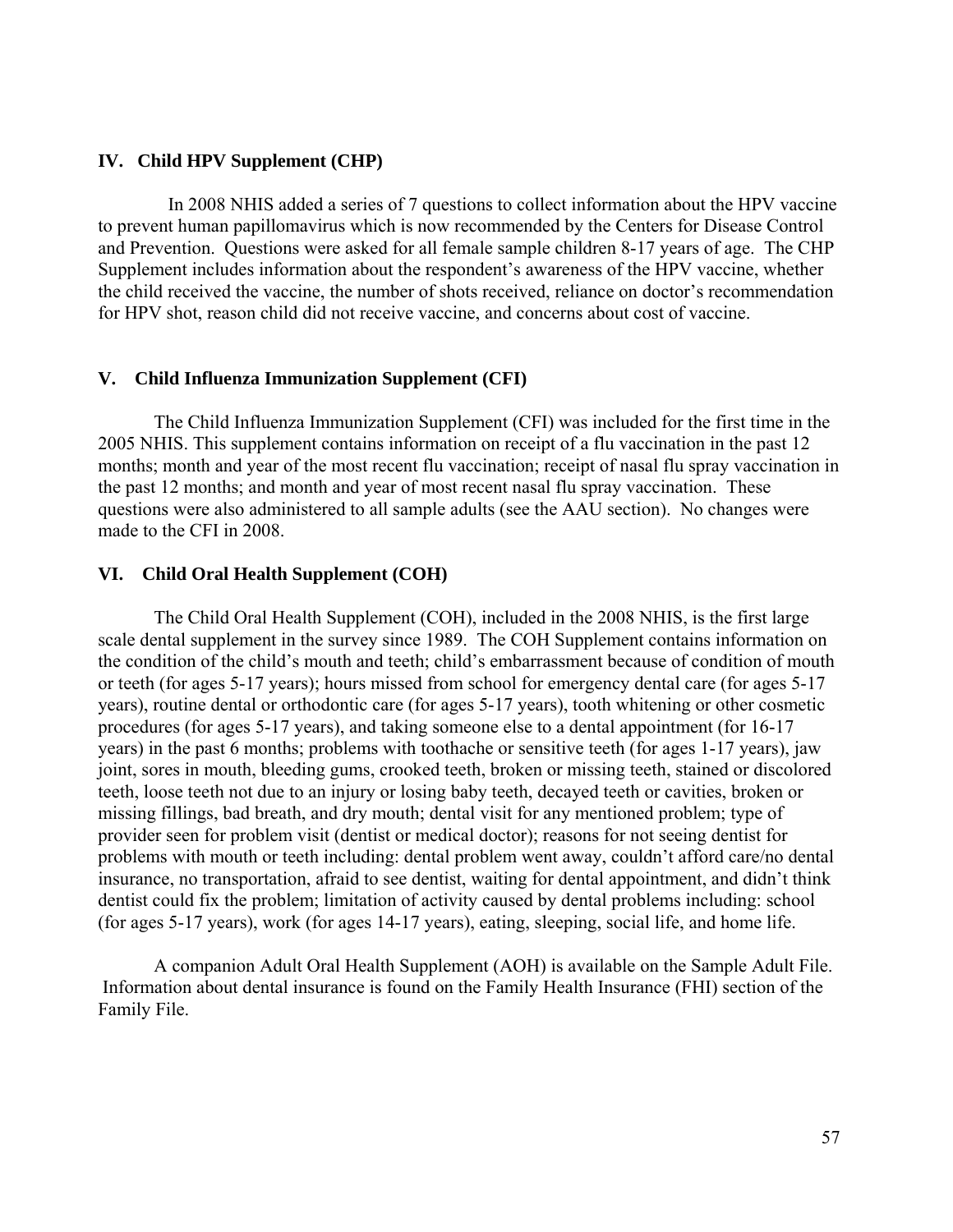# **2008 National Health Interview Survey Sample Adult File**

The Sample Adult section of the 2008 NHIS covers many of the subject areas included in the Family Core. However, the questions in the Sample Adult section are more specific and are intended to gather more detailed information. In addition, sample adults generally respond for themselves, although in a small number of cases, proxy responses are allowed if the selected adult had a physical or mental condition prohibiting him/her from responding. The variable PROX1 indicates those cases where information was obtained from a proxy respondent. A new flag, QCADULT, has been added to the Person File to denote records where Sample Adult data were removed for quality reasons. The eight sections comprising the Sample Adult section are discussed below.

# **I. Adult Demographics Section (ASD)**

**Users are advised that the two-digit recodes based on Census codes derived from the 1987 Standard Industrial Classification (SIC)/Standard Occupation Classification (SOC) have been discontinued in the 2005-2008 NHIS.** The 2008 NHIS file contains two-digit recodes based on Census codes derived from the 2007 North American Industrial Classification System (NAICS) and the 2000 SOC. Please see the section below entitled "Industry and Occupation Coding" for additional information.

The Adult Socio-Demographics (ASD) section contains information regarding the occupation, industry, workplace, and employment conditions of currently employed sample adults as well as those who have ever worked (e.g., retired persons).

Sample adults aged 18 years and older who were "working at a job or business," "with a job or business but not at work," or "working, but not for pay, at a job or business" during the week prior to their interview were asked a series of questions about their job and work status during the week prior to the interview. In addition, those sample adults who said that they were "looking for work" or "not working and not looking for work" during the week prior to the interview were asked if they had "ever held a job or worked at a business." Sample adults who responded affirmatively were then asked the occupation, industry and work status questions in the ASD section. Note that sample adults who had ever worked and were either retired or 65 years of age or older were asked about the job they had held the longest, whereas sample adults who had ever worked, were younger than 65 years of age, and were not retired were asked about their most recently held job. In a subsequent question, currently employed sample adults were asked if their current job was also the job they had held for the longest time. Likewise, sample adults who had ever worked and were not retired were asked if their most recently held job was also the job they had held for the longest.

Additional questions in the ASD section ask sample adults to describe their current/most recent/longest-held employment situation (whether they were employed by a private company or business, the federal government, a state or local government, self-employed in their own business or professional practice, or working without pay in a family business or farm), the number of full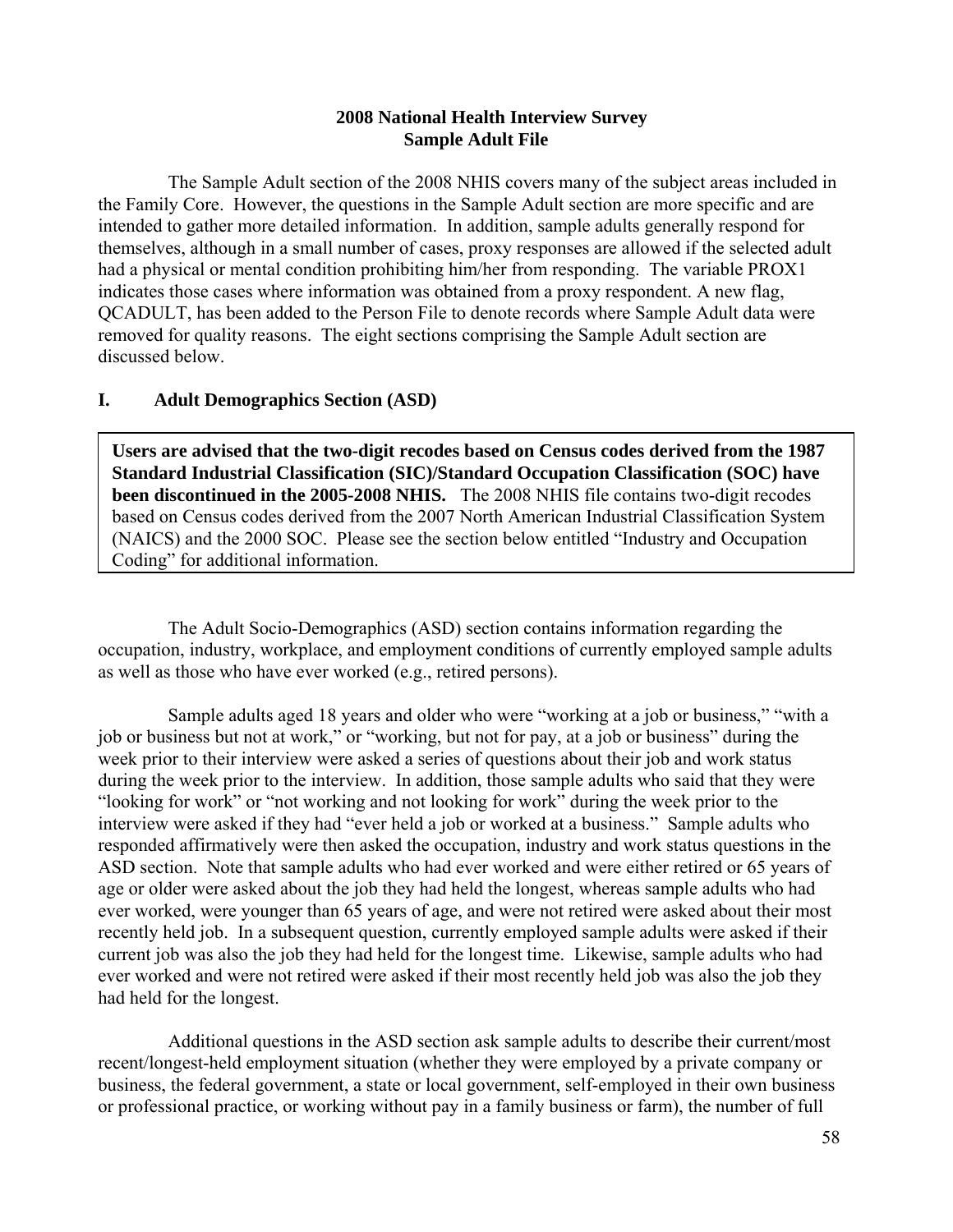and part time employees at their workplace, how long they had worked at their current/most recent/longest-held job, whether they were paid by the hour, and whether they received paid sick leave. Respondents who indicated that they were self-employed at their current/most recent/longest-held job were asked whether they had an incorporated business. Currently employed sample adults were asked whether they were working at more than one job.

Users should be aware that DOINGLWA and WHYNOWKA are the ASD equivalents of DOINGLWP and WHYNOWKP in the FSD section. For the majority of respondents, DOINGLWA and DOINGLWP will have identical values (and, likewise, WHYNOWKA and WHYNOWKP). However, it is nevertheless possible that DOINGLWA and DOINGLWP (and WHYNOWKA and WHYNOWKP) may have inconsistent values across the Sample Adult and Person data files. Users wishing to reconcile any discrepant values are advised to use the values of DOINGLWA and WHYNOWKA (rather than DOINGLWP and WHYNOWKP, respectively), since the information obtained from the family respondent during the FSD portion of the interview (and reflected in DOINGLWP and WHYNOWKP) was subsequently confirmed and corrected by the sample adult during his or her interview (as reflected in DOINGLWA and WHYNOWKA).

With the exception of BUSINC1A, WRKLONGH, and ONEJOB, the universe for all variables in the 2008 ASD section includes currently employed and ever employed sample adults. Variables with smaller universes (e.g., currently employed sample adults only) that were included in previous years' data files have been eliminated. Users wishing to replicate those variables are advised to use DOINGLWA to identify the subset of currently employed sample adults (i.e., DOINGLWA =  $1, 2,$  or 4).

## Industry and Occupation Coding

During the course of the interview, verbatim responses were obtained from each eligible respondent regarding his/her industry and occupation. This information was subsequently reviewed by U.S. Census Bureau coding specialists, who assigned appropriate industry and occupation codes. These 3-digit codes, developed by U.S. Census Bureau staff for use in Federal surveys, were consistent with the structures of the Standard Industrial Classification (SIC) and Standard Occupation Classification (SOC) (but were not actual SIC and SOC codes). Prior to the 1997 NHIS, the codes were included on all NHIS public use data files. However, a review of NHIS data suggested that the level of detail contained in the codes could compromise respondent confidentiality. Consequently, beginning in 1997, the 3-digit codes were restricted to in-house NHIS data files, and DHIS staff created several 2-digit industry and occupation recodes that could be included on the public use data files. The latter recodes were based on occupation and industry groups and subgroups consistent with the existent SIC and SOC structures.

Changes in the U.S. economy led to changes in the SIC and SOC classifications. After an extensive period of review, the standard industry and occupation classifications – and the corresponding 3-digit Census codes used by the NHIS and other Federal surveys – were replaced by the North American Industrial Classification System (NAICS) and a revamped SOC (referred to subsequently as "New SOC"). Accordingly, the Census Bureau has developed new 4-digit industry and occupation codes to replace the obsolete 3-digit codes.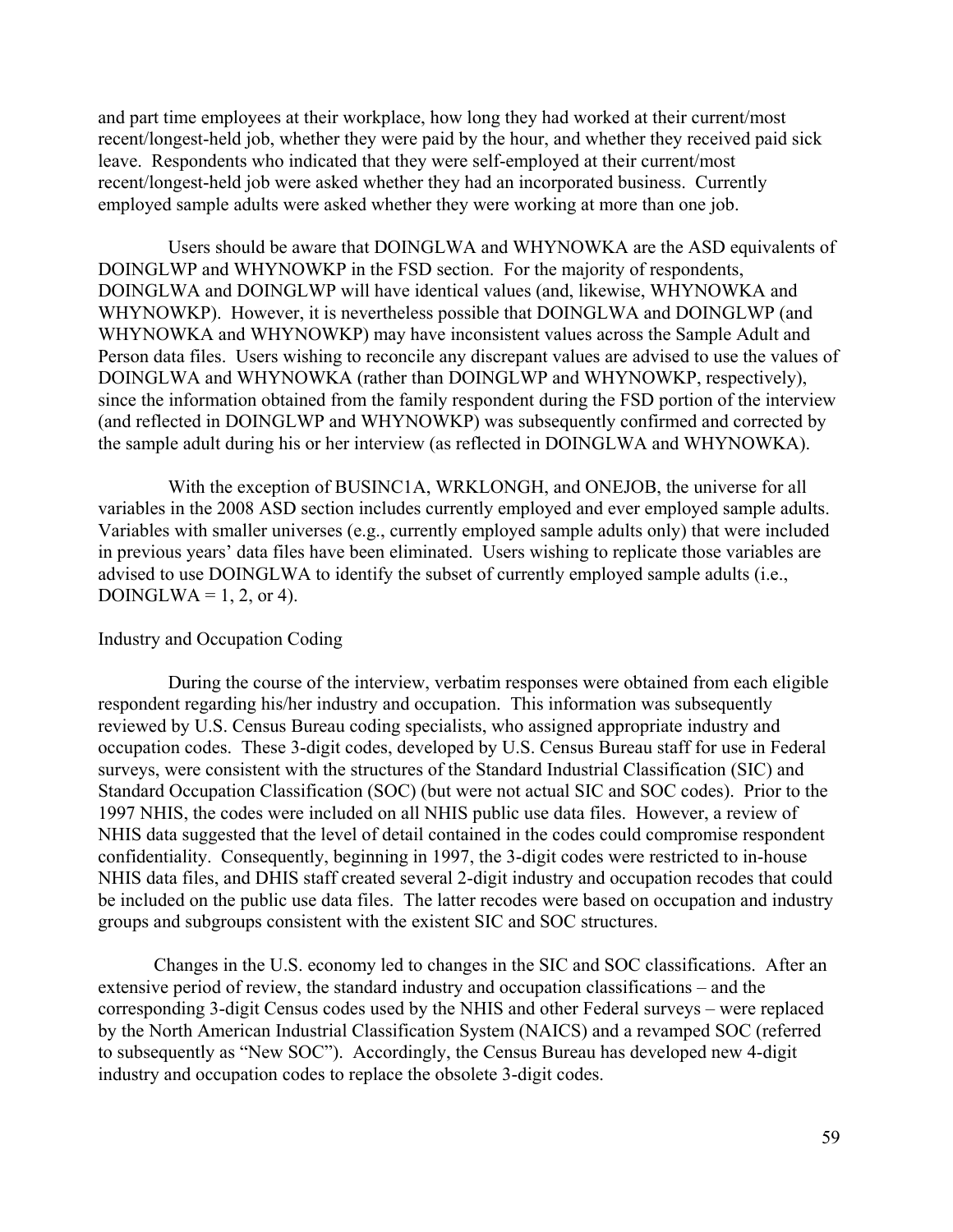Most Federal surveys have switched to the new classification systems based on NAICS/New SOC. As a result, the 2008 NHIS in-house data files contain 4-digit Census codes for industry and occupation consistent with the 2007 NAICS and 2000 New SOC. As with the 2004 2007 NHIS public use data files, the 2008 NHIS public use data files contain 2-digit industry and occupation recodes based on these 4-digit Census codes. The 2004 NHIS public use data contained a second set of 2-digit industry and occupation recodes (OCCUP1A, OCCUP2A, INDSTR1A, and INDSTR2A) based on the 3-digit 1990 Census codes (and, in turn, the 1987 SIC and 1980 SOC); these were dropped in 2005 (and after).

Users are advised that the previous coding scheme based on the 3-digit Census codes and the new coding scheme based on the 4-digit Census codes are entirely different classification systems that are not compatible with one another. Moreover, crosswalks showing how these systems compare to one another are not available at this time. However, the coding categories for these recodes are provided in the Industry and Occupation Appendices (following the Variable Layout Report for the Sample Adult file), and additional information is available on-line (see the final paragraph in this section).

While the 2008 NHIS Sample Adult public use file does not include the 4-digit Census codes, it does include a detailed occupation recode (OCCUPN1) with 94 distinct categories, while the associated simple recode (OCCUPN2) has 23 categories. These categories are derived from the 2000 New SOC Occupation Subgroups and Major Occupation Groups, respectively, as determined by the U.S. Census Bureau and the Bureau of Labor Statistics. The detailed industry recode (INDSTRN1) informed by the 2007 NAICS has 79 distinct categories, while the associated simple recode (INDSTRN2) has 21 categories. These categories are derived from the NAICS Industry Subsectors and Sectors, respectively, as identified by Census.

For more information about the 2007 NAICS, please refer to **<http://www.census.gov/epcd/www/naics.html>**. For more information about the 2000 SOC, please refer to **<http://www.bls.gov/soc/home.htm>**. To obtain a complete list of the NAICS Sectors and Subsectors and the SOC Major Groups and Subgroups, please refer to the Industry/Occupation Documentation for the Sample Adult data file at: **[http://www.cdc.gov/nchs/nhis/nhis\\_2008\\_data\\_release.htm](http://www.cdc.gov/nchs/nhis/nhis_2008_data_release.htm)** .

## **II. Adult Conditions Section (ACN)**

The ACN section of the 2008 NHIS obtains information from the sample adult as to whether he or she has, or has had, a selected number of medical conditions. In most instances, sample adults were asked whether a doctor or other health professional had told them that they had the condition in question (joint symptoms, pain, hearing, vision impairment, and tooth loss are the exceptions). Respondents are also asked about head colds and intestinal illness which began in the 2 weeks prior to the interview, and women age 18-49 are asked about current pregnancy status. In addition, the section contains information about the sample adult's current mental or emotional health (whether he or she experienced feelings of sadness, nervousness, restlessness, hopelessness, worthlessness, or that everything was an effort in the past 30 days), and the extent to which these feelings interfered with his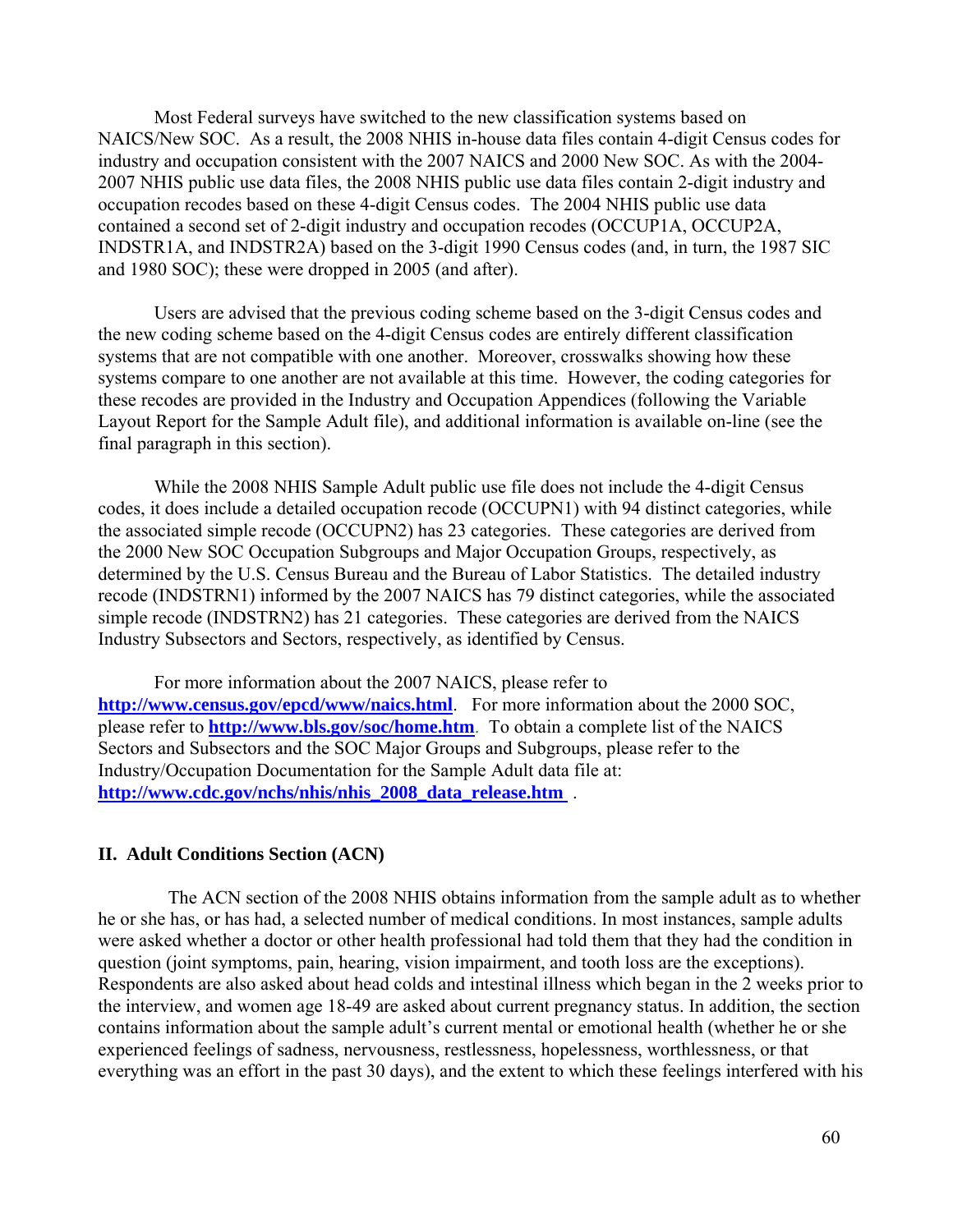or her life or daily activities (Kessler's "K6" screen for nonspecific psychological distress). For more information about Kessler's K6 please refer to **[http://www.hcp.med.harvard.edu/ncs/k6\\_scales.php](http://www.hcp.med.harvard.edu/ncs/k6_scales.php)**. Table 9 shows the specific health-related conditions covered in this section, as well as the various reference periods covered by the questions.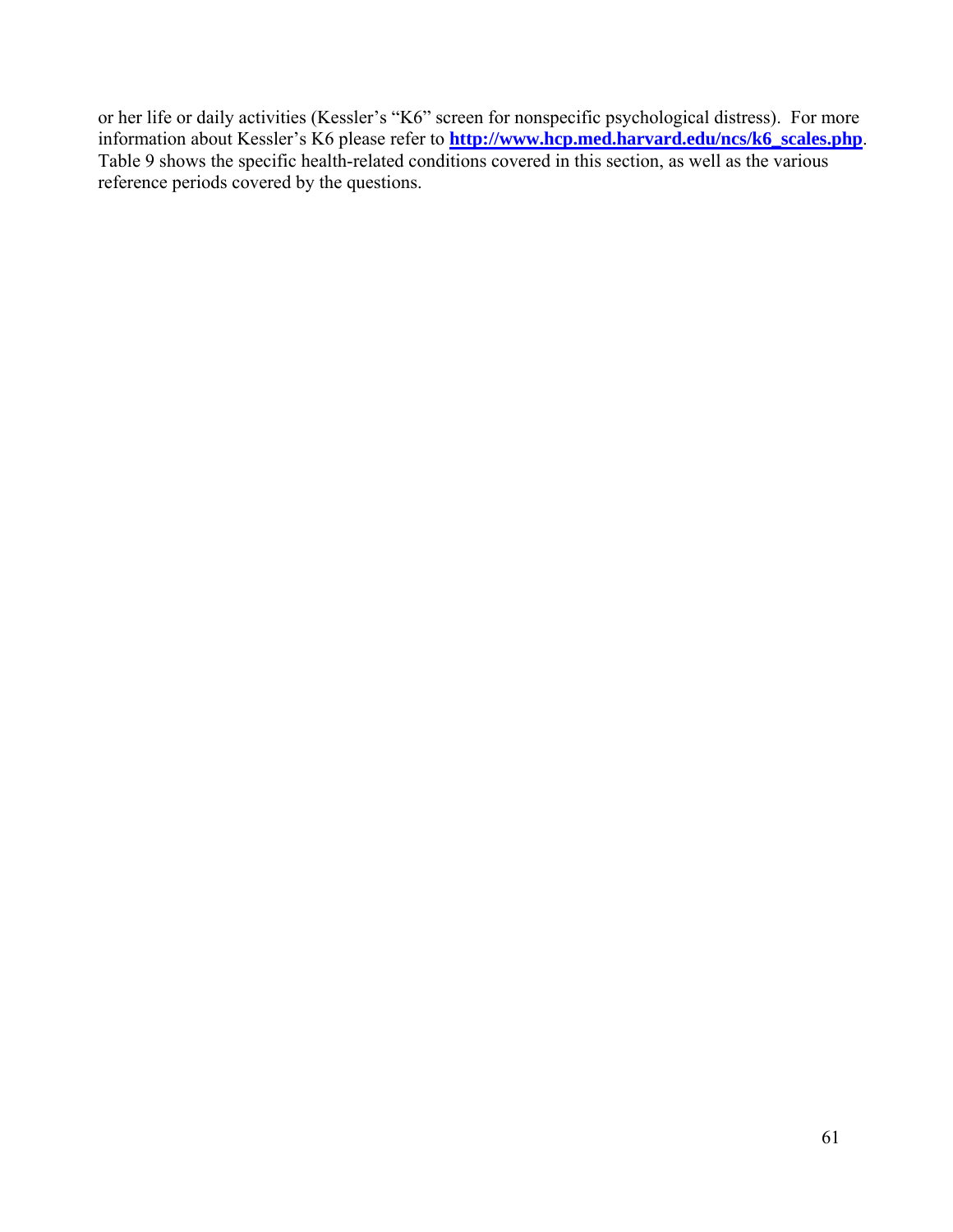|                | Condition                                                                              | Ever                      | 12                        | 3    | 30                        | $\overline{2}$ | <b>Now</b>                | Other |
|----------------|----------------------------------------------------------------------------------------|---------------------------|---------------------------|------|---------------------------|----------------|---------------------------|-------|
|                |                                                                                        |                           | mos.                      | mos. | days                      | weeks          |                           |       |
| <b>ACN.010</b> | Hypertension                                                                           | X                         |                           |      |                           |                |                           |       |
| <b>ACN.020</b> | Hypertension $2+$ visits                                                               |                           |                           |      |                           |                |                           | Twice |
| ACN.031        | Coronary heart disease                                                                 | $\mathbf X$               |                           |      |                           |                |                           |       |
| <b>ACN.031</b> | Angina pectoris                                                                        | X                         |                           |      |                           |                |                           |       |
| <b>ACN.031</b> | Heart attack (MI)                                                                      | $\boldsymbol{\mathrm{X}}$ |                           |      |                           |                |                           |       |
| <b>ACN.031</b> | Other heart condition or<br>heart disease                                              | $\boldsymbol{\mathrm{X}}$ |                           |      |                           |                |                           |       |
| <b>ACN.031</b> | Stroke                                                                                 | $\mathbf X$               |                           |      |                           |                |                           |       |
| <b>ACN.031</b> | Emphysema                                                                              | $\mathbf X$               |                           |      |                           |                |                           |       |
| <b>ACN.080</b> | Asthma                                                                                 | $\boldsymbol{\mathrm{X}}$ |                           |      |                           |                |                           |       |
| <b>ACN.085</b> | Asthma still have                                                                      |                           |                           |      |                           |                | $\boldsymbol{\mathrm{X}}$ |       |
| <b>ACN.090</b> | Asthma episode / attack                                                                |                           | X                         |      |                           |                |                           |       |
| <b>ACN.100</b> | Asthma ER visit                                                                        |                           | X                         |      |                           |                |                           |       |
| <b>ACN.110</b> | Ulcer ever told                                                                        | X                         |                           |      |                           |                |                           |       |
| <b>ACN.120</b> | Ulcer recent                                                                           |                           | X                         |      |                           |                |                           |       |
| <b>ACN.130</b> | Cancer any                                                                             | X                         |                           |      |                           |                |                           |       |
| <b>ACN.140</b> | Cancer kind                                                                            | X                         |                           |      |                           |                |                           |       |
| <b>ACN.150</b> | Cancer when                                                                            |                           |                           |      |                           |                |                           | Age   |
| <b>ACN.160</b> | <b>Diabetes</b>                                                                        | X                         |                           |      |                           |                |                           |       |
| <b>ACN.165</b> | Prediabetes                                                                            | $\boldsymbol{X}$          |                           |      |                           |                |                           |       |
| <b>ACN.170</b> | Diabetes when                                                                          |                           |                           |      |                           |                |                           | Age   |
| <b>ACN.180</b> | Insulin                                                                                |                           |                           |      |                           |                | X                         |       |
| <b>ACN.190</b> | Oral agents/pills                                                                      |                           |                           |      |                           |                | $\boldsymbol{\mathrm{X}}$ |       |
| <b>ACN.201</b> | Hay fever                                                                              |                           | $\boldsymbol{\mathrm{X}}$ |      |                           |                |                           |       |
| <b>ACN.201</b> | <b>Sinusitis</b>                                                                       |                           | $\mathbf X$               |      |                           |                |                           |       |
| <b>ACN.201</b> | Chronic bronchitis                                                                     |                           | X                         |      |                           |                |                           |       |
| <b>ACN.201</b> | Weak kidneys                                                                           |                           | $\boldsymbol{\mathrm{X}}$ |      |                           |                |                           |       |
| <b>ACN.201</b> | Liver condition                                                                        |                           | X                         |      |                           |                |                           |       |
| <b>ACN.250</b> | Joint symptoms                                                                         |                           |                           |      | $\boldsymbol{\mathrm{X}}$ |                |                           |       |
| <b>ACN.260</b> | Joints affected                                                                        |                           |                           |      | X                         |                |                           |       |
| <b>ACN.270</b> | Joint symptoms chronic                                                                 |                           |                           | X    |                           |                |                           |       |
| <b>ACN.280</b> | Joints doctor consult                                                                  | X                         |                           |      |                           |                |                           |       |
| <b>ACN.290</b> | Arthritis (arthritis, gout,<br>fibromyalgia, rheumatoid<br>arthritis, lupus) diagnosis | X                         |                           |      |                           |                |                           |       |

# **Table 9. Sample Adult File: Conditions and Reference Periods**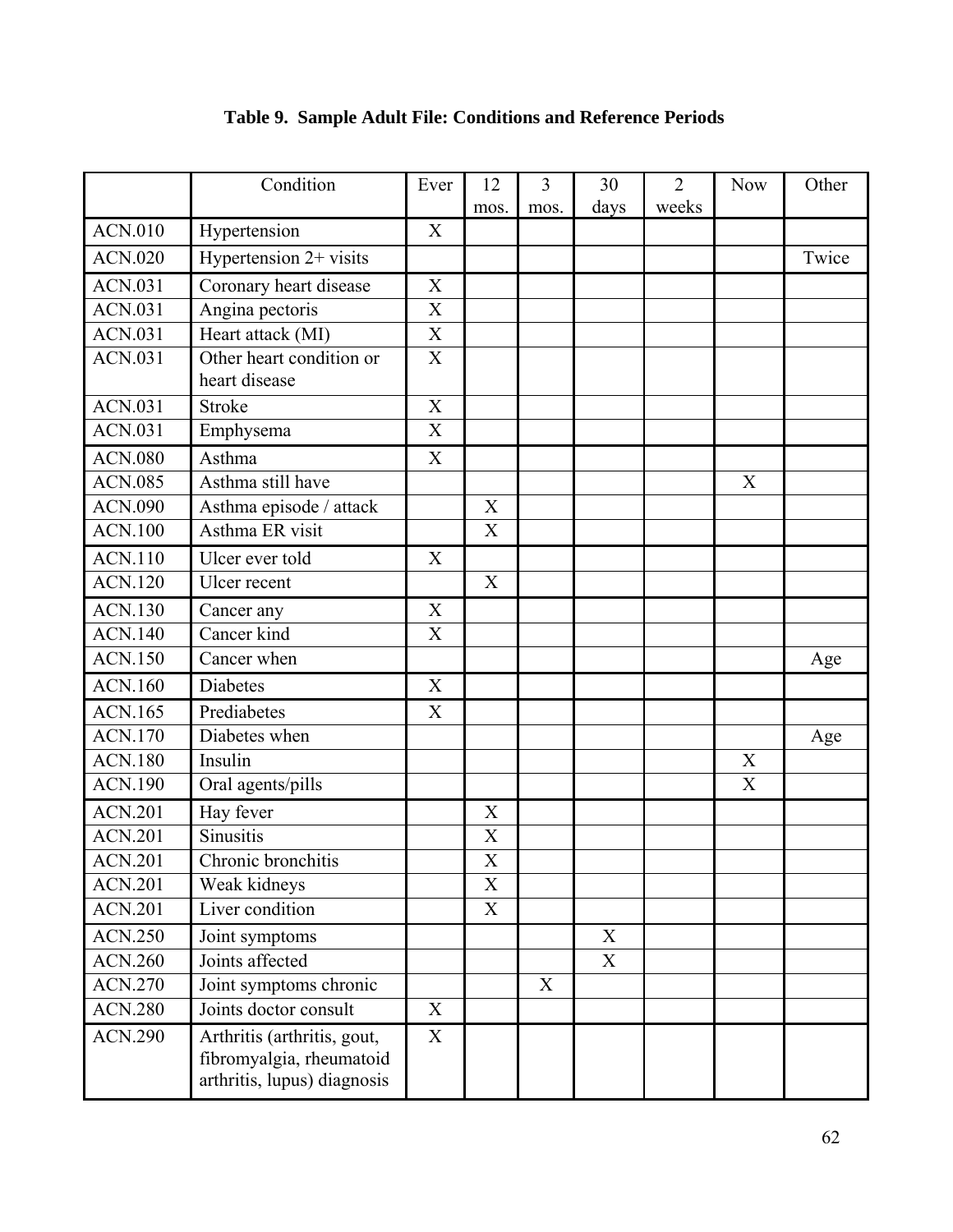|                | Condition                                                | Ever | 12   | 3           | 30                        | $\overline{2}$ | <b>Now</b>                | Other |
|----------------|----------------------------------------------------------|------|------|-------------|---------------------------|----------------|---------------------------|-------|
|                |                                                          |      | mos. | mos.        | days                      | weeks          |                           |       |
| <b>ACN.295</b> | Limited in activities due<br>to arthritis/joint symptoms |      |      |             |                           |                | X                         |       |
| <b>ACN.300</b> | Neck pain                                                |      |      | X           |                           |                |                           |       |
| <b>ACN.310</b> | Back pain                                                |      |      | X           |                           |                |                           |       |
| <b>ACN.320</b> | Leg pain                                                 |      |      | $\mathbf X$ |                           |                |                           |       |
| <b>ACN.331</b> | Jaw, face pain                                           |      |      | X           |                           |                |                           |       |
| <b>ACN.331</b> | Migraine                                                 |      |      | X           |                           |                |                           |       |
| <b>ACN.350</b> | Head/chest cold                                          |      |      |             |                           | X              |                           |       |
| <b>ACN.360</b> | Intestinal illness                                       |      |      |             |                           | X              |                           |       |
| <b>ACN.370</b> | Pregnant                                                 |      |      |             |                           |                | X                         |       |
| <b>ACN.400</b> | Use hearing aid                                          |      |      |             |                           |                | $\boldsymbol{\mathrm{X}}$ |       |
| <b>ACN.410</b> | Use hearing aid                                          | X    |      |             |                           |                |                           |       |
| <b>ACN.420</b> | Hearing                                                  |      |      |             |                           |                | $\mathbf X$               |       |
| <b>ACN.430</b> | Vision impairment                                        |      |      |             |                           |                | X                         |       |
| <b>ACN.440</b> | <b>Blind</b>                                             |      |      |             |                           |                | $\mathbf X$               |       |
| <b>ACN.451</b> | Lost all teeth                                           |      |      |             |                           |                | X                         |       |
| <b>ACN.471</b> | Sad                                                      |      |      |             | X                         |                |                           |       |
| <b>ACN.471</b> | Nervous                                                  |      |      |             | X                         |                |                           |       |
| <b>ACN.471</b> | <b>Restless</b>                                          |      |      |             | $\boldsymbol{\mathrm{X}}$ |                |                           |       |
| <b>ACN.471</b> | Hopeless                                                 |      |      |             | X                         |                |                           |       |
| <b>ACN.471</b> | Everything an effort                                     |      |      |             | $\mathbf X$               |                |                           |       |
| <b>ACN.471</b> | Worthless                                                |      |      |             | X                         |                |                           |       |

The cancer questions were asked in a format that allowed a respondent who reported having had cancer to specify up to three types of cancer as well as to indicate that he/she had had more than three different cancers. The responses were recorded with the codes indicated in the questionnaire and were then transformed into "mentioned"/ "not-mentioned" variables during editing. These variables (CNKIND1-31) assign to every sample adult who reported having ever had cancer either a "mentioned," if he/she specified that particular cancer, a "not mentioned," if he/she did not specify that cancer, or a "refused," "don't know," or "not ascertained," if there was no information for any of the cancers. Thus, a sample adult may have a code in each of the cancer variables, but can have only up to three "mentions," with a fourth mention possible for the variable CNKIND31 ("More than 3 kinds").

Age questions CANAGE1-30 and DIBAGE ("How old were you when you were diagnosed [with this condition]?") are "top coded" to 85+ years to insure confidentiality among the oldest respondents. The recode DIFAGE2 ("How long have you had diabetes" [AGE minus DIBAGE]) is calculated prior to top coding AGE and DIBAGE, but is itself top coded to 83+ years to insure confidentiality. The answers to the age questions were not edited for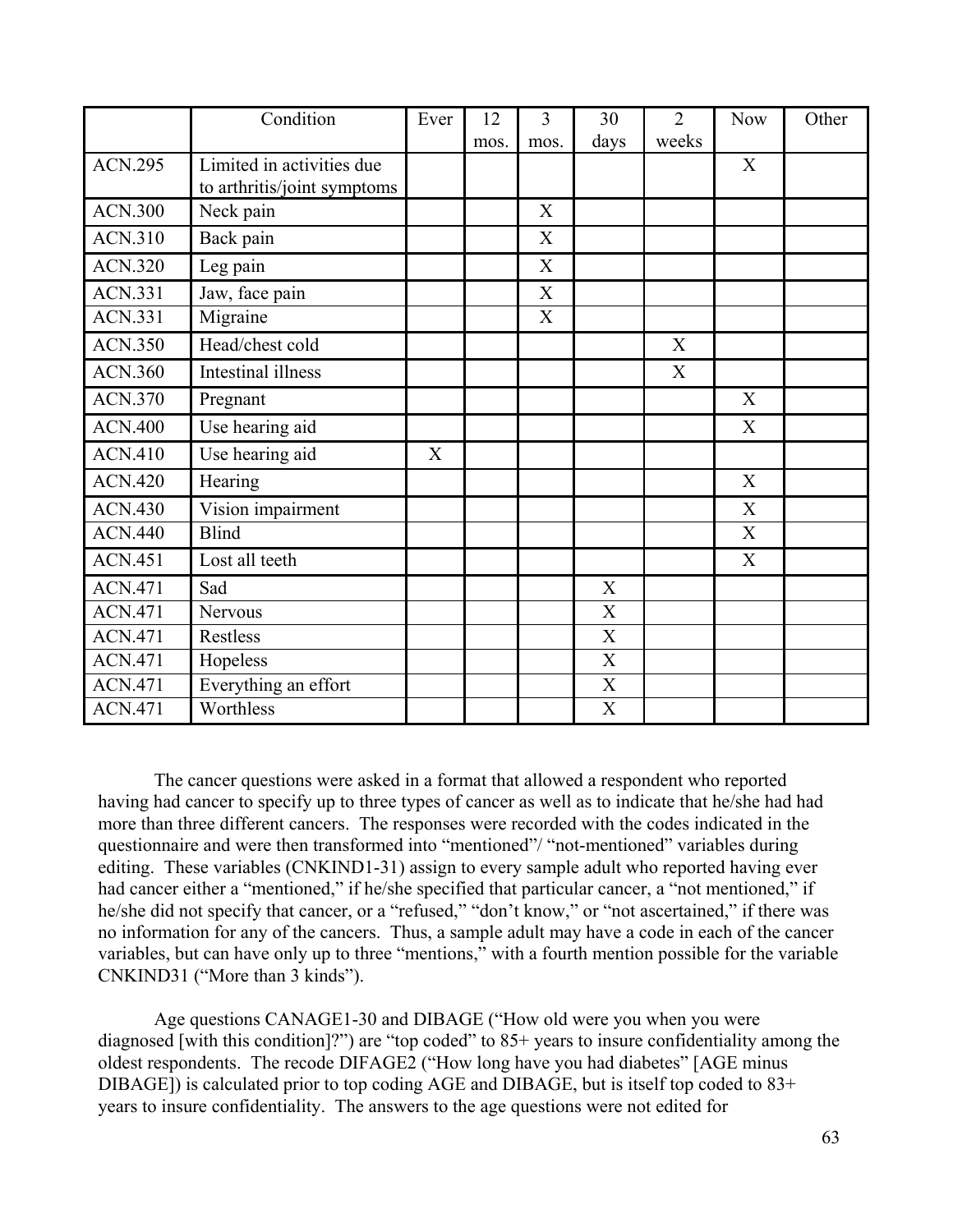reasonableness, and some respondents appear to have given the length of time since they were diagnosed rather than their age at diagnosis.

In 2007, a new core diabetes question was added: DIBPRE1 ("Have you EVER been told by a doctor or other health professional that you have any of the following: prediabetes, impaired fasting glucose, impaired glucose tolerance, borderline diabetes, or high blood sugar?").

Major changes were made in 2002 to core questions about arthritis and joint symptoms, and those questions remained unchanged through 2008. Users are advised to read the 2002 Survey Description Document to learn about those changes. Because of those changes, any comparisons of 2002-2008 arthritis and joint symptom data with data prior to 2002 should be undertaken with caution. Supplemental questions ARTHTYP1 – ARTHTYP6, introduced in 2007 and included again in 2008, specify which type of arthritis was diagnosed (arthritis, rheumatoid arthritis, gout, lupus, fibromyalgia, or other joint condition).

The hearing question AHEARST1 ("Is your hearing excellent, good, a little trouble hearing, moderate trouble, a lot of trouble, or are you deaf?"), introduced in 2007 as a supplemental question, is now a core question in 2008, replacing the old core question AHEARST. AHEARST1 has more response categories than AHEARST. Two questions about hearing aid use, HRAIDNOW and HRAIDEV, were supplemental in 2007 and are now core questions, replacing the old core question HEARAID. In addition to the increase in response categories in the hearing question AHEARST1, researchers should note that the placement of the hearing aid questions relative to the hearing question changed in 2007, which may also result in differences in estimates relative to estimates prior to 2007. Several of the 2007 supplemental hearing questions were again included as supplemental questions in 2008: HRWORS, HRWHICH, HRRIGHT, and HRLEFT (hearing impairment in each ear), and HRTIN, HRTINLNG, HRTINOFT, HRTINMUS, HRTINSLP, and HRTNPROB (tinnitus or ringing in ears).

In addition to core vision questions, several supplemental vision questions were included in 2008: VIM\_DREV and VIM\_DR (diabetic retinopathy), VIM\_CAEV, VIMLS\_CA, and VIMCSURG (cataracts); VIM\_GLEV and VIMLS\_GL (glaucoma); VIM\_MDEV and VIMLS\_MD (macular degeneration); VIMGLASS, VIMREAD, and VIMDRIVE (eyeglass and contact lens use); AVISREH (use of vision rehabilitation services); AVISEV (use of adaptive devices); AVDF\_NWS, AVDF\_CLS, AVDF\_DRV, AVDF\_PER, and AVDF\_CRD (difficulty with certain tasks or activities even when wearing corrective lenses); AVISEXAM (most recent eye exam); and AVISACT and AVISPROT (participation in activities that can cause eye injury and use of protective eye wear).

In addition to core hypertension and heart disease questions, supplemental questions were included in 2008: HYPLOW, HYBPCKNO, HYBPCKTP, and HYBPLEV refer to blood pressure; CLCKNO, CLCKTP, and CLHI refer to cholesterol. JAWP, WEA, CHE, ARM, BRTH, and AHADO concern the respondent's knowledge of heart attack symptoms; ACPR, ACPRLO are about CPR training.

In addition to core asthma questions, several supplemental asthma questions were included in 2008: AASMHSP and AASMMC (overnight hospitalization and post hospitalization counseling); AWZMSWK (work days lost); AWZPIN, AASMINST, AASMPMED, and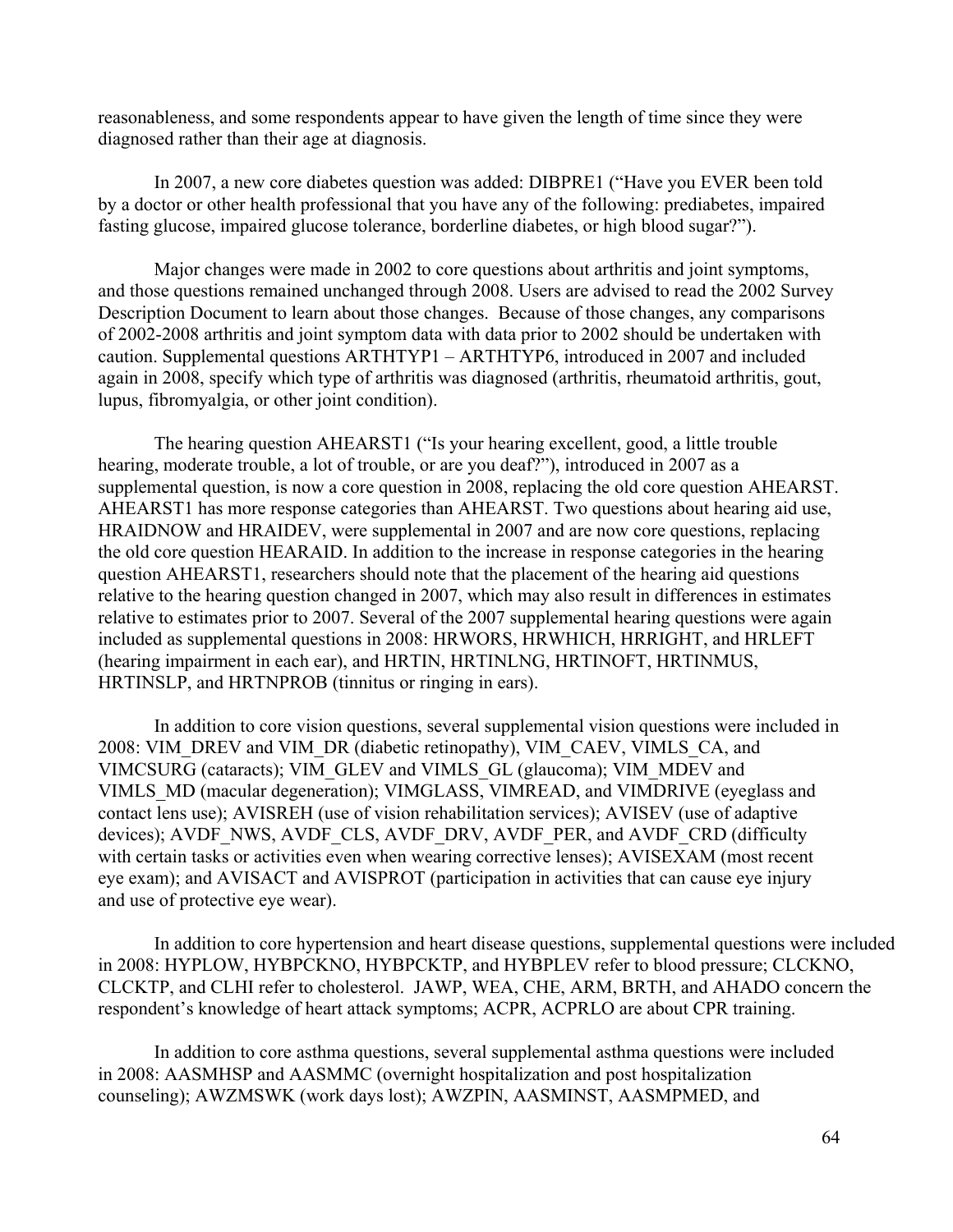AASMCAN (prescription inhaler use); AASMED and AASMDTP (preventive asthma medicine use); and AASWMP, AASCLASS, AAS\_REC, AAS\_RES, AAS\_MON, AAPENVLN and AAPENVDO (asthma management training and advice).

Several other supplemental condition questions were also included in 2008: CHRFATIG (chronic fatigue syndrome), THYLOW (hypothyroidism), CHRINFCT (chronic infection), MULDYST (muscular dystrophy), EPILEPSY, CEREBLP (cerebral palsy), SPINEINJ (spinal cord or neck injury), HEADINJ (head or brain injury), MOVEDIS (movement disorder, Parkinson's disease, ALS), MIGRAINE, RHDACH (regular headache), and MULSCLER (multiple sclerosis).

Three supplemental mental health questions were also included in 2008: DEPRESS (depression), GANXIETY(generalized anxiety), and PANICD (panic disorder).

# **III. Adult Health Status and Limitation of Activity Section (AHS)**

The 2008 Adult Health Status and Limitation of Activity component of the Sample Adult file contains information from respondents on illness behavior, health status, special equipment, limitations in functional activities, and the conditions underlying such limitations. While the AHS section may seem similar to the FHS section in the Person file, the questions in these sections have a somewhat different focus. For example, both sections asked about the ability to walk without special equipment. However, the walking limitation question in the FHS section (FHS.210) only captured whether a person has difficulty walking without using special equipment. In contrast, the Sample Adult question on walking (AHS.091) asked about the degree of difficulty the respondent has walking a specified distance (a quarter mile, or about three city blocks) by him/herself and without using any special equipment.

The 2008 AHS time variables and recodes, which indicate how long respondents have had the condition(s) causing their limitation(s), were processed using procedures similar to those used in 2002-2007. Substantively, the 2002-2008 variables and recodes are similar to those from previous years (1997-2001), but the detailed unknown categories that were included in the earlier data were collapsed into broader categories starting in 2002.

Health Indicators: Illness Behavior and Health Status

The first questions in this section determined the number of days the respondent took off from work or spent in bed due to illness or injury during the 12 months prior to the interview. In addition, respondents were asked to compare their health now (whether it is better, worse, or the same) to their health 12 months ago.

# Limitation of Functional Activities

The functional limitation questions in the AHS section asked the respondent to indicate the *degree of difficulty* he/she would have in performing specific physical tasks (e.g., walking a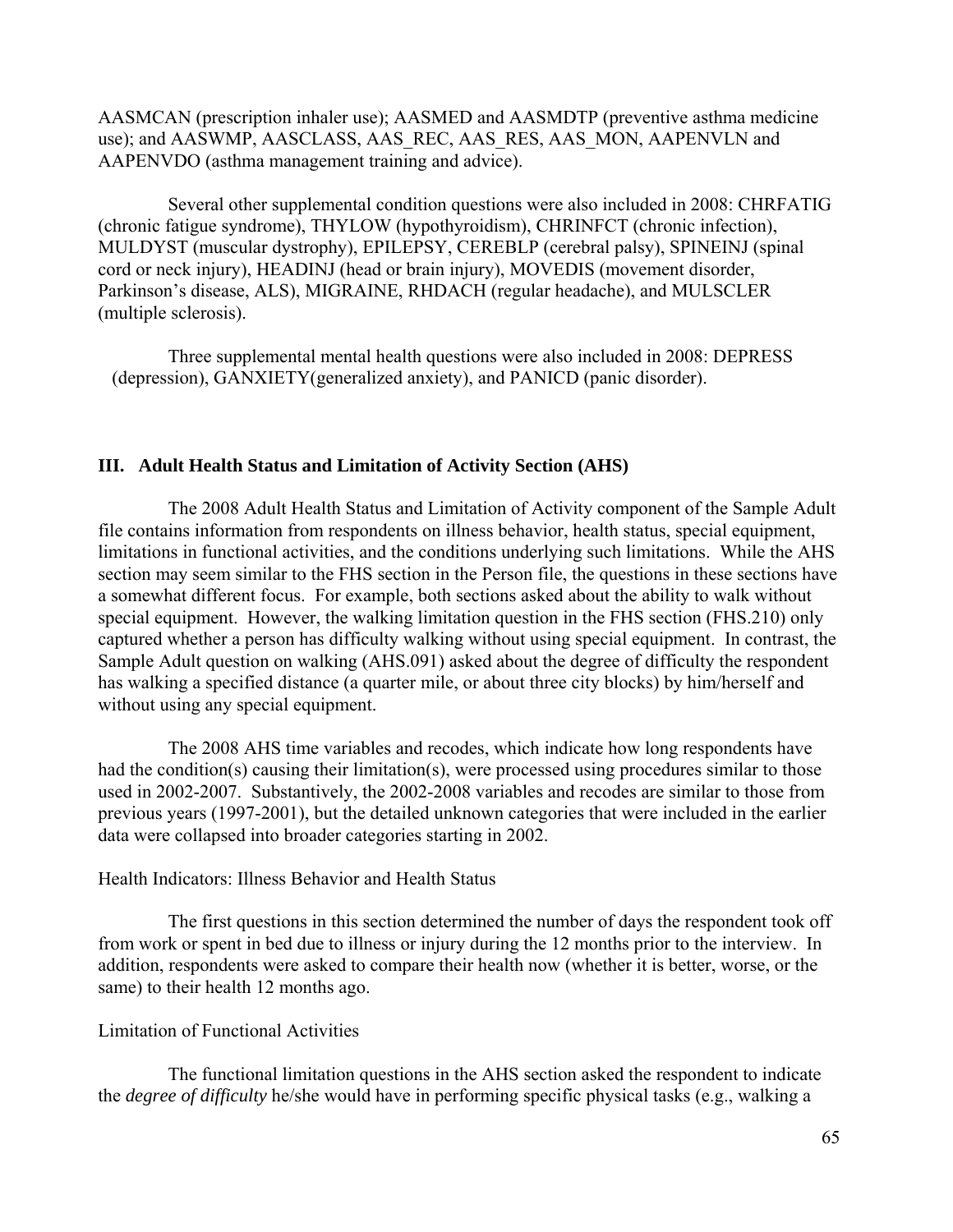quarter of a mile, walking up ten steps, standing for two hours, carrying a ten pound object, etc.), and engaging in social activities and recreation (e.g., going shopping, attending club meetings, visiting friends, sewing, reading, etc.) without the assistance of another person or using special equipment. This is in sharp contrast to the questions in the FHS section, which allow only "yes" or "no" responses to questions inquiring whether household members needed help from another person with personal care needs (e.g., bathing, dressing, eating, etc.) or in handling routine tasks (doing everyday chores or shopping).

As in FHS, if the sample adult reported difficulty with any of these 12 activities, he/she was then asked what condition(s) cause the difficulty, as well as how long he/she has had the condition. The format of these condition data is similar to that found in the FHS section.

## **Conditions**

Each sample adult indicating any functional limitation (regardless of the degree of the limitation) is asked about the condition(s) or health problem(s) associated with that limitation, as well as the amount of time he/she has had the condition. Sample adults were given the following fixed response categories: "vision/problem seeing," "hearing problem," "arthritis/rheumatism," "back or neck problem," "fractures, bone/joint injury," "other injury," "heart problem," "stroke problem," "hypertension/high blood pressure," "diabetes," "lung/breathing problem," "cancer," "birth defect," "mental retardation," "other developmental problem (e.g., cerebral palsy)," "senility," "depression/anxiety/emotional problem," and "weight problem. Starting in 2001 and continuing in 2008, if the sample adult was limited by a condition not listed in one of these 18 fixed categories, the interviewer accessed a second screen containing 17 additional condition categories and two "other impairment problem" categories. These conditions were not read aloud to respondents, but if the sample adult's condition was limited by one of these 17 conditions, the interviewer recorded this information. If the sample adult was limited by a condition not included in one of the 18 fixed categories or on the interviewer's computer screen, then the interviewer entered a 50-character verbatim response for one or both of the "other impairment problem" categories.

The AHS condition data were edited very much like the condition data in FHS. The verbatim responses recorded by interviewers in one or both of the 50-character fields indicating "other impairment problem," as well as those in the 17 additional "second screen" categories seen by the interviewers, were subsequently analyzed during data processing. While most respondents named "other" conditions that did not fall into the 18 fixed response categories as originally specified in the instrument, some respondents named conditions that should have been included in one of the fixed categories. In the latter case, these "other" responses were assigned codes during data processing corresponding to the appropriate category. An additional 16 *ad hoc* categories were created, and were assigned numbers 19 thru 34. (Note: Due to a naming convention error in 2002 and 2003 these same *ad hoc* categories were assigned numbers 19 thru 34 without an underscore.) Any verbatim conditions that could not be back-coded to one of the 18 fixed categories or recoded to one of the *ad hoc* categories remained in the "other impairment" categories, and were renumbered "90" and, if necessary, "91." In addition, responses in the 17 "second screen" categories seen only by the interviewer were also back-coded and categorized into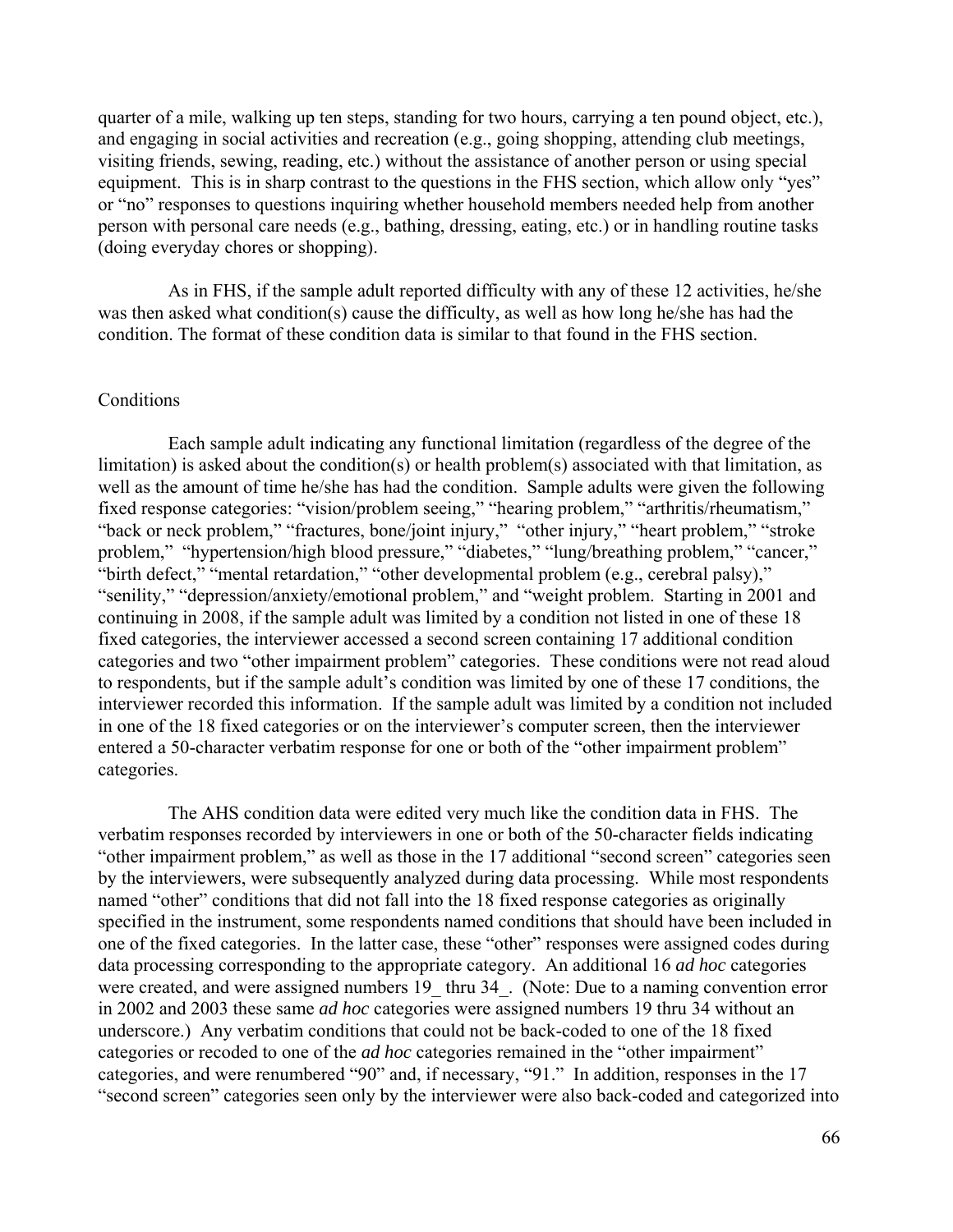8 of the *ad hoc* categories. The resulting 34 output categories were generally based on the International Classification of Diseases, Ninth Revision, Clinical Modification (see the FHS section).

These specific condition categories were subsequently transformed into variables indicating whether or not the condition was responsible for the respondent's difficulty with any functional activity (a mention/not-mention format). Because the 16 *ad hoc* categories were not included on the flash cards given to respondents during the course of the interview, it is possible that frequencies obtained for these conditions may be underestimates. Therefore, these variables should be analyzed with care. Moreover, none of the AHS condition variables (AFLHCA1 through AFLHCA34) should be used to estimate prevalence rates for the conditions they represent, because only those sample adults with a previously reported functional limitation were eligible for the condition questions that followed. Analysts who are interested in estimating the prevalence of particular conditions are referred to the Sample Adult Conditions (ACN) section.

#### Recodes

The recode FLA1AR is a summary measure that indicates sample adults who reported *any* difficulty with one or more of the functional activities discussed during the course of the AHS section of the interview. In other words, individuals who indicated *any* degree of difficulty in FLWALK, FLCLIMB, FLSTAND, FLSIT, FLSTOOP, FLREACH, FLGRASP, FLCARRY, FLPUSH, FLSHOP, FLSOCL, *or* FLRELAX are coded "1" for FLA1AR. This variable includes three response levels: "1" for limited, "2" for not limited, and "3" for unknown if limited. ALCHRONR is based on FLA1AR but adds the additional criterion of whether at least one of the reported causal conditions is a chronic condition. The AHS section also includes time recodes and chronic recodes for each of the 36 categories, which are very similar to those used in the FHS section described above.

## Technical Notes

The condition variable AFLHCA31 includes any causal condition that specifically mentioned "surgery" or "operation," or otherwise indicates a medical treatment as the causal condition (either ongoing or occurring within the last year). The condition variable AFLHCA33\_ includes any causal condition that specifically and solely mentioned "fatigue," "weakness," "lack of strength," "tiredness," "exhaustion," etc. without reference to any particular part of the body. Lastly, the condition variable AFLHCA34 includes any causal condition that specifically and solely mentioned "pregnancy," "pregnant," or "childbirth."

## **IV. Adult Health Behaviors Section (AHB)**

The AHB section of the NHIS Sample Adult questionnaire contains questions related to cigarette smoking, leisure-time physical activity, alcohol use, height, weight, and sleep. With the exception of a question added in 2004 on sleep, all health behavior questions have been in the NHIS Sample Adult core questionnaire since 1997.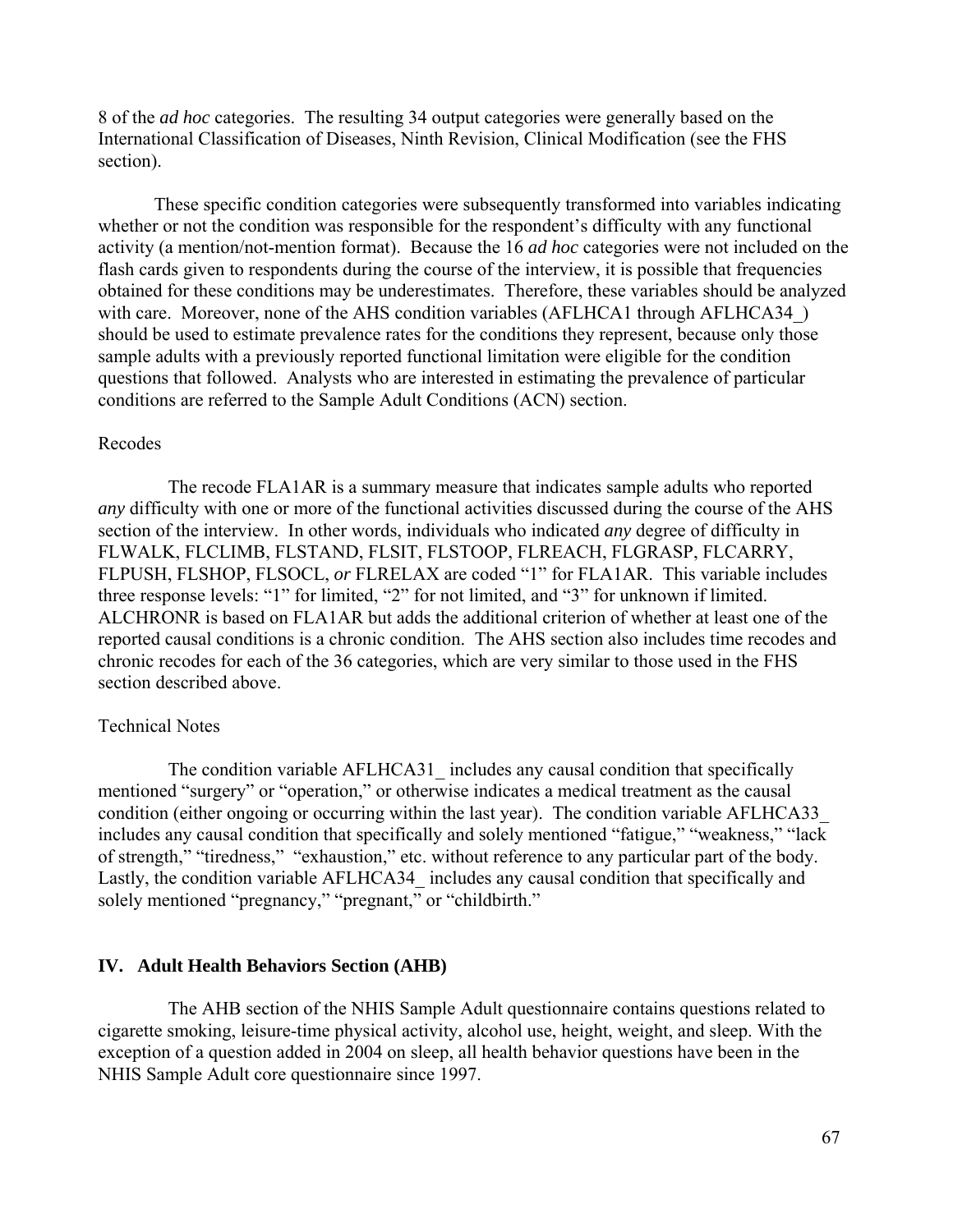## Smoking

Current smokers are defined as persons who have ever smoked 100 cigarettes and who currently smoke every day or some days. Since 2004, there is only one smoking status recode on the data file (SMKSTAT2), rather than three recodes during data years 1997-2003.

## Leisure-time Physical Activity

The section on leisure-time physical activity is introduced with the following statement: "The next questions are about physical activities (exercise, sports, physically active hobbies...) that you may do in your LEISURE time." In this section, respondents are asked to summarize their *usual* leisure-time physical activity – both in terms of frequency and duration. This requires some mental calculations by the respondent. Responses can be offered in terms of any time unit the respondent volunteers (times per day, per week, per month, or per year). A recode converting all responses into frequency in times per week is provided for each type of activity. The set of leisure-time physical activity questions included every year in the sample adult core module is: frequency and duration of vigorous activities, frequency and duration of light or moderate activities, and frequency of strengthening activities. The questions on leisure-time physical activity are used for tracking Healthy People 2010 Objectives 22.1-22.4 and in NHIS Early Release and in *Health, United States* (beginning in 2005).

# Alcohol Use

Lifetime drinking status was assessed for all sample adults. Questions related to current drinking behavior were asked of all respondents who had had at least 12 drinks in their lifetime. Respondents were permitted to answer in terms of the number of days they drank per week, per month, or per year. Standardized variables that convert the various time unit responses to standardized units-- that is, days per week (ALC12MWK) and days per year (ALC12MYR)- are provided.

A question asking how often the respondent had five or more drinks in one day during the past year was asked of all adults who drank at least once in the past year. The responses were not edited for consistency with the respondent's *usual* quantity or frequency of alcohol consumption because there was no basis for evaluating which one might be the more accurate. Note that the questions related to quantity of alcohol consumption are phrased in terms of the number of drinks consumed in a *day* and not the number of drinks consumed *at a sitting*.

ALCSTAT, a new recode begun in 2004, classifies lifetime and current drinking status for all sample adults. It replaced ALCSTAT1 (1997-2003) and ALC7STAT (2001-2003) and captured, in a single variable, all of the information contained in these two earlier recodes.

ALCSTAT is consistent with the classification of lifetime and current drinking status shown annually in *Health, United States, 2008.* The category "current drinker, level unknown" is slightly different from the category of the same name in the earlier variable, ALC7STAT. Since 2004, adults who said they did not know how often they drank were not asked the question about usual number of drinks (ALCAMT) and are classified as "drinking status unknown" in ALCSTAT.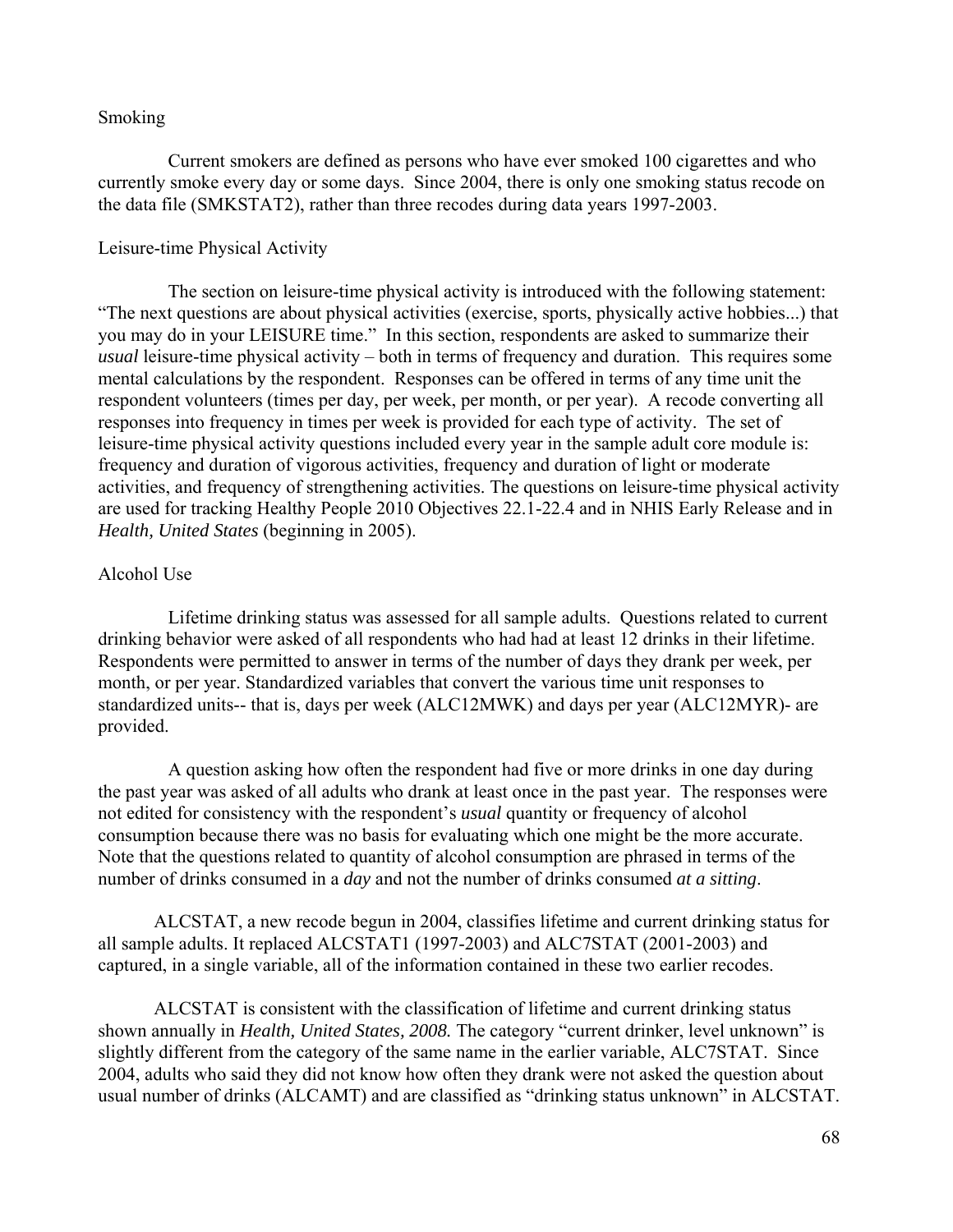In contrast, in the earlier variable (ALC7STAT), adults who said they did not know the frequency of their alcohol consumption were asked the question about number of drinks (ALCAMT); those few (less than 0.5% of sample adults) who answered the second question without having answered the first were classified as "current drinkers, level unknown" in ALC7STAT.

Since 2004, the category "former drinker, frequency unknown" (ALCSTAT=4) includes former drinkers for whom information is not available on whether or not they had 12 or more drinks in any one year. Previously, in ALC7STAT, this category of former drinker was combined with "unknown drinking status" (ALC7STAT=9). ALCSTAT can be created by the data user relatively easily for data years in which both ALCSTAT1 and ALC7STAT appear (2001-2003). Creating ALCSTAT for data years prior to 2001 can be done, but the coding is quite complex.

## Body Weight and Height

Sample adults were asked their current height and weight. **No physical measurements were taken.** In cases where very large or very small values were reported for either height or weight, the data for both variables were changed to "96" or "996" ("Not available") on the public use data file. This was done in order to protect the confidentiality of NHIS respondents who might be identifiable by their unusual physical characteristics. National estimates based on physical measurements, such as those available from NCHS' National Health and Nutrition Examination Survey (NHANES), may differ from those available from the NHIS, which are self-reported.

Respondents have the option of reporting their height and weight in either U.S. Customary (lbs/oz; ft/in) or metric (kg; m/cm) format. Less than 1% of respondents reported in metric format. Metric responses on height and weight were converted into U.S. Customary format for inclusion on the microdata file. Since 2006, the factor used to convert metric values from centimeters to inches has been expanded to 2.54 for greater precision. The conversion factor was rounded to 2.5 during 1997-2005. For the earlier data years, estimates of height in feet and inches will be slight overestimates for respondents who initially reported their height in meters and/or centimeters (e.g., the number of such respondents was 216, less than 1% of adults in 2005).

Body Mass Index (BMI), a measure of body weight relative to height, was calculated using the formula: BMI = kilograms /meters<sup>2</sup>. Kilograms and meters were derived from (U.S. Customary) pounds and inches using the following factors: 1 kilogram=2.20462 pounds; 1 meter=39.37008 inches. BMI was calculated for all persons who provided height and weight, including those for whom specific height and weight values were changed to "96" and "996" (not available) on the public use file for reasons of confidentiality**.** The values for the BMI include two implied decimals.

Individual values for height and weight have been included in the public use data files as long as the values did not fall at the extremes— the lowest  $1\frac{1}{2}$  percent or highest  $1\frac{1}{2}$  percent of records— in order to protect respondent confidentiality. Publicly releasable ranges for weight changed beginning in 2006. For details concerning these and other changes, especially regarding body weight, please review the section entitled "Body Weight and Height" within the AHB section of the 2006 NHIS Survey Description Document and Appendix VIII.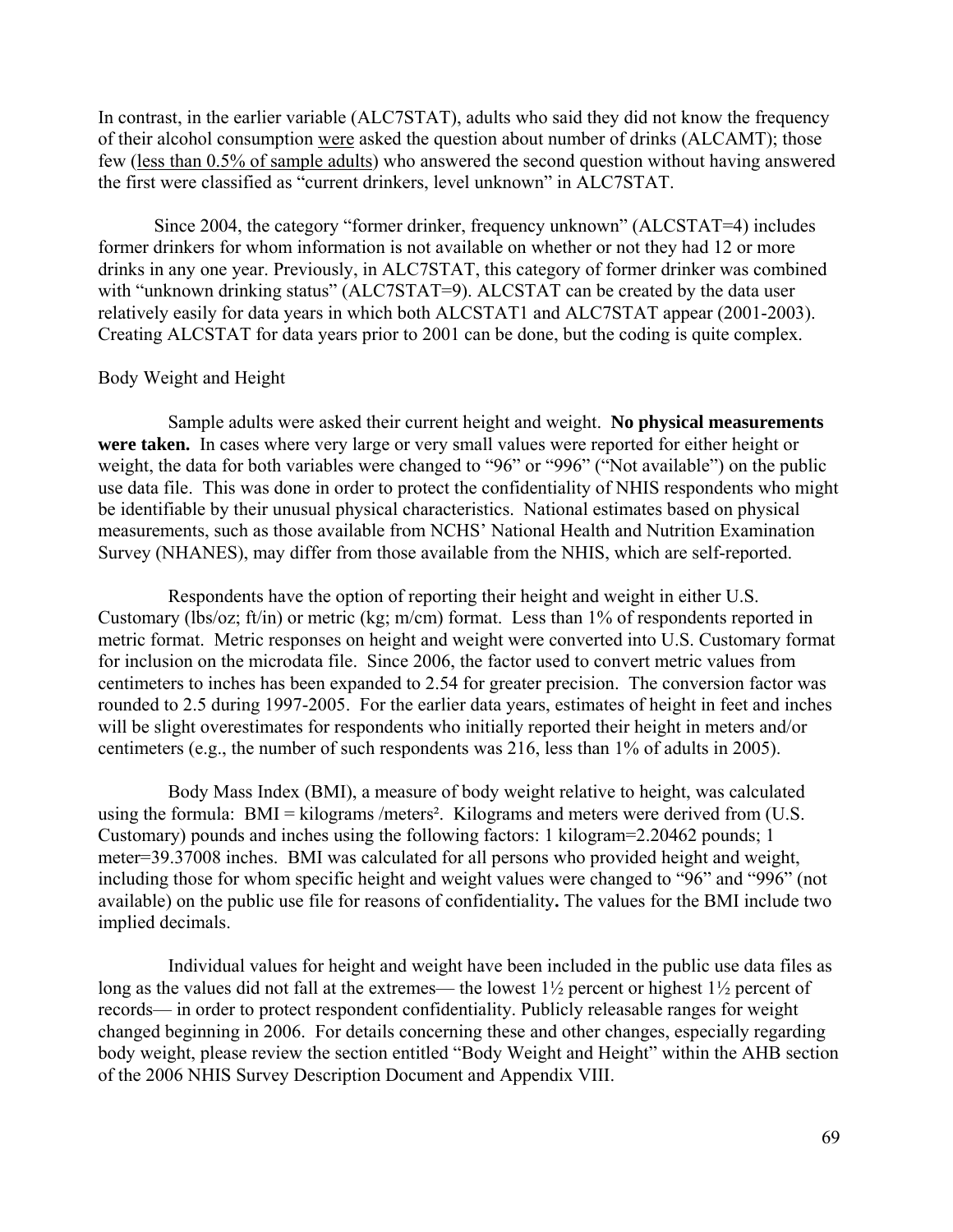The following classification of body weight status for both men and women, established by the World Health Organization, is used in the NHIS data files: underweight (BMI < 18.5); healthy weight (18.5 < BMI < 25); overweight, but not obese (25 < BMI < 30); overweight, including obese (BMI  $>$  25); and obese (BMI  $>$  30).

In 2008, an internal consistency check for the height and weight variables was added to the survey instrument to improve data quality. Extreme values for these variables triggered a request for interviewer verification of data entry and re-asking height and weight questions, if appropriate. In addition, body mass index (BMI) was calculated within the instrument, with extreme values also triggering interviewer verification. These consistency checks were solely within the survey instrument and are not reflected in the published questionnaire, documentation or data file.

## Sleep

A question asking about usual number of hours of sleep, first introduced in the Sample Adult Core in 2004, continues in 2008. Prior to 2004, a question about sleep was last asked in the NHIS in 1990 as part of the Health Promotion and Disease Prevention Supplement.

# **V. Adult Health Care Access and Utilization Section (AAU)**

The core Adult Health Care Access and Utilization (AAU) section of the 2008 NHIS has remained largely unchanged since 1997 and contains information on access to health care, dental care, health care provider contacts, and immunizations.

Questions regarding access to health care include having a usual place for sick care, having a usual place for routine/preventive care, change in the place of care, any delays in getting medical care, and instances of being unable to afford medical care. The question about the reason for delaying care focused on such access issues as transportation, getting an appointment, and waiting time prior to actually seeing the doctor. A question on dental care asked about the length of time since last dental visit.

Respondents were asked about health care provider contacts, including questions about doctor contacts during the past 12 months. Doctor visit probe questions allow for visits not only from medical doctors but from a variety of other health care professionals, including chiropractors. Questions about home care are included as well as a question asking about the number of visits to a hospital emergency room in the past 12 months. There is also a question that asks how long it has been since the respondent has seen or talked to a doctor.

There are several supplementary questions related to adult immunizations: flu shot including the month and year received, nasal spray flu vaccine including the month and year received, pneumonia vaccination, and the hepatitis B vaccine. Additional supplementary questions inquire whether the respondent had ever had chickenpox or had chickenpox in the past 12 months, had ever had hepatitis, or had ever lived with someone with hepatitis.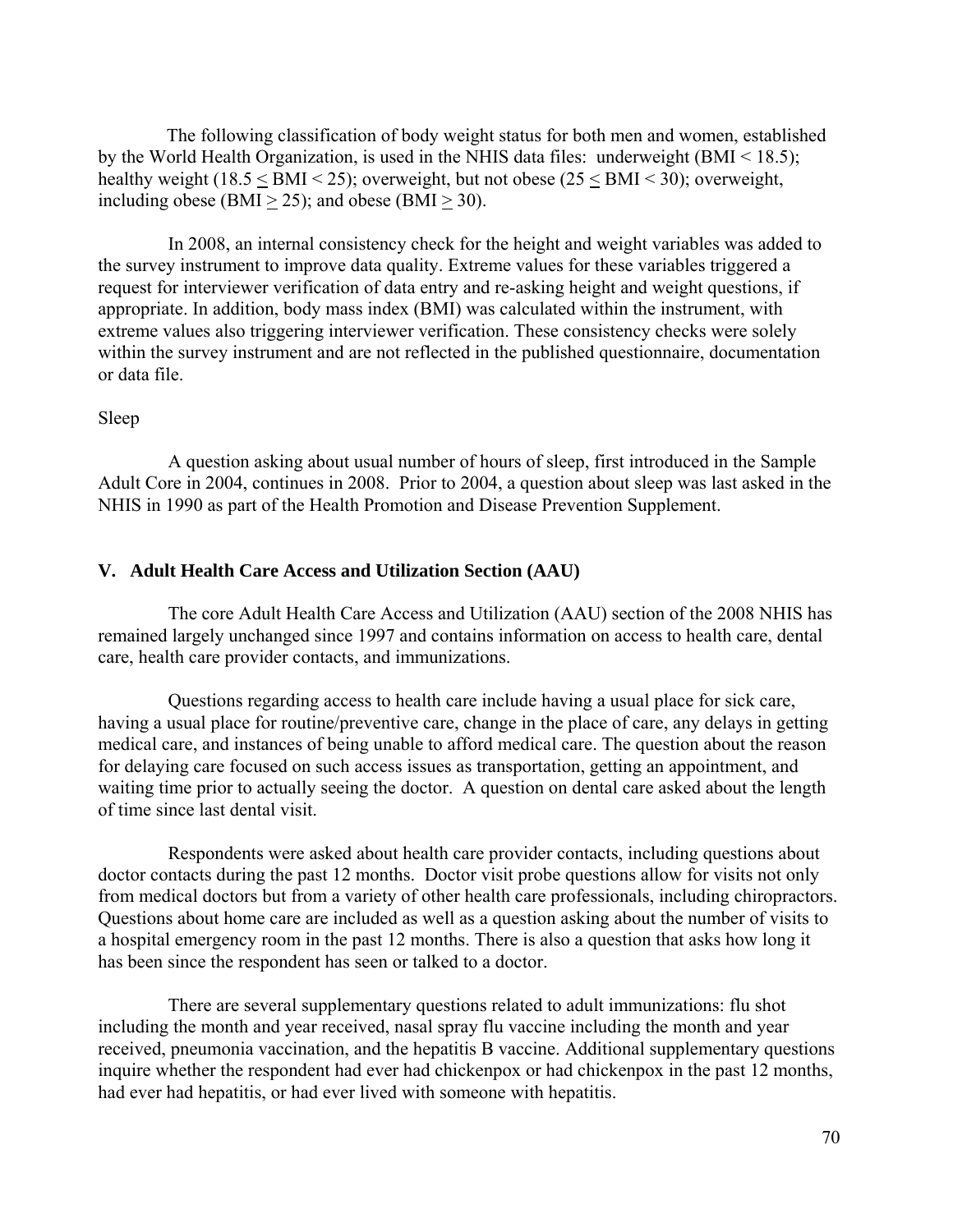In 2008, new supplemental questions were added to this section that ask respondents about additional adult immunizations: hepatitis A vaccine including the number of shots received; the Zoster or Shingles vaccine; and the tetanus shot including if it was given in 2005 or later and whether it included the pertussis or whooping cough vaccine. In addition, they were asked whether they had a chronic or long-term liver condition and if they had traveled outside the United States to countries other than Europe, Japan, Australia, New Zealand, or Canada since 1995.

## Technical Notes

Analysts are advised to read the notes in the Dataset Documentation for further information pertaining to any changes that may have occurred and to compare the 2008 Dataset Documentation to documentation from the 2007 (and earlier) NHIS for any other changes that may have occurred over time to the variables in this section.

## **VI. Adult AIDS Section (ADS)**

This section contains a series of questions related to testing for HIV, the virus that causes AIDS. Respondents were asked whether they had ever donated blood and whether they had a blood test for HIV, their main reasons for getting or not getting tested, when they had their last test, the number of times they had been tested, and where (the location/facility) the testing was done. The section also contains questions on respondents' plans for being tested in the future and their reasons for those plans, as well as their perceived personal risk for getting AIDS. With some modifications and additions, these questions are similar to those asked in the AIDS Knowledge and Attitudes Supplements that were included in the NHIS from 1987 to 1995.

Beginning in 2000, questions on sexually transmitted diseases (STDs) and tuberculosis (TB) are included in this section. These questions asked respondents whether they had an STD other than HIV or AIDS, whether they saw a doctor or health professional, and the location/facility to which they went to be checked. In addition to STD questions, respondents were also asked about TB, whether they had heard of it, how much they knew about it, and if they knew anyone personally with the disease. In addition, respondents were asked about their perceived personal risk of getting TB, and if, in their opinion, TB could be cured.

#### **VII. Adult Oral Health Supplement (AOH)**

The Adult Oral Health Supplement is new for 2008 and contains information on a variety of topics on oral health and dental care. Respondents were asked about the condition of their mouth, including comparison to others and whether self-conscious/embarrassed because of mouth, teeth, or dentures; hours missed from work/school for emergency dental care, routine dental or orthodontic care, tooth whitening or cosmetic procedures, and taking someone else to dental appointment; specific problems with their teeth and mouth, including toothache/sensitive teeth, bleeding gums, crooked teeth, broken/missing teeth, stained/discolored teeth, loose teeth, broken/missing fillings, jaw pain, mouth sores, difficulty eating/chewing, bad breath, and dry mouth; visits to dentists, orthodontists, oral surgeons, and dental hygienists; reasons for not seeing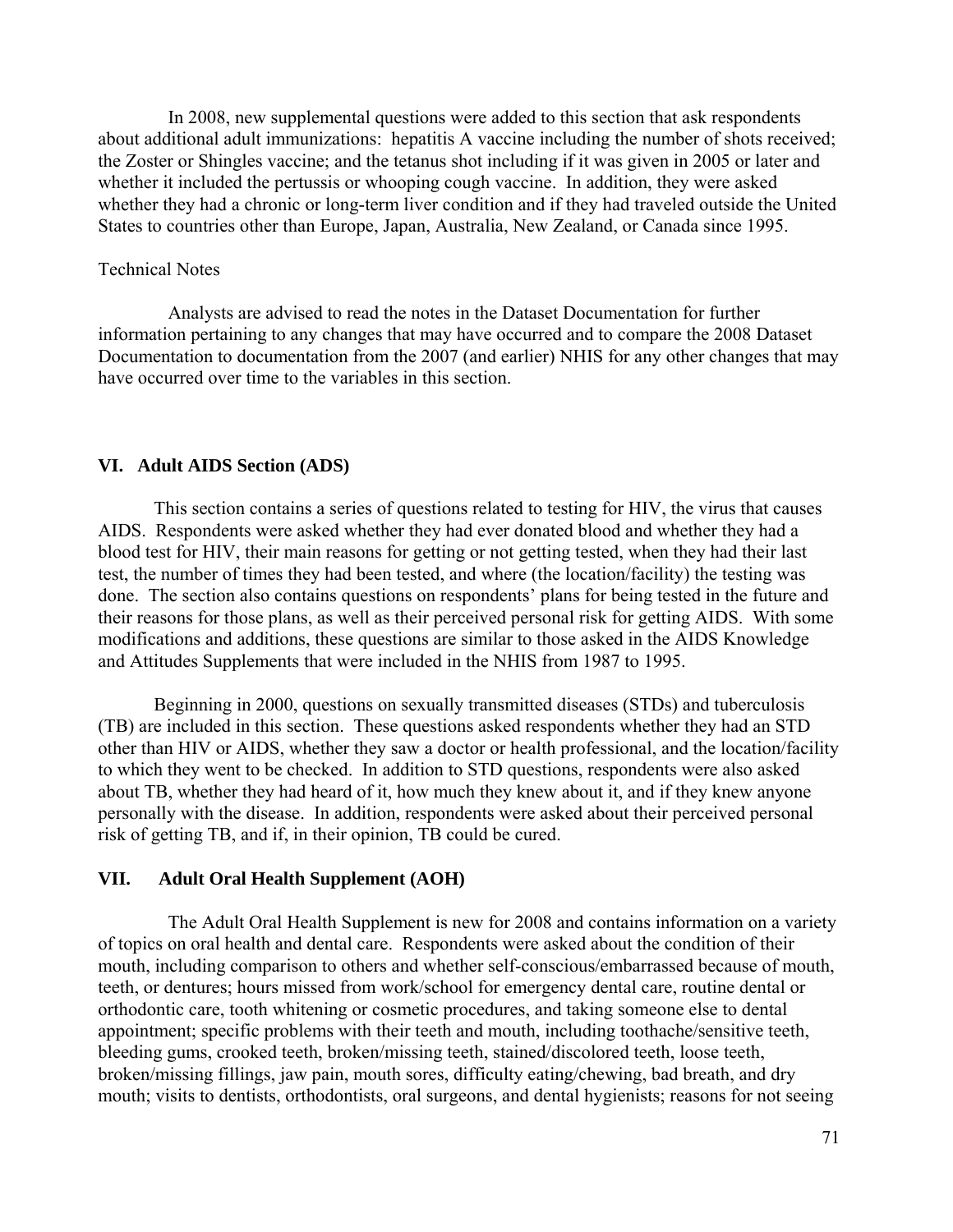a dentist, including not important to see dentist, dental problem went away, couldn't afford treatment/no insurance, no transportation, fear of dentist, waiting for appointment, and didn't think problem could be fixed; as well as whether the dental problem interfered with work or school, sleeping, social activities, and usual activities at home. Additional questions asked about having an exam for oral or mouth cancer, including when it was performed, whether it was routine or because of a problem, and the type of health professional who performed the exam.

## Technical Notes

A companion Child Oral Health Supplement (COH) is available on the Child Health File. Questions asking about dental insurance are in the Family Health Insurance (FHI) section of the Family File.

Analysts are advised to read the notes in the Dataset Documentation for further information and to compare the 2008 Dataset Documentation with earlier documentation from the NHIS for changes that may have occurred over time to oral and dental health variables in this section.

## **VIII. Adult Balance Supplement (BAL)**

In 2008, information was collected from sample adults related to dizziness and balance problems. Respondents were initially asked about their use of aids to help them get around and if they had a problem with dizziness or balance during the past 12 months. They were then asked about specific dizziness or balance related problems and symptoms associated with them. If they had more than one feeling of dizziness or balance problem, they were asked to select their most bothersome one. Most of the remaining questions in the Balance Supplement collected more detailed information about the respondent's feeling of dizziness or balance problem or their most bothersome feeling or problem if they had more than one. This included information such as age when the feeling of dizziness or balance problem first happened, how long and how often they've had the feeling of dizziness or balance problem, how long each spell or bout lasts, triggers of the spell or bout, other problems related to the feeling of dizziness or balance problem, and medical treatment sought for it and whether it helped. Respondents were also asked whether they take any medicine on a regular basis and if the medication causes the feeling of dizziness or balance problem to get worse, whether the dizziness or balance problem causes them to cut back on activities they would otherwise do, if they missed work or school because of the dizziness or balance problem, if they have blood relatives with problems of dizziness, and about falling because of the dizziness or balance problem.

# **IX. Adult Cancer Screening Supplement (NAF)**

The Adult Cancer Screening Supplement (NAF), last fielded in 2005, contains information about selected cancer screening tests received by the sample adult, including skin exams, Pap smear tests, mammograms, clinical breast exams, prostate specific antigen (PSA) tests, colorectal screening exams, and fecal occult blood (FOB) tests (performed in a doctor's office and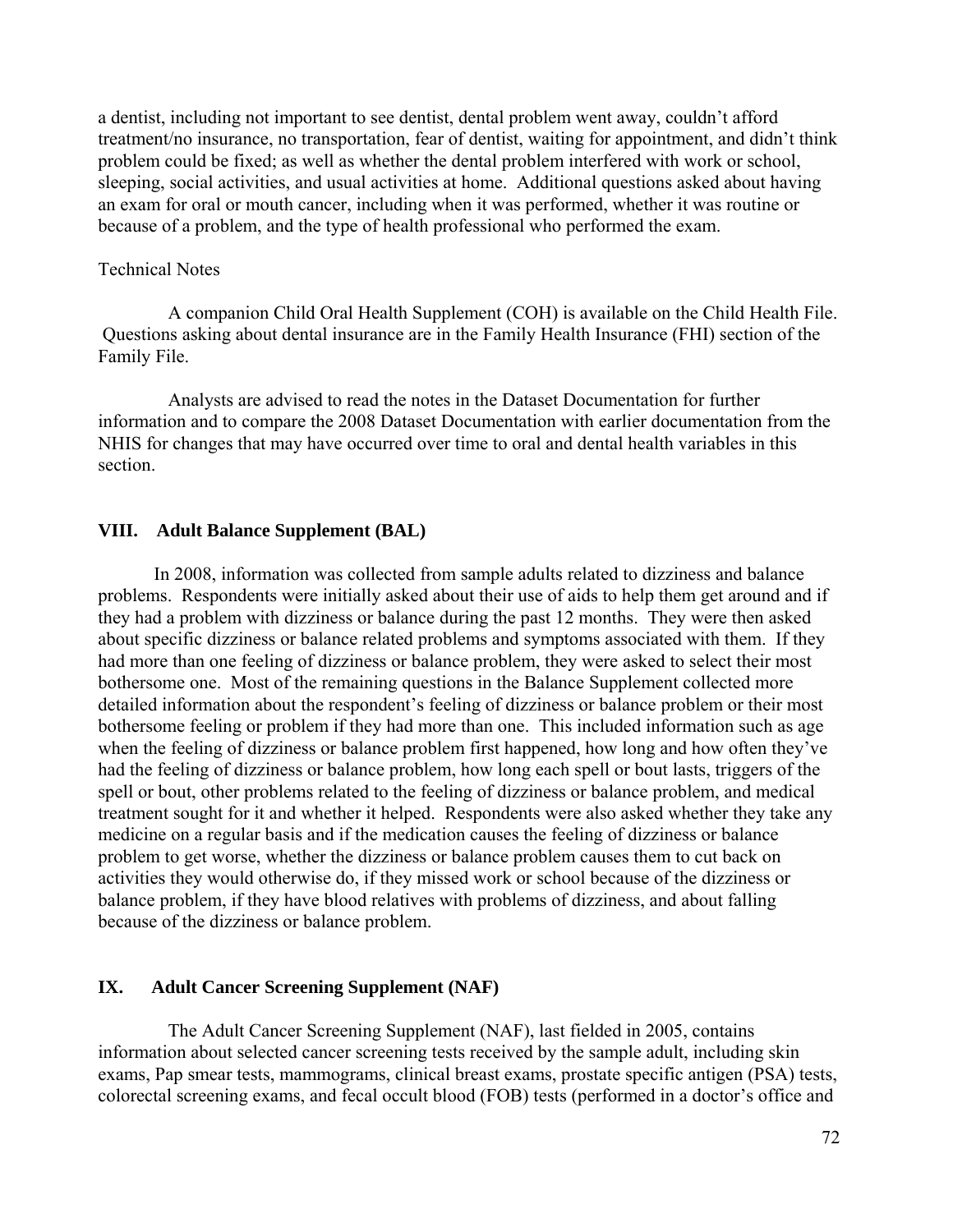at home). The recommendations for having different screening exams differ by age and sex; these criteria were taken into account when asking about the different exams during the course of the interview. All sample adults were asked questions about a previous skin exam, and all female sample adults were asked the questions about a previous Pap smear test. Female sample adults 30 years of age and older were asked questions regarding a prior mammography/clinical breast exam, and male sample adults 40 years of age and older were asked questions regarding a prior PSA test. All sample adults 40 years of age and older were asked a question regarding a prior colorectal screening exam/FOB test. Respondents who indicated that they had had a particular cancer screening exam were subsequently asked if abnormal results were obtained, and if so, what additional tests and/or surgery were performed.

Appropriate respondents were asked their reasons for not ever having had particular screening exams (e.g., Pap smear tests, mammograms, colorectal screening exams, and FOB tests), or for not having had them within a specified time period. Respondents were also asked whether a doctor or other healthcare professional had recommended (in the last 12 months) that they receive the screening exam in question.

For each type of cancer screening exam, respondents who indicated that they had had the exam were asked the number of exams in a certain period of time: six years for mammograms and Pap smear tests, three years for FOB tests, ten years for colorectal exams, and five years for PSA tests. Respondents were asked when the most recent screening exam occurred (month/year, number of days/weeks/months/years ago, or time interval grouping).

As in 2005 (the most recent fielding of these questions), in 2008 there are no recodes of the time-of-cancer-screening variables (in earlier years recoded as RPAP\_MO2, RPAP3, etc.) as the skip pattern and wording of the time variables had been changed, and it was felt that there would be enough information available to the users to combine those variables if they wish, without the imputation previously used in the recodes. SAS programs for creating these recodes are now provided on the NHIS website with the documentation for 2003, 2005, and 2008 NAF data.

The NAF Supplement also contains information on live births, birth control use, and hysterectomy among female sample adults 18 years of age and older. Female sample adults 30 years of age and older were asked about their use of hormone replacement therapy, and their use of Tamoxifen and Raloxifen (for cancer prevention or therapy).

 In 2008, new supplementary questions about the human papillomavirus (HPV) were included: HPVHRD, HPVCAUS, HPVSEXCN and HPVTRET (knowledge of HPV); HPVHAD (ever had); SHHPVHRD, SHTHPV, SHHPVDOS, HPVINT, HPVNOT, HPVCOST, and HPVLOCST (about the vaccine).

# **X. Adult Heart Disease Supplement (PAF)**

 The Adult Heart Disease Supplement (PAF) contains information about hypertension or high blood pressure. HYPPREG establishes if high blood pressure was pregnancy related.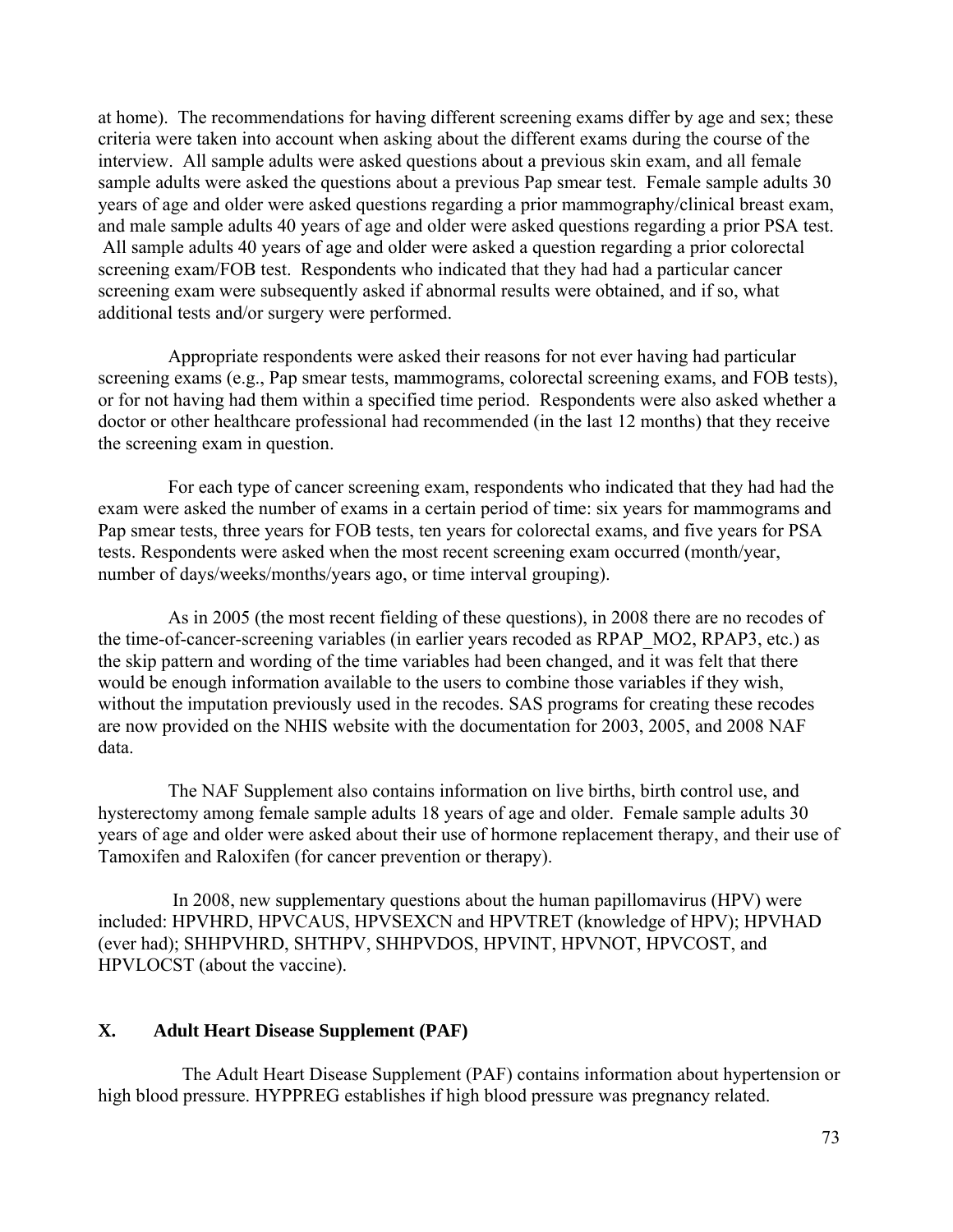HLOSWGT, WGTADEV, WGTADNOW ask about doctor's advice to change diet, and LOWSLT, LOWSLTEV, and LOWSLTNW ask about advice to lower salt or sodium intake. EVERC, EXERCEV, and EXERCNW refer to having been advised to exercise because of high blood pressure. HBPALC, HBPALCEV, and HBPALCNW refer to advice to reduce alcohol use. HYPMEDEV, HYPMED, and HYMDMED concern prescription medicines taken for hypertension.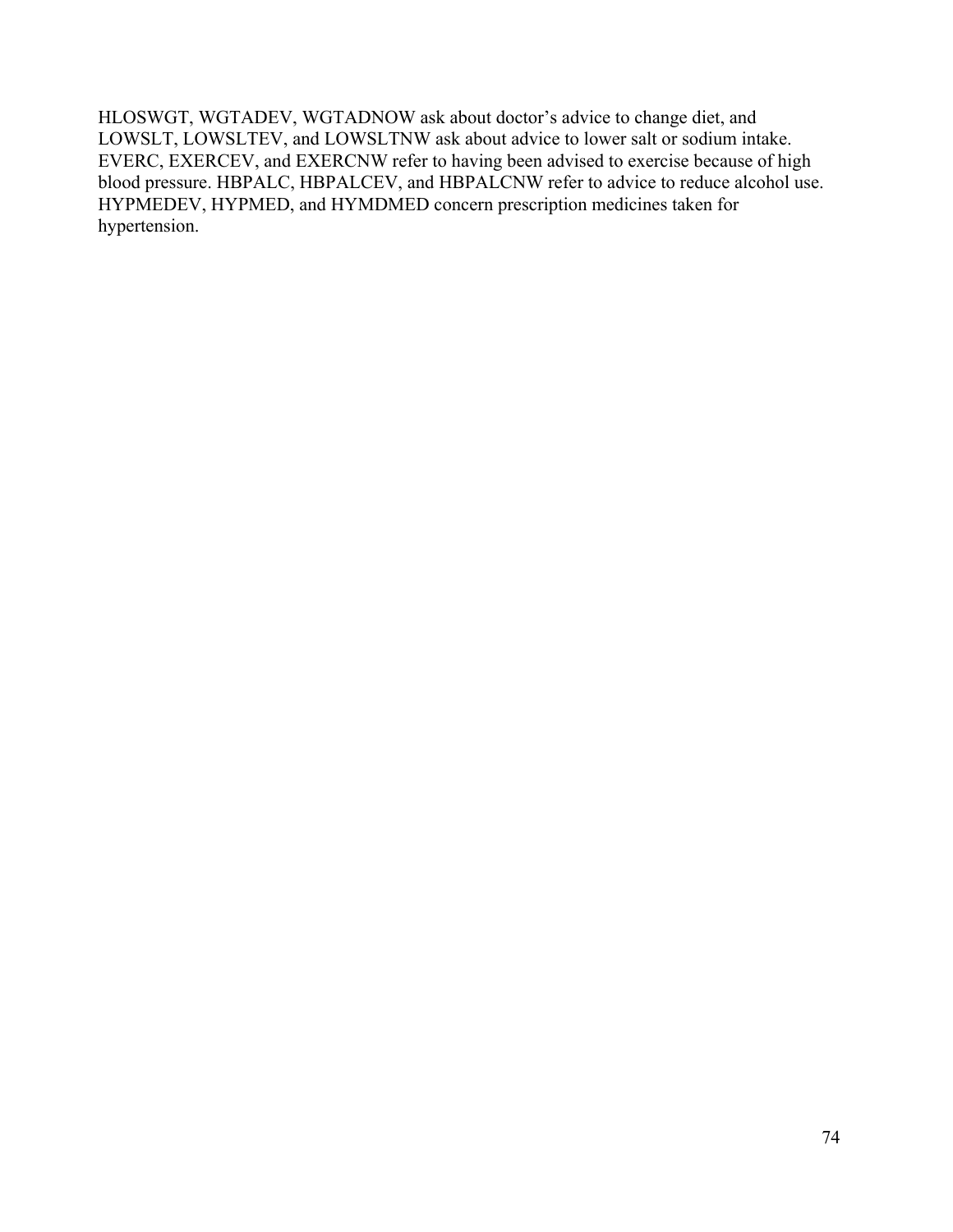# **2008 National Health Interview Survey Coverage Section: Telephone Questions**

The purpose of the cellular telephone questions is to track the use of wireless telephones in American families over time, allowing researchers to analyze the demographic characteristics of families who have substituted wireless service for landline home telephones. Having these data from a large population-based survey such as the NHIS provides useful information about potential bias from undercoverage in random digit dial telephone surveys that use only land-line telephone numbers in their sampling frames.

In 2007 the cellular telephone questions were modified. In 2003-2006 all cellular telephone questions resided in the Recontact Section (REC) at the end of the survey; in 2007 all cellular telephone questions were moved to the Coverage Section (COV.330 – COV.337) at the beginning of the survey. Appendix VIII of the 2007 Survey Description Document lists the cellular telephone variable changes. The 2007 survey instrument can be found on the NHIS website at: **[http://www.cdc.gov/nchs/nhis.htm.](http://www.cdc.gov/nchs/nhis.htm)** 

In 2008, no changes were made to the telephone questions.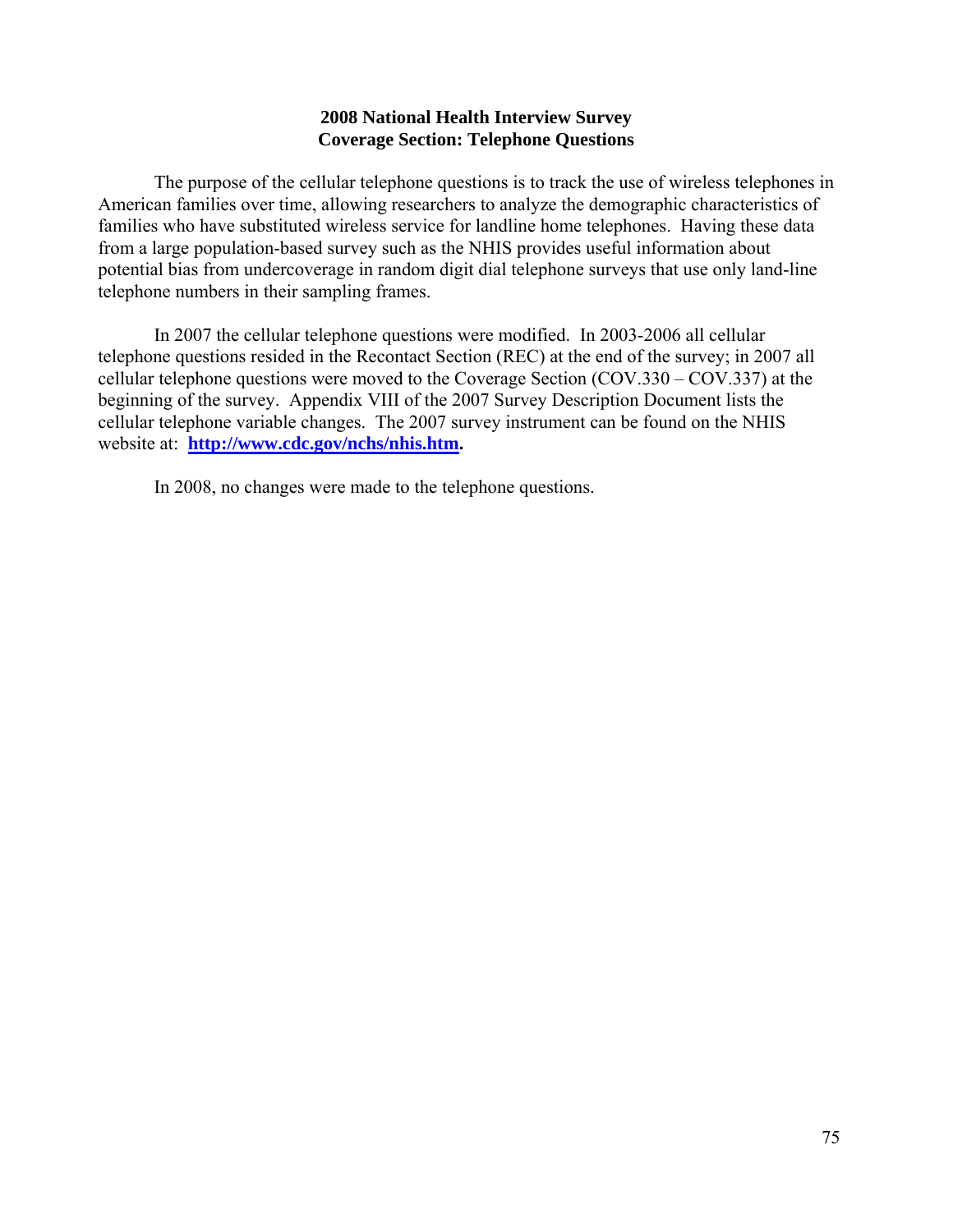## **Guidelines for Citation of Data Source**

With the goal of mutual benefit, the National Center for Health Statistics (NCHS) requests that recipients of NHIS data files cooperate in certain actions related to their use. Any published material derived from the 2008 data should acknowledge CDC/NCHS, National Health Interview Survey as the original source. The suggested citation to appear at the bottom of all tables and graphs is as follows:

Data Source: CDC/NCHS, National Health Interview Survey, 2008

In a bibliography, the suggested citation should read:

National Center for Health Statistics. *Data File Documentation, National Health Interview Survey, 2008 (machine readable data file and documentation)*. National Center for Health Statistics, Centers for Disease Control and Prevention, Hyattsville, Maryland. 2009.

The published material should also include a disclaimer that credits any analyses, interpretations, or conclusions reached to the author (recipient of the data file) and not to NCHS, which is responsible only for the initial data. Users who wish to publish a technical description of the data should make a reasonable effort to insure that the description is consistent with that published by NCHS.

Information on how to cite electronic media is available at: **[http://www.cdc.gov/nchs/howto/citelec.htm.](http://www.cdc.gov/nchs/howto/citelec.htm)**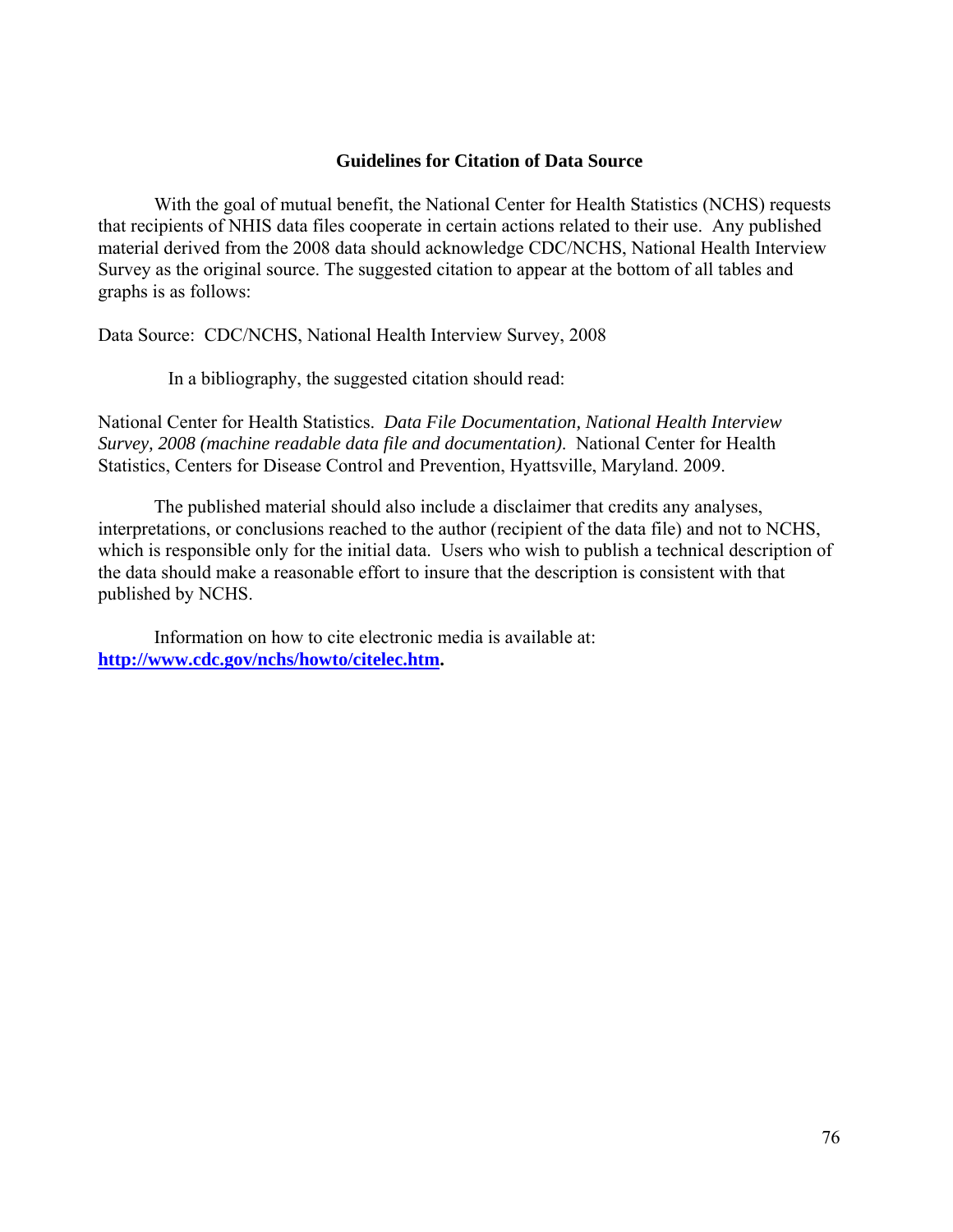# **References**

Achenbach and Edelbrock. *Manual for the Child Behavior Checklist and Revised Child Behavior Profile*. University of Vermont, Department of Psychiatry. 1983.

DeNavas-Walt C, Proctor BD, Smith J. U.S. Census Bureau. Current Population Reports, P60 235. *Income, Poverty, and Health Insurance Coverage in the United States: 2007*. U.S. Government Printing Office. Washington, DC. 2008.

National Center for Health Statistics. *Health, United States, 2004*. Hyattsville, Maryland. 2004.

National Center for Health Statistics. *National Health Interview Survey: Research for the 1995- 2004 Redesign.* Vital Health Stat 2(126). 1999.

Research Triangle Institute. SUDAAN *Language Manual; Release 10.0*, Research Triangle Institute, Research Triangle Park, NC. 2008.

U.S. Department of Health and Human Services. *Healthy People 2010*. *2nd Ed. With Understanding and Improving Health and Objectives for Improving Health*. 2 vols. Washington: U.S. Government Printing Office, November, 2000.

Warner M, Schenker N, Heinen MA, Fingerhut LA. The effects of recall on reporting injury and poisoning episodes in the National Health Interview Survey. *Injury Prevention*, 11(5):282-7. 2005.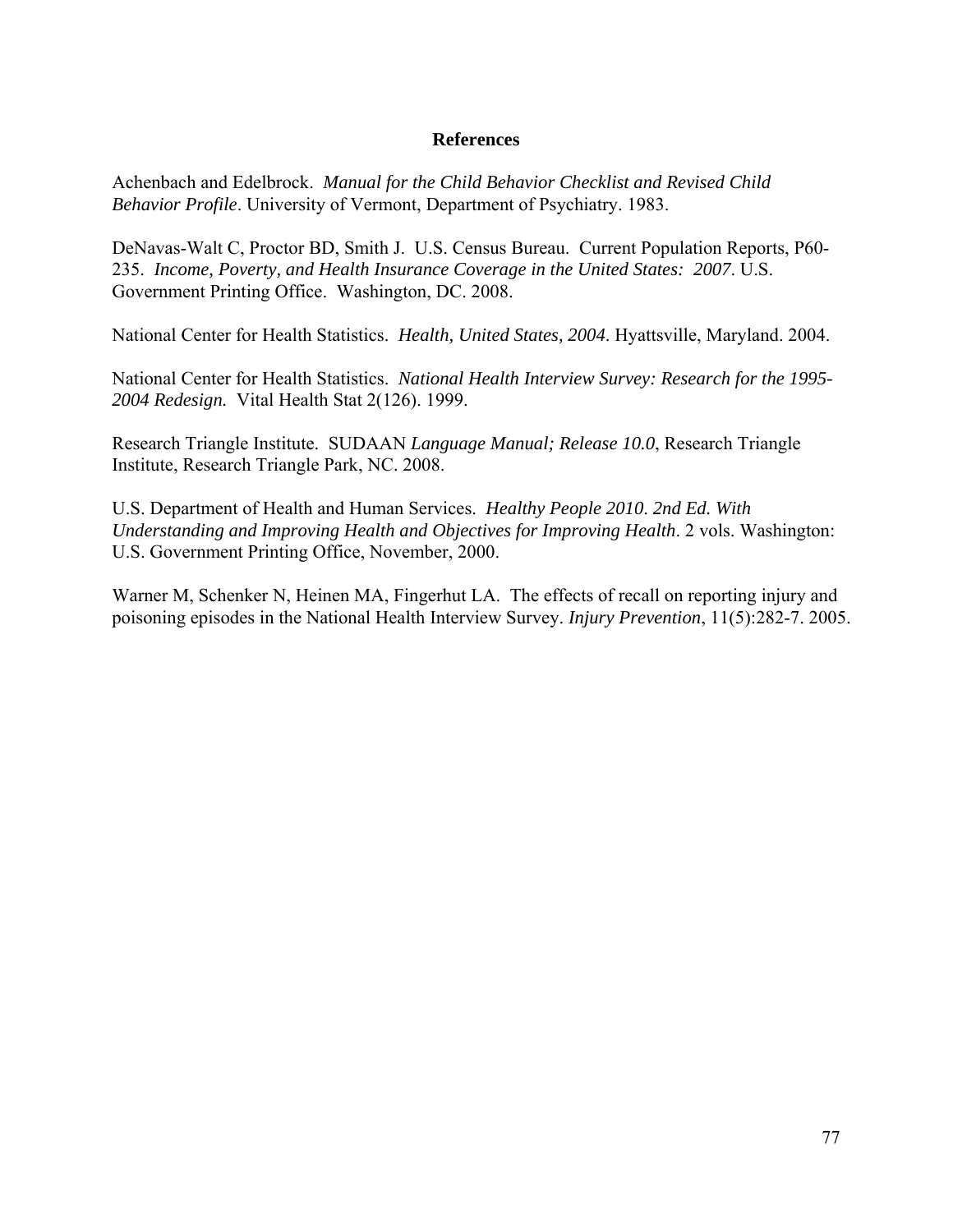# **Appendix I**

#### **Calculation of Response Rates for the 2008 NHIS**

The 1997 redesigned NHIS incorporated a change from the previous paper and pencil questionnaire to a new computer assisted personal interviewing (CAPI) system. The response rates calculated here pertain to the Basic Module questions in the 2008 NHIS.

The Basic Module collects basic information on the household and all family members. In addition, for each family, more detailed information is collected on one sample adult, and one sample child, if any.

#### **Household Response Rate**

 (Interviewed Households + Type A Non - Response Households) (Interviewed Households)

The Household (HH) Response Rate is calculated by dividing the number of responding households by the number of households that are in-scope or eligible for the survey. Note that Type A non-response households are eligible households that were not interviewed for a variety of reasons: language problems, no one was at home after repeated contact attempts, family temporarily absent, refusal, household records rejected for insufficient data, household records rejected for other CAPI related problems, or other reasons for no interview.

#### **Conditional Family Response Rate**

 (Interviewed Families + Rejected Families from Interviewed Households) (Interviewed Families)

Family Core data were collected from the respondent about all persons in the family. The response rates for the Family Core can be calculated in two ways: conditionally and finally. The Conditional Family Response Rate is the rate only for those families identified as eligible and does not take into account household non-response. The Conditional Family Response Rate is calculated by dividing the number of responding families by the number of families that are eligible for the survey, that is, from interviewed households. Note that a household can have multiple families, and rejected families are families that were deleted from interviewed households because of insufficient data.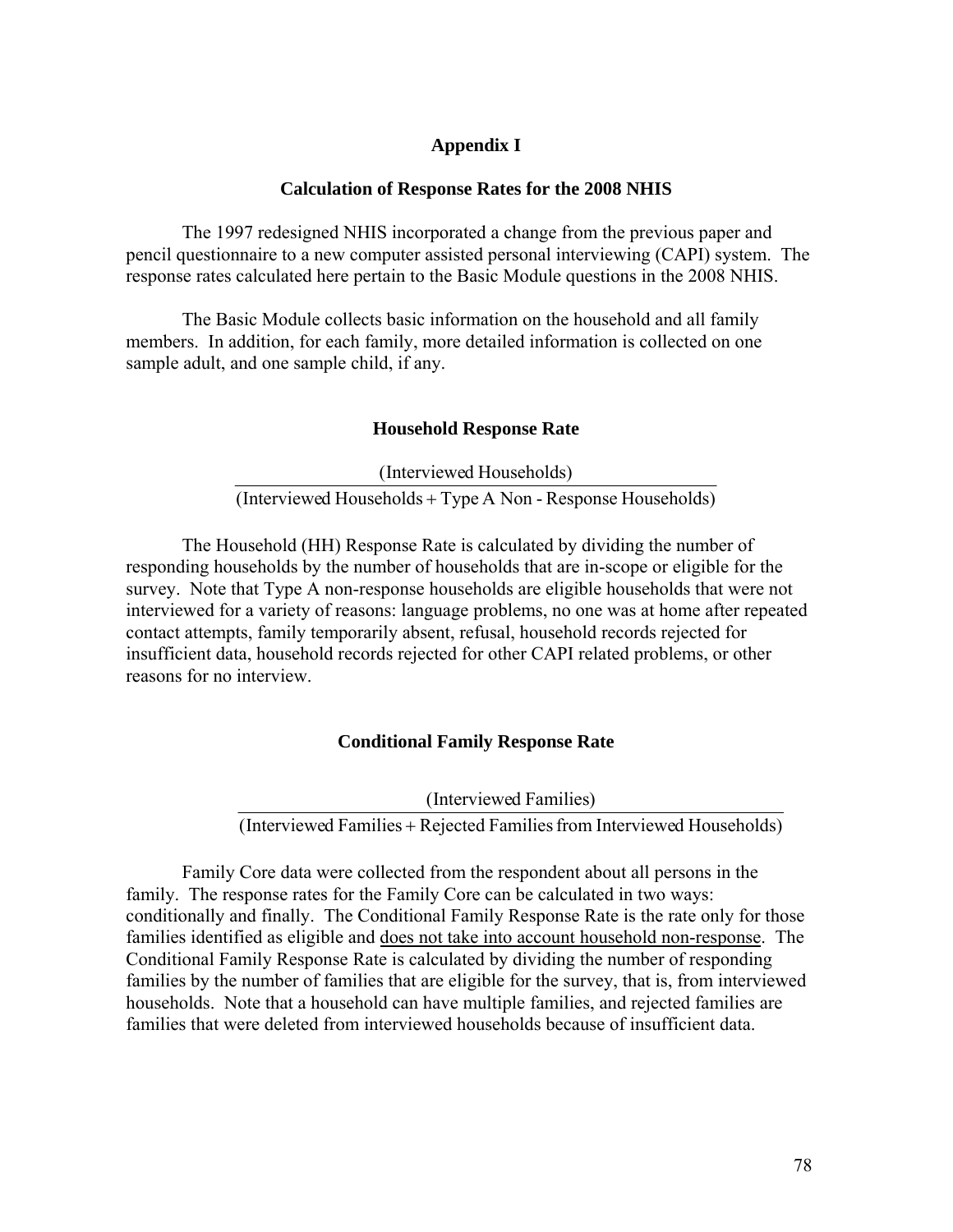# **Final Family Response Rate**

(Interviewed Families) (Household Response Rate) (Interviewed Families <sup>+</sup> Rejected Families from Interviewed Households)

The Final Family Response Rate is the rate for those families identified as eligible that takes into account household non-response. The Final Family Response Rate is calculated by dividing the number of responding families by the number of families that are eligible for the survey, that is, from interviewed households, and then multiplying this quotient by the Household Response Rate.

# **Conditional Sample Child Response Rate**

 (Eligible Sample Children from Interviewed Families) (Interviewed Sample Children)

The response rates for the Sample Child section can be calculated in two ways: conditionally and finally. The Conditional Sample Child Response Rate is the rate only for sample children and does not take into account household or family non-response. The Conditional Sample Child Response Rate is calculated by dividing the number of responding sample children by the number of eligible sample children from interviewed families.

# **Final Sample Child Response Rate**

 $\ddot{\phantom{0}}$ (Interviewed Sample Children) (Final Family Response Rate) (Eligible Sample Children from Interviewed Families)

The Final Sample Child Response Rate is the rate for sample children that takes into account household and family non-response. The Final Sample Child Response Rate is calculated by dividing the number of responding sample children by the number of eligible sample children from interviewed families, and then multiplying this quotient by the Final Family Response Rate.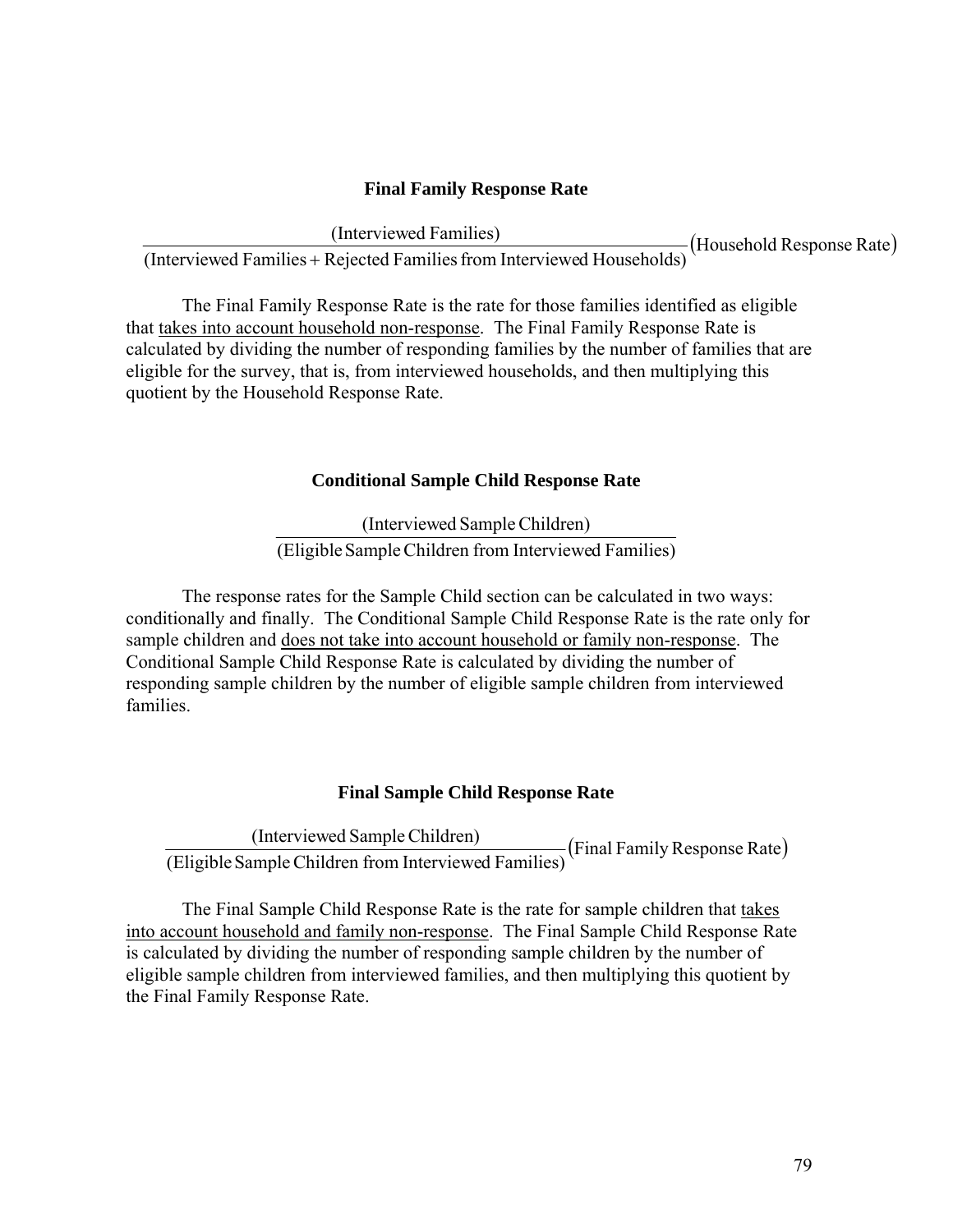## **Conditional Sample Adult Response Rate**

 (Eligible Sample Adults from Interviewed Families) (Interviewed Sample Adults)

The response rates for the Sample Adult section can be calculated in two ways: conditionally and finally. The Conditional Sample Adult Response Rate is the rate only for those sample adults identified as eligible and does not take into account household or family non-response. The Conditional Sample Adult Response Rate is calculated by dividing the number of responding sample adults by the number of eligible sample adults from interviewed families.

## **Final Sample Adult Response Rate**

(Interviewed Sample Adults)<br>(Eligible Sample Adults from Interviewed Families) (Final Family Response Rate)

The Final Sample Adult Response Rate is the rate for those sample adults identified as eligible that takes into account household and family non-response. The Final Sample Adult Response Rate is calculated by dividing the number of responding sample adults by the number of eligible sample adults from interviewed families, and then multiplying this quotient by the Final Family Response Rate.

| Household                  | 84.9% |
|----------------------------|-------|
| Family - Conditional       | 99.5% |
| Family - Final             | 84.5% |
| Sample Child - Conditional | 85.6% |
| Sample Child – Final       | 72.3% |
| Sample Adult - Conditional | 74.2% |
| Sample Adult – Final       | 62.6% |

| Appendix I, Table 1. Response Rates for the 2008 NHIS |
|-------------------------------------------------------|
|-------------------------------------------------------|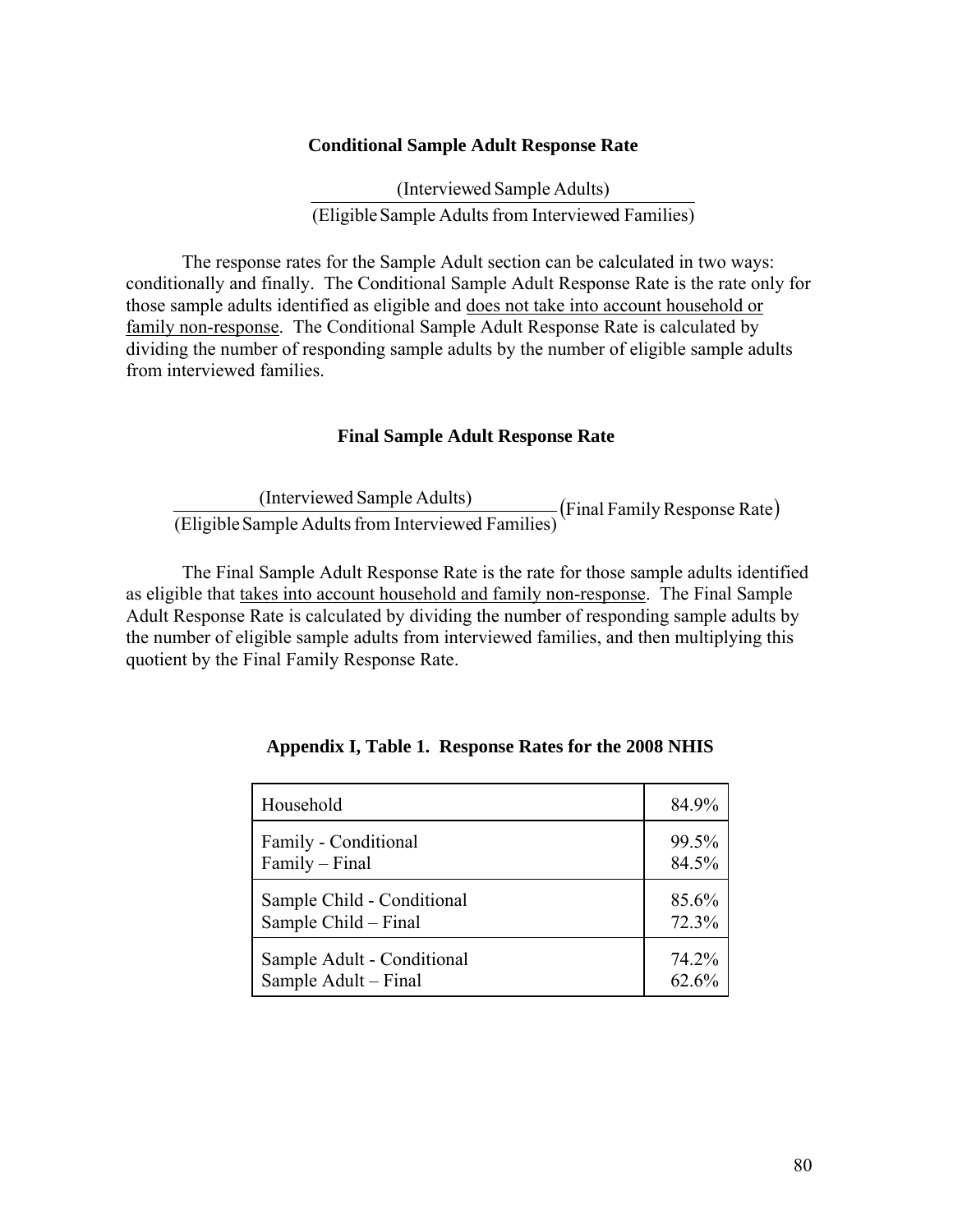## **Calculation of Response Rates for Combined NHIS Data Years**

The response rates for combined NHIS data years are calculated in the same basic way as for a single year. The following examples are shown for two years of data. Similar methods apply for multiple years of data in 1997 and beyond.

## **Household Response Rate for Combined Data Years**

(Interviewed Households for Years  $1 \& 2$ )

(Interviewed Households for Years  $1 & 2 + Type A$  Non - Response Households for Years  $1 & 2$ )

The Household Response Rate for Combined Data Years is calculated by dividing the number of responding households for Years 1 and 2 by the number of households that are in-scope or eligible for the survey for Years 1 and 2. Note that Type A non-response households are eligible households that were not interviewed for a variety of reasons: language problems, no one was at home after repeated contact attempts, family temporarily absent, refusal, household records rejected for insufficient data, household records rejected for other CAPI related problems, or other reasons for no interview.

# **Conditional Family Response Rate for Combined Data Years**

(Interviewed Families for Years  $1 \& 2$ )

(Interviewed Families for Years 1 & 2 + Rejected Families from Interviewed Households for Years 1 & 2)

Family Core data were collected from the respondent about all persons in the family. The response rates for the Family Core can be calculated in two ways: conditionally and finally. The Conditional Family Response Rate is the rate only for those families identified as eligible and does not take into account household non-response. The Conditional Family Response Rate for Combined Data Years is calculated by dividing the number of responding families for Years 1 and 2 by the number of families that are eligible for the survey in Years 1 and 2, that is, from interviewed households for Years 1 and 2. Note that a household can have multiple families, and rejected families are families that were deleted from interviewed households because of insufficient data.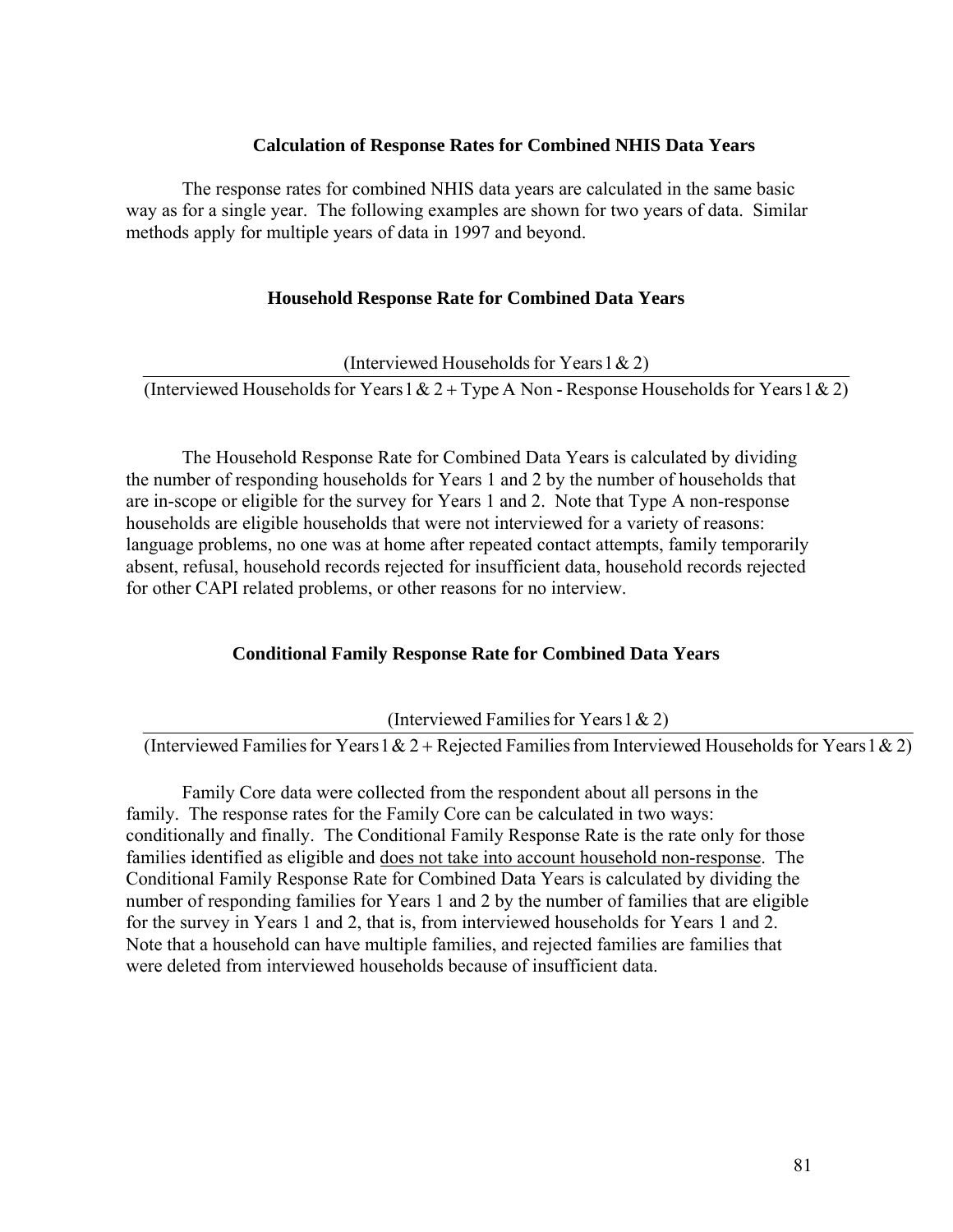# **Final Family Response Rate for Combined Data Years**

| (Interviewed Families for Years $1 \& 2$ )                      | $($ Household Response $)$         |
|-----------------------------------------------------------------|------------------------------------|
| Interviewed Families for Years $1 & 2 +$                        | $\log$ Rate for Years 1 & 2 $\log$ |
| Rejected Families from Interviewed Households for Years $1 & 2$ |                                    |

The Final Family Response Rate is the rate for those families identified as eligible that takes into account household non-response. The Final Family Response Rate for Combined Data Years is calculated by dividing the number of responding families for Years 1 and 2 by the number of families that are eligible for the survey in Years 1 and 2, that is, from interviewed households for Years 1 and 2, and then multiplying this quotient by the Household Response Rate for Combined Data Years.

# **Conditional Sample Child Response Rate for Combined Data Years**

(Eligible Sample Children from Interviewed Families for Years  $1 < 2$ ) (Interviewed Sample Children for Years  $1 < 2$ )

The response rates for the Sample Child section can be calculated in two ways: conditionally and finally. The Conditional Sample Child Response Rate is the rate only for sample children and does not take into account household or family non-response. The Conditional Sample Child Response Rate for Combined Data Years is calculated by dividing the number of responding sample children for Years 1 and 2 by the number of eligible sample children from interviewed families for Years 1 and 2.

# **Final Sample Child Response Rate for Combined Data Years**

į. (Interviewed Sample Children for Years 1 & 2)  $\int$  Final Family Response  $\overline{\phantom{a}}$ (Eligible Sample Children from Interviewed Families for Years 1 & 2) Rate for Years 1 & 2 ⎞  $\sqrt{ }$ ⎠

The Final Sample Child Response Rate is the rate for sample children that takes into account household and family non-response. The Final Sample Child Response Rate for Combined Data Years is calculated by dividing the number of responding sample children for Years 1 and 2 by the number of eligible sample children from interviewed families for Years 1 and 2, and then multiplying this quotient by the Final Family Response Rate for Combined Data Years.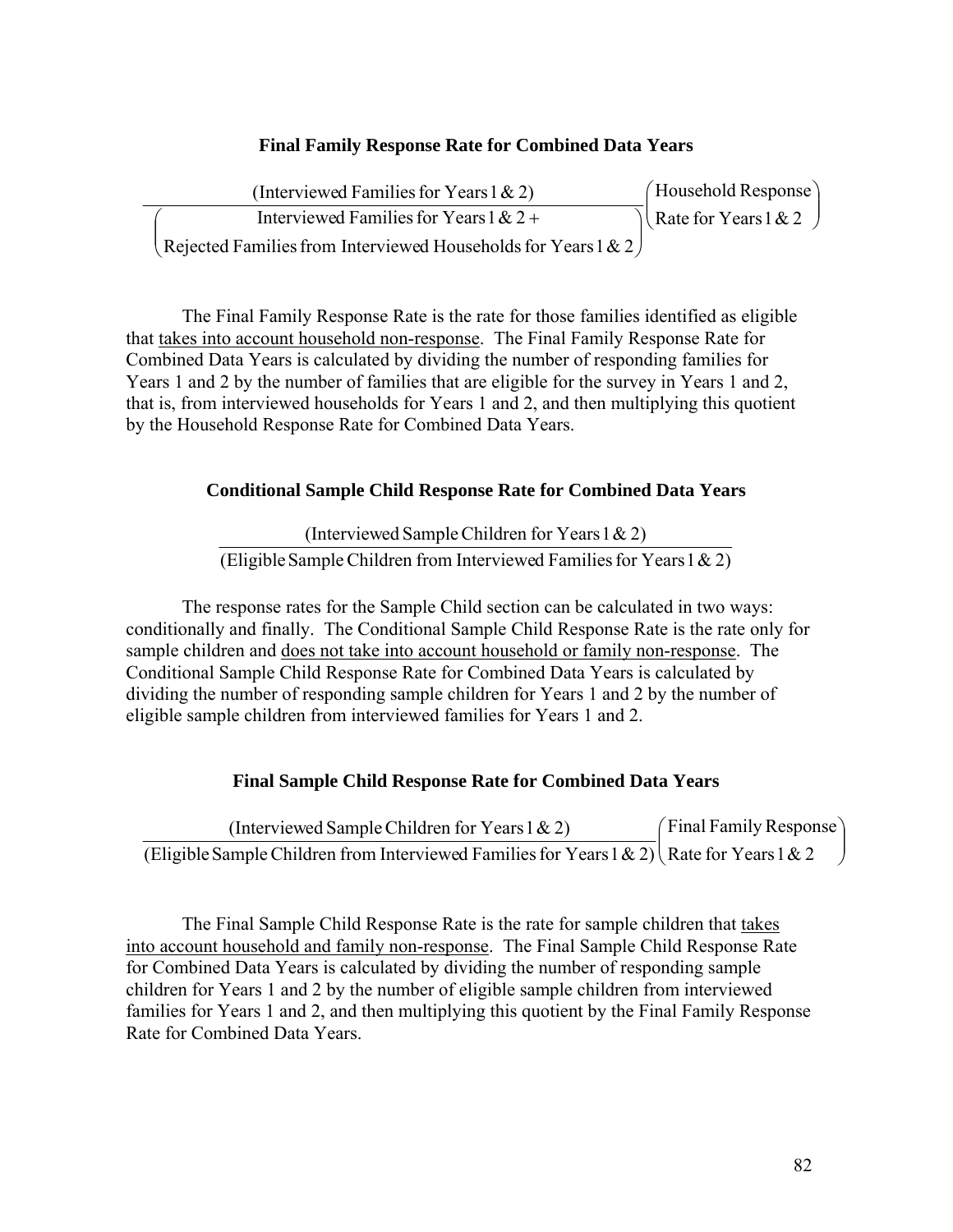# **Conditional Sample Adult Response Rate for Combined Data Years**

(Eligible Sample Adults from Interviewed Families for Years  $1 < 2$ ) (Interviewed Sample Adults for Years  $1 \& 2$ )

The response rates for the Sample Adult section can be calculated in two ways: conditionally and finally. The Conditional Sample Adult Response Rate is the rate only for those sample adults identified as eligible and does not take into account household or family non-response. The Conditional Sample Adult Response Rate for Combined Data Years is calculated by dividing the number of responding sample adults for Years 1 and 2 by the number of eligible sample adults from interviewed families for Years 1 and 2.

# **Final Sample Adult Response Rate for Combined Data Years**

| (Interviewed Sample Adults for Years $1 \& 2$ )                                                  | (Final Family Response) |
|--------------------------------------------------------------------------------------------------|-------------------------|
| (Eligible Sample Adults from Interviewed Families for Years 1 & 2) $\left($ Rate for Years 1 & 2 |                         |

The Final Sample Adult Response Rate is the rate for those sample adults identified as eligible that takes into account household and family non-response. The Final Sample Adult Response Rate for Combined Data Years is calculated by dividing the number of responding sample adults for Years 1 and 2 by the number of eligible sample adults from interviewed families for Years 1 and 2, and then multiplying this quotient by the Final Family Response Rate for Combined Data Years.

| <b>File / Type of Records</b> | Eligible | <b>Interviewed</b> |
|-------------------------------|----------|--------------------|
| <b>Household / households</b> | 33,911   | 28,790             |
| <b>Family / families</b>      | 29,569   | 29,421             |
| <b>Sample Child / persons</b> | 10,303   | 8,815              |
| <b>Sample Adult / persons</b> | 29,370   | 21,781             |

|  | Appendix I, Table 2. Number Eligible/Interviewed, 2008 NHIS |  |
|--|-------------------------------------------------------------|--|
|  |                                                             |  |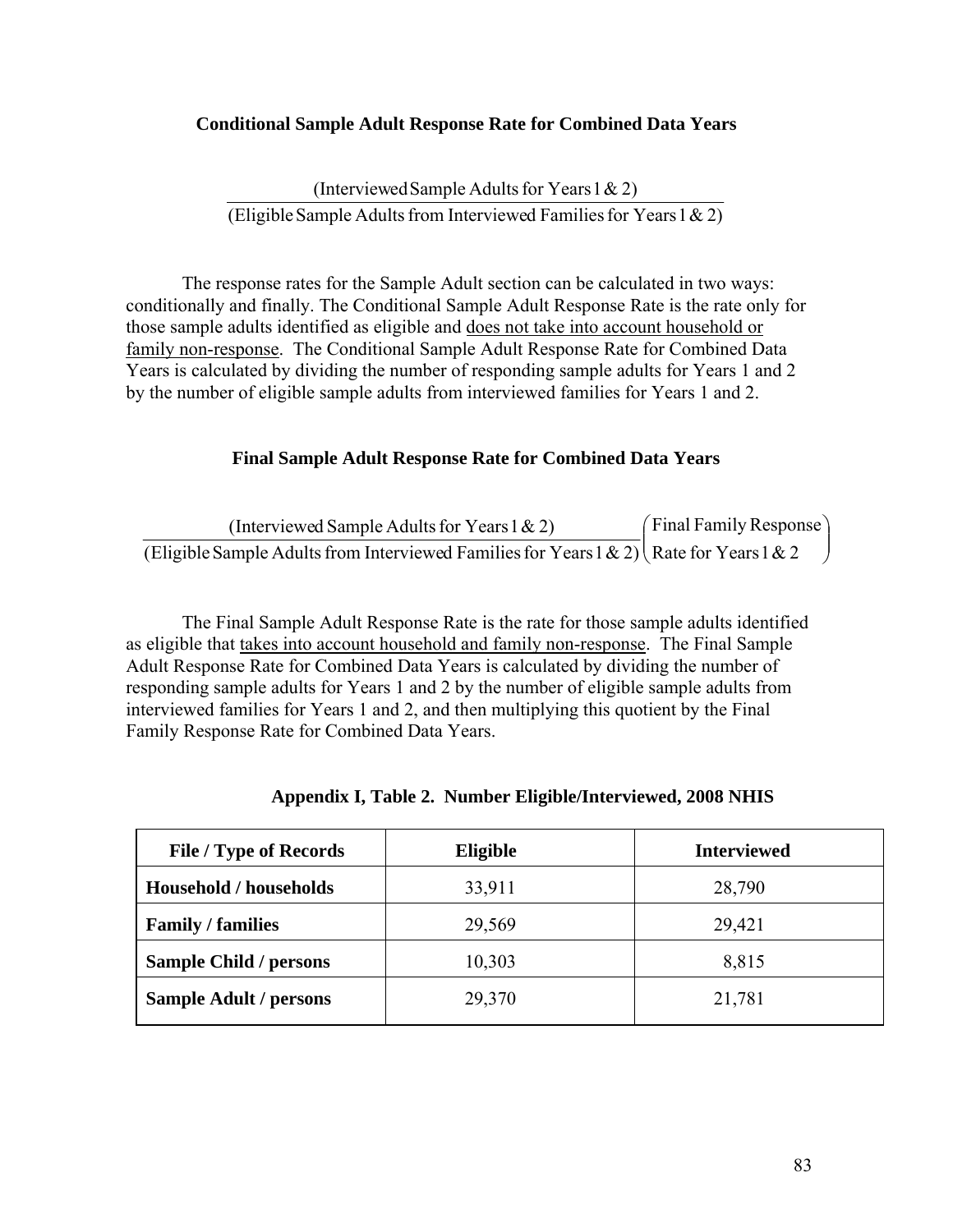| <b>File / Type of Records</b> | Eligible | <b>Interviewed</b> |
|-------------------------------|----------|--------------------|
| <b>Household / households</b> | 33,615   | 29,266             |
| <b>Family / families</b>      | 30,081   | 29,915             |
| <b>Sample Child / persons</b> | 10,658   | 9,417              |
| <b>Sample Adult / persons</b> | 29,875   | 23,393             |

# **Appendix I, Table 3. Number Eligible/Interviewed, 2007 NHIS**

**Appendix I, Table 4. Number Eligible/Interviewed, 2006 NHIS** 

| <b>File / Type of Records</b> | Eligible | <b>Interviewed</b> |
|-------------------------------|----------|--------------------|
| Household / households        | 33,468   | 29,204             |
| <b>Family / families</b>      | 29,974   | 29,868             |
| <b>Sample Child / persons</b> | 10,853   | 9,837              |
| <b>Sample Adult / persons</b> | 29,825   | 24,275             |

# **Appendix I, Table 5. Number Eligible/Interviewed, 2005 NHIS**

| <b>File / Type of Records</b> | Eligible | <b>Interviewed</b> |
|-------------------------------|----------|--------------------|
| <b>Household / households</b> | 44,540   | 38,509             |
| <b>Family / families</b>      | 39,463   | 39,284             |
| <b>Sample Child / persons</b> | 13,906   | 12,523             |
| <b>Sample Adult / persons</b> | 39,227   | 31,428             |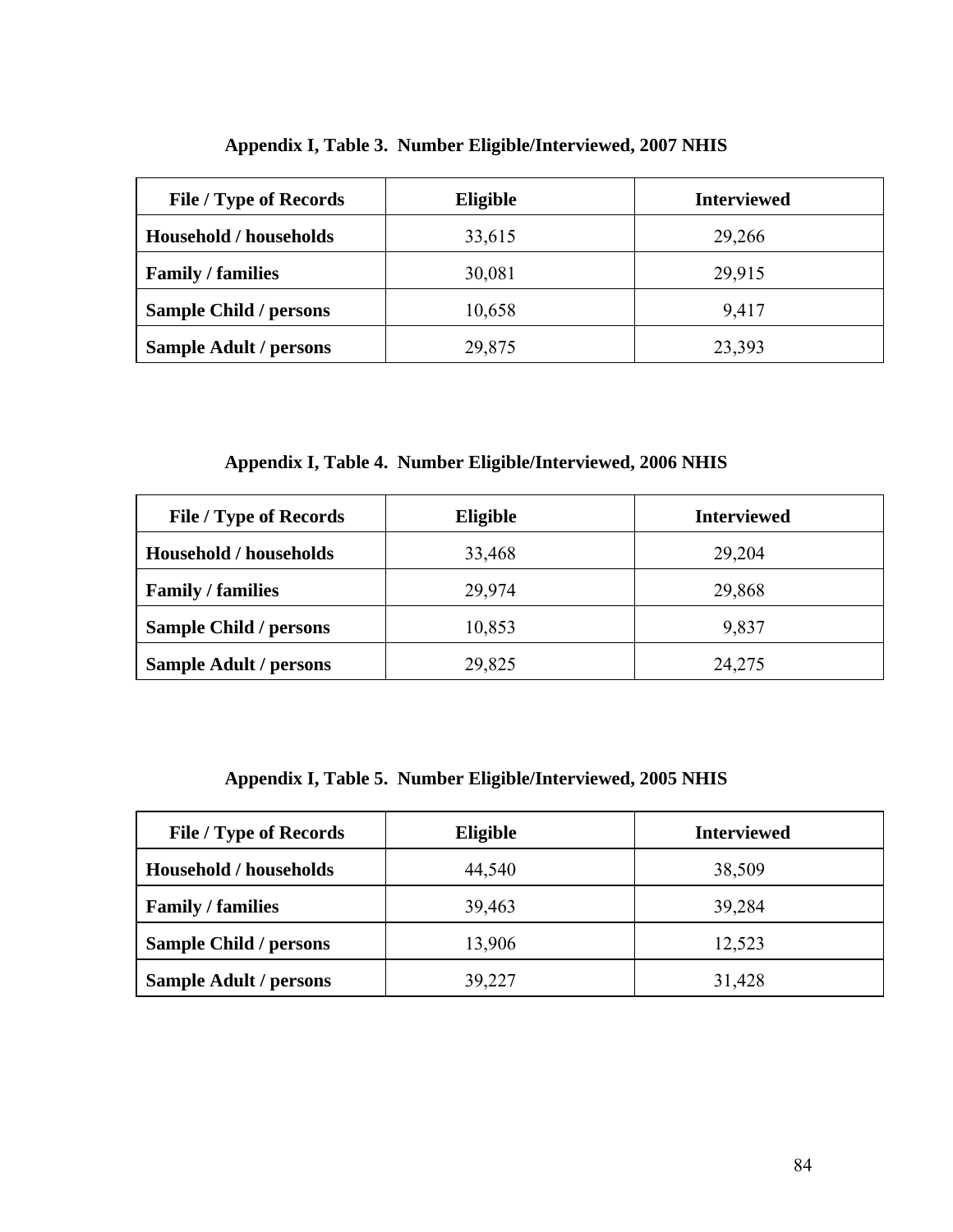|  |  | Appendix I, Table 6. Number Eligible/Interviewed, 2004 NHIS |  |
|--|--|-------------------------------------------------------------|--|
|--|--|-------------------------------------------------------------|--|

| <b>File / Type of Records</b> | Eligible | <b>Interviewed</b> |
|-------------------------------|----------|--------------------|
| <b>Household / households</b> | 42,089   | 36,579             |
| <b>Family / families</b>      | 37,653   | 37,466             |
| <b>Sample Child / persons</b> | 13,538   | 12,424             |
| <b>Sample Adult / persons</b> | 37,388   | 31,326             |

**Appendix I, Table 7. Number Eligible/Interviewed, 2003 NHIS** 

| <b>File / Type of Records</b> | Eligible | <b>Interviewed</b> |
|-------------------------------|----------|--------------------|
| <b>Household / households</b> | 40,266   | 35,921             |
| <b>Family / families</b>      | 37,126   | 36,573             |
| <b>Sample Child / persons</b> | 13,275   | 12,249             |
| <b>Immunization</b> /persons  | 13,275   | 11,665             |
| <b>Sample Adult / persons</b> | 36,524   | 30,852             |

**Appendix I, Table 8. Number Eligible/Interviewed, 2002 NHIS** 

| <b>File / Type of Records</b> | Eligible | <b>Interviewed</b> |
|-------------------------------|----------|--------------------|
| <b>Household / households</b> | 40,377   | 36,161             |
| <b>Family / families</b>      | 37,458   | 36,831             |
| <b>Sample Child / persons</b> | 13,570   | 12,524             |
| <b>Immunization</b> /persons  | 13,865   | 13,611             |
| <b>Sample Adult / persons</b> | 36,787   | 31,044             |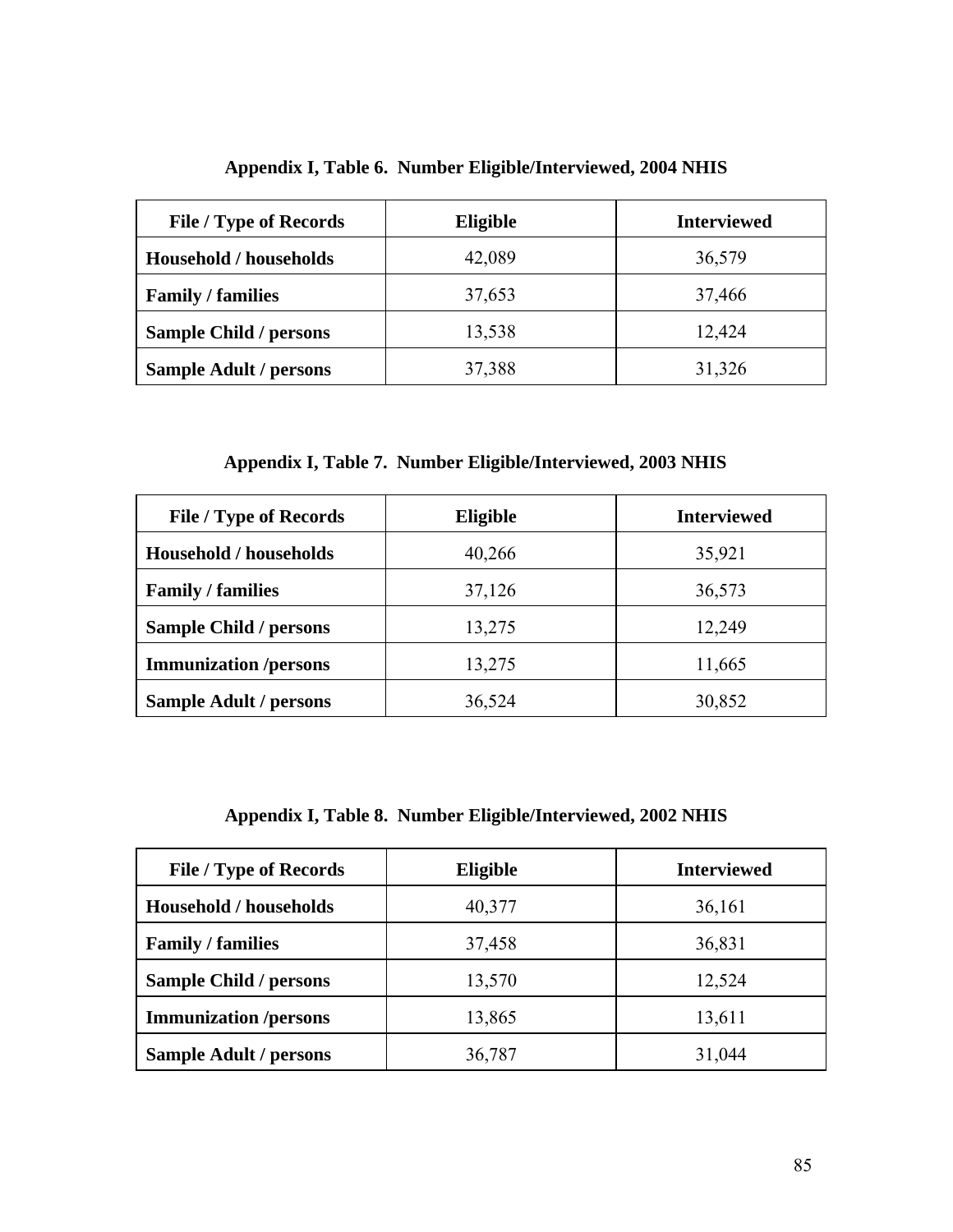| <b>File / Type of Records</b> | Eligible | <b>Interviewed</b> |
|-------------------------------|----------|--------------------|
| <b>Household / households</b> | 43,797   | 38,932             |
| <b>Family / families</b>      | 40,227   | 39,633             |
| <b>Sample Child / persons</b> | 14,766   | 13,579             |
| <b>Immunization</b> /persons  | 15,000   | 14,709             |
| <b>Sample Adult / persons</b> | 39,564   | 33,326             |

**Appendix I, Table 9. Number Eligible/Interviewed, 2001 NHIS** 

**Appendix I, Table 10. Number Eligible/Interviewed, 2000 NHIS** 

| <b>File / Type of Records</b> | <b>Eligible</b> | <b>Interviewed</b> |
|-------------------------------|-----------------|--------------------|
| <b>Household / households</b> | 43,437          | 38,633             |
| <b>Family / families</b>      | 39,998          | 39,264             |
| <b>Sample Child / persons</b> | 14,711          | 13,376             |
| <b>Immunization</b> /persons  | 14,890          | 14,618             |
| <b>Sample Adult / persons</b> | 39,201          | 32,374             |

**Appendix I, Table 11. Number Eligible/Interviewed, 1999 NHIS** 

| <b>File / Type of Records</b> | Eligible | <b>Interviewed</b> |
|-------------------------------|----------|--------------------|
| <b>Household / households</b> | 42,882   | 37,573             |
| <b>Family / families</b>      | 38,845   | 38,171             |
| <b>Sample Child / persons</b> | 14,217   | 12,910             |
| <b>Immunization</b> /persons  | 14,178   | 13,881             |
| <b>Sample Adult / persons</b> | 38,117   | 30,801             |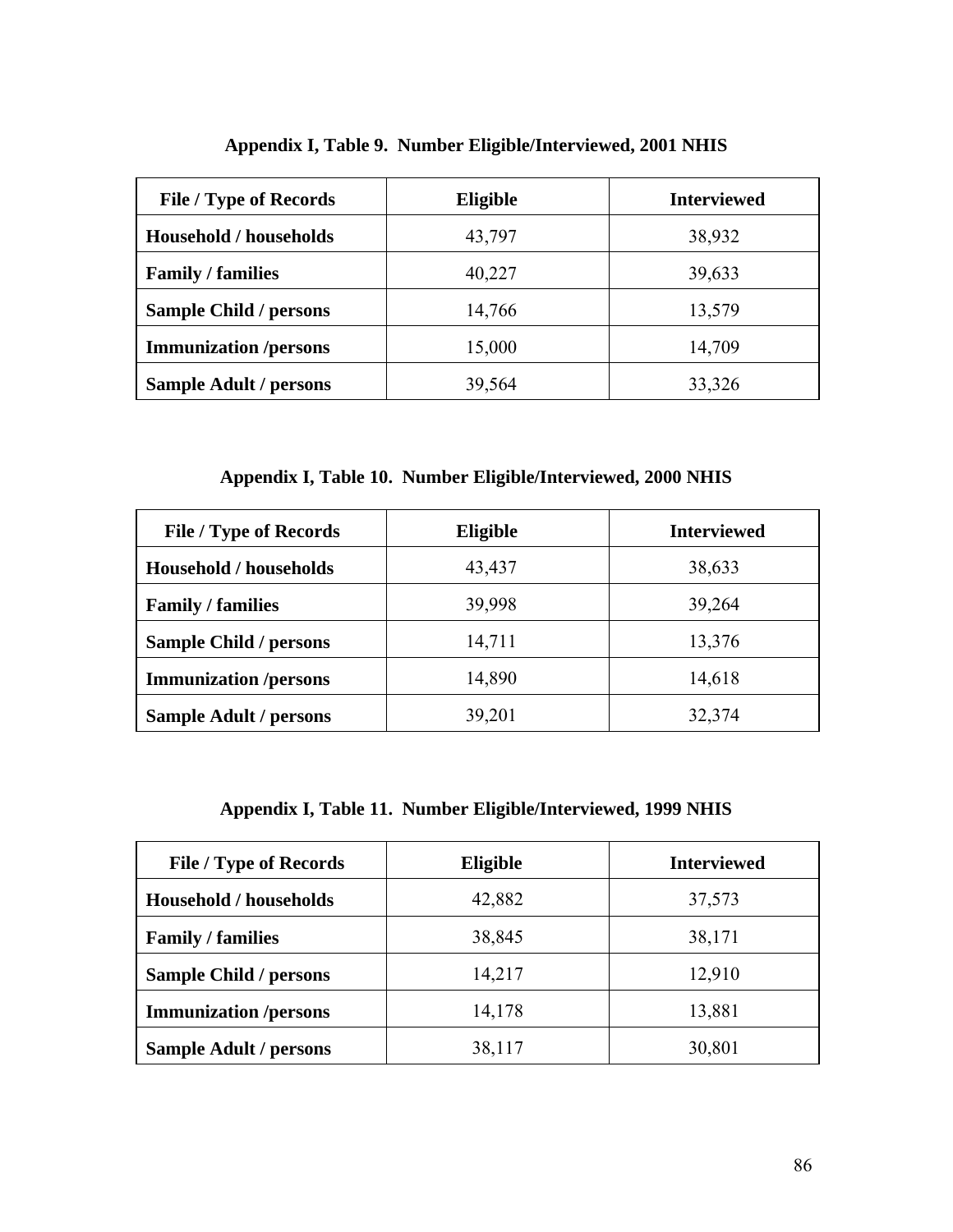| <b>File / Type of Records</b>           | Eligible | <b>Interviewed</b> |
|-----------------------------------------|----------|--------------------|
| <b>Household / households</b>           | 42,440   | 38,209             |
| <b>Family / families</b>                | 39,559   | 38,773             |
| <b>Sample Child / persons</b>           | 14,619   | 13,645             |
| <b>Prevention Sample Child /persons</b> | 13,645   | 13,610             |
| <b>Immunization</b> /persons            | 15,041   | 14,775             |
| <b>Sample Adult / persons</b>           | 38,729   | 32,440             |
| <b>Prevention Sample Adult</b>          | 32,440   | 31,882             |

# **Appendix I, Table 12. Number Eligible/Interviewed, 1998 NHIS**

# **Appendix I, Table 13. Number Eligible/Interviewed, 1997 NHIS**

| <b>File / Type of Records</b> | Eligible | <b>Interviewed</b> |
|-------------------------------|----------|--------------------|
| <b>Household / households</b> | 43,370   | 39,832             |
| <b>Family / families</b>      | 41,291   | 40,623             |
| <b>Sample Child / persons</b> | 15,244   | 14,290             |
| <b>Immunization</b> /persons  | 15,558   | 15,402             |
| <b>Sample Adult / persons</b> | 40,552   | 36,116             |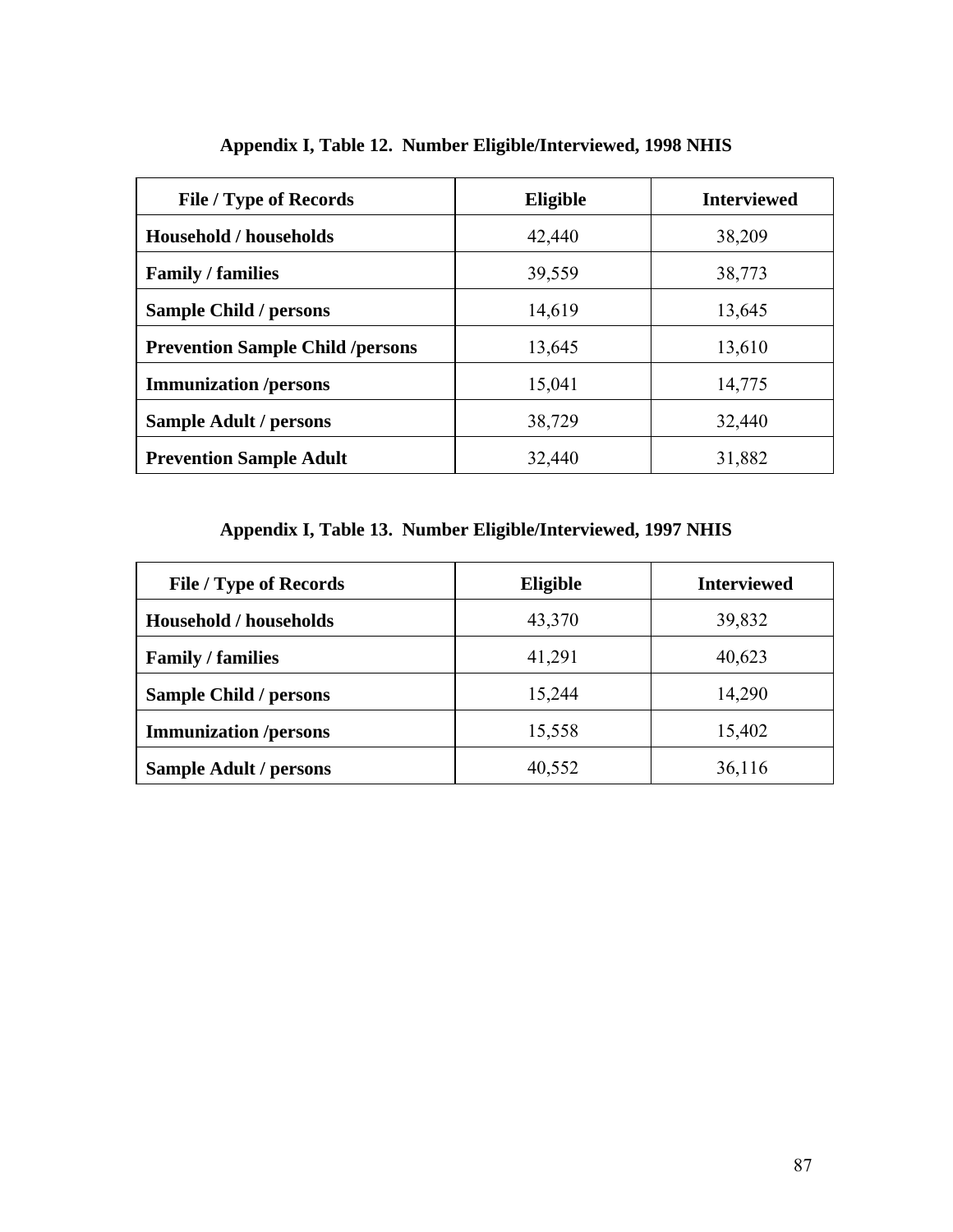## **Appendix II**

#### **Race and Hispanic Origin in the 2008 NHIS**

## **Background**

For over 20 years, the National Health Interview Survey (NHIS) had collected information on the race and Hispanic origin or ethnicity of its respondents, following guidelines set forth by the Office of Management and Budget in a policy known as OMB Directive 15 (Office of Management and Budget, 1977). The NHIS relied on respondents to provide self-identified race and ethnicity information (proxy information is reported for children and non-present household members), although interviewer-observed race was also recorded through 1996, the last year of the paper questionnaire. NHIS data are routinely tabulated by race and ethnicity in NCHS publications such as Summary Health Statistics, Health U.S., and National Health Statistics Reports.

http://www.whitehouse.gov/omb/inforeg/statpolicy.html. In accordance with this requirement, In response to the changing demographics of the U.S. population, the OMB revised Directive 15 in 1997 after an extensive period of research and public commentary. The new race and ethnicity standards allow respondents to the Census and federal surveys to indicate more than one race group in answering questions on race. A complete description of the new OMB guidelines on the collection of racial and ethnic data, including descriptions of the new race categories, the ordering of race and ethnicity questions, and guidelines for the tabulation and publication of data under the new standards can be found on the OMB website: the NHIS became fully compliant with the new race and ethnicity standards with the fielding of the 1999 questionnaire, although the NHIS had been following some aspects of the new guidelines for many years. This policy was expected to be fully implemented across the federal statistical system beginning with the 2003 calendar year.

As noted previously, the U.S. Census Bureau is the data collection agent for the NHIS, as it is for a number of other federal surveys. The Census Bureau also provides the control totals for race/ethnicity (along with sex and age) that are used in the post-stratification adjustment of the person weights in the NHIS data file. In order to maintain consistency with the Census Bureau procedures for collecting and editing data on race and ethnicity, the NHIS made major changes to its editing procedures in the 2003 data year. Beginning in the 2003 NHIS, "Other race" was no longer available as a separate race response. This response category was treated as missing, and the race was imputed if this was the only race response. In cases where "Other race" was mentioned along with one or more OMB race groups, the "Other race" response was dropped, and the OMB race group information was retained. These editing changes are consistent with the procedures that the Census Bureau uses to create the Modified Race Data Summary File, which is the data file that provides the population control totals used in weighting the NHIS data. More information about the Modified Race Data Summary File and the editing procedures used to create it, can be found at the following Website: **[http://www.census.gov/popest/archives/files/MRSF-](http://www.census.gov/popest/archives/files/MRSF-01-US1.html)[01-US1.html.](http://www.census.gov/popest/archives/files/MRSF-01-US1.html)** These editing procedures remain in effect for the 2008 data file. Please refer to the 2008 Variable Layout Report for more information.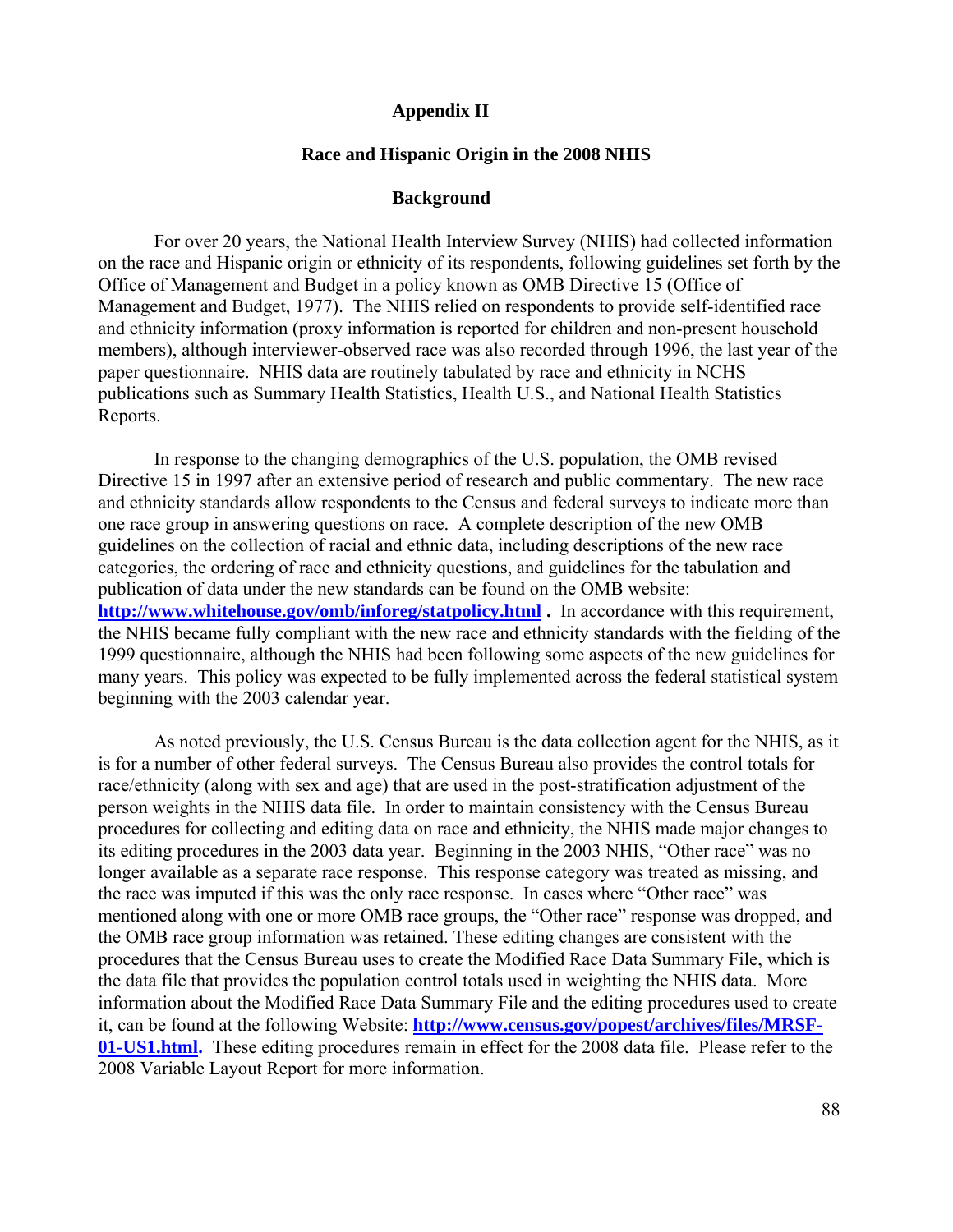# **Race and Hispanic Origin Questions in the National Health Interview Survey**

The 2008 NHIS included two questions about Hispanic Origin:

"Do/Does {you/name} consider {yourself/himself/herself} Hispanic / Latino?" [HHC.170], and

"Please give me the number of the group that represents {your/NAME's} Hispanic origin or ancestry. You may choose up to five (5) if applicable." [HHC.180; response categories shown to the respondent on a flashcard].

There were no changes in the wording of the 2008 Hispanic origin question, but some responses were imputed, and the variable name is labeled as HISPAN\_I to indicate this fact (see section on the imputation of race and ethnicity later in this document).

The 2008 NHIS also included two questions to obtain information on a respondent's race:

"What race or races {do you/does NAME} consider {yourself/herself/himself} to be? Please select one or more of these categories." [HHC.200; response categories shown to the respondent on a flashcard], and

"Which one of these groups, that is (FR: READ GROUPS) would you say BEST represents {your/name's} race?" [HHC.220; response categories given are read back to the respondent by the interviewer].

The first question is asked of all respondents, while the second question is asked only of those respondents who give more than one response to the first question. Although the wording and placement of these two questions are essentially the same as they had been in the NHIS for many years, there were changes made to the response categories beginning in 1999. In compliance with the new race and ethnicity data collection standards, the category "Asian and Pacific Islander" is now split into two categories, "Asian" and "Native Hawaiian and Other Pacific Islander." Because confidentiality regulations on minimum sample size do not permit the NHIS to release data for Native Hawaiians and Other Pacific Islanders or some Asian subgroups separately, public use data are provided for the three largest Asian subpopulation groups, while the "Other Pacific Islander" and "Other Asian" categories combine the remaining groups that cannot be shown separately.

# **2008 Race and Hispanic Origin Variables**

The following table (Appendix II, Table I) summarizes the Hispanic origin and race variables in the 2008 data file. Details on the specific response categories for the race questions and additional details on these variables can be found in the 2008 public use Variable Layout Report, and users are strongly urged to read these descriptions carefully to determine how and when the variables should be used in analysis. Data users are also encouraged to check the Variable Frequency Report to examine the unweighted data for these variables before computing weighted estimates.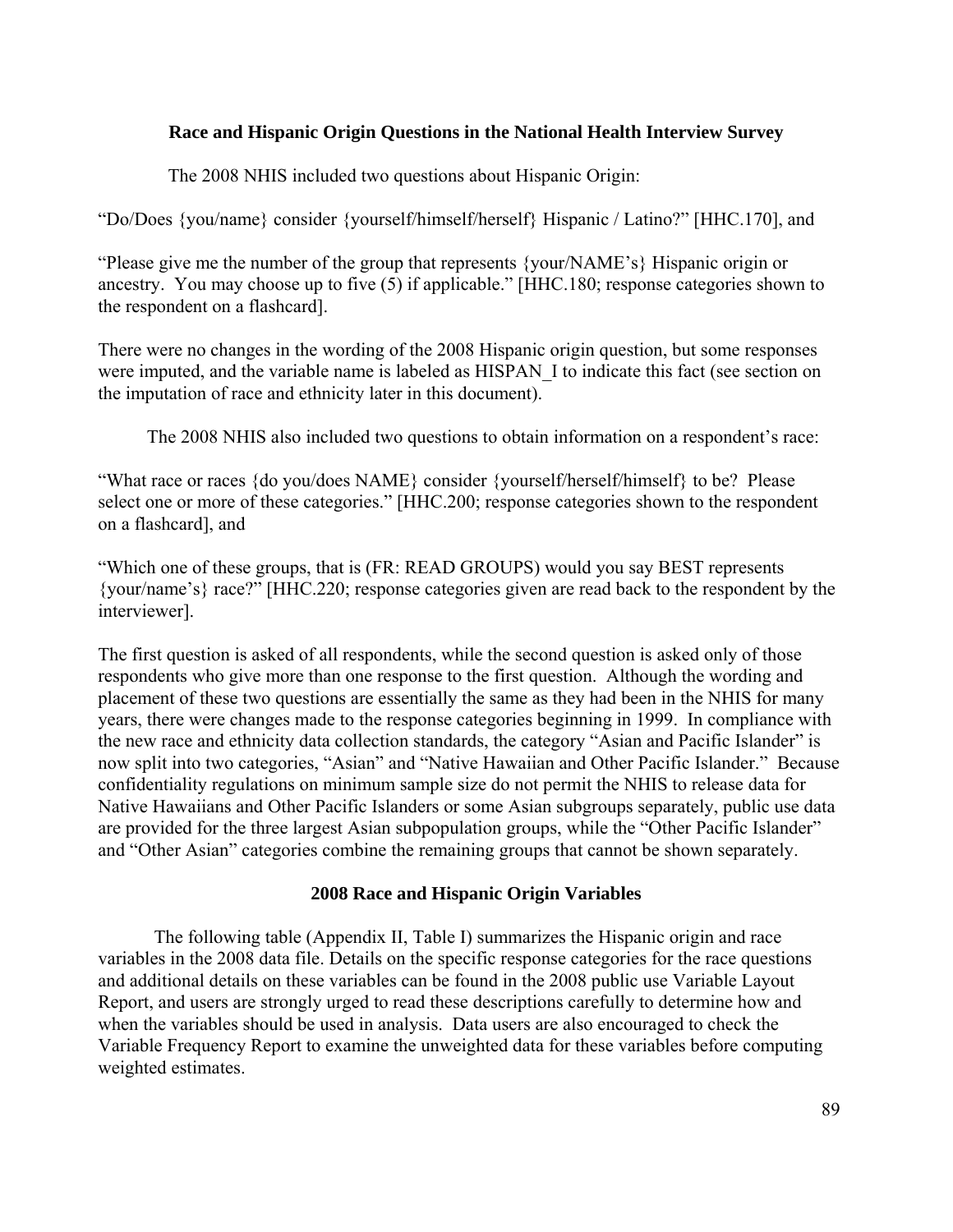# **Appendix II, Table 1. 2008 NHIS Race/Ethnicity Variable Names and Description**

| <b>2008 Variable Name</b> | <b>Description</b>                                                                                                                                                                         |  |
|---------------------------|--------------------------------------------------------------------------------------------------------------------------------------------------------------------------------------------|--|
| <b>ORIGIN_I</b>           | Hispanic origin/ancestry with imputed values for some records                                                                                                                              |  |
| <b>ORIGIMPT</b>           | Hispanic origin imputation flag                                                                                                                                                            |  |
| <b>HISPAN_I</b>           | Type of Hispanic origin/ancestry with imputed values<br>for some records                                                                                                                   |  |
| <b>HISPIMPT</b>           | Type of Hispanic origin imputation flag                                                                                                                                                    |  |
| <b>RACERPI2</b>           | Contains 4 of 5 OMB race groups; values imputed for some records.<br>Does not include "Other race" category.                                                                               |  |
| <b>MRACRPI2</b>           | Detailed race variable; multiple race persons not selecting a primary<br>race group in separate category. Values were imputed for some<br>records. Does not include "Other race" category. |  |
| <b>MRACBPI2</b>           | See section below on bridging; values were imputed for some<br>records. "Other race" category included for bridging purposes.                                                              |  |
| <b>RACRECI3</b>           | Variable that contains 4 race categories used in post-stratification<br>and weighting. New category added to reflect changes in sample<br>design. Values imputed for some records.         |  |
| <b>RACEIMP2</b>           | Imputation flag for use in determining which cases were imputed for<br>the race variables. New categories added to account for new editing<br>procedures.                                  |  |
| <b>HISCODI3</b>           | Same categories as RACRECI3, crossed with ORIGIN I<br>(Hispanic/non-Hispanic); values were imputed for some records.                                                                       |  |
| <b>ERIMPFLG</b>           | Summary race/ethnicity imputation flag – indicates that either race<br>or ethnicity or both race and ethnicity were imputed.                                                               |  |

# **Procedures for Imputation of Ethnicity and Race in the NHIS**

 Prior to the 2000 NHIS, race recodes #1 and #2 were created using a crude imputation method that assigned a race to persons with missing values for the variable MAINRACE. Under these procedures, in the 1996 and earlier NHIS, if an observed race were recorded by the interviewer, it was used to code a race value. If there were no observed race values, all persons with a missing value for MAINRACE who were identified as Hispanic (on the Hispanic origin question) were coded as "White," and those who were identified as non-Hispanic were coded as "Other race." Beginning with the 1997 NHIS, observed race was no longer collected. Therefore, the race imputation procedures for all persons with missing values for the variable MAINRACE in 1997-1999 matched the imputation procedures for earlier years when no observed race values were recorded.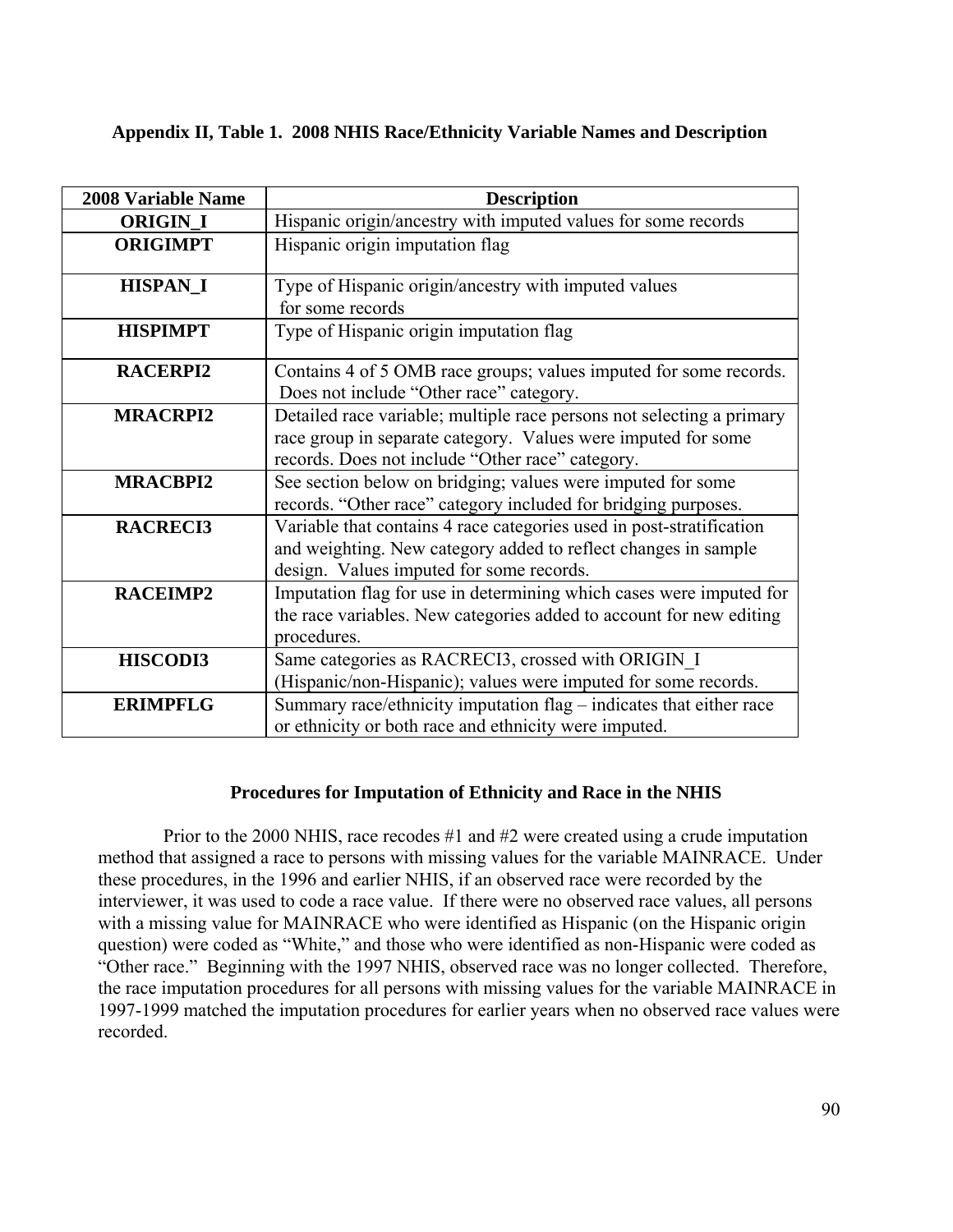In an effort to improve the quality of data on ethnicity and race in the NHIS, hot-deck imputation of selected race and ethnicity variables was done for the first time in the 2000 NHIS and continued to be used for the 2008 NHIS data. Changes implemented in the 2003 imputation procedures remain in effect for 2008. Records for persons for whom "Other race" was the only race mentioned were treated as having missing data on race, and were added to the pool of records for which selected race and ethnicity variables were imputed.

The variables ORIGIN (whether or not the respondent is of Hispanic origin), HISPTY01 HISPTY10 (type of Hispanic origin), RACE1-RACE5 (each of 5 possible race mentions), and MAINRACE (primary race selection for persons reporting more than one race) with missing values were imputed (note that the pre-imputation variable names are used in this description because the names were not changed until the imputation was completed). The imputation was carried out in two stages.

Stage 1 imputation was used for households in which some persons had missing values and some persons had valid entries for ethnicity and race variables (imputation within households). Stage 1 imputation was based on the hot-deck imputation procedures developed for the Decennial Census Dress Rehearsal (conducted in 1998), which were adapted to utilize NHIS family relationship variables for imputation of the missing ethnicity and race data. Additional imputation procedures for "Other race" responses were adapted from the Census Bureau's Modified Race Data Summary File editing specifications for use with the NHIS race data.

Stage 2 imputation was used for households in which all persons had missing values for ethnicity and race variables (imputation between households). The specifications obtained from Census which were the basis of Stage 1 imputation did not contain information on the imputation of race and ethnicity between households. Therefore, staff in DHIS and NCHS' Office of Research and Methodology developed the specifications for the between-household imputation, using the secondary sampling unit (SSU) as the geographic unit for selecting donors.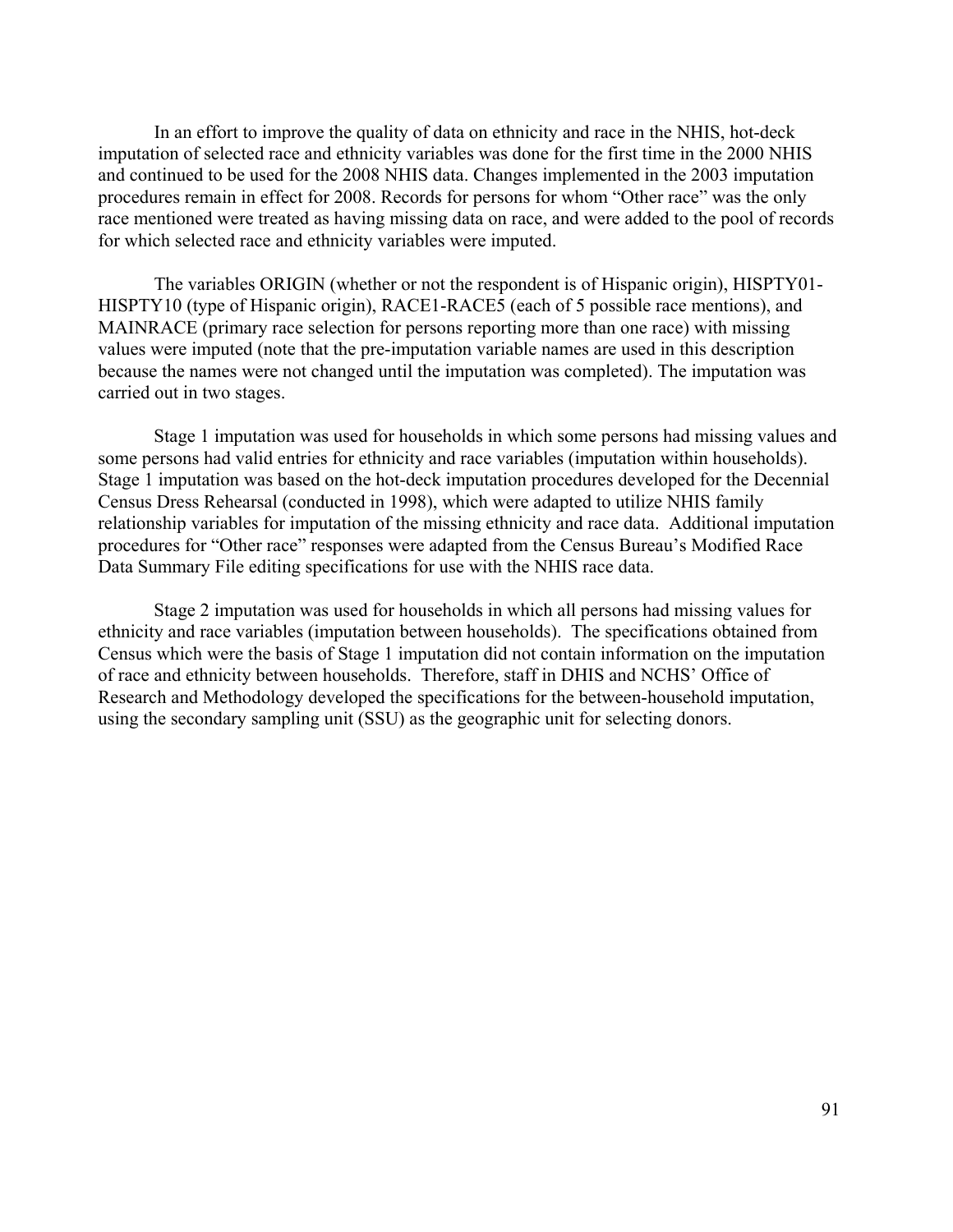- **1.** Stage 1 Imputation for households in which some persons had missing values, and some persons had valid entries for ethnicity and race variables.
	- Step 1. Generate datasets based on NHIS household files for within-household imputation.
	- Step 2. Preview the frequency distributions of the variables to be imputed.
	- Step 3. Re-classify donors based on variables RRP (relationship of person to household reference persons) and DEGREE1-DEGREE7 (relationship variables - e.g., whether person is biological, step, foster, or in-law child of reference person).
	- Step 4. Load donors' data to hot decks within each household, and conduct imputation for each donee in the same household. Donees are classified in twenty-six categories based on the relationship of the donees to the Reference Person in the household (see following section). The allocation sequence of donors for each type of donee is different, depending on the type of the donee, and the relationship between the donor and the donee.
	- Step 5. Review the distributions of the imputed variables after imputation for comparison and analysis. Combine all records, and reclassify households for Stage 2 imputation.
- **2. Stage 2 Imputation** for households in which all persons had missing values.

# Step 1. The imputation was divided into three parts:

- A) Imputation among Hispanic households (ORIGIN=1).
- B) Imputation among Non-Hispanic households (ORIGIN=2).
- C) Imputation for households with unknown Hispanic origin (ORIGIN=7, 8, 9).
- Step 2. Each part of the imputation complied with certain rules that are outlined in further detail in the Stage 2 imputation specification (not provided here). The combinations of imputed variables in each part are different.
- Step 3. After all imputations were completed, datasets from Stage 1 and Stage 2 were combined, records that were imputed were flagged for the in-house and public use data files, and comparisons of the distributions of the variables before and after imputation were examined.

# **Use of Imputation Flags**

Since hot-deck imputation procedures have been implemented on the NHIS race and ethnicity data, imputation flags have also been added to the data file. These flags allow data users to keep track of the number of cases for which race and/or ethnicity was imputed by the type of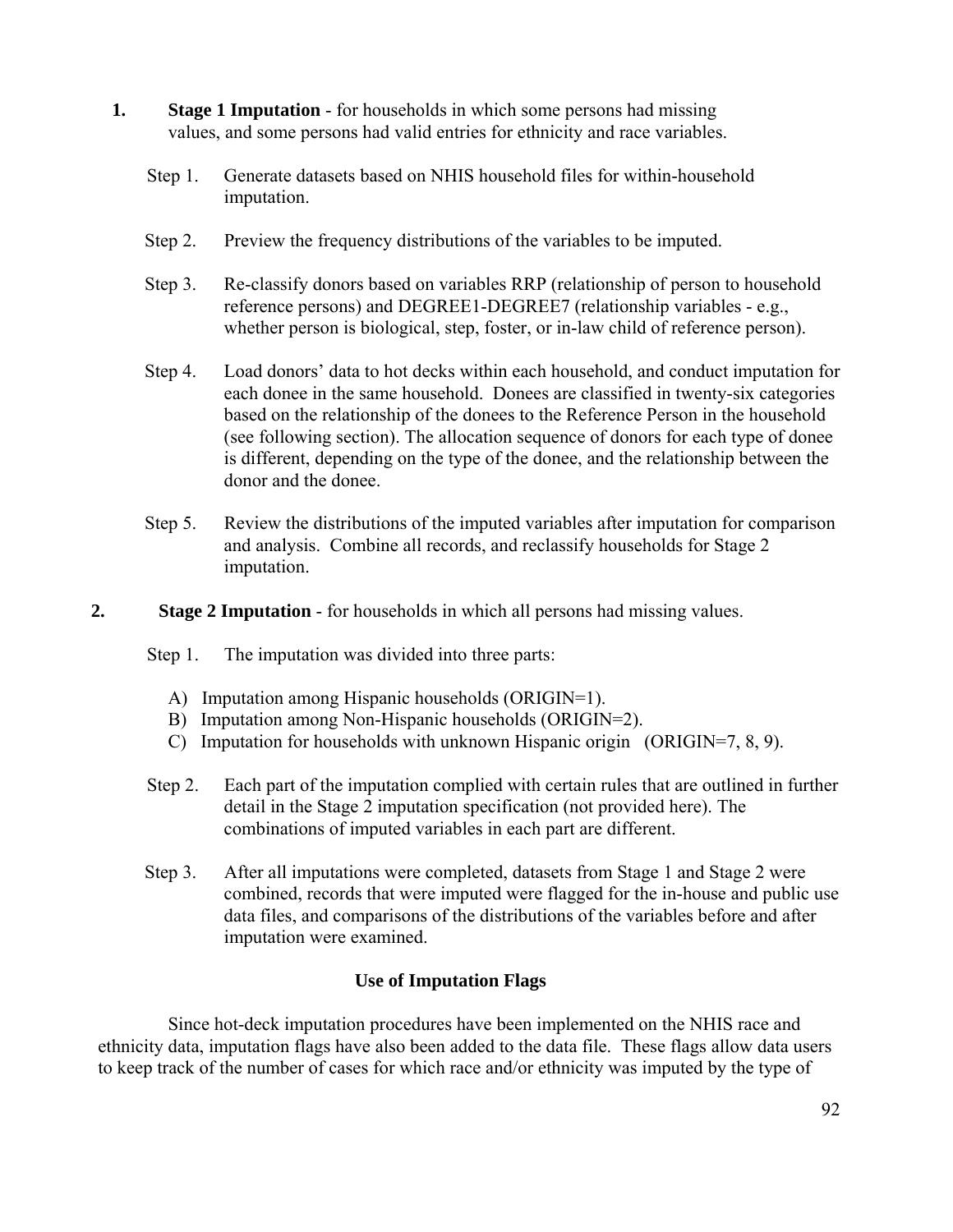original response. They also provide users with a means of accessing the data in their unimputed form. The flags also provide a mechanism for converting data back to the format in the data files prior to the implementation of imputation in 2000, which is critical for merging data files across survey years and maintaining trends in the data. There are four imputation flags on the 2008 public use data file: ORIGIMPT, HISPIMPT, RACEIMP2, and ERIMPFLG. These flags are described in Table 1 above.

**Users who wish to merge across data years or create trend data must recreate the race variables RACERPI2, MRACRPI2, and MRACBPI2 in the format they had in previous years by using the flag RACEIMP2**. Sample SAS code for using the imputation flags and merging across data years for the variable RACERPI2 (RACERP\_I in 2000-2002 and RACER\_P in 1999) is included below (the example uses 1999-2006 NHIS data, but other combinations of data years can be used with the appropriate adaptations to the code).

# **\*\*\* Merge 1999-2006 race variable using public use variables \*\*\*;**

\*\*\* Recode 1999 data \*\*\*;

|      | if RACER $P$ in (97)      | then RACEPU99=7;  | $/*$ refused $*/$    |
|------|---------------------------|-------------------|----------------------|
|      | else if RACER $P$ in (98) | then RACEPU99=8;  | /* NA<br>$*$         |
|      | else if RACER $P$ in (99) | then RACEPU99=9;  | $\frac{*}{K}$<br>$*$ |
| else |                           | RACEPU99=RACER P; |                      |

\*\*\* Code to add imputed responses for 2000-2002 RACERP I \*\*\*;

|      | if RACEIMPT in $(1)$      | then RACP0002=7;       | $/*$ refused */ |       |
|------|---------------------------|------------------------|-----------------|-------|
|      | else if RACEIMPT in $(2)$ | then RACP0002=8;       | /* NA           | $*$ / |
|      | else if RACEIMPT in $(3)$ | then RACP0002=9;       | $/*$ DK         | $*$ / |
| else |                           | $RACP0002 = RACERP$ I; |                 |       |

\*\*\* Code to add imputed responses for 2003-2006 RACERPI2 \*\*\*;

|      | if RACEIMP2 in $(1)$    | then RACP0306=7;                                | $/*$ refused $*/$ |  |
|------|-------------------------|-------------------------------------------------|-------------------|--|
| else | if RACEIMP2 in $(2)$    | then RACP0306=8;                                | $/* NA$<br>$*$ /  |  |
| else | if RACEIMP2 in $(3)$    | then RACP0306=9;                                | $/* DK$<br>$*$    |  |
| else | if RACEIMP2 in $(4\ 5)$ | then RACP0306=5; /* Other races <sup>1</sup> */ |                   |  |
| else |                         | RACP0306=RACERPI2;                              |                   |  |

<sup>1</sup> Note that this category contains "Other race only," "Unspecified Multiple race" and NHOPI persons.

\*\*\* Combine 1999-2006 data into a single variable \*\*\*;

|      | if RACEPU99 ne       | then RACE9906=RACEPU99; |
|------|----------------------|-------------------------|
| else | if RACP0002 $\,$ ne. | then RACE9906=RACP0002; |
| else |                      | RACE9906=RACP0306;      |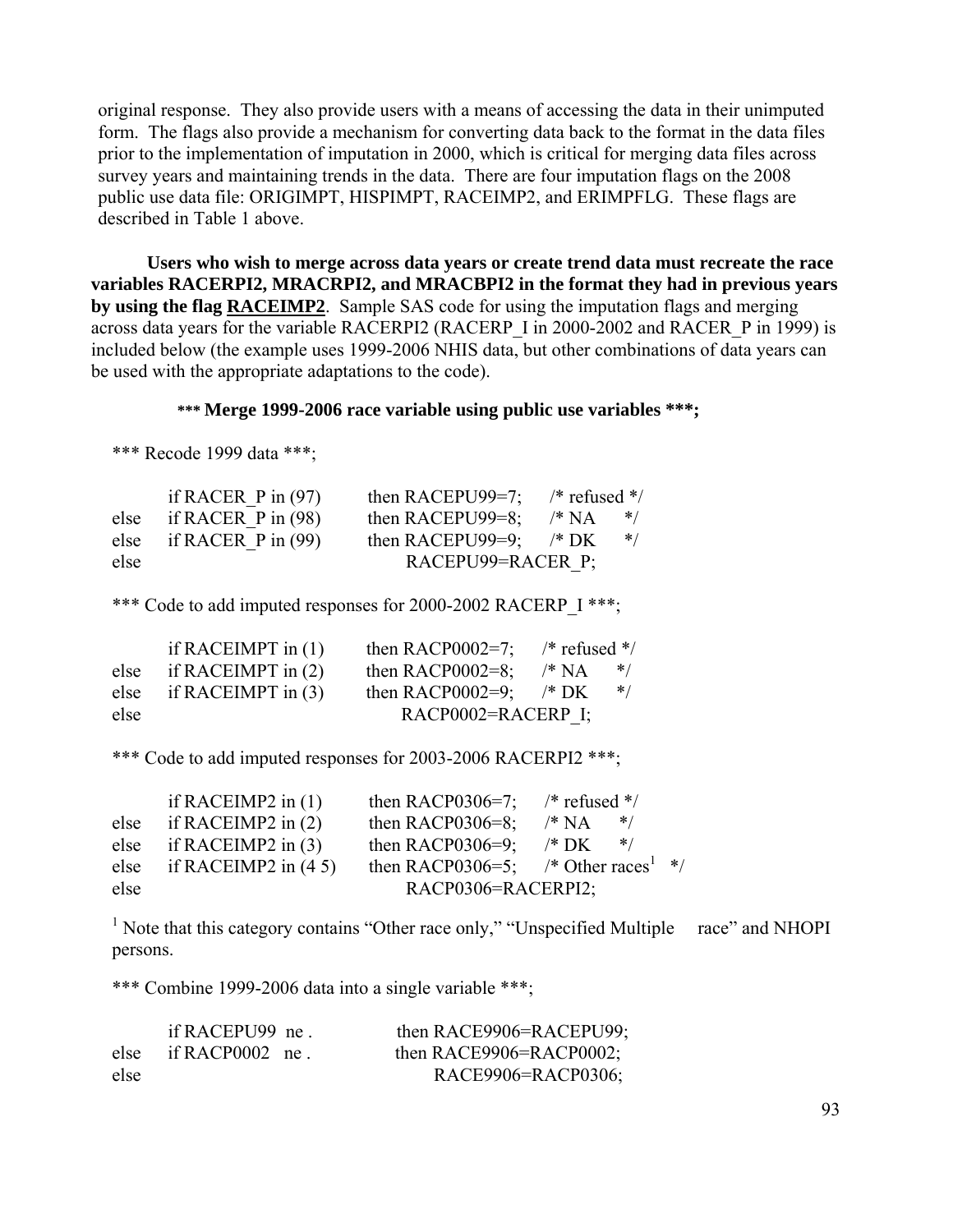#### **Bridging to the Old OMB Standards**

The OMB tabulation guidelines for the new race and ethnicity standards recognize that the complete transition from the old standards to the new standards will take some time, and that many federal statistical systems have a primary mission to track data trends over time. During this transitional period, known as the "bridge," it has been recommended that data systems tabulate data for publication under the new standards, while also providing a means for data users to bridge the new data back to the old standards. This will allow data users to examine differences, if any, in tabulating the data under the old and new standards, assist in the maintenance of data trends, and allow users to become accustomed to data tabulated under the new standard before the transition is complete. In the NHIS, the second race question (commonly known as the "follow-up question") is used to create the bridge between data collected under the old standards and data collected under the new ones. The 2008 NHIS public use data file contains one bridge race variable to allow comparisons of 2008 data with data from previous years, and to enable merging the 2008 data with 1997-2007 data.

There was one major change to the race and ethnicity data in the 1999 NHIS (which is also true for 2000-2008) that occurred as a result of the creation of a bridge variable. NCHS confidentiality standards do not permit NCHS to release data that might lead to the inadvertent identification of individual respondents to the survey. Beginning with the 1999 survey (and continuing in 2008), data on "Asian" persons and "Native Hawaiian and Other Pacific Islander (NHOPI)" persons were collected separately according to the new OMB guidelines. Ideally, these two groups could be combined to recreate the old category "Asian and Pacific Islander (API)" as a bridge back to data collected under the old race standards. However, the NCHS Disclosure Review Board (DRB), consulting with DHIS analysts, determined that releasing data using an allinclusive "Other Pacific Islander" category (which would include the Native Hawaiian, Samoan, Guamanian, and Other Pacific Islander groups) would pose a disclosure risk, especially when used in combination with other demographic and geographic information available on the file. For this reason, the decision was made to suppress the "Other Pacific Islander" category on all public use bridge variables. **This is important for data users to know because this change makes it impossible to bridge back to the old "Asian and Pacific Islander" category that existed in the 1998 and earlier NHIS surveys**. Data users who need this information for their analyses will have to contact the NCHS Research Data Centers to obtain controlled access to non-released data.

#### **Creation and Editing of 2008 Race Variables**

The variables RACRECI3 and MRACRPI2 correspond to the old OMB guidelines for collecting racial and ethnic data (see the Variable Layout Report for further descriptions of these variables). They were created in the same fashion as their previous NHIS counterparts (National Center for Health Statistics, 1996), with two exceptions. First, since observed race is no longer collected in the NHIS (beginning in 1997), it was not used to help classify persons with "Unknown" race on the RACRECI3 recode. Second, the recodes "White/Non-White" and "Black/Non-Black" were not created because they are no longer used in the weighting and tabulation of NHIS data. As in the past, smaller subgroups have been collapsed for confidentiality reasons.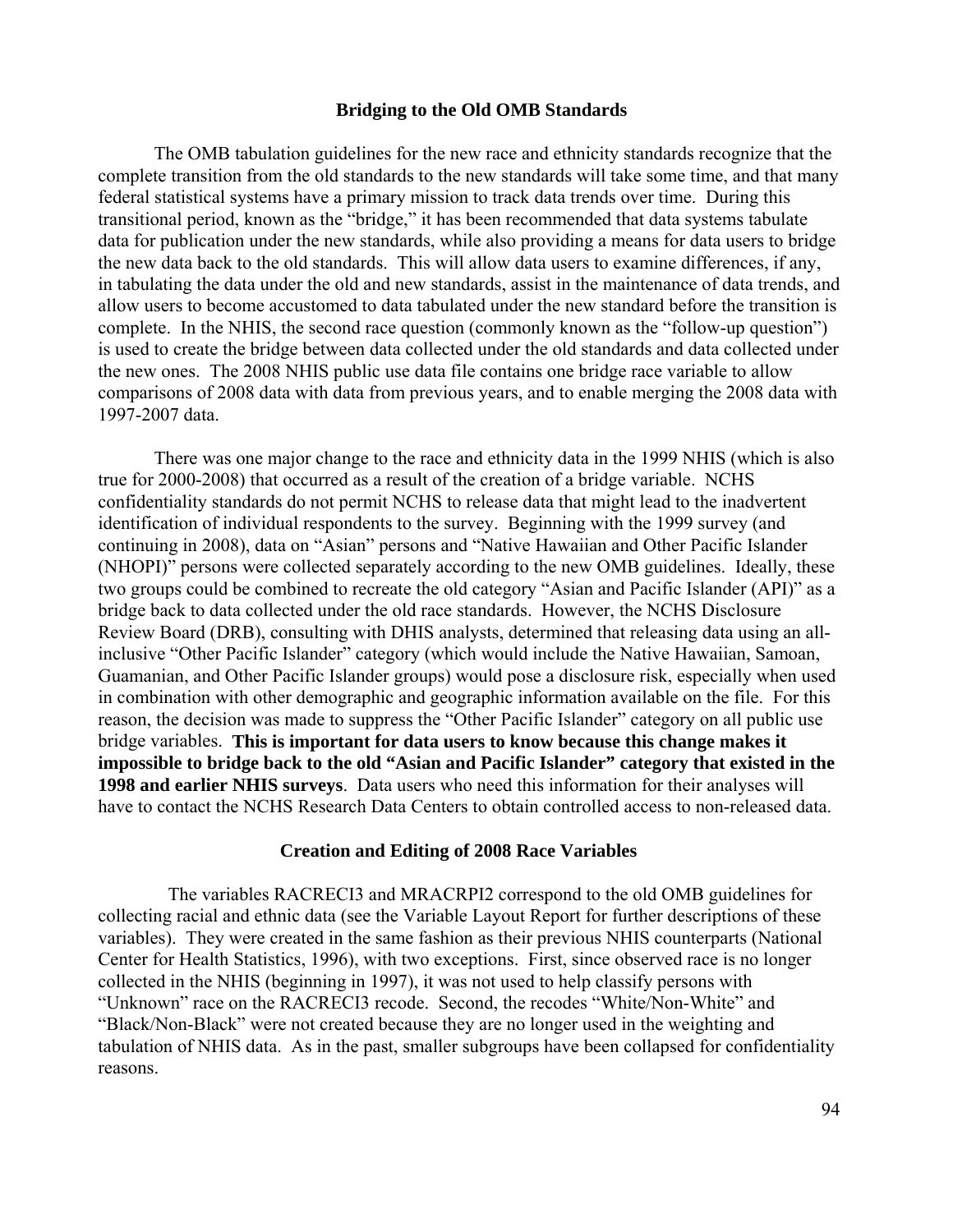Since the NHIS is now required to collect racial and ethnic data under the new OMB guidelines, new variables have been created to allow users to tabulate NHIS data by race variables that correspond to the new OMB guidelines. These variables conform to the new OMB race standards; therefore they are created independently of the follow-up race question (see the section of this appendix on Race and Hispanic Origin Questions in the National Health Interview Survey). The variable RACERPI2 was created using an algorithm that first coded the five race mentions from the survey into the single and multiple race group combinations (shown in bold/italicized and regular font, respectively) included in Table 2, below. All of the multiple race categories in the table were then collapsed into a single "Multiple race" category, and along with 4 of the 5 OMB single race categories, the variable RACERP I was created. The full algorithm is provided below so that our data users can better understand how this variable is derived.

## **Algorithm used to Create Single and Multiple Race Groups**

This SAS algorithm takes into account the new OMB categories: White, Black, American Indian/Alaskan Native (AIAN), Asian, and Native Hawaiian and Other Pacific Islander (NHOPI). In the NHIS, data are collected in 15 race categories: White, Black/African American, Indian (American), Alaska Native, Native Hawaiian, Guamanian, Samoan, Other Pacific Islander (a verbatim mention that is back-coded to this category), Asian Indian, Chinese, Filipino, Japanese, Korean, Vietnamese, and Other Asian (a verbatim mention that is back-coded to this category). These can all be collapsed back to the OMB categories in the following fashion: *White*, *Black*, *AIAN* (includes Indian (American) and Alaska Native), *Asian* (includes Asian Indian, Chinese, Filipino, Japanese, Korean, Vietnamese and Other Asian), and *NHOPI* (includes Native Hawaiian, Guamanian, Samoan and Other Pacific Islander.

Step 1: In the NHIS there are 5 possible mentions of race, which, when edited and cleaned, will become 5 race variables called RACE1, RACE2, RACE3, RACE4 and RACE5.

Step 2: Create and initialize the following variables to 0:

RACEW=0; RACEB=0; RACEAIAN=0; RACEASIA=0; RACENHPI=0;

Step 3: Set non-mutually exclusive conditions for recoding the 5 race variables, and set each of the above categories to the number designated:

> IF ((RACE1=1) or (RACE2=1) or (RACE3=1) or (RACE4=1) or RACE5=1)) then RACEW=1; *\* This sets RACEW to 1 if there is any mention of the race "White" in any of the 5 race variables;*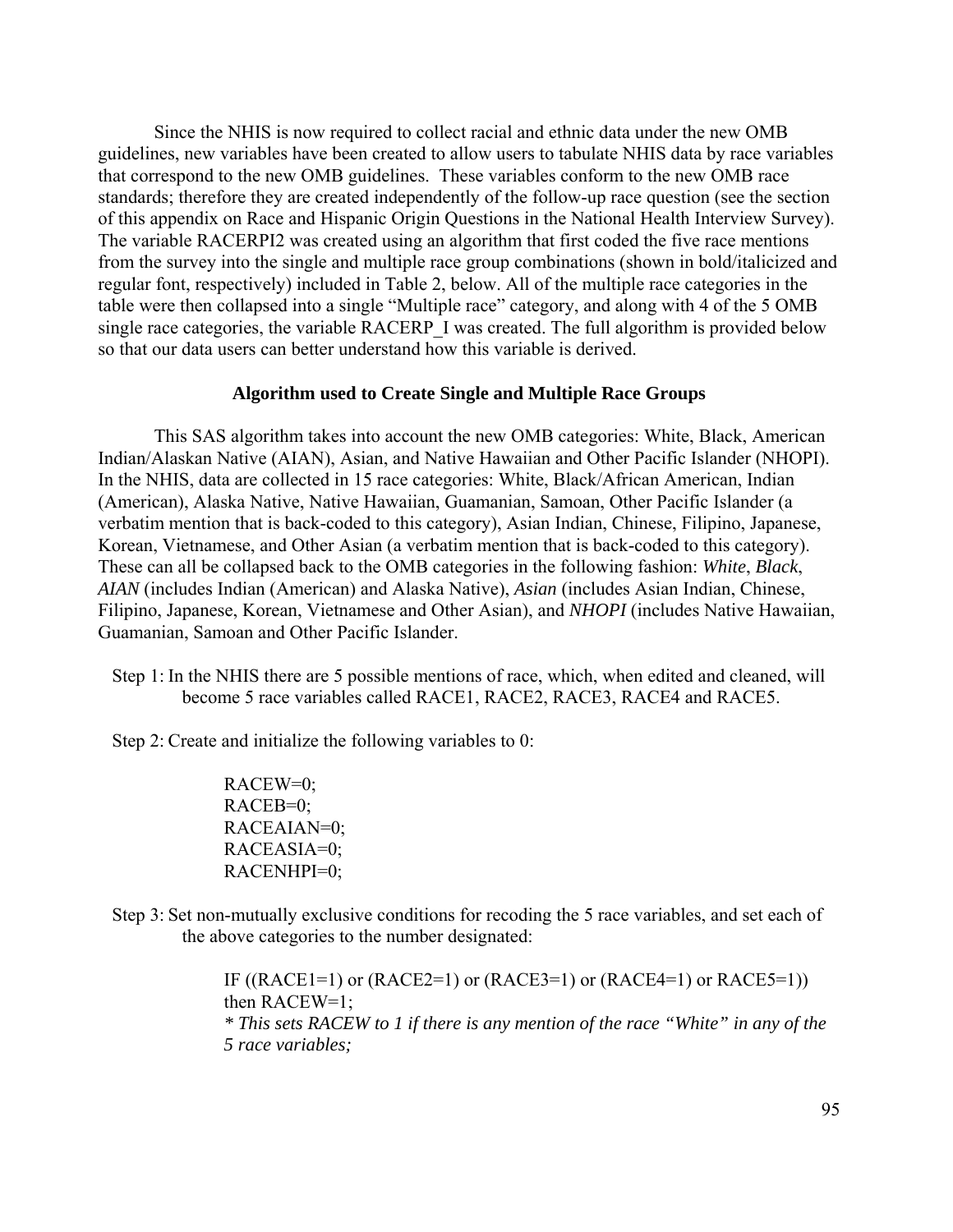IF ((RACE1=2) or (RACE2=2) or (RACE3=2) or (RACE4=2) or RACE5=2)) then RACEB=2; *\*This sets RACEB to 2 if there is any mention of the race "Black" in any of the 5 race variables;* 

IF ((RACE1=3) or (RACE2=3) or (RACE3=3) or (RACE4=3) or RACE5=3)) then RACEAIAN=4;

**\****This sets RACEAIAN to 4 if there is any mention of the race "AIAN" in any of the 5 race variables;* 

IF  $((RACE1=4)$  or  $(RACE2=4)$  or  $(RACE3=4)$  or  $(RACE4=4)$  or  $RACE5=4)$ ) then RACEASIA=8; **\****This sets RACEASIA to 8 if there is any mention of the race "Asian" in any of the 5 race variables;* 

IF  $((RACE1=5)$  or  $(RACE2=5)$  or  $(RACE3=5)$  or  $(RACE4=5)$  or  $RACE5=5)$ ) then RACENHPI=16; **\****This sets RACENHPI to 16 if there is any mention of the race "NHOPI (Native Hawaiian and Other Pacific Islander)" in any of the 5 race variables;* 

 $Step 4$ : RACEFULL=SUM(OF RACEW RACEB RACEAIAN RACEASIA RACENHPI);

The variables RACEW, RACEB, RACEAIAN, RACEASIA, and RACENHPI, are thus assigned the numbers 1, 2, 4, 8, and 16, which add up to a series of unique numbers corresponding to specific combinations of races. The value of RACEFULL tells which races (RACEW through RACENHPI) combined to give that number. For example, if RACEFULL=3, then only the sum of the values for RACEW=1 and RACEB=2 could have produced the number 3. Therefore, anyone with the value RACEFULL=3 falls into the "White/Black" race category. If RACEFULL=1, then those persons fall into the "White" category. This scheme accurately allocates persons with multiple Asian, AIAN, and NHOPI mentions. The full listing of categories and the numbers to which they correspond are included in the following table: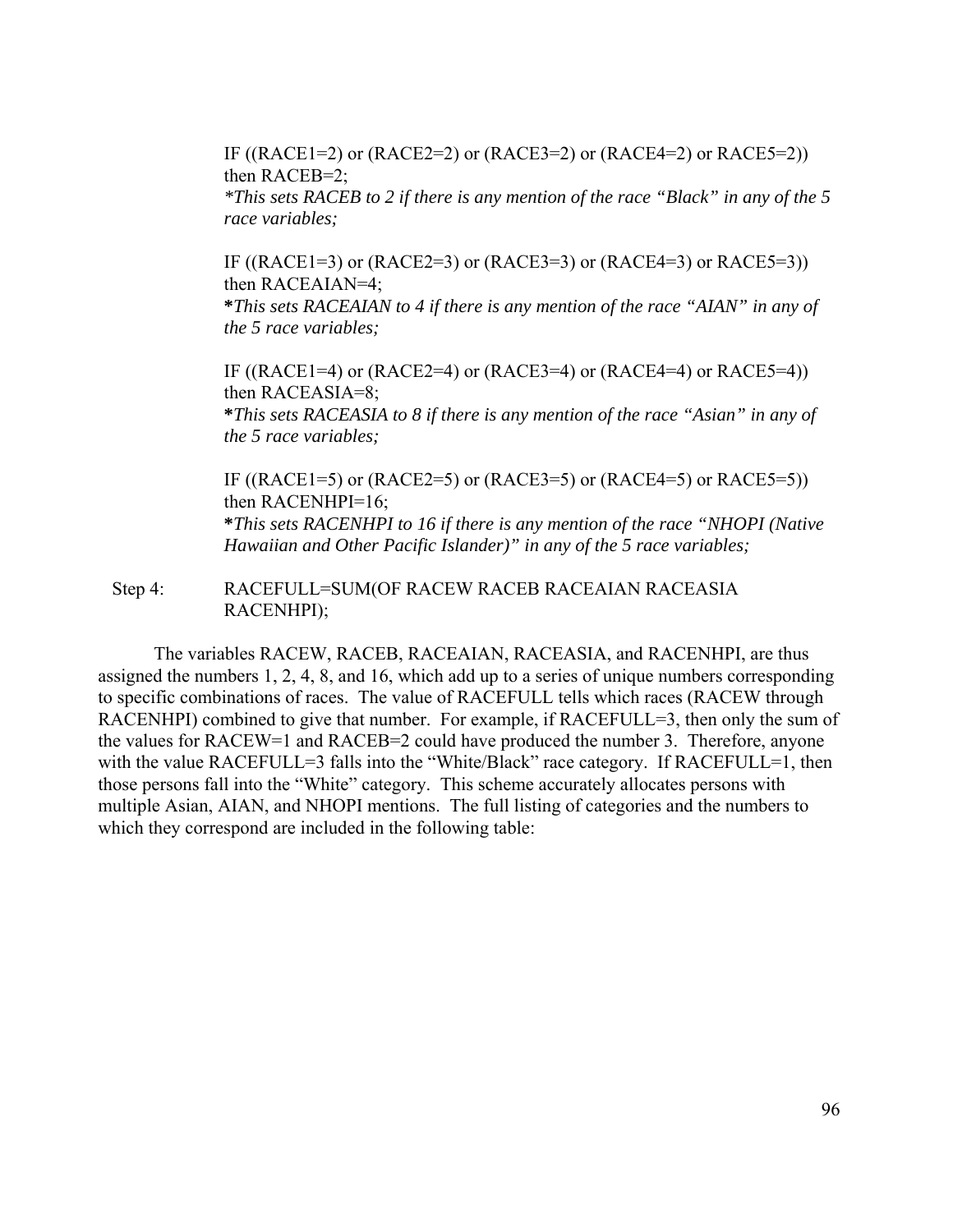# **Appendix II, Table 2. Coding Scheme for SAS Algorithm**

| Coding Scheme for OMB Race Category Data (including single and multiple race mentions) |                                                                                                                     |                                                                                                       |  |
|----------------------------------------------------------------------------------------|---------------------------------------------------------------------------------------------------------------------|-------------------------------------------------------------------------------------------------------|--|
| # of Category<br>(reported in SAS<br>frequency distribution of<br><b>RACEFULL)</b>     | Sum of Codes (breakdown of<br><b>RACEFULL= SUM (OF</b><br>RACEW+RACEB+<br>RACEAIAN+RACEASIA+<br>RACENHPI+RACEOTHR)) | <b>Resulting Category</b><br>(used in the PROC FORMAT<br>statement to label the categories in<br>SAS) |  |
| 1                                                                                      | $1+0+0+0+0+0$                                                                                                       | White                                                                                                 |  |
| $\overline{2}$                                                                         | $0+2+0+0+0+0$                                                                                                       | <b>Black</b>                                                                                          |  |
| 3                                                                                      | $1+2+0+0+0+0$                                                                                                       | White/Black                                                                                           |  |
| 4                                                                                      | $0+0+4+0+0+0$                                                                                                       | <b>AIAN</b>                                                                                           |  |
| 5                                                                                      | $1+0+4+0+0+0$                                                                                                       | White/AIAN                                                                                            |  |
| 6                                                                                      | $0+2+4+0+0+0$                                                                                                       | <b>Black/AIAN</b>                                                                                     |  |
| 7                                                                                      | $1+2+4+0+0+0$                                                                                                       | White/Black/AIAN                                                                                      |  |
| 8                                                                                      | $0+0+0+8+0+0$                                                                                                       | <b>Asian</b>                                                                                          |  |
| 9                                                                                      | $1+0+0+8+0+0$                                                                                                       | White/Asian                                                                                           |  |
| 10                                                                                     | $0+2+0+8+0+0$                                                                                                       | Black/Asian                                                                                           |  |
| 11                                                                                     | $1+2+0+8+0+0$                                                                                                       | White/Black/Asian                                                                                     |  |
| 12                                                                                     | $0+0+4+8+0+0$                                                                                                       | AIAN/Asian                                                                                            |  |
| 13                                                                                     | $1+0+4+8+0+0$                                                                                                       | White/AIAN/Asian                                                                                      |  |
| 14                                                                                     | $0+2+4+8+0+0$                                                                                                       | Black/AIAN/Asian                                                                                      |  |
| 15                                                                                     | $1+2+4+8+0+0$                                                                                                       | White/Black/AIAN/Asian                                                                                |  |
| 16                                                                                     | $0+0+0+0+16+0$                                                                                                      | <b>NHOPI</b>                                                                                          |  |
| 17                                                                                     | $1+0+0+0+16+0$                                                                                                      | White/NHOPI                                                                                           |  |
| 18                                                                                     | $0+2+0+0+16+0$                                                                                                      | <b>Black/NHOPI</b>                                                                                    |  |
| 19                                                                                     | $1+2+0+0+16+0$                                                                                                      | White/Black/NHOPI                                                                                     |  |
| 20                                                                                     | $0+0+4+0+16+0$                                                                                                      | <b>AIAN/NHOPI</b>                                                                                     |  |
| 21                                                                                     | $1+0+4+0+16+0$                                                                                                      | White/AIAN/NHOPI                                                                                      |  |
| 22                                                                                     | $0+2+4+0+16+0$                                                                                                      | Black/AIAN/NHOPI                                                                                      |  |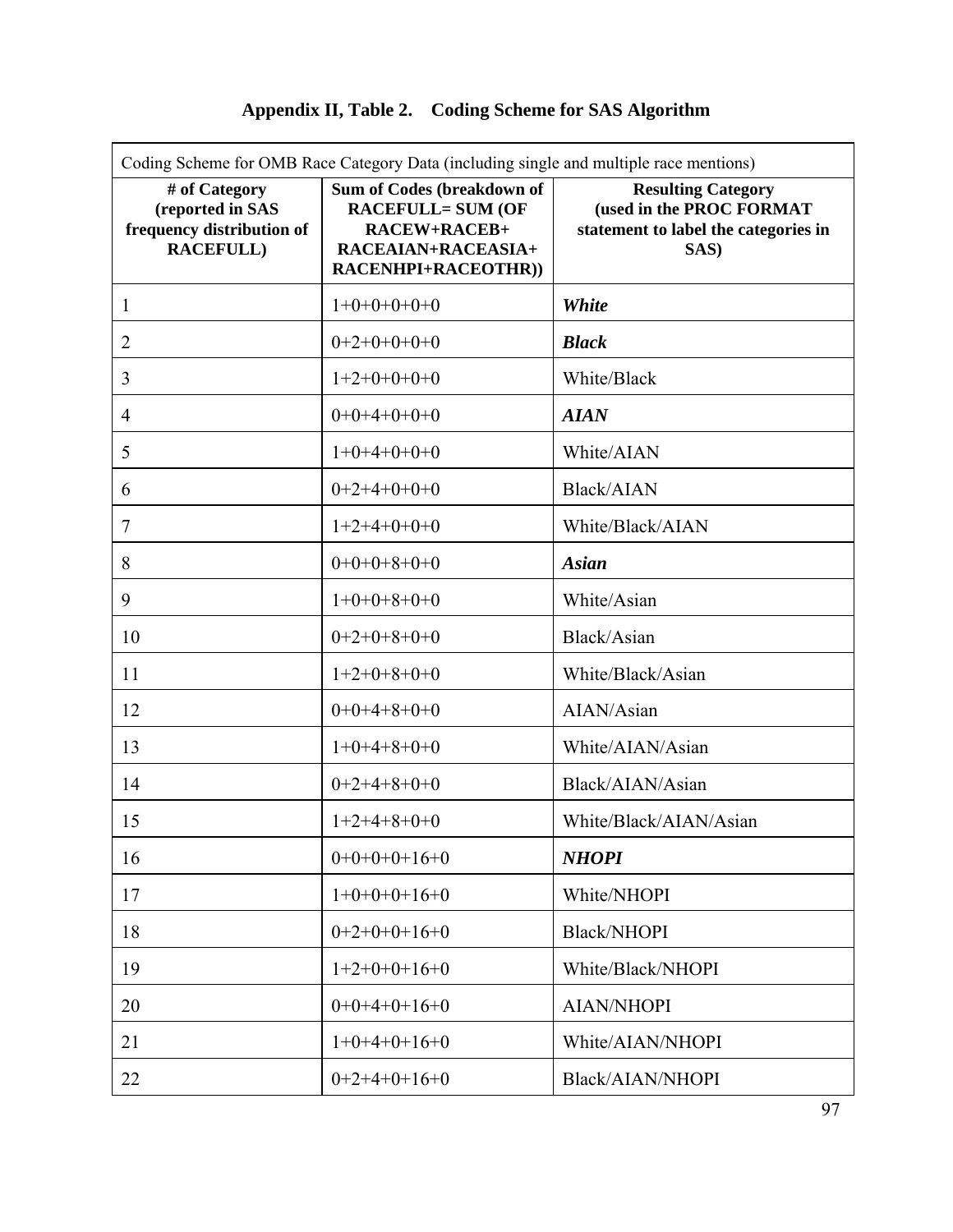| Coding Scheme for OMB Race Category Data (including single and multiple race mentions) |                                                                                                                            |                                                                                                       |  |
|----------------------------------------------------------------------------------------|----------------------------------------------------------------------------------------------------------------------------|-------------------------------------------------------------------------------------------------------|--|
| # of Category<br>(reported in SAS<br>frequency distribution of<br><b>RACEFULL)</b>     | Sum of Codes (breakdown of<br><b>RACEFULL= SUM (OF</b><br>RACEW+RACEB+<br>RACEAIAN+RACEASIA+<br><b>RACENHPI+RACEOTHR))</b> | <b>Resulting Category</b><br>(used in the PROC FORMAT<br>statement to label the categories in<br>SAS) |  |
| 23                                                                                     | $1+2+4+0+16+0$                                                                                                             | White/Black/AIAN/NHOPI                                                                                |  |
| 24                                                                                     | $0+0+0+8+16+0$                                                                                                             | Asian/NHOPI                                                                                           |  |
| 25                                                                                     | $1+0+0+8+16+0$                                                                                                             | White/Asian/NHOPI                                                                                     |  |
| 26                                                                                     | $0+2+0+8+16+0$                                                                                                             | Black/Asian/NHOPI                                                                                     |  |
| 27                                                                                     | $1+2+0+8+16+0$                                                                                                             | White/Black/Asian/NHOPI                                                                               |  |
| 28                                                                                     | $0+0+4+8+16+0$                                                                                                             | AIAN/Asian/NHOPI                                                                                      |  |
| 29                                                                                     | $1+0+4+8+16+0$                                                                                                             | White/AIAN/Asian/NHOPI                                                                                |  |
| 30                                                                                     | $0+2+4+8+16+0$                                                                                                             | Black/AIAN/Asian/NHOPI                                                                                |  |
| 31                                                                                     | $1+2+4+8+16+0$                                                                                                             | White/Black/AIAN/Asian/NHOPI                                                                          |  |

 **[http://www.cdc.gov/nchs/r&d/rdc.htm .](http://www.cdc.gov/nchs/r&d/rdc.htm) Further Information**  *Data users should be aware that the variable RACEFULL and others derived from it are not available on public use data files for confidentiality reasons*. The recode RACERPI2 is a recode based on RACEFULL. Analysts who wish to use more detailed race data in their analyses should contact the NCHS Research Data Centers or visit their web page:

Although the race variables included in the 2008 file have been edited and tested, analytic and methodological work with these variables continues. NCHS is also evaluating other recodes for possible public release at a later date. If these analyses should result in changes to the 2008 NHIS race data, information about this will be placed on the NHIS website: **<http://www.cdc.gov/nchs/nhis.htm>**.

Additionally, the NHIS has a website devoted exclusively to the race and Hispanic origin data from the survey. This site includes additional details on the NHIS race and Hispanic origin data, including more information on editing and imputation of the data, and links to documentation, questionnaires and other resources. We invite our users to visit this site: **[http://www.cdc.gov/nchs/nhis/rhoi/rhoi.htm.](http://www.cdc.gov/nchs/nhis/rhoi/rhoi.htm)**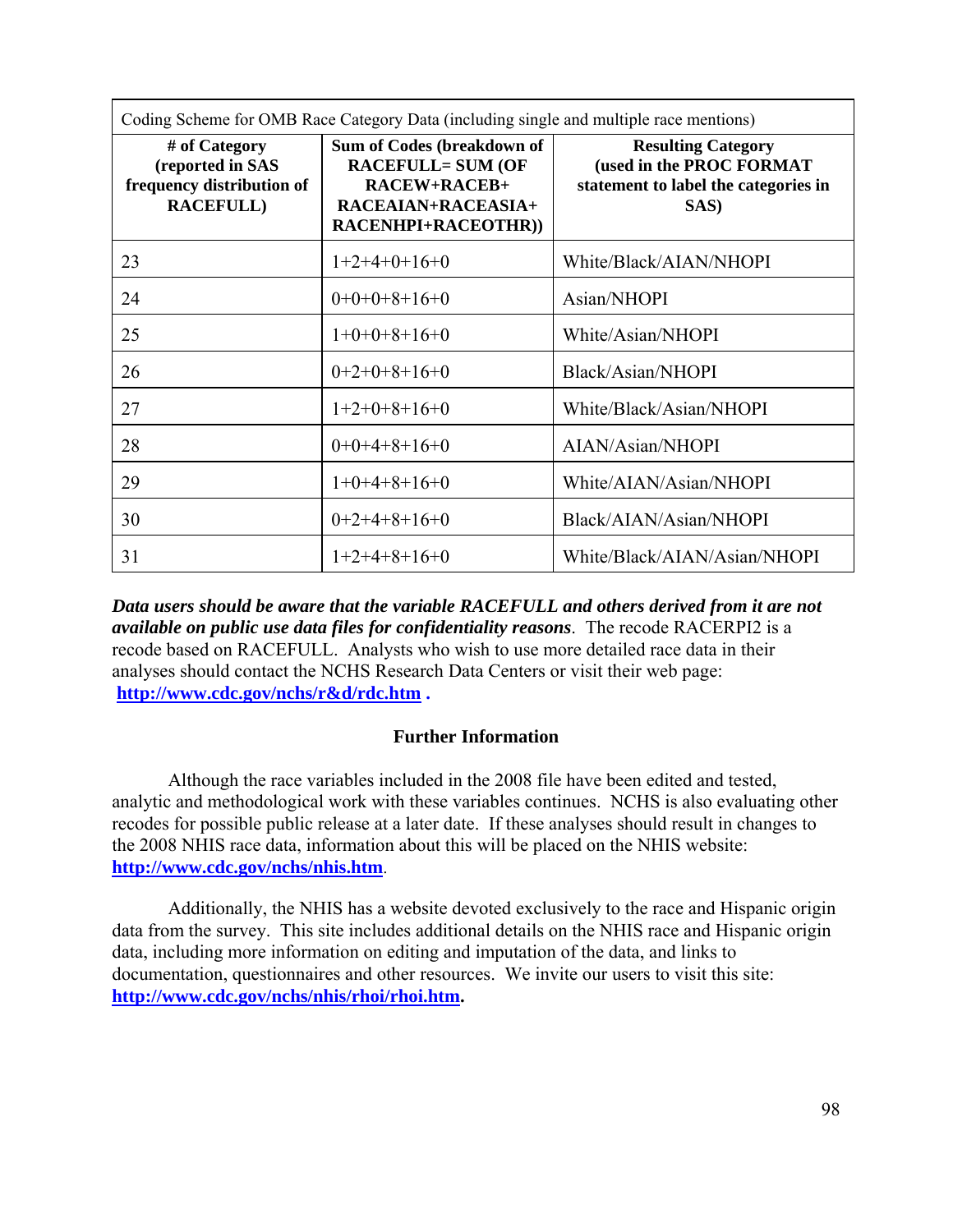## **References**

 *section).* **<http://www.whitehouse.gov/omb/inforeg/statpolicy.html>**Office of Management and Budget. *Provisional Guidance on the Implementation of the 1997 Standards for Federal Data on Race and Ethnicity, December 15, 2000 (Statistical Policy* 

Office of Management and Budget. Interagency Committee for the Review of Standards for Data on Race and Ethnicity. *Draft Provisional Guidance on the Implementation of the 1997 Standards for Federal Data on Race and Ethnicity, February 15, 1999*.

National Center for Health Statistics. *Computer Processing Procedures Calendar Year 1995, Volume 1 of 2, National Health Interview Survey, 1995*. National Center for Health Statistics, Hyattsville, MD (Producer). National Technical Information Service, U.S. Department of Commerce, Springfield, VA. 22161 (Distributor). 1996.

Office of Management and Budget. Office of Management and Budget Circular No. A48. *Standards and Guidelines for Federal Statistics*. Section 7H, Exhibit F, May 12, 1977.

Office of Management and Budget. *Revisions to the Standards for the Classification of Federal Data on Race and Ethnicity*. Federal Register 62(210):58782-58790. 1997.

U.S Bureau of the Census. *Census 2000 Modified Race Data* [MR (31)-CO.txt]. 2002.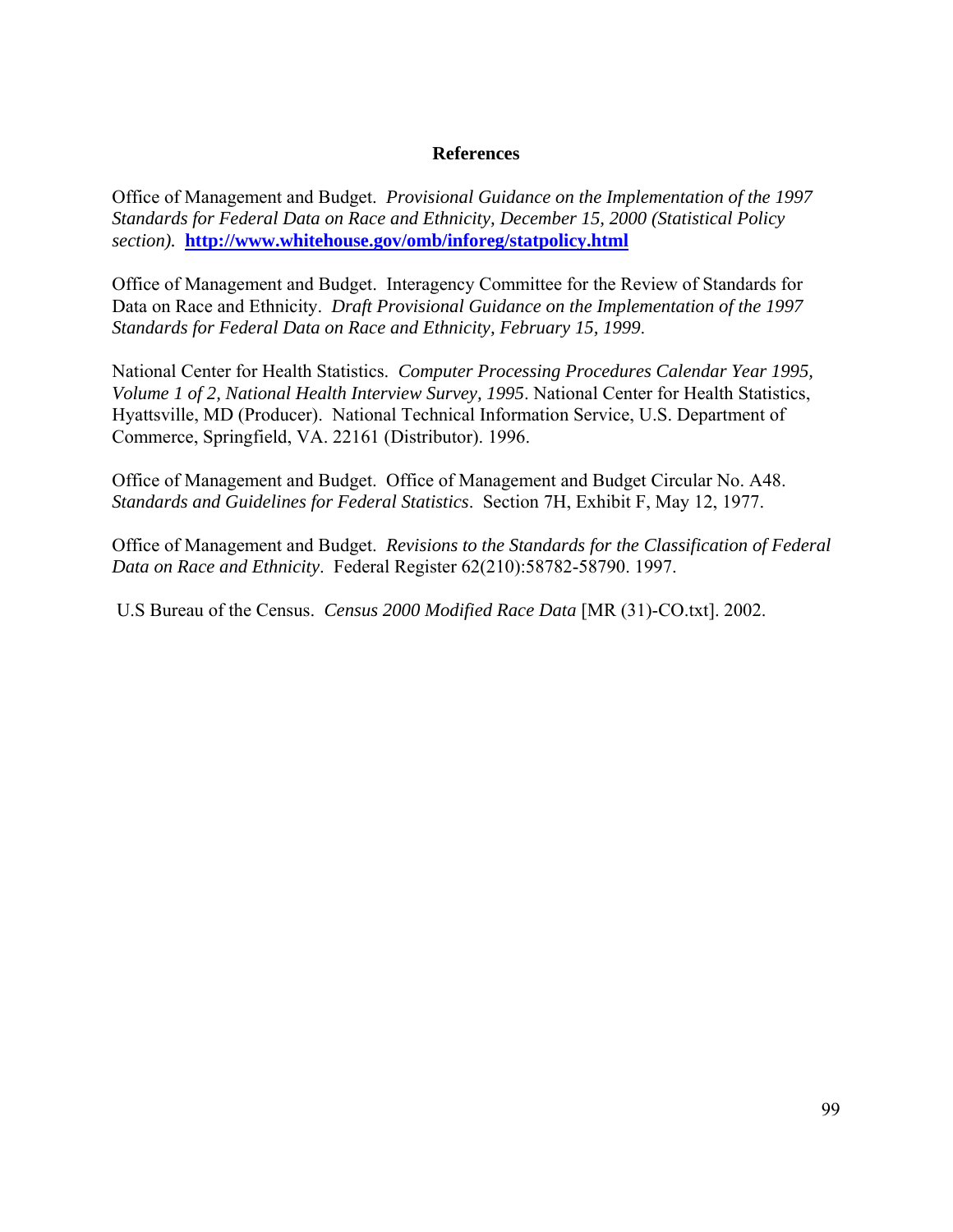# **Appendix III**

# **Variance Estimation and Other Analytic Issues, NHIS 2008**

# **Introduction**

The data collected in the NHIS are obtained through a complex, multistage sample design that involves stratification, clustering, and oversampling of specific population subgroups. The final weights provided for analytic purposes have been adjusted in several ways to permit calculation of valid estimates for the civilian, noninstitutionalized population of the United States. As with any variance estimation methodology, the techniques presented here involve several simplifying assumptions about the design and weighting scheme applied to the data. This appendix provides guidelines for data users based on simplified concepts of the NHIS sample design structure so that users may compute reasonably accurate standard error estimates.

Several software packages are available for analyzing complex samples. The website *Summary of Survey Analysis Software,* currently located at:

# **[http://www.fas.harvard.edu/~stats/survey-soft/survey-soft.html ,](http://www.fas.harvard.edu/~stats/survey-soft/survey-soft.html)**

provides references for and a comparison of different software alternatives for the analysis of complex data. Analysts at NCHS generally use the software package SUDAAN® (Research Triangle Institute 2004) to produce accurate standard error estimates. In this appendix, examples of SUDAAN computer code are provided for illustrative purposes. Examples also are provided for the Stata, SPSS, SAS, R, and VPLX software packages. However, the appropriate application of these procedures is the ultimate responsibility of data users, and the example command code is *not*  "guaranteed." Both the computer command code and methods are subject to change without notification to the user. NCHS recommends that NHIS data be analyzed under the direction of or in consultation with a statistician who is cognizant of sampling methodologies and techniques for the analysis of complex survey data.

**CAUTION.** Users are reminded that the use of standard statistical procedures that are based on the assumption that data are generated via simple random sampling (SRS) generally will produce incorrect estimates of variances and standard errors when used to analyze data from the NHIS. The clustering protocols that are used in the multistage selection of the NHIS sample require other analytic procedures, as described below. Analysts who apply SRS techniques to NHIS data generally will produce standard error estimates that are, on average, too small, and are likely to produce results that are subject to excessive Type I error.

# **Conceptual NHIS design for 2008**

A new sample design was implemented in 2006. The 2008 NHIS sample came from the third year of the sample design. This appendix provides a brief outline of the new NHIS sample design. The new sample design is very similar to the previous sample design, which was in place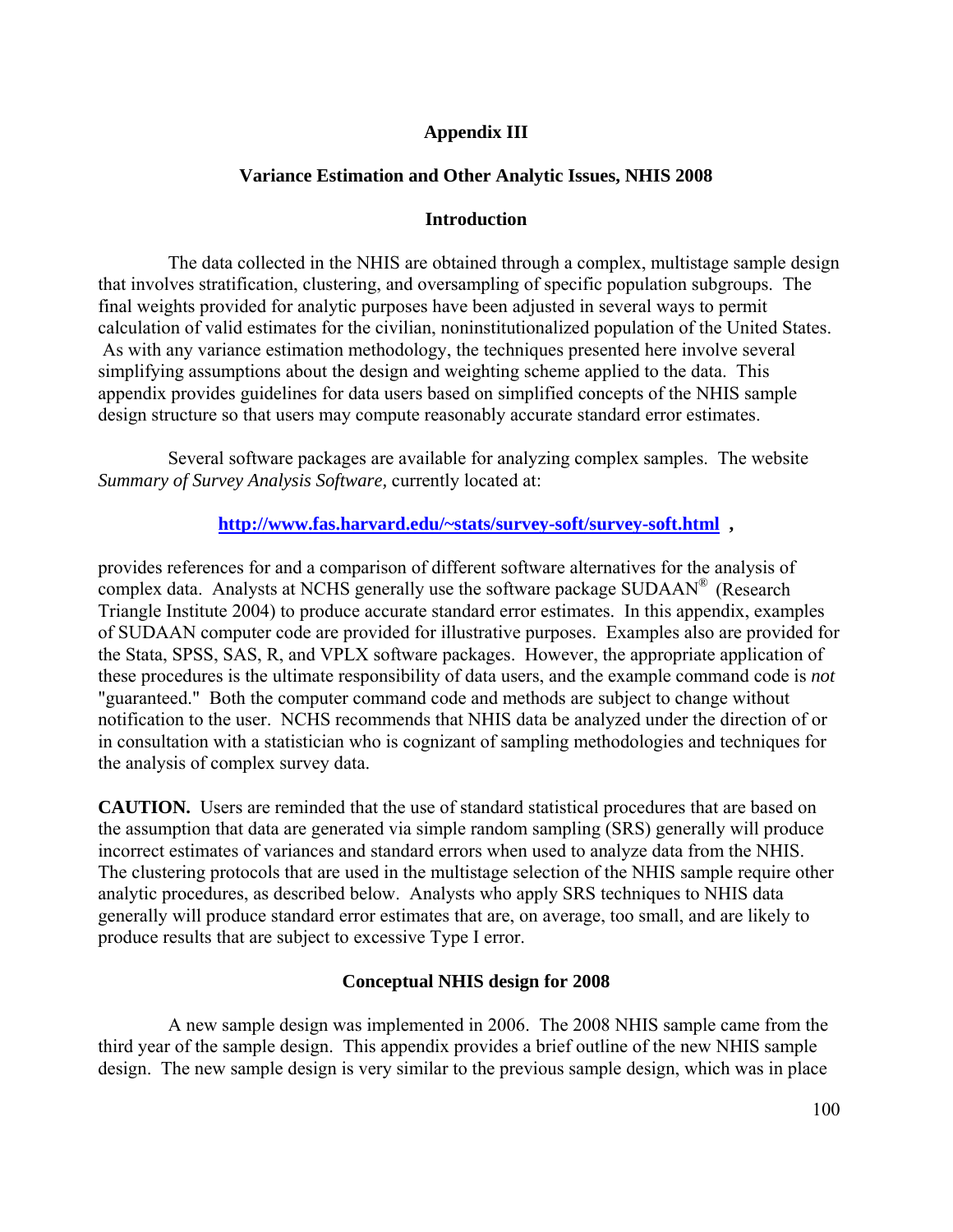from 1995 to 2005. However, in order to accommodate the reduced NHIS funding level, the new sample design reduced the size of NHIS by about 13% relative to the previous sample design.

To achieve sampling efficiency and to keep survey operations manageable, costeffective, and timely, the NHIS survey planners used multistage sampling techniques to select the sample of dwelling units for the NHIS. These multistage methods partition the target universe into several nested levels of strata and clusters. The NHIS target universe is defined as all dwelling units in the U.S. that contain members of the civilian noninstitutionalized population (households and noninstitutional group quarters such as college dormitories). As the NHIS is conducted in a face-to-face interview format, a simple random sample of dwelling units would be too dispersed throughout the nation; as a result, the costs of interviewing a simple random sample of 35,000 dwelling units would be prohibitive. Also, specific population subgroups, such as black, Hispanic, or Asian persons, would not be sampled sufficiently under a simple random sample design. To achieve survey objectives subject to resource constraints, the NHIS uses methods of clustering, stratification, and oversampling of specific population subgroups.

First, the target universe was partitioned into primary sampling units (PSUs), which are single counties, groups of adjacent counties (or equivalent jurisdictions), or metropolitan areas. These PSUs vary in population size and number of jurisdictions. Cost-effective field operations and efficient sampling result in those PSUs with the largest populations (e.g., the New York City metropolitan area) being sampled with certainty, and the smaller universe PSUs being represented by a sample. These smaller PSUs are called non-self-representing (NSR) or non-certainty PSUs. The universe of NSR PSUs is stratified geographically, for example by state, using multiple criteria consistent with NHIS objectives. Once these strata were defined, a sample of PSUs was selected; within most NSR strata, two PSUs were selected without replacement with probability proportional to population size, and the self-representing (SR) PSUs were selected with certainty. Within a few NSR strata with smaller population sizes, only one PSU was drawn.

The U.S. Bureau of the Census partitioned each selected NSR or SR PSU into substrata of Census blocks or combined blocks based on the concentrations of black, Asian, and Hispanic persons. These race and ethnicity density substrata were defined according to the population concentrations from the 2000 Decennial Census. New housing within a PSU was included as its own substratum in order to produce the most current sample of households. Each PSU could be partitioned into up to 21 substrata of dwelling units. Large metropolitan SR PSUs tend to have many substrata, while the NSR PSUs tend to have only a few.

Sampling within the PSU substrata is complex and involves clustering dwelling units within each substratum. These clusters form a universe of Secondary Sampling Units (SSUs). A systematic sample of SSUs is selected to represent each substratum.

Prior to interviewing, one part of the NHIS sample is assigned to be "screened". In this part of the sample, the NHIS interview proceeds through the collection of the household roster. The interview then continues only if the household roster contains one or more black, Asian, or Hispanic persons. Otherwise, the interview terminates and the household is said to be "screened out". In the other part of the NHIS sample, full interviews occur at all households. The proportion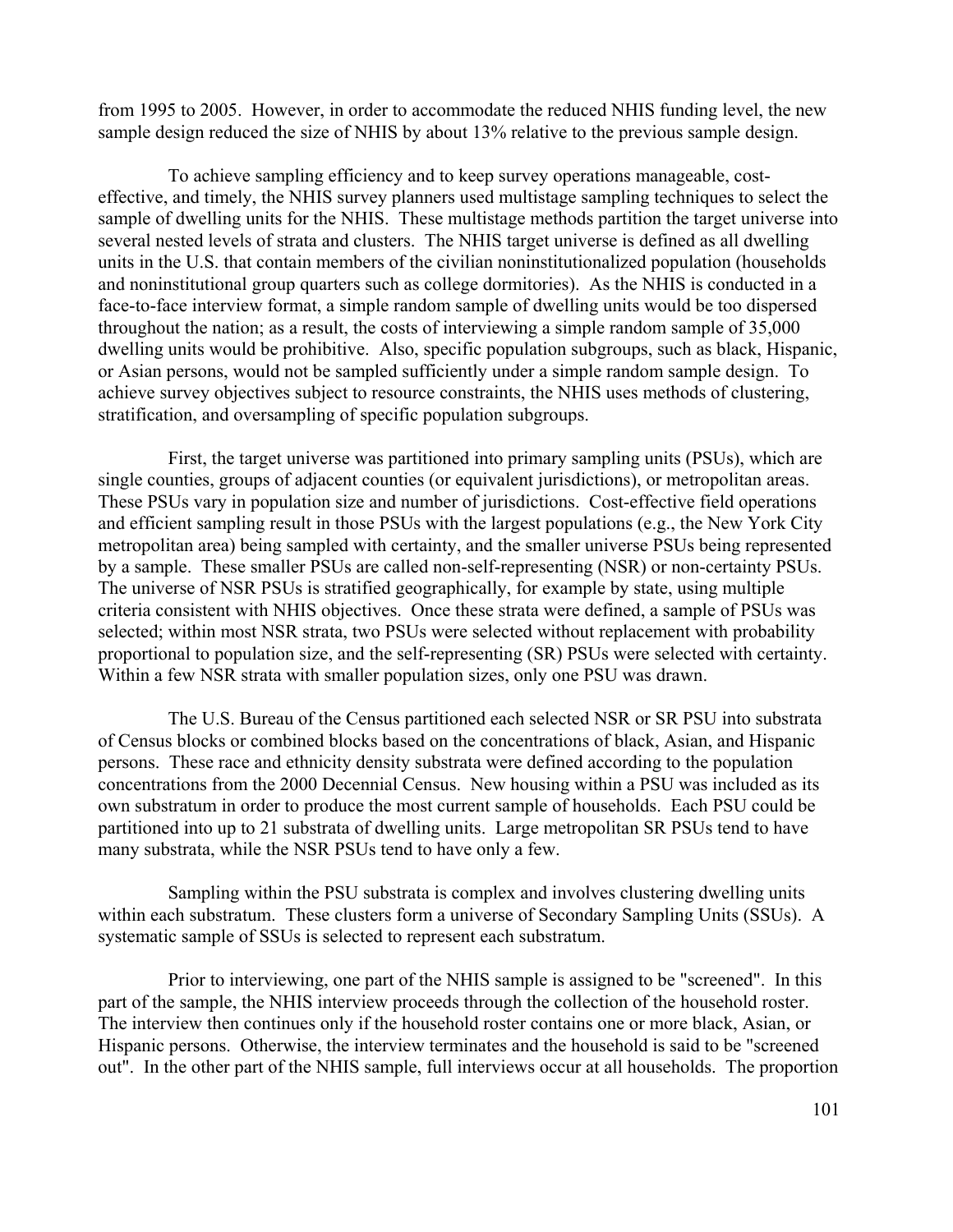of the NHIS sample that is assigned to be "screened" varies across the 21 substrata. For selected dwelling units, the NHIS collects some information about all persons living in the unit, and additional information is obtained for randomly selected persons living in the unit. For example, one adult per family is randomly selected for interview with the sample adult questionnaire.

In the previous NHIS sample design, all adults in a family had the same chance of being selected as the sample adult. In the new NHIS sample design, any black, Asian, or Hispanic adult aged 65+ years is given twice the chance of being selected as the sample adult as any other adult in the family. This new procedure was implemented to increase the proportion of sample adults who are black, Asian, or Hispanic, and aged 65+ years.

The hierarchy of sampling allows the creation of household- and person-level base weights. Each base weight is the product of the inverses of the probability of selection at each sampling stage. Roughly speaking, the base weight is the number of population units a sampled unit represents. Under ideal sampling conditions, and if 100% response occurred, a base-weighted sample total will be an unbiased estimator for the true total in the target population. In practice, however, the base weights are adjusted for non-response, and ratio-adjusted to create final sampling weights. The final person-level weights are adjusted according to a quarterly poststratification by age/sex/race/ethnicity classes based on population estimates produced by the U.S. Bureau of the Census that also are used for Current Population Survey weight adjustments. Most other weights receive some form of ratio adjustment as well.

Internally, NCHS uses the design and weighting information to formulate appropriate variance estimates for NHIS statistics. While recognizing the need to provide accurate information, NCHS also must adhere to the Public Health Service Act (Section 308(d)), which forbids the disclosure of any information that may compromise the confidentiality promised to its survey respondents. Consequently, much of the NHIS design information cannot be publicly released, and other data are either suppressed or recoded to insure confidentiality. In order to satisfy this disclosure constraint, many of the original design strata, substrata, PSUs, and SSUs are masked for public release by applying techniques to cluster, collapse, mix, and partition the original design variables. Through this process the original NHIS design variables are transformed into public use design variables (i.e., STRAT\_P and PSU\_P). Data users who want access to internal NCHS data have the option of accessing data through the NCHS Research Data Centers. For further information, refer to **<http://www.cdc.gov/nchs/r&d/rdc.htm>**.

# **Design Information Available on the NHIS Public Use Data Files**

The 2008 Household, Person, Sample Adult, and Sample Child public use files contain the design variables necessary for variance estimation; Table 1 provides a summary of the Person file variables. The stratum and PSU variable names are the same in the other files, but the weight variable has a different name.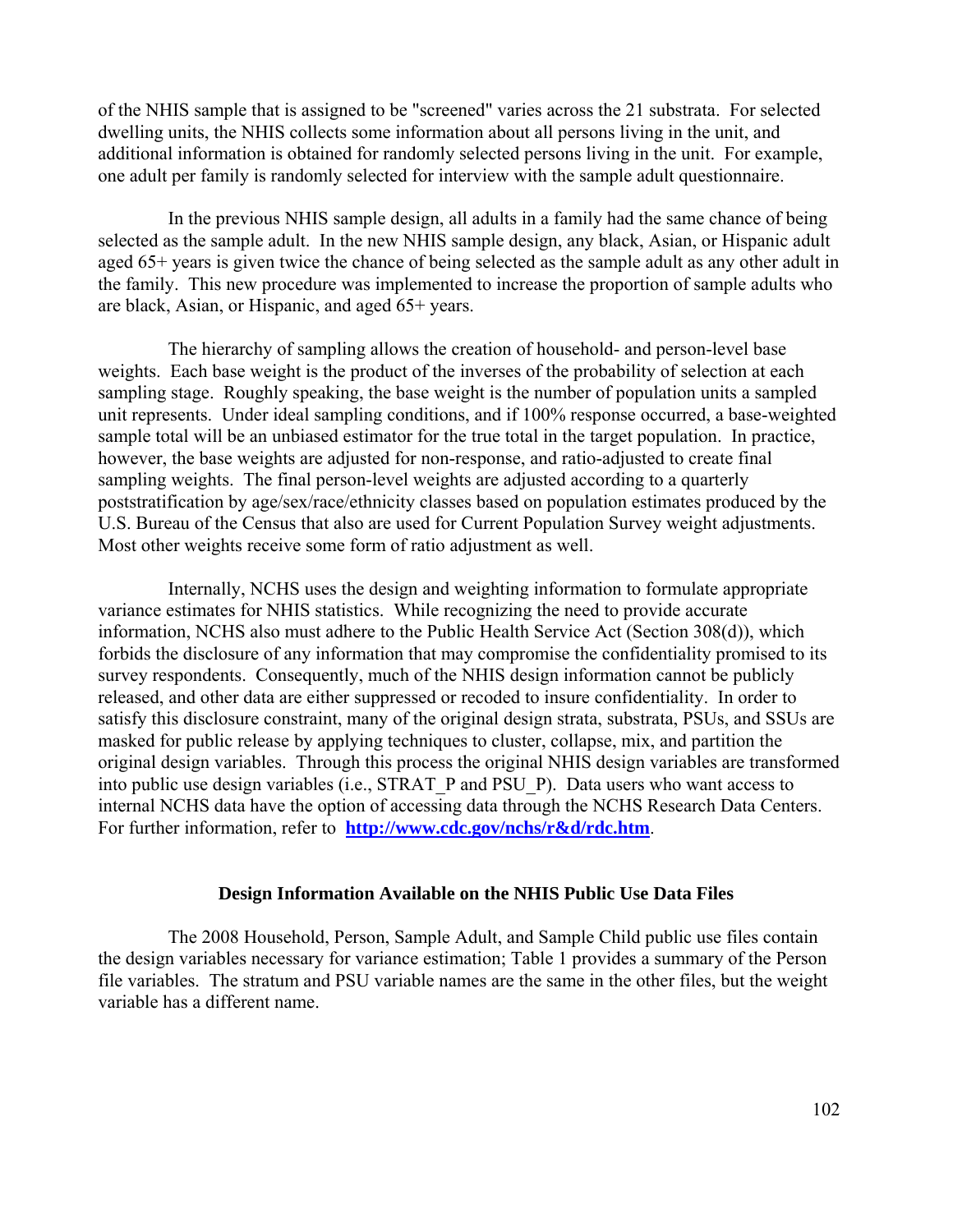# **Appendix III, Table 1. Variables Used for Variance Estimation, 2008 NHIS Person File**

| <b>Variable Name</b> | Variable Label                      |
|----------------------|-------------------------------------|
| STRAT P              | Stratum for variance estimation     |
| PSU P                | PSU for variance estimation         |
| <b>WTFA</b>          | Weight - Final annual Person weight |

As discussed above, in order to mask true geographical locations, the STRAT\_P and PSU\_P levels are pseudo-levels or simplified versions of the true NHIS sample design variables. Analysts are cautioned that these simplified design structures do not support geographical analyses below the Census Region level.

**CAUTION**. The STRAT\_P and PSU\_P values for 2008 are based on the new NHIS sample design, and have no connection with the STRATUM and PSU values for 2005 and earlier years. Refer to the final section of this appendix for variance estimation guidance for pooled analyses of adjacent years of the NHIS, including pooling 2006 - 2008 data with data for 2005 and earlier years.

# **Variance Estimation Method for Public Use Data**

The method described below is applicable to the 2008 NHIS Household, Person, Sample Adult, and Sample Child public use data files.

The limited public release design information requires a mathematical simplification that the PSUs be treated as if they were sampled with replacement (WR). This public use method tends to provide slightly more conservative (larger) standard errors than the variance estimation method that is applied internally by analysts at NCHS. The public use method is robust when analyzing subsetted or subgroup data (see the section "Subsetted Data Analysis" below).

The simplified design structure can be specified with the following statements in SUDAAN for the Person file:

# *PROC <DESCRIPT, CROSSTAB, ...>* **... DESIGN = WR ;**  *NEST* **STRAT\_P PSU\_P ;**  *WEIGHT* **WTFA ;**

Note that SUDAAN requires that the input file be sorted by the variables listed on the NEST statement (i.e., STRAT\_P and PSU\_P). Design statements for other data files should use the appropriate weight variables found on these files.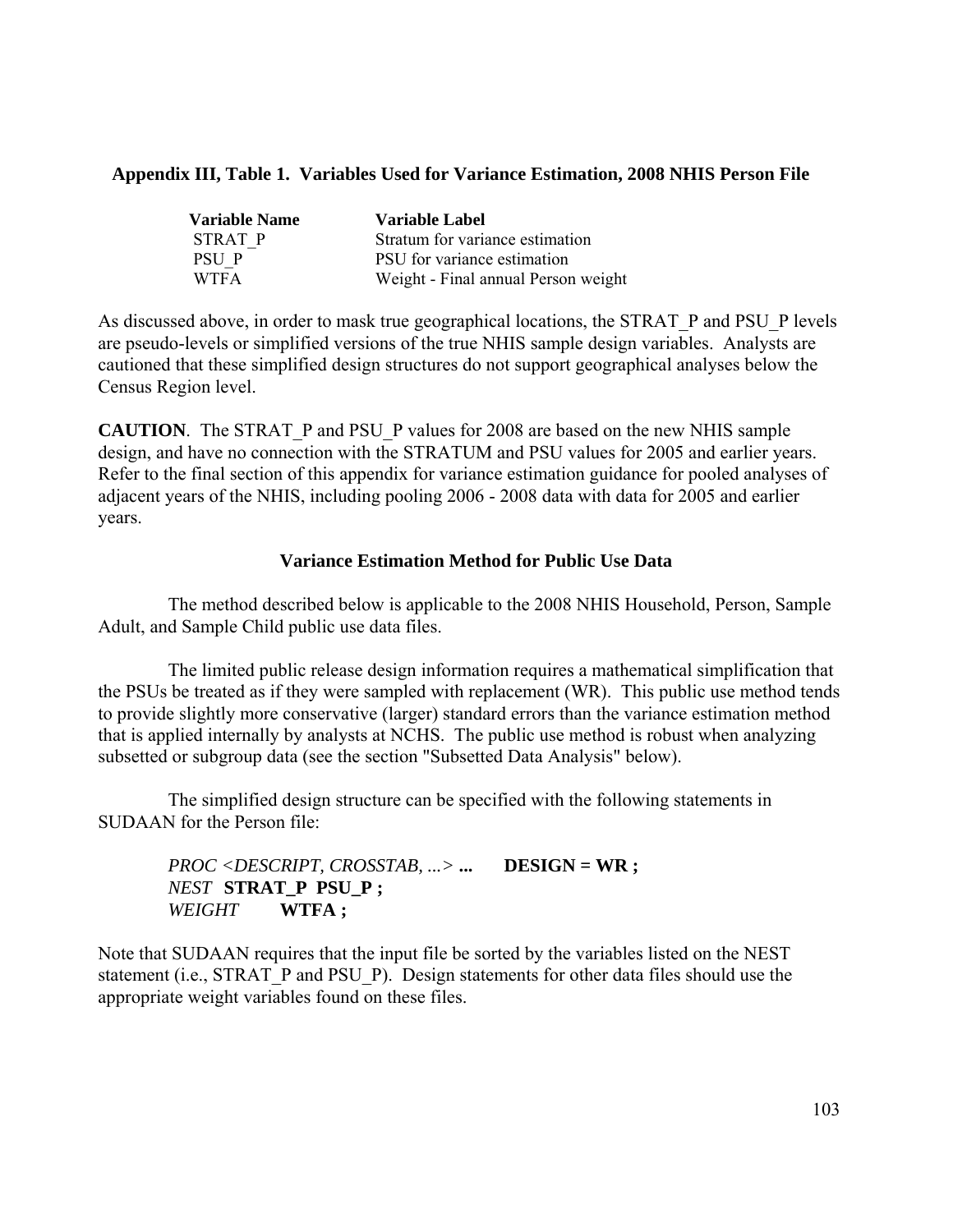Corresponding statements for other software packages are as follows:

# **Stata svy:**

# *SVYSET* **[PWEIGHT=WTFA]***,STRATA***(STRAT\_P)***PSU***(PSU\_P)**

*SVY: MEAN* <name of variable to be analyzed for average> Or *SVY: PROPORTION* <name of variable to be analyzed for percentage/proportion>

# **SPSS csdescriptives (for averages) or cstabulate (for percentages/proportions):**

One needs first to define a "plan file" with information about the weight and variance estimation, e.g.:

*CSPLAN ANALYSIS /PLAN FILE="*< file name >*" /PLANVARS ANALYSISWEIGHT*=**WTFA**  */DESIGN STRATA*=**STRAT\_P** *CLUSTER=***PSU\_P**  */ESTIMATOR TYPE*=**WR**.

And then refer to the plan file when using csdescriptives or cstabulate, e.g.:

*CSDESCRIPTIVES /PLAN FILE="*< file name >*" /SUMMARY VARIABLES =*<name of variable to be analyzed> */MEAN.* 

*CSTABULATE /PLAN FILE="*< file name >*" /TABLES VARIABLES =*<name of variable to be analyzed> */CELLS TABLEPCT.* 

**SAS proc surveymeans (for averages) or surveyfreq (for percentages/proportions) :** 

*PROC SURVEYMEANS*; *STRATA* **STRAT\_P**; *CLUSTER* **PSU\_P**; *WEIGHT* **WTFA**; *VAR*  $\le$ name of variable to be analyzed>; *RUN;* 

*PROC SURVEYFREQ*; *STRATA* **STRAT\_P**; *CLUSTER* **PSU\_P**;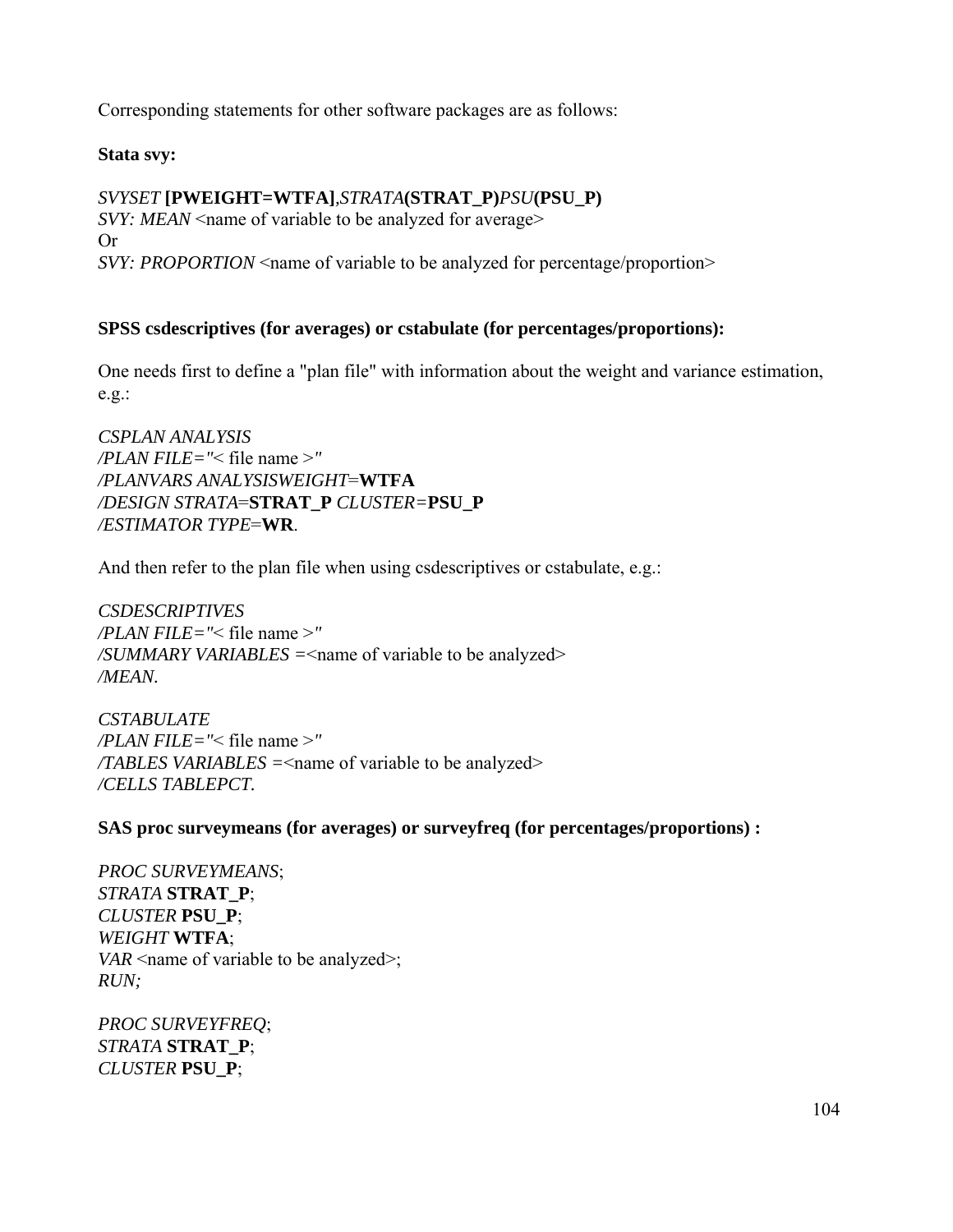*WEIGHT* **WTFA**; *TABLES* <name of variable to be analyzed>; *RUN;* 

# **R (including the "survey" add-on package):**

(note: R syntax is case-sensitive)

```
# load survey package 
require(survey)
# create data frame with NHIS design information, using existing data frame of NHIS data 
nhissvy <- svydesign(id=~psu_p, strata=~strat_p, 
                              nest = TRUE,
                              weights=~wtfa, 
                              data=< existing data frame name>) 
svymean(~<name of variable to be analyzed>,design=nhissvy)
```
note: svymean will produce proportions for "factor variables." For details consult the R documentation at **<http://cran.r-project.org/manuals.html>** .

# **VPLX:**

In the CREATE step, include the following statements:

| <i>STRATUM</i> | STRAT P      |
|----------------|--------------|
| <b>CLUSTER</b> | <b>PSU P</b> |
| WEIGHT         | <b>WTFA</b>  |

Then specify the variable to be analyzed in the DISPLAY step:

*LIST MEAN*(<name of variable to be analyzed>)

VPLX can produce percentages by including a CAT statement in the CREATE step. For details consult the VPLX documentation at **<http://www.census.gov/sdms/www/vdoc.html>** .

**CAUTION.** A rule of thumb to calculate the number of degrees of freedom to associate with a standard error is the quantity *number of PSUs - number of strata*. Typically, this rule is applied to a design with two PSUs per stratum and when the variance components by stratum are roughly the same magnitude. The applicability of this rule depends upon the variable of interest and its interaction with the design structure (for additional information, see Chapter 5 of Korn and Graubard 1999). The number of degrees of freedom is used to determine the *t*-statistic, its associated percentage points, p-values, standard error, and confidence intervals. As the number of degrees of freedom becomes large, the distribution of the *t*-statistic approaches the standard normal distribution. For example, with 120 degrees of freedom, the 97.5 percentage point of the  $t_{120}$  distribution is 1.980, while the 97.5 percentage point of the standard normal distribution is 1.960. If a variable of interest is distributed across most of the NHIS PSUs, a normal distribution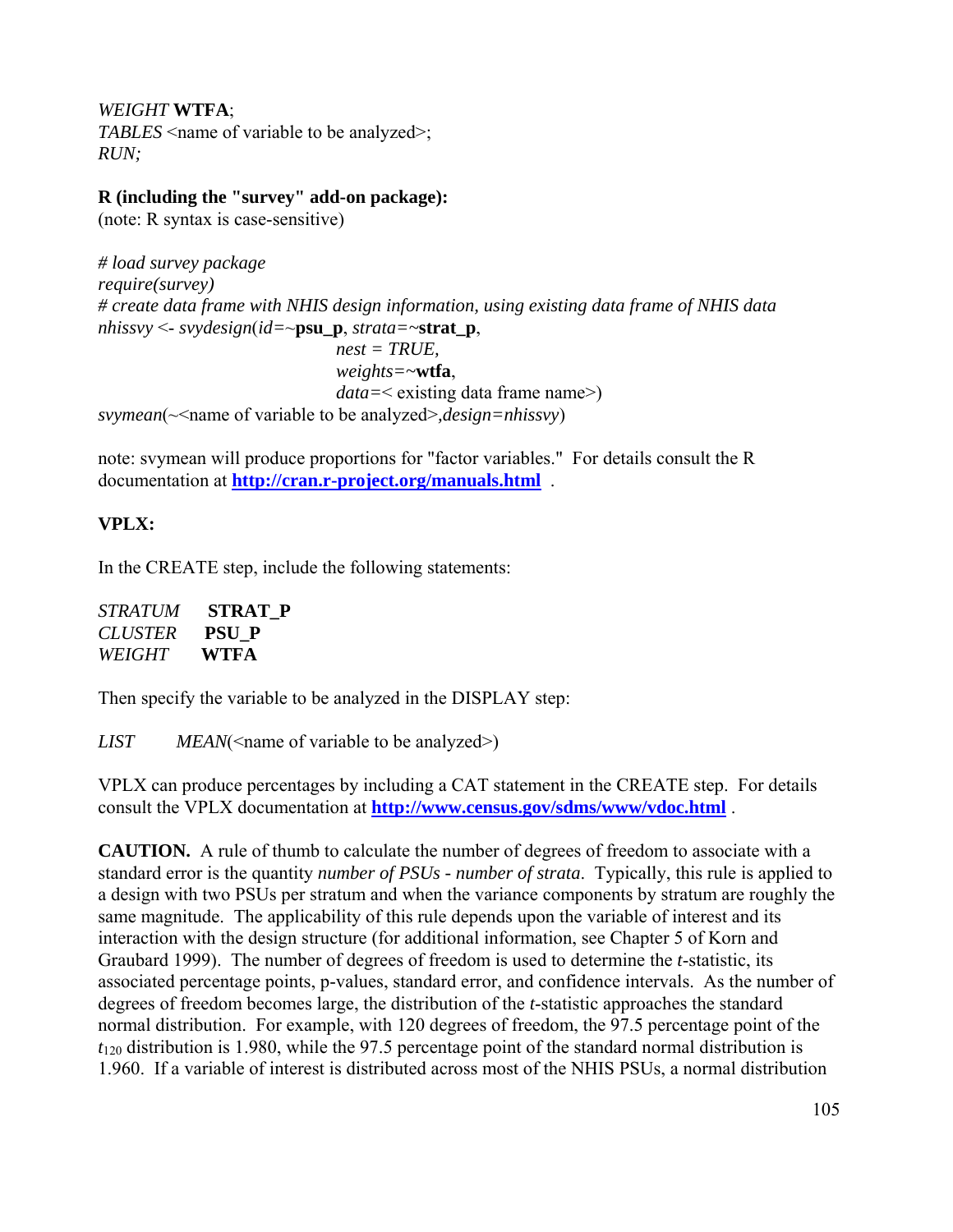assumption may be adequate for analysis since the number of degrees of freedom would be large. The user should consult a mathematical statistician for further discussion.

# **Subsetted Data Analysis**

Frequently, studies using NHIS data are restricted to specific population subgroups, e.g., persons aged 65 and older. Some users delete all records outside of the domain of interest (e.g., persons aged less than 65 years) in order to work with smaller data files and run computer jobs more quickly. This procedure of keeping only selected records (and list-wise deleting other records) is called subsetting the data. With a subsetted dataset that is appropriately weighted, correct point estimates (e.g., estimates of population subgroup means) can be produced. **However, in general, software packages that correctly analyze complex survey data cannot compute accurate standard errors for subsetted data.** When complex survey data are subsetted, oftentimes the sample design structure is compromised because the complete design information is not available; subsetting data deletes important design information needed for variance estimation. Note that SUDAAN has a SUBPOPN option that allows the targeting of a subpopulation while using the full (unsubsetted) data file containing the design information for the entire sample. (See a SUDAAN manual for more information.) **NCHS recommends that subpopulation analyses be carried out using the full data file and the SUBPOPN option in SUDAAN, or an equivalent procedure (see below) with another complex design variance estimation software package.** 

**Strategy 1 (recommended)** Use the SUBPOPN statement with the method described above for the full Person file dataset:

*PROC* **... DESIGN = WR ;**  *NEST* **STRAT\_P PSU\_P ;**  *WEIGHT* **WTFA ;**  *SUBGROUP* **(variable names);**  *LEVELS* **... ;**  *SUBPOPN* **RACRECI3=2 & SEX=2 / NAME="Analysis of African American women;"**

Using the full dataset with the SUBPOPN statement in this example would constrain this analysis to African American women only (RACRECI3 = 2 for black and  $SEX = 2$  for female). Use of the SUBPOPN statement is equivalent to subsetting the dataset, except that any resulting variance estimates are based on the full design structure for the complete dataset.

**Strategy 2 (not recommended, except when Strategy 1 is infeasible)** Use the MISSUNIT option on the NEST statement with the method described above for subsetted data:

#### **NEST** STRAT\_P PSU\_P / MISSUNIT ;

In a WR design, when some PSUs are removed from the database through the listwise deletion of records outside the population of interest, leaving only one PSU in one or more strata, the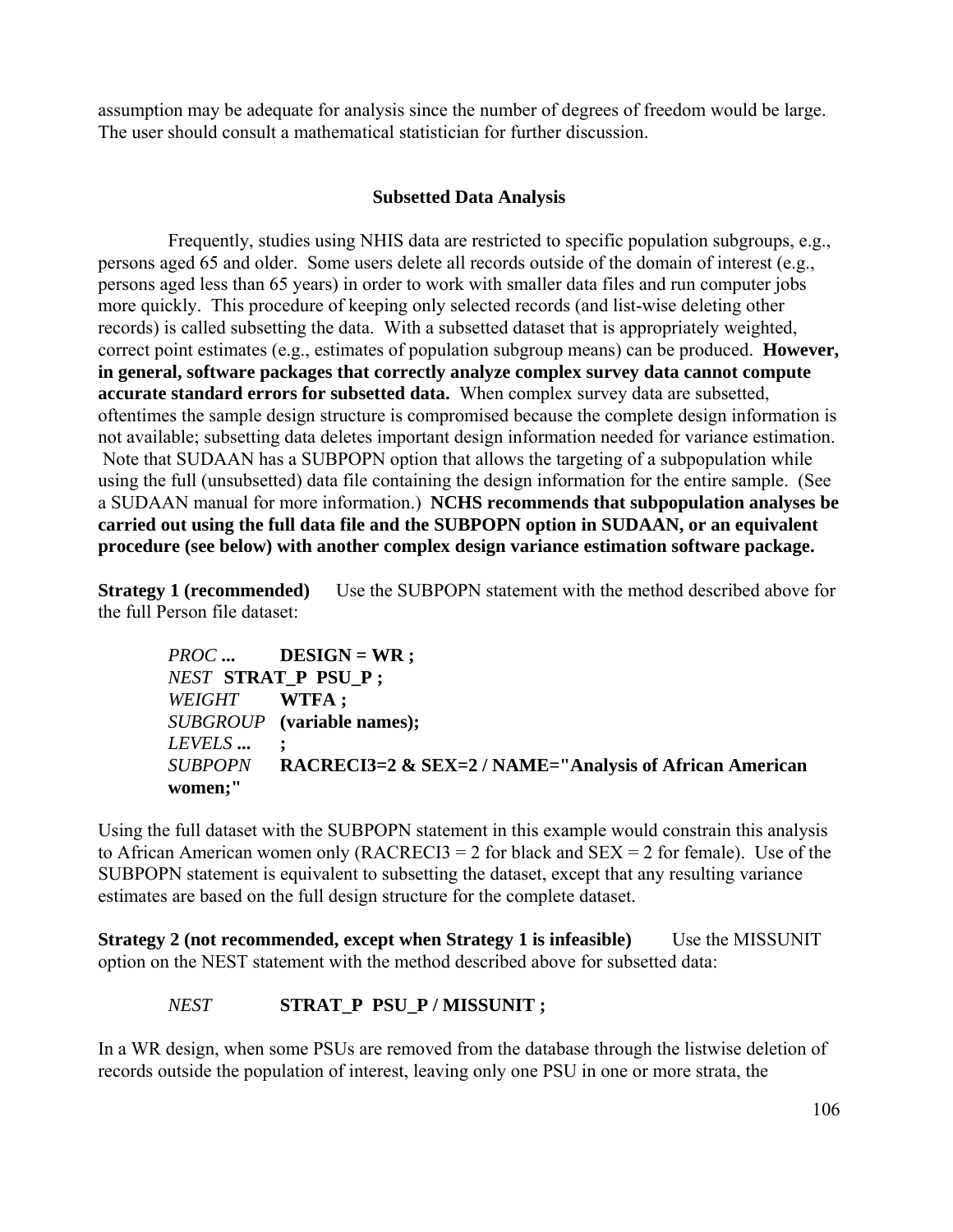MISSUNIT option in SUDAAN "fixes" the estimation to avoid errors due to the presence of strata with only one PSU. In the special case of a WR design with exactly two PSUs per stratum, using the MISSUNIT option with subsetted data gives the same variance estimate as using Strategy 1. However, except for this special case, there is no guarantee that the variance estimates obtained by this method are equivalent to those obtained using Strategy 1. Other calculations, such as those for design effects, degrees of freedom, standardization, etc., may need to be carried out differently. Users are responsible for verifying the correctness of their results based on subsetted data.

Implementing Strategy 1 in other software packages can be accomplished as follows:

# **Stata svy:**

Add SUBPOP to the SVY statement, e.g.:

 $SVT$ ,  $SUBPOP$  **RACRECI3==2 & SEX==2**)*: MEAN* <name of variable to be analyzed>

# **SPSS csdescriptives or cstabulate:**

One must first define an indicator variable, e.g.:

*DO IF* (RACRECI3 EQ 2 AND SEX EQ 2). *COMPUTE SUBGRP=1. ELSE. COMPUTE SUBGRP=0. END IF.* 

And then refer to the indicator variable in csdescriptives or cstabulate, e.g.:

*CSDESCRIPTIVES (or CSTABULATE) /SUBPOP TABLE=SUBGRP* 

It is **very important** that the indicator variable be defined for all data records, otherwise an invalid result can occur.

# **SAS proc surveymeans or surveyfreq:**

One must first define an indicator variable, e.g.:

*IF* RACRECI3=2 & SEX=2 *THEN SUBGRP=1; ELSE SUBGRP=0;* 

And then refer to the indicator variable in proc surveymeans using the DOMAIN statement, e.g.:

*PROC SURVEYMEANS; DOMAIN SUBGRP*;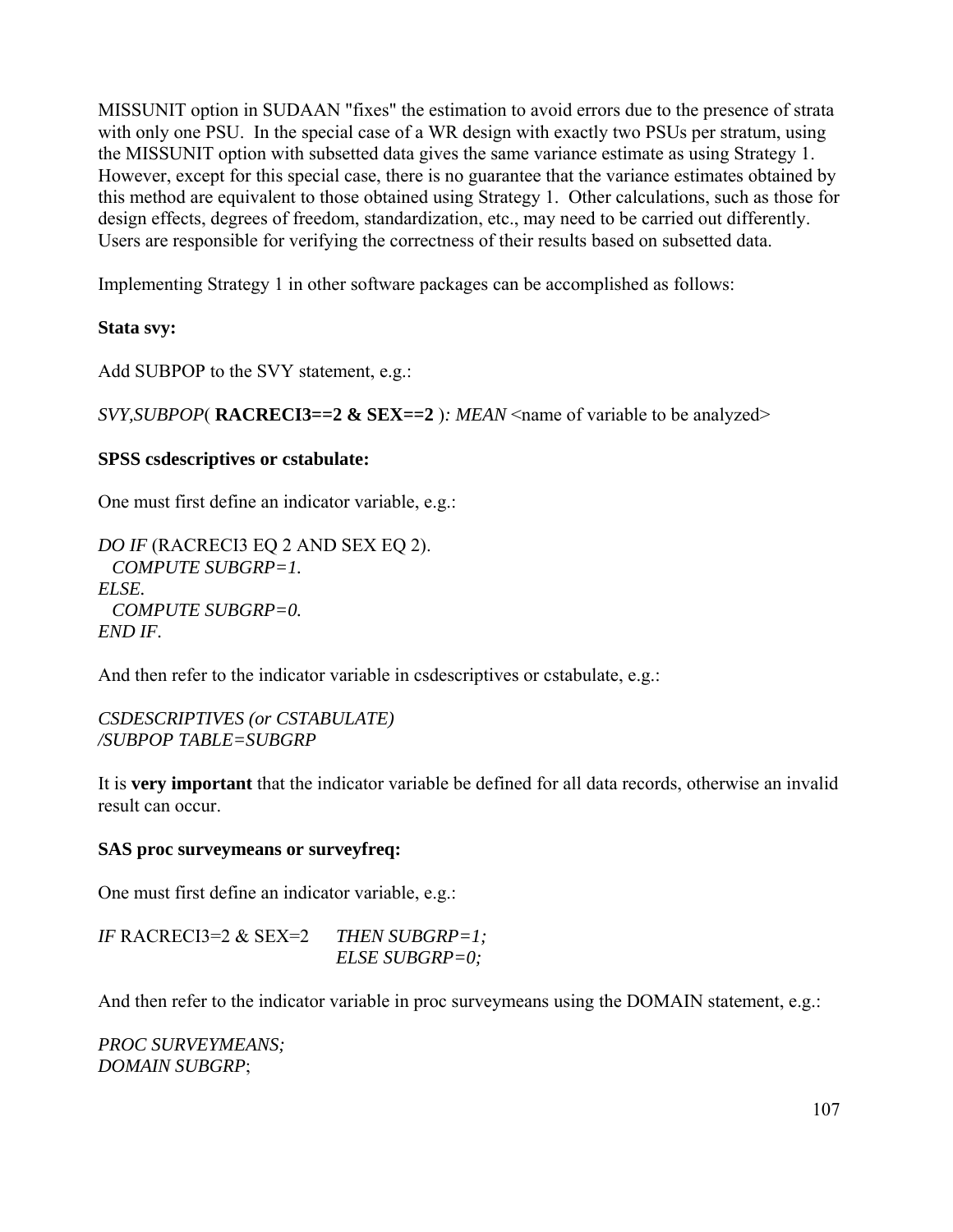Proc surveyfreq does not have a DOMAIN statement. Instead, include the indicator variable in the TABLES specification:

*PROC SURVEYFREQ; TABLES SUBGRP\*<*name of variable to be analyzed*>*;

As with SPSS, it is **very important** that the indicator variable is defined for all data records; otherwise an invalid result can occur.

# **R (including the "survey" add-on package):**

After applying the svydesign function to a data frame that contains the entire NHIS sample file being analyzed, specify the criteria that define the subgroup of interest in the subset function and apply the function to the R "object" created by the svydesign function to create a new R object. Note that R is very "feisty" when testing for equality, hence the syntax that follows specifies the subgroup of interest without using an equality test.

*# subset for racreci3=2 & sex=2 without using equal signs subgrp* <- *subset*(*nhissvy*,racreci3>1 & racreci3<3 & sex>1) *svymean*( $\sim$ name of variable to be analyzed>,*design=subgr* 

# **VPLX:**

In the CREATE step, define one or more CLASS variables that can be used to specify the criteria that define the subgroup of interest.

*COPY RACRECI3 INTO RACECAT COPY SEX INTO SEXCAT CLASS RACECAT* (1/2/3-HIGH) C*LASS SEXCAT* (1/2)

The second category of RACECAT, crossed with the second category of SEXCAT, defines the subgroup of interest.

Then, specify the variable to be analyzed in the DISPLAY step, and specify the subgroup of interest as well:

*LIST MEAN*(<name of variable to be analyzed>) */CLASS* RACECAT(2)\*SEXCAT(2)

Note that the specification of RACECAT(2) and SEXCAT(2) is to the second category of each variable, which happens to be the value "2" in both cases in this example. Specification of RACECAT(3) would include all values of RACRECI3 of 3 and higher ("3-HIGH").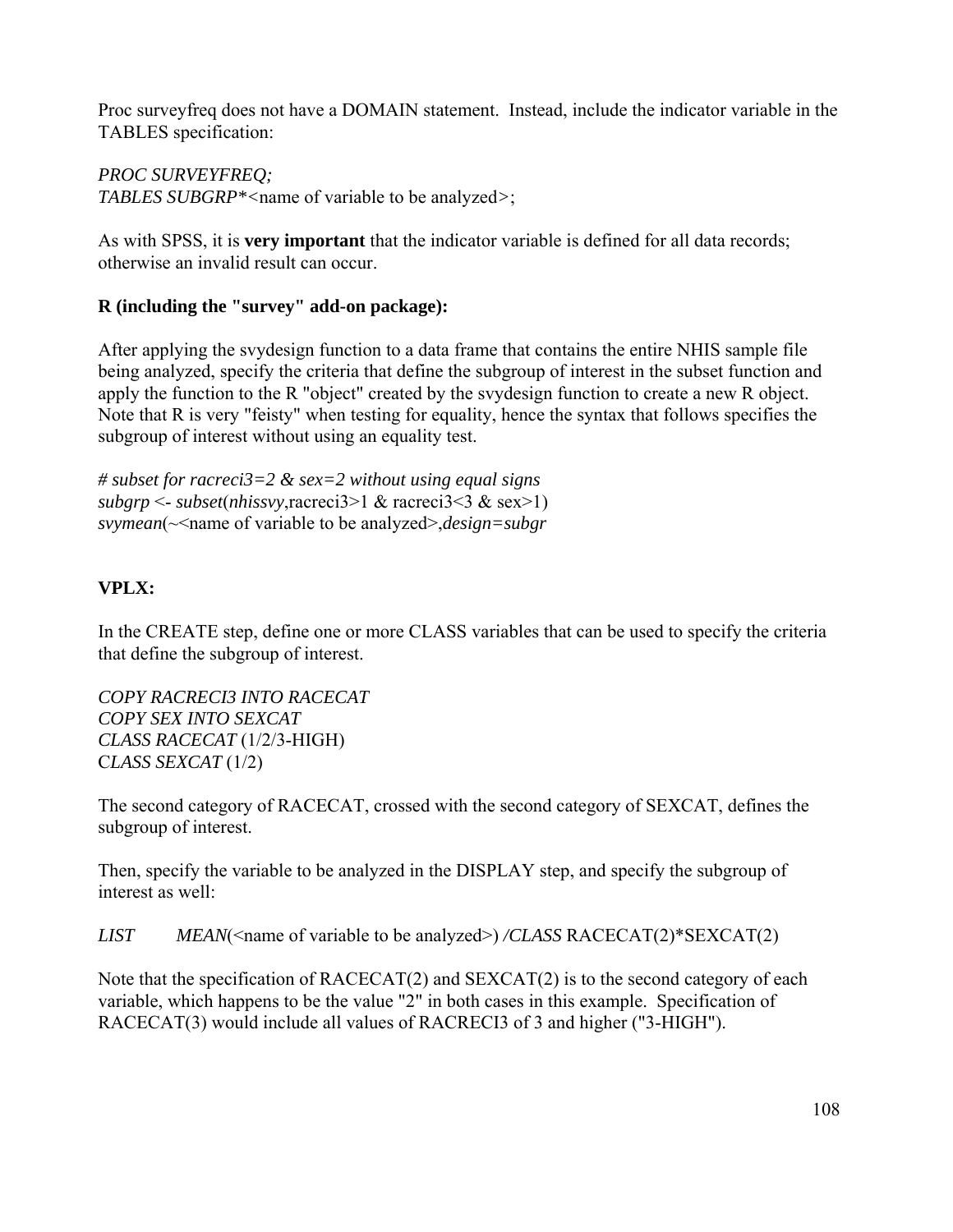#### **Variance Estimation for Pooled Analyses of Adjacent Years of the NHIS**

Adjacent years of NHIS data sometimes are combined for a pooled analysis, e.g., 2005 and 2006, or 2002-2004. A pooled analysis might be done, for example, to increase the sample size for some small population. An estimate from a pooled analysis can be interpreted to be an estimate for the midpoint of or the "average" over the time interval of the pooled data.

See Appendix VI, "Combining Years of Data" section, for an example SAS program that combines 2004 and 2005 NHIS data, and an example program that forms a combined 2004-2007 NHIS dataset.

The sampling weights for pooled data should be adjusted; otherwise, estimates of totals will be too high. For example, the estimated total U.S. civilian noninstitutionalized population from two years of pooled data, using unadjusted weights, would be about twice as large as it should be. A simple, valid weight adjustment procedure that NCHS recommends is to divide each sample weight in the pooled dataset by the number of years that are being pooled; e.g., divide by 2 when two years of data are combined, divide by 3 when three years of data are combined, etc. A sophisticated user may want to consider an alternative weight adjustment method that would minimize the variance of a particular estimate; however, in general, if the sample sizes are similar in the data years being combined, the simple procedure and the sophisticated alternative would give a similar adjustment.

Variance estimation for pooled analyses falls into one or more of the following three classifications:

#1. The years being pooled fall within the same sample design period with the same public use design variables, and no changes were made to the design variables within the years being pooled.

#2. The years being pooled fall into different sample design periods (e.g., design periods 1963 1972, 1973-1984, 1985-1994, 1995-2005, 2006 and later years).

#3. The years being pooled fall within the same sample design period, and there were changes to the public use design variables (e.g., from 1995-1996 to 1997-2005).

For #1, the sample has been drawn from the same geographic areas (same sample design), and the definitions of the variables used for public use variance estimation have not changed within the time period being analyzed. A valid method for variance estimation is to treat the pooled data like one year of data with a very large sample size. It is not correct to treat the different data years as being statistically independent, because the samples for the different years were drawn from the same geographic areas (i.e., same PSUs, nearby SSUs). Treating different data years as being statistically independent generally will lead to standard error estimates that are too small, and standard error estimates of contrasts (differences) between years would tend to be too large if the yearly estimates are positively correlated.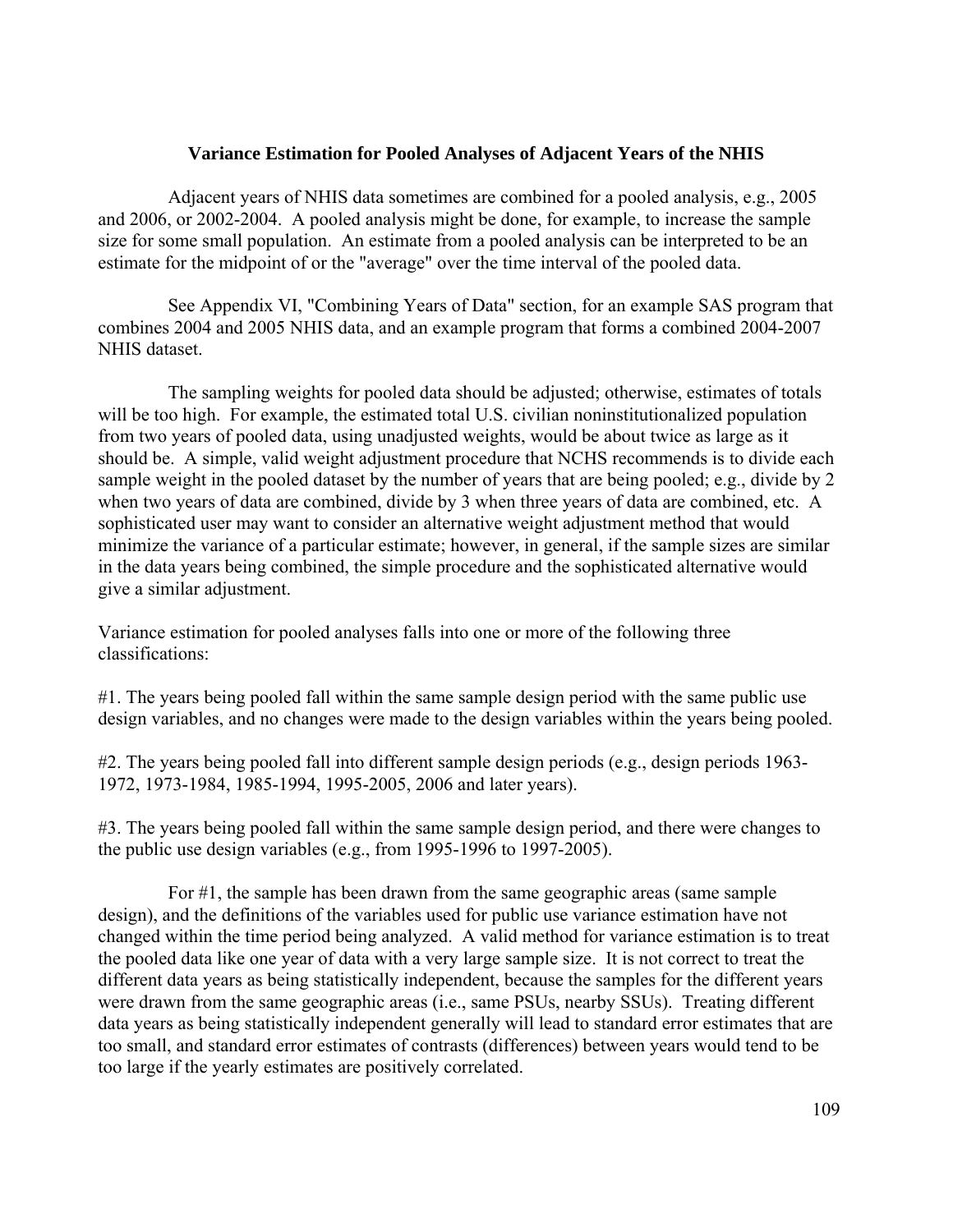For #2, the different sample design periods should be treated as statistically independent. If there are multiple years of data being used for one or both design periods, each group should be treated in a similar manner as described in #1, assuming that the design variables within each group were unchanged. For example, if 1992-1995 NHIS data were pooled, the #1 procedure applies for the 1992-1994 data, and that aggregate is treated as being statistically independent from the 1995 data.

 94", currently available online at **<http://www.cdc.gov/nchs/nhis/sudaan.htm>**, the (Method 1) Note that it may be necessary to create new design variables to carry out this type of analysis. For example, consider an analysis of 1992-1995 NHIS data. The design variables have different names in the two sample design periods, and the stratum identifiers have different lengths. Referring to the first method described in "Variance Estimation for Person Data Using SUDAAN and the National Health Interview Survey (NHIS) Public-Use Person Data Files, 1987 design variables for the 1992-1994 data are CSTRATUM (stratum), CPSU (PSU), and WTF (weight), while they are STRATUM, PSU, and WFTA, respectively, for the 1995 data. Suppose the names of the new design variables are NSTRATUM (stratum), NPSU (PSU), and NWT (weight). One method to create values for NSTRATUM that are of consistent length and take account of the different sample design periods is to do the following: for the 1992-1994 data, where the CSTRATUM values are  $1, 2, ..., 62$ , first change these to 001, 002, ..., 062 (consistent length with STRATUM), and then do something to make them distinct from the STRATUM values, such as put a "1" in front: 1001, 1002, ..., 1062. For the 1995 data, where the STRATUM values are 1, 2, ..., 339, first change these to 001, 002, ..., 339, and then do something to make them distinct from the CSTRATUM values, such as put a "2" in front: 2001, 2002, ..., 2339. NPSU can be set equal to CPSU for the 1992-1994 data, and equal to PSU for the 1995 data, as both CPSU and PSU are of length one. NWT can be set equal to WTF/4 for the 1992-1994 data, and to WFTA/4 for the 1995 data.

For #3, no entirely satisfactory approach is available. Grouping of years should be done over the periods where the same public use design variables are present (i.e., like #1). Then, for combining across years where there were changes to the public use design variables, the only option is to carry out an analysis as if the data years were statistically independent. For example, if 1995-1999 NHIS data were pooled, the #1 procedure applies for 1995-1996, and 1997-1999; then, the only alternative is to treat these two groups as statistically independent. The resulting standard error estimates may be too small, and standard error estimates of contrasts between years might be too large if the yearly estimates are positively correlated.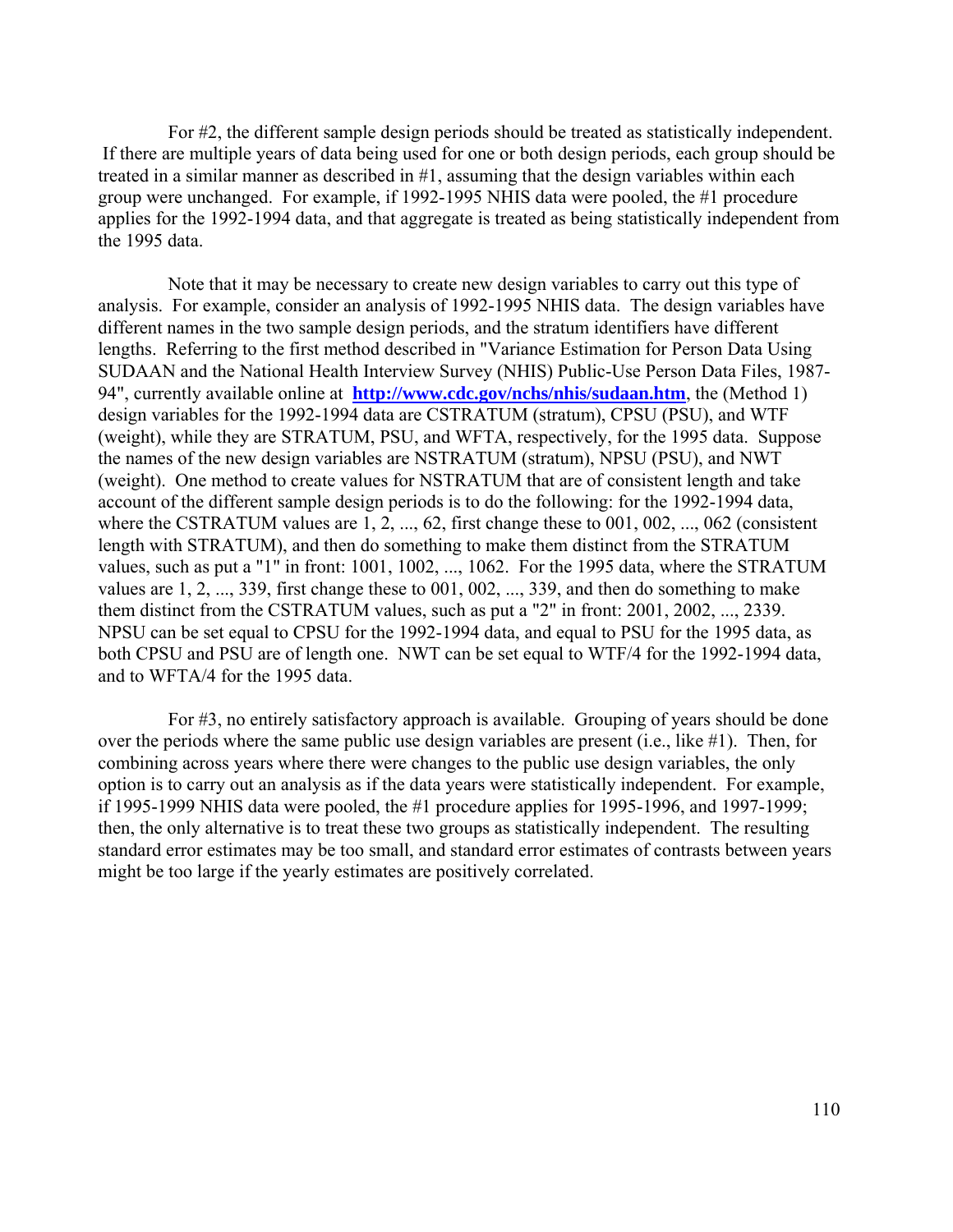#### **References**

Cochran, W.G. *Sampling techniques* (3rd edition), John Wiley & Sons. 1977.

- Korn, E.L., and Graubard, B.I. *Analysis of Health Surveys*, John Wiley & Sons. 1999.
- National Center for Health Statistics. *National Health Interview Survey: Research for the 1995- 2004 redesign*, Vital and Health Statistics, Series 2, No. 126. 1999.
- National Center for Health Statistics. *Design and Estimation for the National Health Interview Survey, 1995-2004*, Vital and Health Statistics, Series 2, No. 130. 2000.
- Research Triangle Institute. *SUDAAN Language Manual; Release 9.0*, Research Triangle Institute, Research Triangle Park, NC. 2004.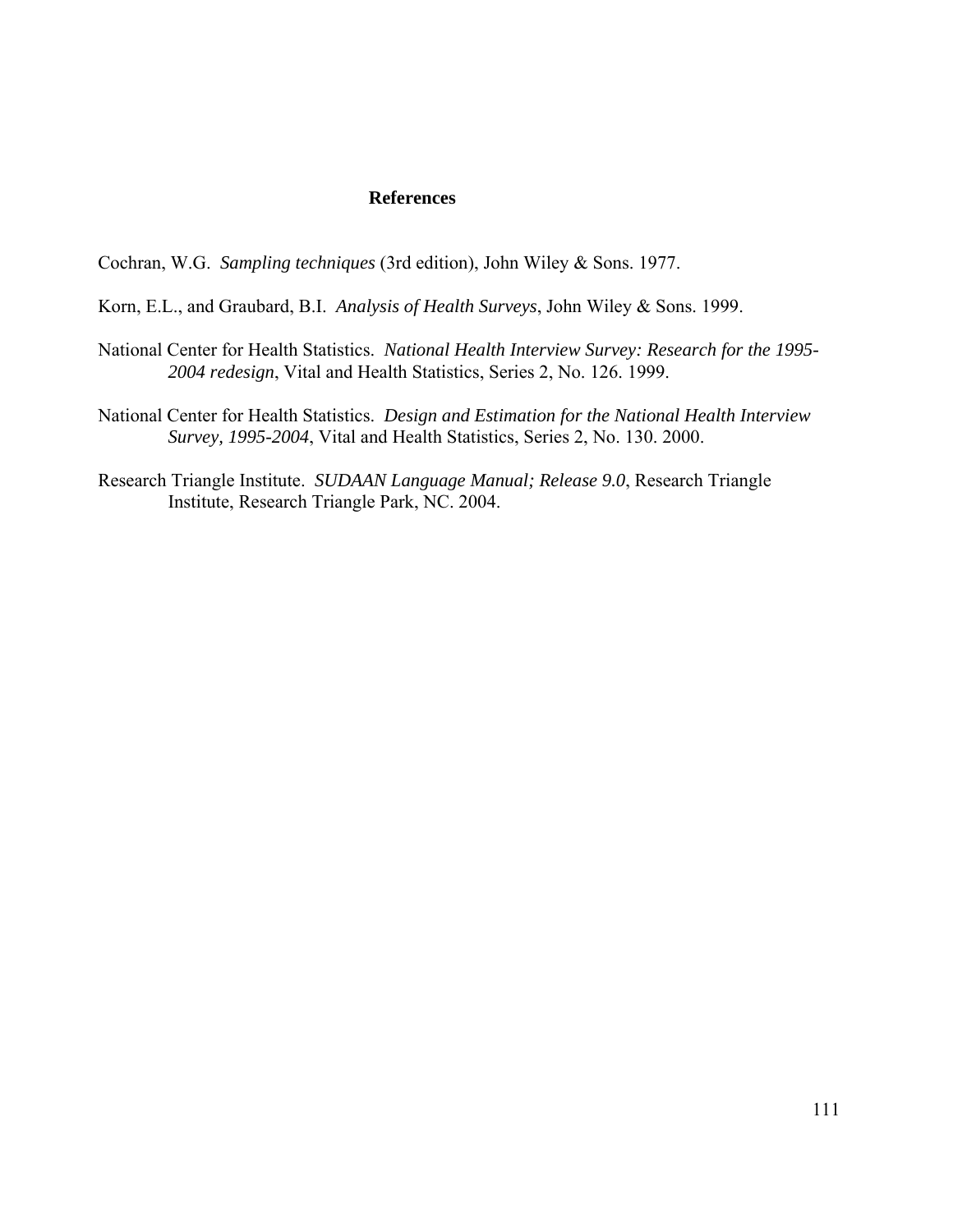#### **Appendix IV**

#### **A Preliminary Evaluation and Recommendations for use of the Mental Health Indicator (MHI) in the NHIS for Children Aged 2 to 3 years**

This is based on a report by Thomas M. Achenbach, Ph.D., which was submitted to the Division of Health Interview Statistics on May 10, 1999**.** 

#### **Introduction**

The NHIS mental health recodes MHIBOY2 and MHIGRL2 are located in the Child Health Status (CHS) section of the survey, and are based on items from the Child Behavior Checklist (CBCL) that were identified by Dr. Thomas Achenbach as providing the best discrimination between demographically similar children referred for mental health services versus nonreferred (Achenbach and Edelbrock, 1983). To take account of gender and age differences in the discriminative power of particular items, the items were selected separately for each gender and age group. From the original ten items identified in Dr. Achenbach's 1995 analyses, the NHIS elected to include only 4 items (per gender). These include whether male sample children (aged 2-3 years) had been uncooperative, had trouble sleeping, had speech problems, or had been unhappy or depressed in the past 2 months, and whether female sample children (aged 2-3 years) had temper tantrums, had speech problems, had been nervous or high-strung, or had been unhappy or depressed in the past 2 months. Response categories included "Not true," "Sometimes true," or "Often true" (as well as "Refused" and "Don't know"). These items are also located in the CHS section (see CHS.321\_01-04.000 and CHS.361 01-04.000).

It is essential to note that such a small set of items cannot be used to evaluate individual children for clinical or other purposes. Even for use as a mental health indicator in large surveys such as the NHIS, very small sets of items can serve only as approximate indicators of needs for mental health services. Multiple items tapping each of several specific areas of functioning would be needed to identify specific disorders, such as Attention Deficit Hyperactivity Disorder (ADHD), Depression, Conduct Disorder, and Somatization Disorder. (Note: The items for children ages 4 to 17 were replaced in the 2001 NHIS with a different instrument, the Strengths and Difficulties Questionnaire (SDQ). The SDQ is described in Appendix V of the 2004 Survey Description Document and/or the SDQ website at **[http://www.sdqinfo.com \)](http://www.sdqinfo.com)**.

It should also be noted that different cut points on the distributions of item scores may be needed for different purposes. For example, a very low cut point may be useful if the goal is to identify every possible case for which mental health services might be considered. However, very low cut points result in relatively high false positive rates, i.e., the inclusion of substantial numbers of healthy individuals among those identified as potentially needing services. Conversely, higher cut points may yield greater overall accuracy in classifying potential cases versus noncases, but at the cost of missing more cases potentially needing services.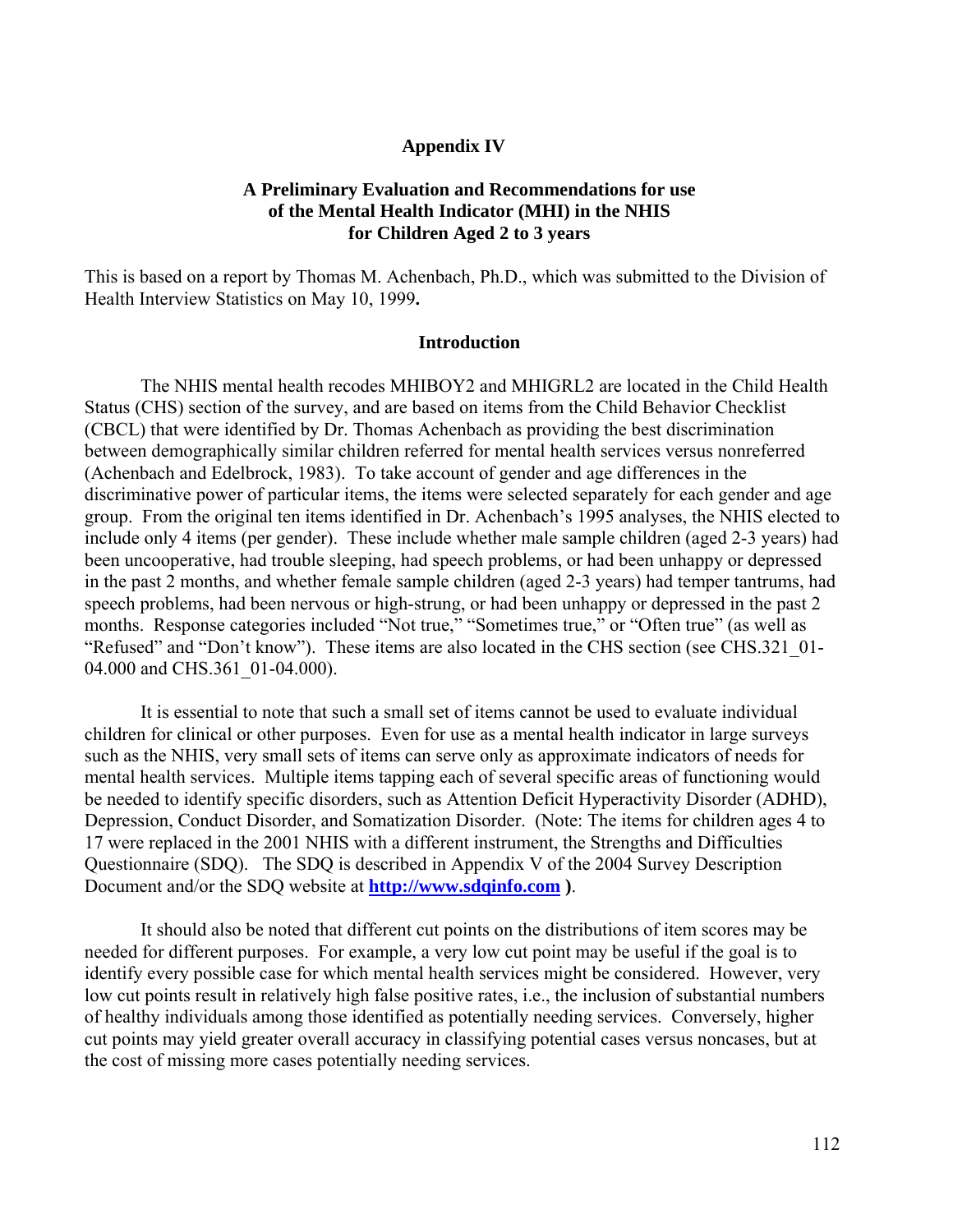#### **Data Analyses**

Dr. Achenbach specified and reviewed data analyses that were done at NCHS. These included tabulations of specific responses to each behavioral/emotional problem item; tabulations of relations between total problem scores and classification of children as deviant versus nondeviant on the basis of external criteria (e.g., parents ever being told by health professionals that their child had ADHD, mental retardation, other developmental delay, autism, down syndrome, or a learning disability; parents having talked to mental health professionals about their child in the preceding 12 months; or parents needing mental health services for their child but being unable to afford it); and Relative Operating Characteristic (ROC) analyses of cut points on the total problem scores. Because each behavioral/emotional problem item was scored "0" (not true of the child), "1" (somewhat or sometimes true), or "2" (very true or often true), total scores across the 4 items for each gender/age group could range from "0" to "8." Dr. Achenbach examined the results and recommended changes and additions to the analyses.

Based on the analyses to date, Dr. Achenbach makes the following recommendations for boys and girls ages 2-3. Total scores on the 4 problem items for boys and 4 problem items for girls are useful for quantitative analyses in relation to other variables. However, categorical mental health indicators should not be derived from specific cut points on the total scores for the behavioral/emotional problem items on the basis of NHIS data for ages 2-3 for the following reasons:

The total number of children classified as deviant according to external criteria (e.g., parents being told their child had ADHD; talking to mental health professionals about their child) was too small to provide a sound basis for establishing cut points;

Many disorders relevant to defining criterion groups (e.g., ADHD) are not identified as early as age 2-3;

The rates of referral for mental health services and other possible indicators of deviance are much lower at ages 2-3 than at older ages.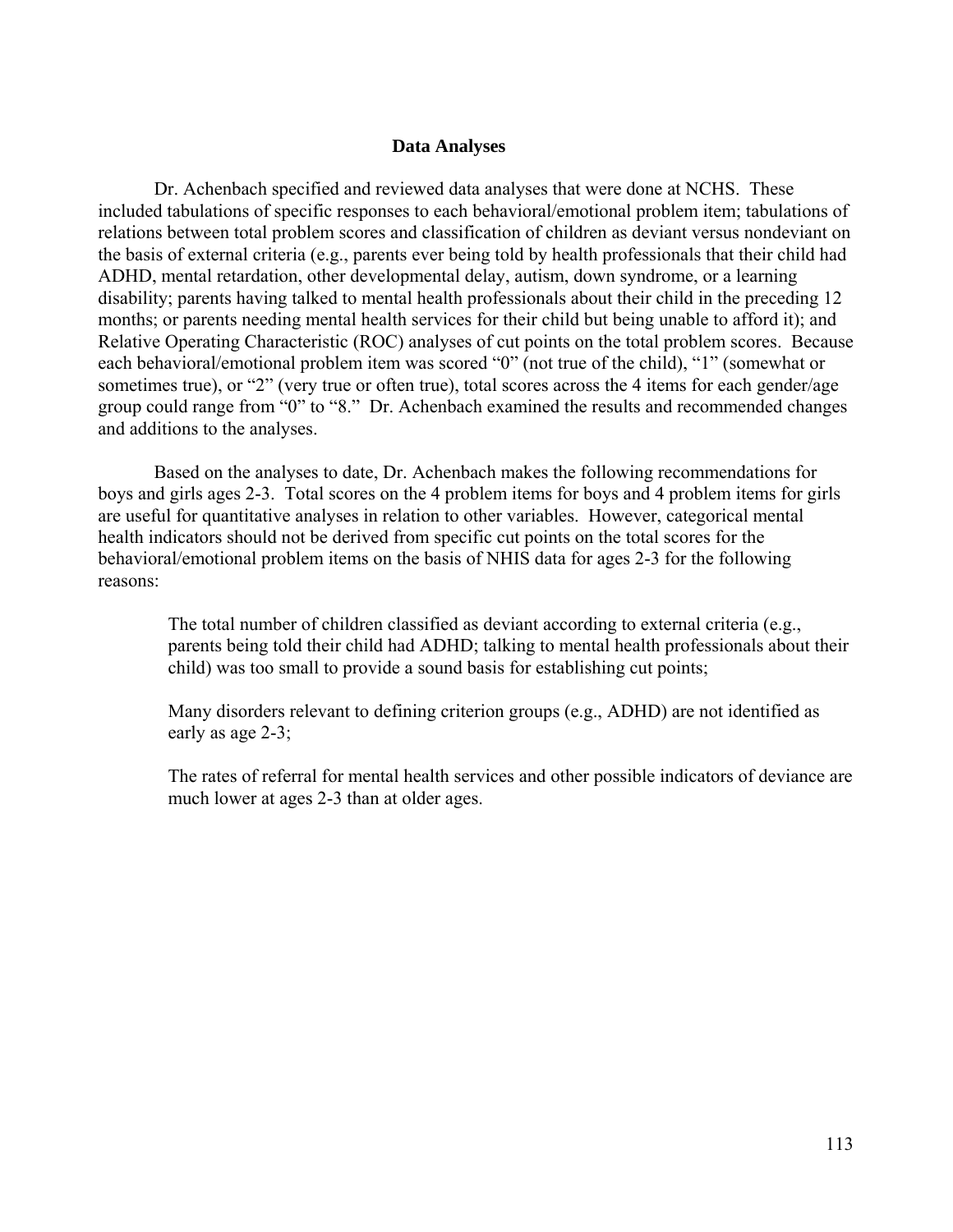#### **Appendix V**

#### **Transition to the 2000 Census-based Weights**

For the NHIS sample design that was implemented in 1995, between 1995 and 2002, the weights for the NHIS data were derived from 1990 census-based postcensal population estimates. Beginning with the 2003 data, the NHIS made the transition to weights derived from the 2000 census-based population estimates. The new population estimates no longer contain any adjustment for under-enumeration of the population. The NHIS sample weights were calibrated to 2000 censusbased totals for sex, age, and race/ethnicity of the U.S. civilian noninstitutionalized population.

During the preparation of the 2003 Summary Health Statistics reports, the impact of this transition was assessed for the 2002 NHIS by comparing estimates for selected health characteristics using the 1990 census-based weights with those using the 2000 census-based weights. The effect of new population controls on survey estimates differed by type of health characteristic. The person health estimates and sample adult health estimates were more affected than sample child estimates. The percent of health estimates expressed as percentages and rates with significant differences were 0.27% for person estimates, 0.27% for sample adult estimates, and 0.0% percent for sample child estimates. The percent of health estimates expressed as frequencies with significant differences were 13% for person estimates, 16% for sample adult estimates, and 1% for sample child estimates (Lynch and Parsons, 2004).

The impact of this transition was also assessed for the Early Release estimates from the 2000-2002 NHIS by comparing estimates using the 1990 census-based weights with those using the 2000 census-based weights. The changes for all selected measures are at most 1 percentage point. Results of these findings are presented in tables II and III at: **[http://www.cdc.gov/nchs/data/nhis/earlyrelease/200409\\_app.pdf](http://www.cdc.gov/nchs/data/nhis/earlyrelease/200409_app.pdf)**.

#### **References**

Lynch, C. and Parsons, V. The Impact of 2000 Census Based Population Controls on Health Estimates in the National Health Interview Survey*, 2004 Proceedings of the American Statistical Association, Survey Research Methods Section [CD-ROM],* Alexandria, VA: American Statistical Association. 2004.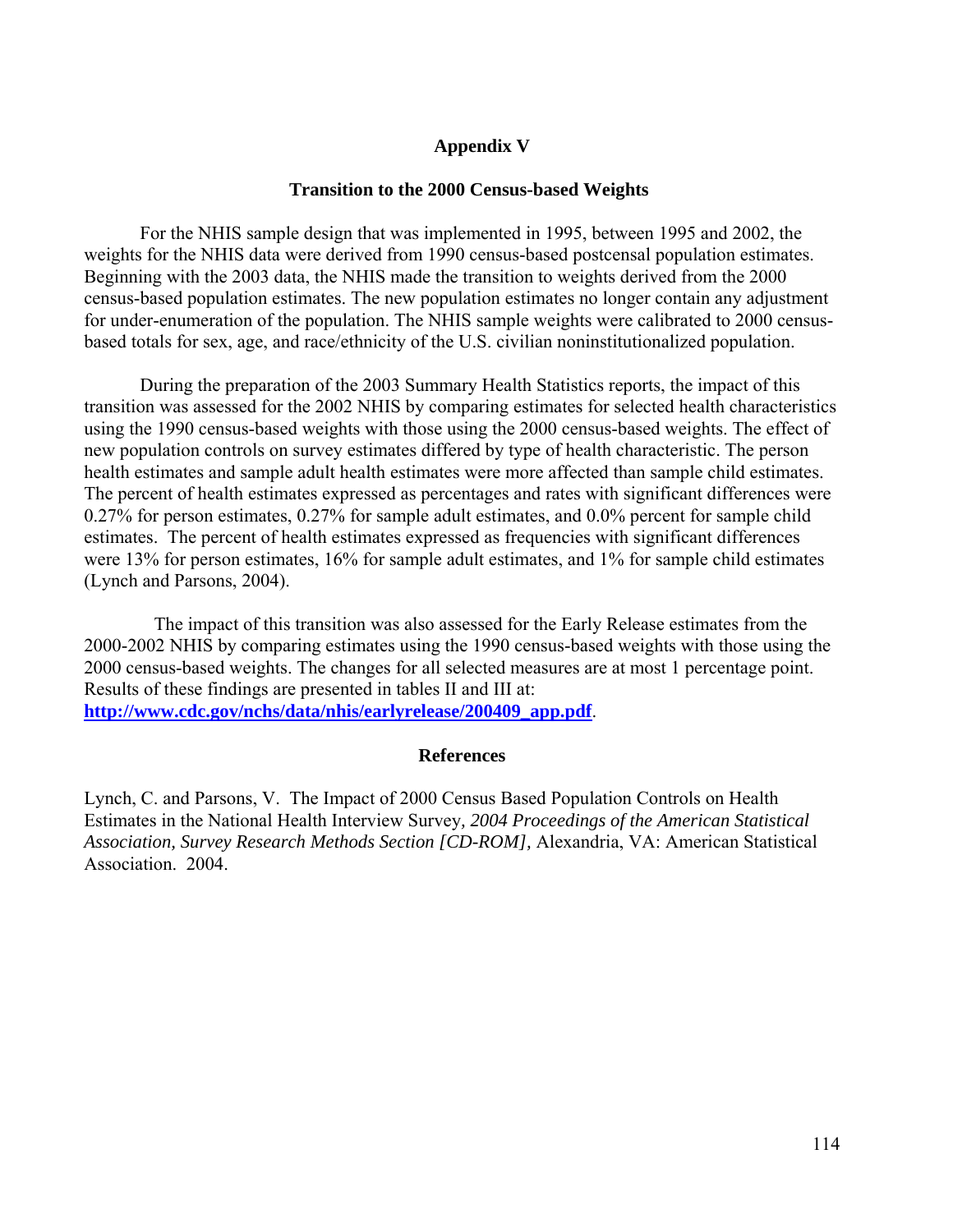## **Appendix VI**

## **Merging Data Files and Combining Years of Data in the NHIS**

NHIS data files can be merged within years as well as combined across years. The purpose of merging data *within* a particular data year is to incorporate variables from different data files when respondents are common to both files, thereby increasing the number of variables available for analysis for a given individual. In contrast, the purpose behind combining NHIS data files *across*  survey years is to combine respondents from different data years while retaining variables common to both files, thereby increasing the number of respondents (as long as the same variables are found in both files) and the precision of estimates.

## **Merging Data Files**

 It is important to note that for the 2005 data year and beyond, some frequently used variables are repeated on various data files; therefore, merging of files may be required less often than for the 2004 data year files. However, each data file contains household, family, and person record identifiers that make merging the data files possible, if needed. Once the data files are sorted by record identifiers common to each file, merging is straightforward. Below is an example of a SAS program that will merge data files within an NHIS data year. Using the household, family, and person record identifiers (HHX, FMX and FPX, respectively), this program merges data from the 2005 Household, Family, Person, and Sample Child data files. **Variable names may change from one year to another. Users are advised to check variable names and update computer programs when changes occur.** 

/\* Merge the 2005 Household file and the 2005 Family file. \*/

/\* Create a Household dataset with selected variables and sorted by HHX.\*/ **DATA HH (KEEP=HHX REGION);** /\* HH is a SAS dataset; the KEEP statement retains only the listed variables for processing. \*/ **SET NHIS2005.HOUSEHLD;** /\*The SET statement reads data from the 2005 Household file. \*/ **PROC SORT DATA=HH;** /\* Sort by HHX, the household identifier. \*/ **BY HHX; RUN;** 

/\* Create a Family dataset with selected variables and sorted by HHX. \*/ **DATA FM (KEEP=HHX FMX INCGRP RAT\_CAT WTFA\_FAM);** /\* FM is a SAS dataset; the KEEP statement retains only the listed variables for processing. \*/ **SET NHIS2005.FAMILYXX;** /\*The SET statement reads data from the 2005 Family file. \*/ **PROC SORT DATA=FM;** /\* Sort by HHX, the household identifier. \*/ **BY HHX; RUN;**

**DATA HHFM;** /\* New combined dataset called HHFM \*/ **MERGE FM (IN=FROMFM) HH ;** /\* Merge the newly created FM and HH files, using an IN statement.\*/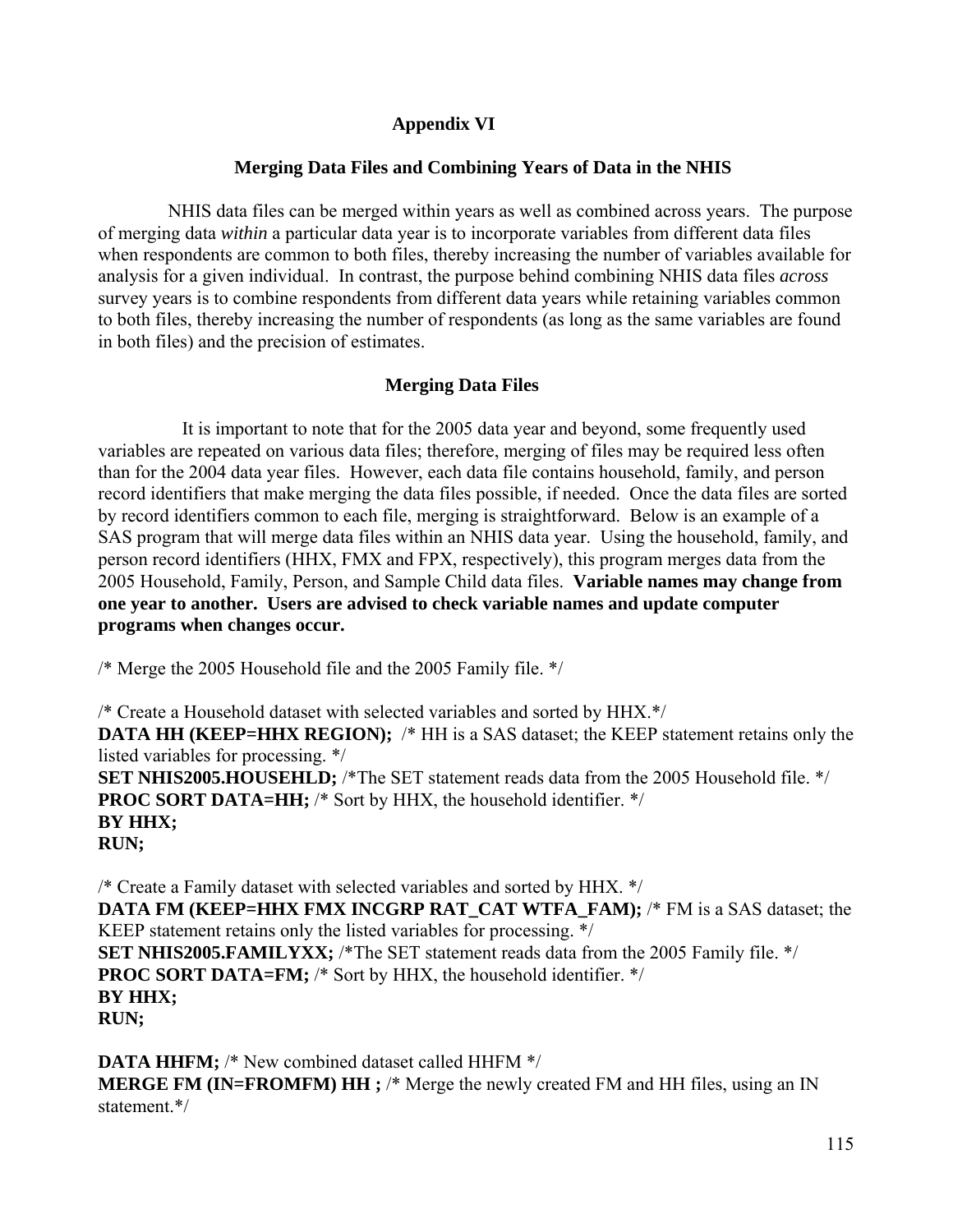## **BY HHX;**

**IF FROMFM = 1;** /\* The combined dataset HHFM will contain only those records that are in the Family file; the Household file's REGION variable will be appended to these records. \*/ **PROC SORT DATA=HHFM;** /\* Sort by HHX and FMX, the household and family identifiers. \*/ **BY HHX FMX; RUN;**

In the code above, the IN statement creates a temporary SAS variable (called FROMFM) that has a value of 1 if the dataset associated with the IN statement contributed to the current observation, or a value of 0 if it did not. The subsequent statement, "IF FROMFM = 1" tells SAS to retain only those observations from the Family file (called FM), thereby eliminating household file records corresponding to non-response cases (no family/person records are available for nonresponse cases). For more information on IN statements in SAS, consult Delwiche and Slaughter (1998).

/\* Merge the 2005 Person file and the combined 2005 Family/Household file. \*/

/\* Create a Person file with selected variables. \*/ **DATA PR (KEEP=HHX FMX FPX SEX AGE\_P WTFA STRATUM PSU);** /\* PR is a SAS dataset; the KEEP statement retains only the listed variables for processing. \*/ **SET NHIS2005.PERSONSX;** /\*The SET statement reads data from the 2005 Person file. \*/ **PROC SORT DATA=PR;** /\* Sort by HHX and FMX, the household and family identifiers. \*/ **BY HHX FMX; RUN;**

**DATA PRHHFM;** /\* Combined Person, Family, and Household dataset called PRHHFM\*/ **MERGE PR HHFM (DROP=WTFA\_FAM);** /\* Merge the newly created PR file and HHFM, the combined Family/Household file, by the identifiers common to both files. At this point, users may drop the Family file weight and retain only the Person file weight for person-level analyses.\*/ **BY HHX FMX;** 

**PROC SORT DATA=PRHHFM;** /\* Sort by HHX, FMX, and FPX, the household, family, and person identifiers. \*/ **BY HHX FMX FPX;** 

**RUN;** 

The above code will create a person-level file, copying the family/household information to each matching person record.

/\* Merge the 2005 Sample Child file and the combined 2005 Person/Family/Household file. \*/

/\* Create a Sample Child file with selected variables. \*/ **DATA CH (KEEP=FPX HHX FMX CASHMEV PROBRX WTFA\_SC);** /\* CH is a SAS dataset; the KEEP statement retains only the listed variables for processing. \*/ **SET NHIS2005.SAMCHILD;** /\*The SET statement reads data from the 2005 Sample Child file. \*/ **PROC SORT DATA=CH;** /\* Sort by HHX, FMX, and FPX, the household, family, and person identifiers. \*/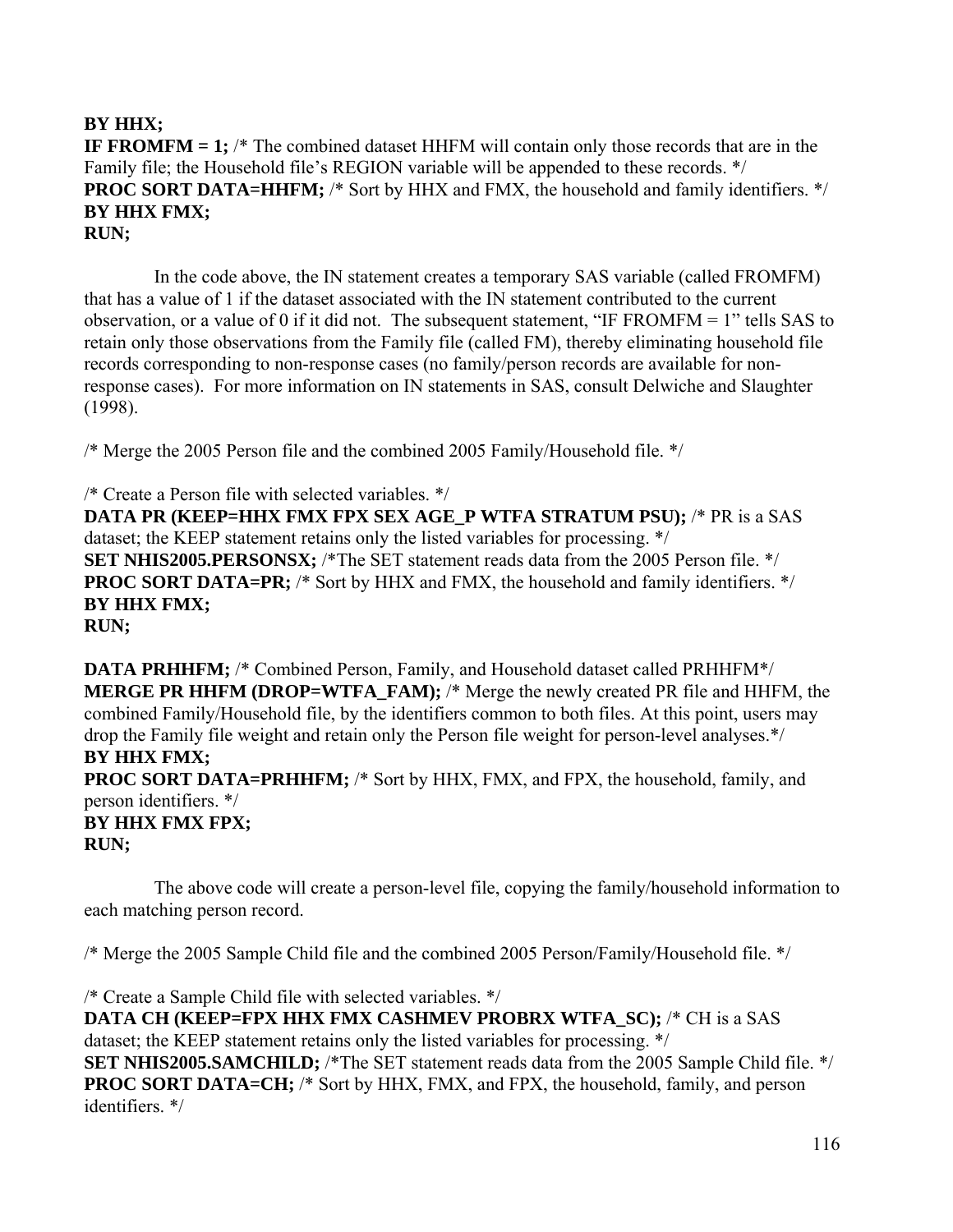#### **BY HHX FMX FPX; RUN;**

**DATA CHPRHHFM;** /\* Combined Sample Child, Person, Family, and Household dataset called CHPRHHFM\*/ **MERGE PRHHFM CH;** /\* Merge CH, the newly created Sample Child file, and PRHHFM, the

combined Person/Family/Household file, by the identifiers common to both files. **BY HHX FMX FPX; RUN**;

In the code above, no IN statement was used in the MERGE statement, so the resulting file will have records for all persons, sample child or not. The sample child data items will be missing for persons who do not have a matching sample child record.

#### **Combining Years of Data**

#### **Important Note**

**Variable names may change from one year to another. Users are advised to check variable names and where names differ, make certain it is appropriate to combine years of data for a given variable.** 

 As previously mentioned, the purpose of combining or concatenating years of data (in SAS terminology) is to increase the number of observations or respondents for the same number of variables, and thus increase the precision of estimates. It is possible to combine data from successive years of the National Health Interview Survey (NHIS) when the questions remain essentially the same over the years being combined.

Combining datasets from more than one year joins them one after the other (concatenates), as opposed to merging datasets. Analysts wishing to do both – merge data from multiple files within years and combine years of data – will need to first merge the data within each single year and then concatenate the files for the selected years of data (see the preceding section on Merging Data Files).

Weights will normally need to be adjusted when combining data years. For example, if two years of NHIS data are combined, the sum of the weights will be about twice the size of the civilian noninstitutionalized population of the United States. To achieve annualized results when two years of NHIS data are combined, one method for weight adjustment is to divide each weight by two before analyzing the data.

If data from the period 1997-2005 are combined or the 2006-2008 data are combined, the combined data are treated like a single year of data with a larger sample size for the purpose of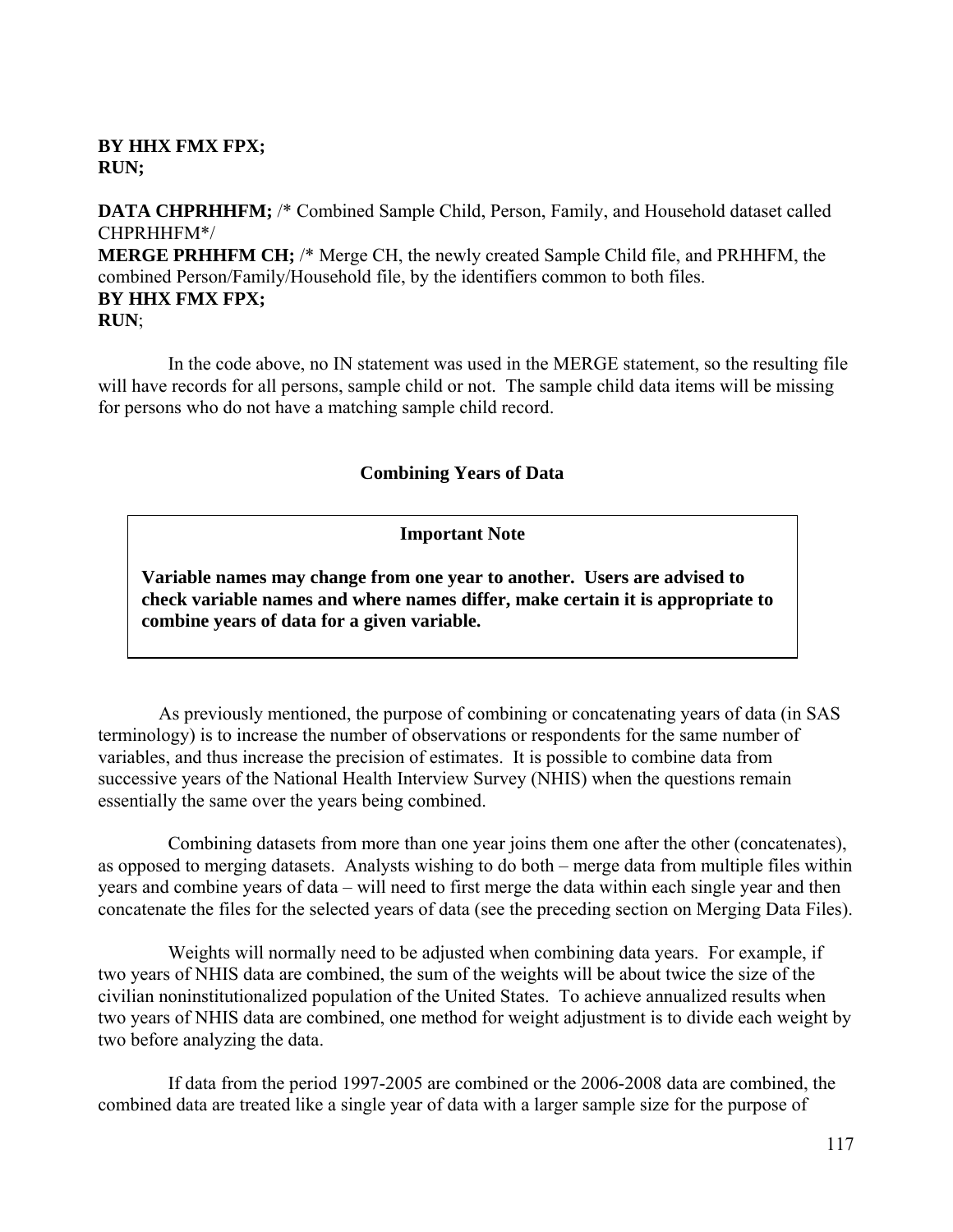variance estimation. If data from any year before 1997 are combined with data from 1997 and beyond, or data from 2005 or before are combined with data from 2006 and beyond, variance estimation is more complicated. Refer to Appendix III for more information about variance estimation methods when combining datasets from more than one year.

The following is an example of a SAS program that will combine data files across NHIS data years. The program is written to concatenate the data from the Person files of the 2004 NHIS and the 2005 NHIS. This same program can be used to combine the 2006 and 2007 NHIS Person files after minor modifications (e.g., change "2004" and "04" to "2006" and "06", change "2005" and "05" to "2007" and "07", and change STRATUM PSU to STRAT\_P PSU\_P).

#### **Important Note**

**The person identifier was called PX in the 2003 (and earlier) NHIS and FPX in the 2004 (and later) NHIS; users may find it necessary to create an FPX variable in the 2003 and earlier datasets (or, alternatively, a PX variable in the 2004 and later datasets) in order to make the data compatible for analyses.** 

/\*Combine data files from 2 different years. \*/

**DATA PER\_04;** /\* Create SAS dataset PER\_04.\*/

**SET NHIS2004.PERSONSX** /\* The SET statement reads data from an existing SAS dataset, e.g., the 2004 Person file \*/ **(KEEP=HHX FMX FPX AGE\_P SEX WTFA STRATUM PSU);** /\* The KEEP statement retains only the listed variables for processing. \*/ **RUN;**

**PROC SORT DATA=PER\_04; /\* Sort SAS dataset PER 04. \*/ BY HHX FMX FPX; RUN;**

**DATA PER\_05;** /\* Create SAS dataset PER\_05.\*/ **SET NHIS2005.PERSONSX** /\* The SET statement reads data from an existing SAS dataset, e.g., the 2005 Person file \*/ **(KEEP=HHX FMX FPX AGE\_P SEX WTFA STRATUM PSU);** /\* The KEEP statement retains only the listed variables for processing. \*/ **RUN;**

**PROC SORT DATA=PER\_05;** /\* Sort SAS dataset PER\_05. \*/ **BY HHX FMX FPX; RUN;**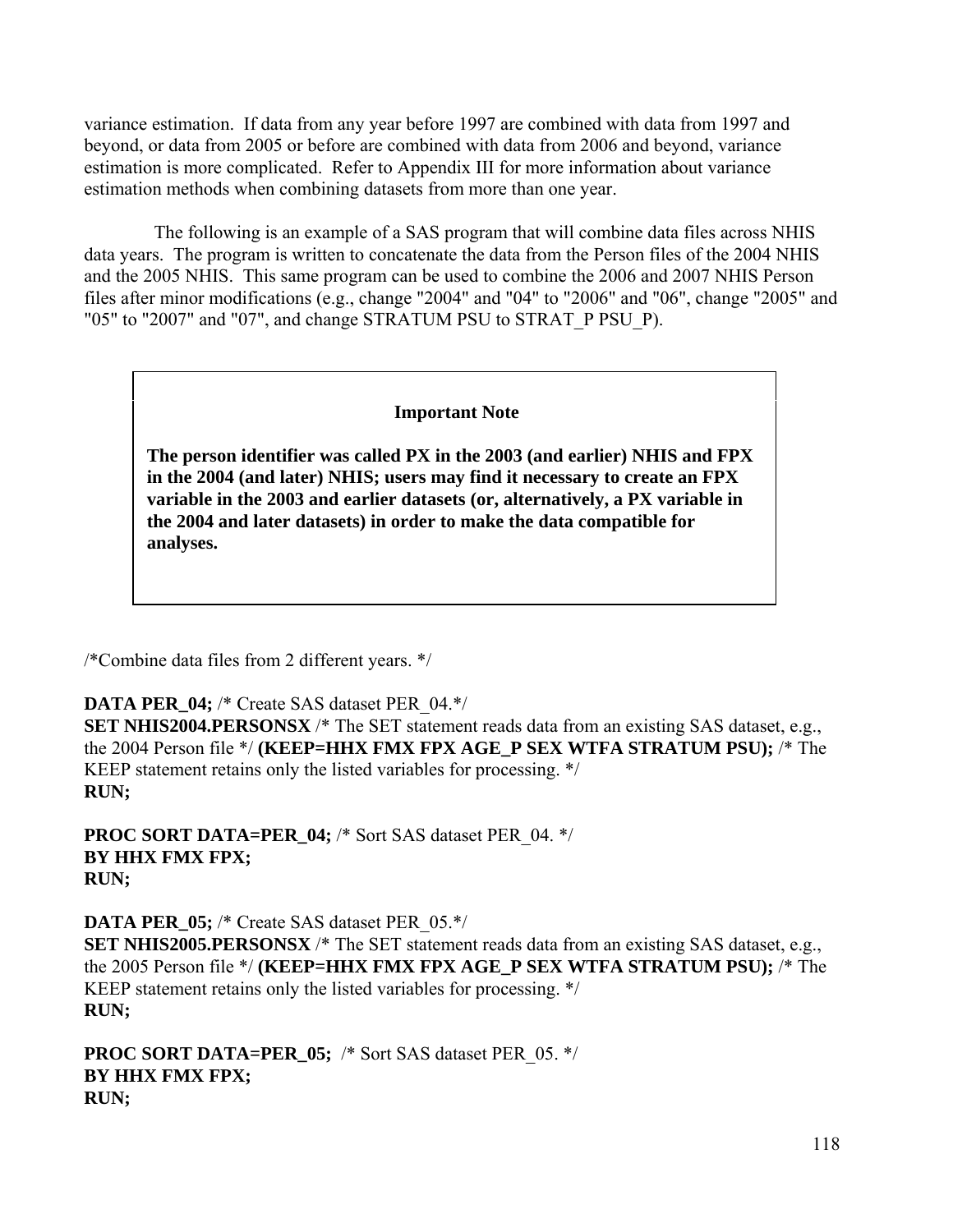#### **DATA COMBO;** /\* New, combined SAS dataset \*/

**SET PER\_04 PER\_05;** /\* Concatenate selected variables from 2004 and 2005 datasets. \*/ **WTFA 2YR=WTFA/2**; /\*Create a new weight by dividing the existing Person file weight (WTFA) by 2, the number of Person data files combined to create the data file called COMBO.\*/ **RUN;** 

Now, suppose there exists a dataset "COMB0405" with the combined 2004 and 2005 Person files, and there exists a dataset "COMB0607" with the combined 2006 and 2007 Person files. As part of creating a dataset named "COMB0407" containing the combined 2004-2007 Person files, two issues need to be addressed:

#### 1. Adjustment of weights

2. Formation of new variance estimation variables, because this combination goes across sample design periods

The weights in COMB0405 and COMB0607 should be divided by 2, so that the original weights have been divided by 4 (four years of data being combined). To avoid the possibility of errors, NCHS recommends that new names be used for the new variance estimation variables, e.g., NSTRATUM (stratum), NPSU (PSU). The PSU and PSU\_P values from COMB0405 and COMB0607 can be copied directly to NPSU. The NSTRATUM values need to be created in such a way to assure the values are distinct between 2004-2005 and 2006-2007. As STRATUM ranges from 1 to 339 and STRAT\_P ranges from 1 to 300, an appropriate method for creating the NSTRATUM values would be to add 1000 to the STRATUM values and 2000 to the STRAT\_P values.

/\*Combine 2004-2005 data file with 2006-2007 data file \*/

**DATA COMB0405; SET COMB0405; DROP STRATUM PSU; NSTRATUM=STRATUM+1000; NPSU=PSU; RUN;**

**DATA COMB0607; SET COMB0607; DROP STRAT\_P PSU\_P; NSTRATUM=STRAT\_P+2000; NPSU=PSU\_P; RUN;** 

**DATA COMB0407; SET COMB0405 COMB0607; DROP WTFA\_2YR; WTFA\_4YR=WTFA\_2YR/2**; **RUN;**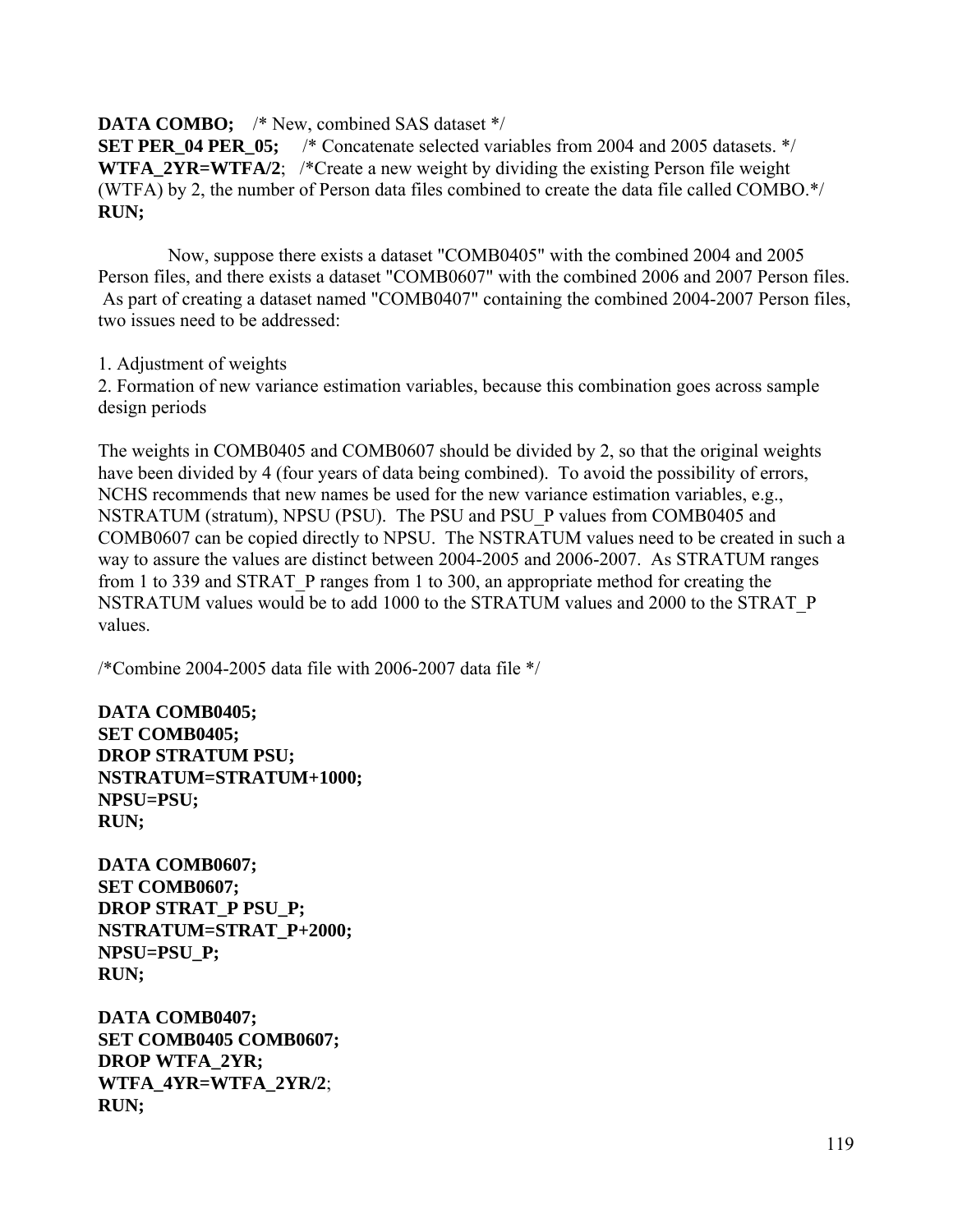## **References**

Delwiche, LD and SJ Slaughter. *The Little SAS Book: A Primer* (2nd edition), SAS Institute: Cary, NC. 1998.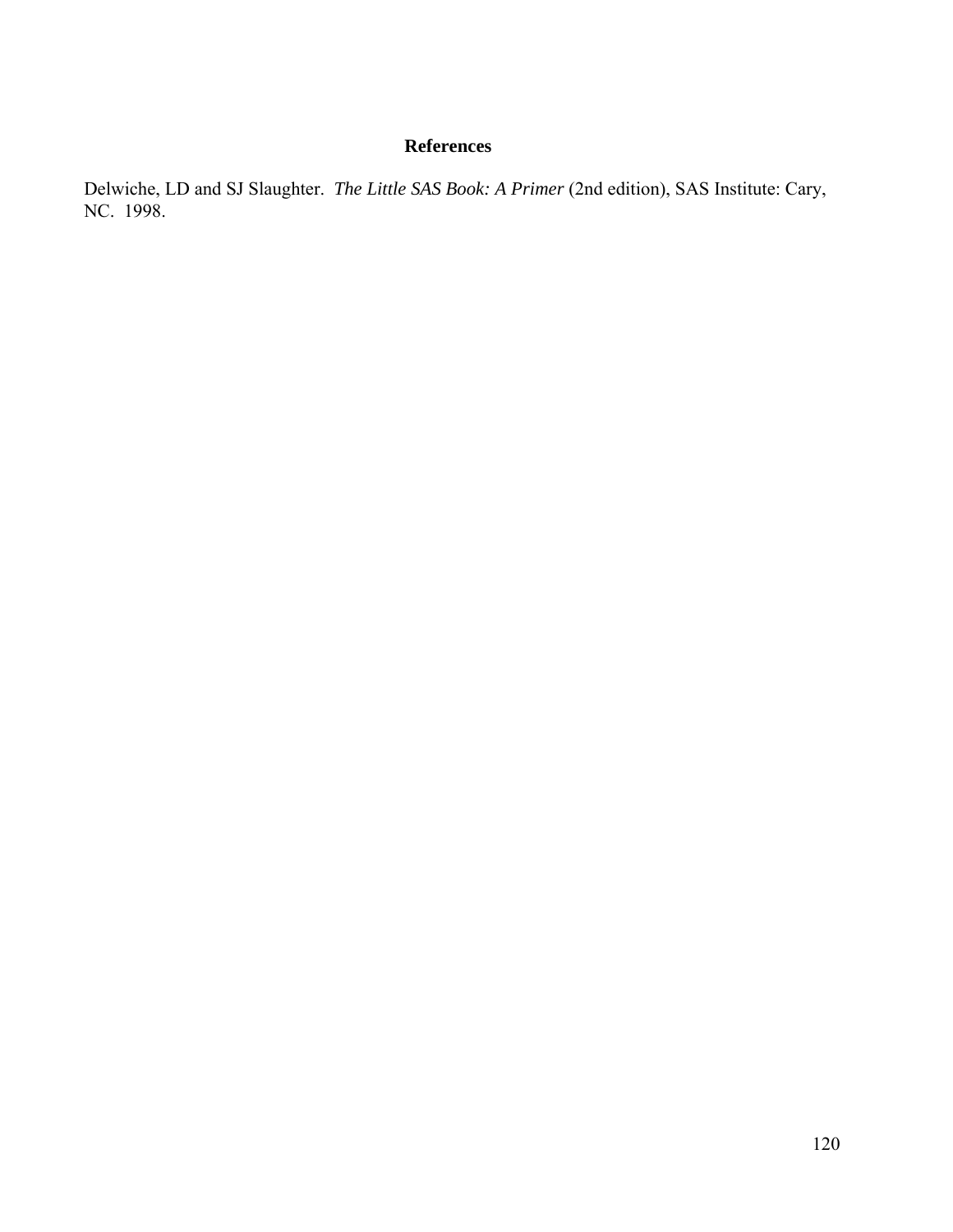## **Appendix VII**

### **Core Changes/Additions/Deletions in 2008**

A small number of changes were introduced to the Core sections of the 2008 NHIS, resulting in new, changed, or deleted variables (relative to 2007). A brief summary is provided below. Users are *strongly* encouraged to check the notes in the Variable Layout Report available on the NHIS website, **<http://www.cdc.gov/nchs/nhis.htm>**, as well as the relevant sections in this document, for more information.

#### **Person File**

| Variable Name  | <b>Brief Variable Description</b>                        | Brief Description of Change |
|----------------|----------------------------------------------------------|-----------------------------|
| QCADULT        | Sample Adult data removed for<br>quality control reasons | New variable                |
| <b>QCCHILD</b> | Sample Child data removed for<br>quality control reasons | New variable                |

### **Family Core**

#### **Health Insurance Section (FHI)**

| Variable Name   | <b>Brief Variable Description</b>              | <b>Brief Description of Change</b>                    |  |
|-----------------|------------------------------------------------|-------------------------------------------------------|--|
| HITYPE1         | Private health insurance plan detail<br>Plan 1 | Deleted from Public Use file.<br>Available from RDC.  |  |
| HITYPE2         | Private health insurance plan detail<br>Plan 2 | Deleted from Public Use file.<br>Available from RDC.  |  |
| HITYPEN1        | Private health insurance plan an<br>HMO Plan 1 | New public use variable to replace<br>HITYPE1.        |  |
| HITYPEN2        | Private health insurance plan an<br>HMO Plan 2 | New public use variable to replace<br>HITYPE2.        |  |
| PRDNCOV1        | Private plan covers dental costs               | New variable                                          |  |
| PRDNCOV2        | Private plan covers dental costs               | New variable                                          |  |
| <b>OTHPUB</b>   | Other public program recode                    | Variable unchanged. Name change<br>only from OTHERPUB |  |
| <b>OTHGOV</b>   | Other government program recode                | Variable unchanged. Name change<br>only from OTHERGOV |  |
| <b>MILCARE</b>  | Military health care coverage recode           | Variable unchanged. Name change<br>only from MILITARY |  |
| <b>HIKINDNA</b> | Self reported private health insurance         | Variable unchanged. Name change<br>only from HIKINDA  |  |
| <b>HIKINDNB</b> | Self reported Medicare                         | Variable unchanged. Name change<br>only from HIKINDB  |  |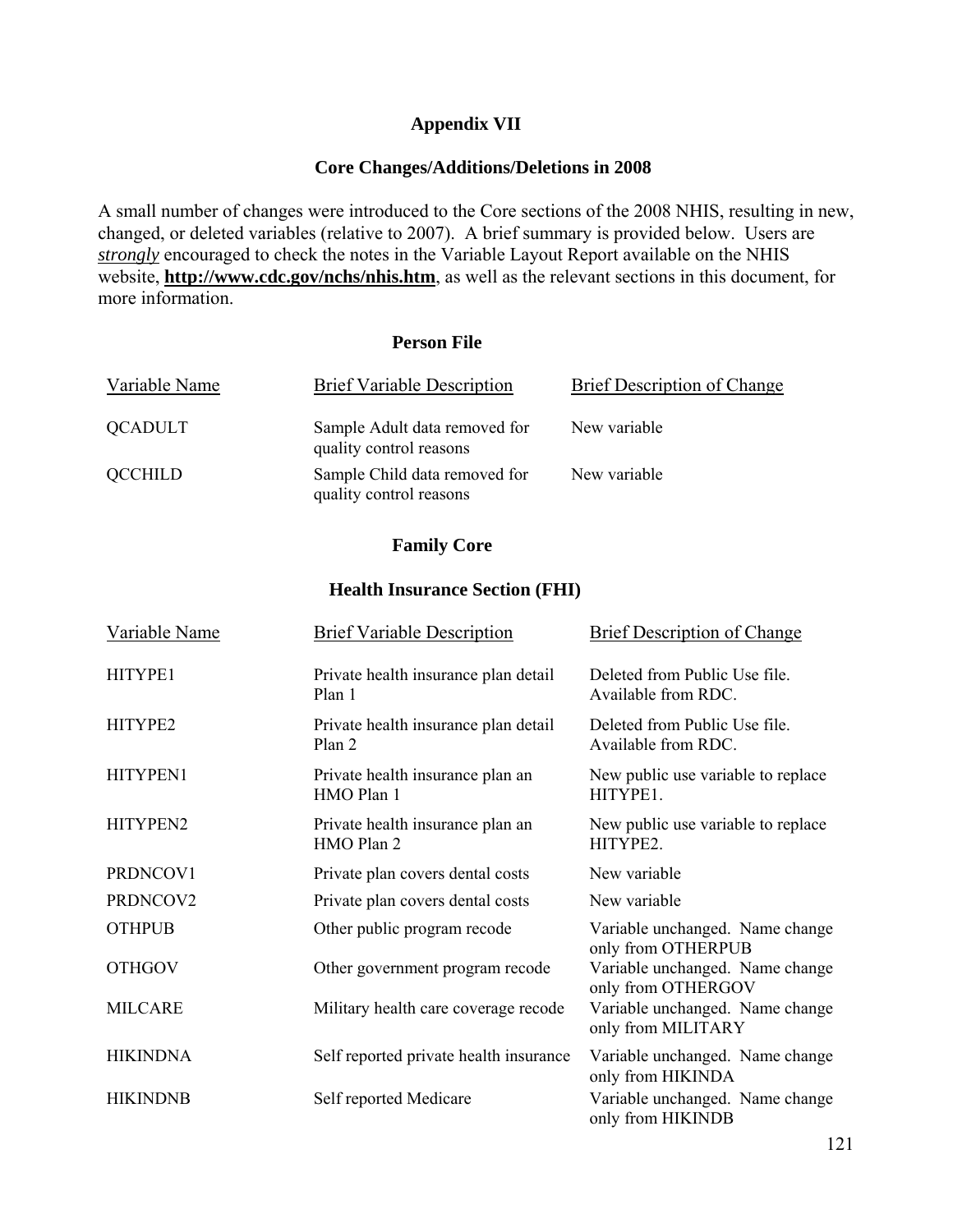| <b>HIKINDNC</b> | Self reported Medi-gap                       | Variable unchanged. Name change<br>only from HIKINDC |
|-----------------|----------------------------------------------|------------------------------------------------------|
| <b>HIKINDND</b> | Self reported Medicaid                       | Variable unchanged. Name change<br>only from HIKINDD |
| <b>HIKINDNE</b> | Self reported SCHIP                          | Variable unchanged. Name change<br>only from HIKINDE |
| <b>HIKINDNF</b> | Self reported Military health care           | Variable unchanged. Name change<br>only from HIKINDF |
| <b>HIKINDNG</b> | Self reported Indian Health Service          | Variable unchanged. Name change<br>only from HIKINDG |
| <b>HIKINDNH</b> | Self reported State-sponsored health<br>plan | Variable unchanged. Name change<br>only from HIKINDH |
| <b>HIKINDNI</b> | Self reported other government<br>program    | Variable unchanged. Name change<br>only from HIKINDI |
| <b>HIKINDNJ</b> | Self reported single service plan            | Variable unchanged. Name change<br>only from HIKINDJ |
| <b>HIKINDNK</b> | Self reported no coverage of any type        | Variable unchanged. Name change<br>only from HIKINDK |

## **Sample Adult Core**

## **Adult Conditions Section (ACN)**

| Variable Name   | <b>Brief Variable Description</b>                                                                    | <b>Brief Description of Change</b>                                                          |
|-----------------|------------------------------------------------------------------------------------------------------|---------------------------------------------------------------------------------------------|
| <b>AHEARST</b>  | Hearing good, a little trouble, a lot of<br>trouble, deaf                                            | Deleted                                                                                     |
| AHEARST1        | Hearing excellent, good, a little trouble<br>hearing, moderate trouble, a lot of<br>trouble, or deaf | Supplemental variable in 2007--<br>now core. New question order.<br><b>Replaced AHEARST</b> |
| <b>HRAIDNOW</b> | Use hearing aid now                                                                                  | Supplemental variable in 2007--<br>now core. New question order.                            |
| <b>HRAIDEV</b>  | Use hearing aid ever                                                                                 | Supplemental variable in 2007--<br>now core. New question order.                            |